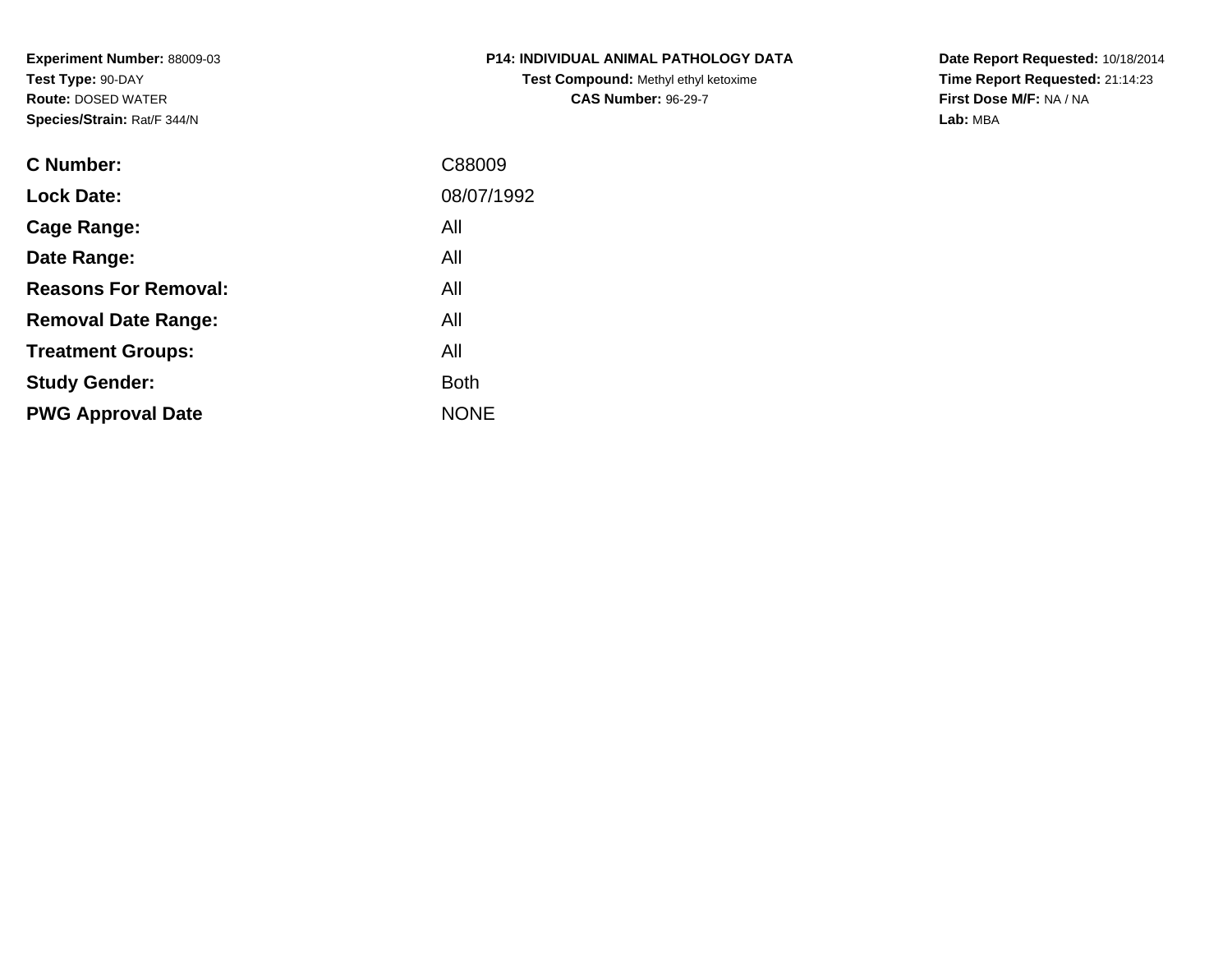| Experiment Number: 88009-03<br>Test Type: 90-DAY<br><b>Route: DOSED WATER</b><br>Species/Strain: Rat/F 344/N |                            | <b>P14: INDIVIDUAL ANIMAL PATHOLOGY DATA</b><br>Test Compound: Methyl ethyl ketoxime<br><b>CAS Number: 96-29-7</b> | Date Report Requested: 10/18/2014<br>Time Report Requested: 21:14:23<br>First Dose M/F: NA / NA<br>Lab: MBA |
|--------------------------------------------------------------------------------------------------------------|----------------------------|--------------------------------------------------------------------------------------------------------------------|-------------------------------------------------------------------------------------------------------------|
| <b>ANIMAL ID: 1</b>                                                                                          | <b>TRT#: 1</b>             | <b>SEX: Male</b>                                                                                                   | DAY ON TEST: 92                                                                                             |
|                                                                                                              | <b>DOSE: CONTROL</b>       | <b>DISP: Terminal Sacrifice</b>                                                                                    | <b>HISTO: MB128G-00001</b>                                                                                  |
|                                                                                                              |                            | ORGAN AND ACCOUNTABLE SITE STATUS                                                                                  |                                                                                                             |
| <b>NORMAL</b>                                                                                                |                            |                                                                                                                    |                                                                                                             |
| * Adrenal Cortex                                                                                             | * Adrenal Medulla          | * Blood Vessel                                                                                                     | * Bone                                                                                                      |
| * Bone Marrow                                                                                                | * Brain                    | * Epididymis                                                                                                       | * Esophagus                                                                                                 |
| * Intestine Large, Cecum                                                                                     | * Intestine Large, Colon   | * Intestine Large, Rectum                                                                                          | * Intestine Small, Duodenum                                                                                 |
| * Intestine Small, Ileum                                                                                     | * Intestine Small, Jejunum | * Kidney                                                                                                           | * Liver                                                                                                     |
| * Lymph Node, Mandibular                                                                                     | * Lymph Node, Mesenteric   | * Mammary Gland                                                                                                    | * Nose                                                                                                      |
| * Pancreas                                                                                                   | * Pituitary Gland          | * Preputial Gland                                                                                                  | * Prostate                                                                                                  |
| * Salivary Glands                                                                                            | * Seminal Vesicle          | * Skin                                                                                                             | * Spleen                                                                                                    |
| * Stomach, Forestomach                                                                                       | * Stomach, Glandular       | * Testes                                                                                                           | * Thyroid Gland                                                                                             |
| * Trachea                                                                                                    | * Urinary Bladder          |                                                                                                                    |                                                                                                             |
| <b>MISSING</b>                                                                                               |                            |                                                                                                                    |                                                                                                             |
| * Parathyroid Gland                                                                                          |                            |                                                                                                                    |                                                                                                             |
| <b>OBSERVATIONS</b>                                                                                          |                            |                                                                                                                    |                                                                                                             |
| * Heart                                                                                                      |                            | Cardiomyopathy                                                                                                     | Mild                                                                                                        |
| * Lung                                                                                                       |                            | Hemorrhage                                                                                                         | Focal, Minimal                                                                                              |
|                                                                                                              | Interstitium               | Inflammation                                                                                                       | Subacute, Focal, Minimal                                                                                    |
| * Thymus                                                                                                     |                            | Hemorrhage                                                                                                         | Mild                                                                                                        |
| [Hemorrhage TGLS = 1-3]                                                                                      |                            |                                                                                                                    |                                                                                                             |
| PRIMARY CAUSE OF DEATH                                                                                       |                            |                                                                                                                    |                                                                                                             |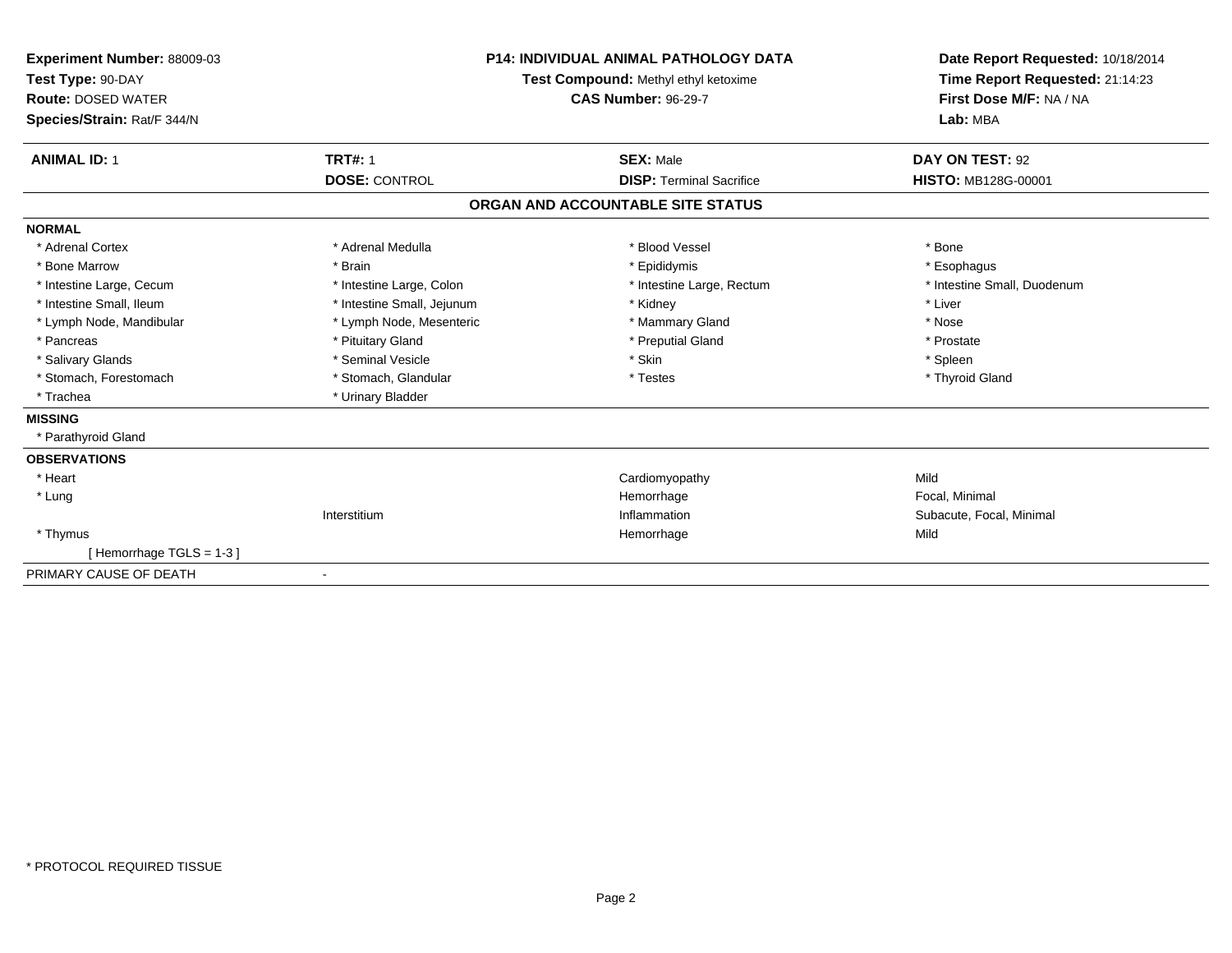| <b>Experiment Number: 88009-03</b><br>Test Type: 90-DAY<br><b>Route: DOSED WATER</b><br>Species/Strain: Rat/F 344/N | <b>P14: INDIVIDUAL ANIMAL PATHOLOGY DATA</b><br>Test Compound: Methyl ethyl ketoxime<br><b>CAS Number: 96-29-7</b> |                                   | Date Report Requested: 10/18/2014<br>Time Report Requested: 21:14:23<br>First Dose M/F: NA / NA<br>Lab: MBA |
|---------------------------------------------------------------------------------------------------------------------|--------------------------------------------------------------------------------------------------------------------|-----------------------------------|-------------------------------------------------------------------------------------------------------------|
| <b>ANIMAL ID: 2</b>                                                                                                 | <b>TRT#: 1</b>                                                                                                     | <b>SEX: Male</b>                  | DAY ON TEST: 92                                                                                             |
|                                                                                                                     | <b>DOSE: CONTROL</b>                                                                                               | <b>DISP: Terminal Sacrifice</b>   | <b>HISTO: MB128G-00002</b>                                                                                  |
|                                                                                                                     |                                                                                                                    | ORGAN AND ACCOUNTABLE SITE STATUS |                                                                                                             |
| <b>NORMAL</b>                                                                                                       |                                                                                                                    |                                   |                                                                                                             |
| * Adrenal Cortex                                                                                                    | * Adrenal Medulla                                                                                                  | * Blood Vessel                    | * Bone                                                                                                      |
| * Bone Marrow                                                                                                       | * Brain                                                                                                            | * Epididymis                      | * Esophagus                                                                                                 |
| * Heart                                                                                                             | * Intestine Large, Cecum                                                                                           | * Intestine Large, Colon          | * Intestine Large, Rectum                                                                                   |
| * Intestine Small, Duodenum                                                                                         | * Intestine Small. Ileum                                                                                           | * Intestine Small, Jejunum        | * Kidney                                                                                                    |
| * Liver                                                                                                             | * Lung                                                                                                             | * Lymph Node, Mandibular          | * Lymph Node, Mesenteric                                                                                    |
| * Mammary Gland                                                                                                     | * Nose                                                                                                             | * Pancreas                        | * Parathyroid Gland                                                                                         |
| * Preputial Gland                                                                                                   | * Prostate                                                                                                         | * Salivary Glands                 | * Seminal Vesicle                                                                                           |
| * Skin                                                                                                              | * Spleen                                                                                                           | * Stomach, Forestomach            | * Stomach, Glandular                                                                                        |
| * Testes                                                                                                            | * Thyroid Gland                                                                                                    | * Trachea                         | * Urinary Bladder                                                                                           |
| <b>OBSERVATIONS</b>                                                                                                 |                                                                                                                    |                                   |                                                                                                             |
| * Pituitary Gland                                                                                                   | Pars Intermed                                                                                                      | Cyst                              | Minimal                                                                                                     |
| * Thymus                                                                                                            |                                                                                                                    | Hemorrhage                        | Minimal                                                                                                     |
| [Hemorrhage $TGLS = 1-3$ ]                                                                                          |                                                                                                                    |                                   |                                                                                                             |
| PRIMARY CAUSE OF DEATH                                                                                              |                                                                                                                    |                                   |                                                                                                             |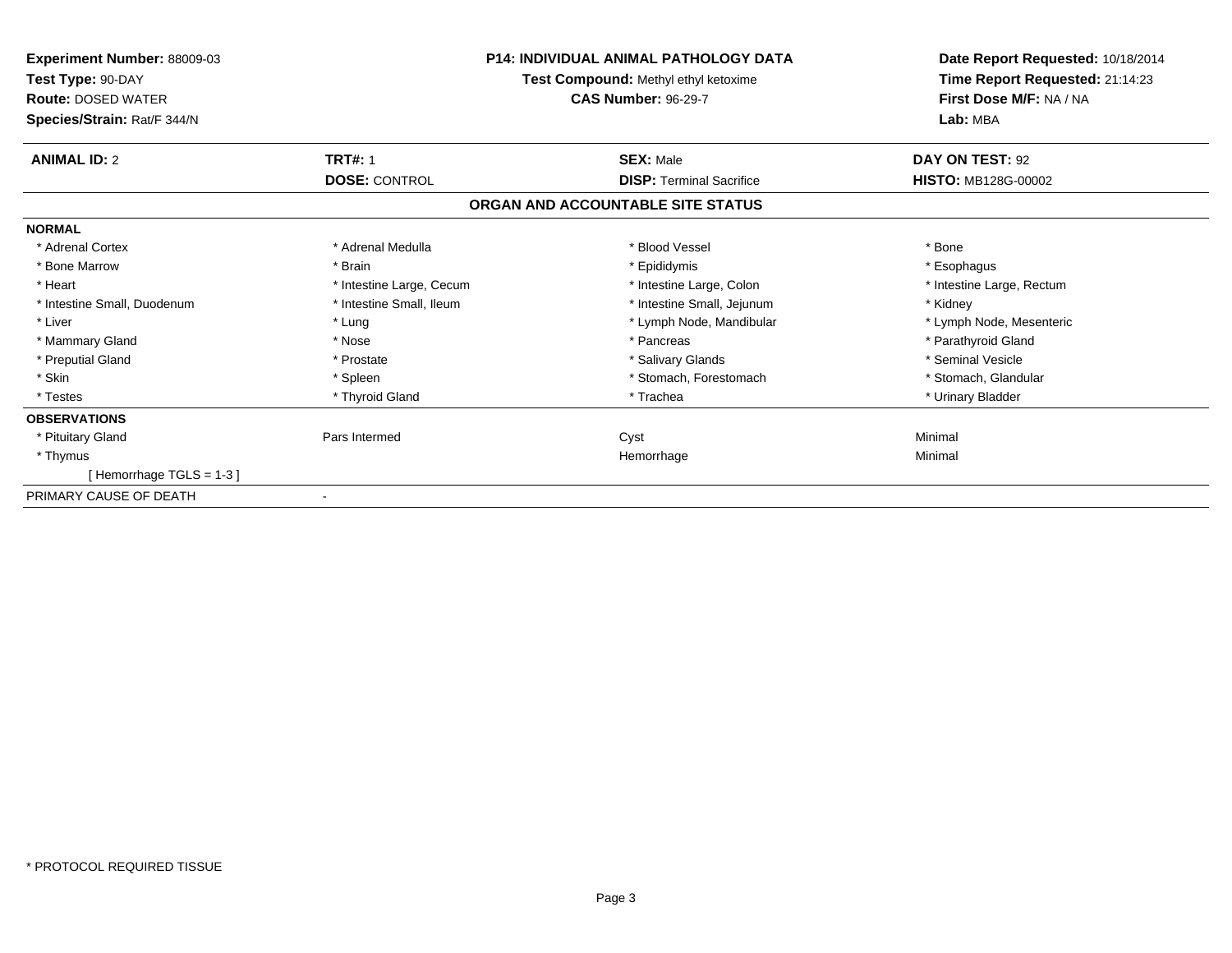| <b>Experiment Number: 88009-03</b><br>Test Type: 90-DAY  |                          | <b>P14: INDIVIDUAL ANIMAL PATHOLOGY DATA</b><br>Test Compound: Methyl ethyl ketoxime | Date Report Requested: 10/18/2014<br>Time Report Requested: 21:14:23 |  |
|----------------------------------------------------------|--------------------------|--------------------------------------------------------------------------------------|----------------------------------------------------------------------|--|
| <b>Route: DOSED WATER</b><br>Species/Strain: Rat/F 344/N |                          | <b>CAS Number: 96-29-7</b>                                                           | First Dose M/F: NA / NA<br>Lab: MBA                                  |  |
| <b>ANIMAL ID: 3</b>                                      | <b>TRT#: 1</b>           | <b>SEX: Male</b>                                                                     | DAY ON TEST: 92                                                      |  |
|                                                          | <b>DOSE: CONTROL</b>     | <b>DISP: Terminal Sacrifice</b>                                                      | HISTO: MB128G-00003                                                  |  |
|                                                          |                          | ORGAN AND ACCOUNTABLE SITE STATUS                                                    |                                                                      |  |
| <b>NORMAL</b>                                            |                          |                                                                                      |                                                                      |  |
| * Adrenal Cortex                                         | * Adrenal Medulla        | * Blood Vessel                                                                       | * Bone                                                               |  |
| * Bone Marrow                                            | * Brain                  | * Epididymis                                                                         | * Esophagus                                                          |  |
| * Heart                                                  | * Intestine Large, Cecum | * Intestine Large, Colon                                                             | * Intestine Large, Rectum                                            |  |
| * Intestine Small, Duodenum                              | * Intestine Small. Ileum | * Intestine Small, Jejunum                                                           | * Liver                                                              |  |
| * Lymph Node, Mesenteric                                 | * Mammary Gland          | * Nose                                                                               | * Pancreas                                                           |  |
| * Parathyroid Gland                                      | * Pituitary Gland        | * Preputial Gland                                                                    | * Prostate                                                           |  |
| * Salivary Glands                                        | * Seminal Vesicle        | * Skin                                                                               | * Spleen                                                             |  |
| * Stomach, Forestomach                                   | * Stomach, Glandular     | * Testes                                                                             | * Thymus                                                             |  |
| * Thyroid Gland                                          | * Trachea                | * Urinary Bladder                                                                    |                                                                      |  |
| <b>OBSERVATIONS</b>                                      |                          |                                                                                      |                                                                      |  |
| * Kidney                                                 | <b>Renal Tubule</b>      | Regeneration                                                                         | Focal, Minimal                                                       |  |
| * Lung                                                   |                          | Hemorrhage                                                                           | Focal, Minimal                                                       |  |
|                                                          | Interstitium             | Inflammation                                                                         | Subacute, Focal, Minimal                                             |  |
| * Lymph Node, Mandibular                                 |                          | Hemorrhage                                                                           | Mild                                                                 |  |
| PRIMARY CAUSE OF DEATH                                   |                          |                                                                                      |                                                                      |  |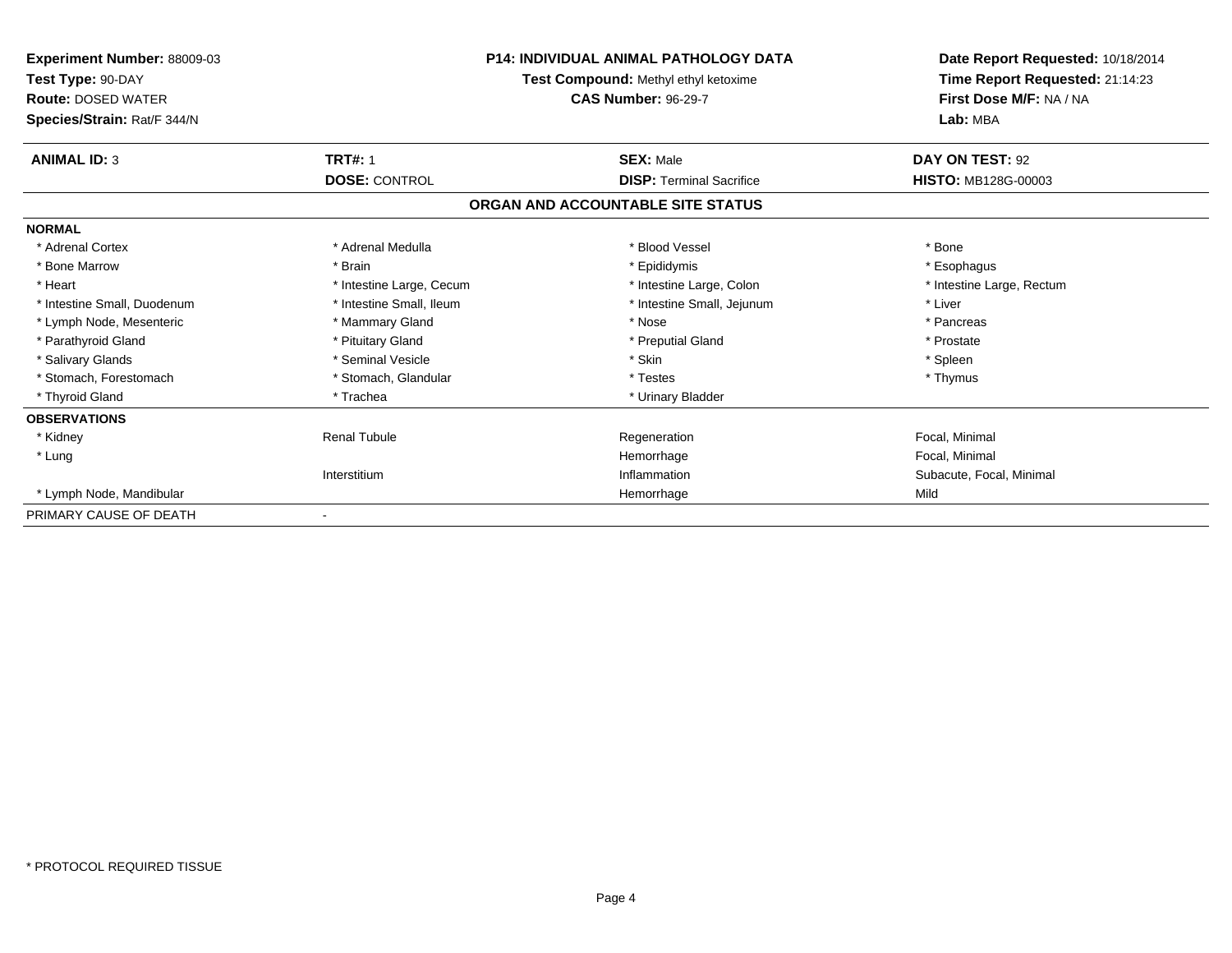| Experiment Number: 88009-03<br>Test Type: 90-DAY<br><b>Route: DOSED WATER</b><br>Species/Strain: Rat/F 344/N | <b>P14: INDIVIDUAL ANIMAL PATHOLOGY DATA</b><br>Test Compound: Methyl ethyl ketoxime<br><b>CAS Number: 96-29-7</b> |                                   | Date Report Requested: 10/18/2014<br>Time Report Requested: 21:14:23<br>First Dose M/F: NA / NA<br>Lab: MBA |
|--------------------------------------------------------------------------------------------------------------|--------------------------------------------------------------------------------------------------------------------|-----------------------------------|-------------------------------------------------------------------------------------------------------------|
| <b>ANIMAL ID: 4</b>                                                                                          | <b>TRT#: 1</b>                                                                                                     | <b>SEX: Male</b>                  | DAY ON TEST: 92                                                                                             |
|                                                                                                              | <b>DOSE: CONTROL</b>                                                                                               | <b>DISP: Terminal Sacrifice</b>   | <b>HISTO: MB128G-00004</b>                                                                                  |
|                                                                                                              |                                                                                                                    | ORGAN AND ACCOUNTABLE SITE STATUS |                                                                                                             |
| <b>NORMAL</b>                                                                                                |                                                                                                                    |                                   |                                                                                                             |
| * Adrenal Cortex                                                                                             | * Adrenal Medulla                                                                                                  | * Blood Vessel                    | * Bone                                                                                                      |
| * Bone Marrow                                                                                                | * Brain                                                                                                            | * Epididymis                      | * Esophagus                                                                                                 |
| * Intestine Large, Cecum                                                                                     | * Intestine Large, Colon                                                                                           | * Intestine Large, Rectum         | * Intestine Small, Duodenum                                                                                 |
| * Intestine Small, Ileum                                                                                     | * Intestine Small, Jejunum                                                                                         | * Kidney                          | * Liver                                                                                                     |
| * Lymph Node, Mandibular                                                                                     | * Lymph Node, Mesenteric                                                                                           | * Mammary Gland                   | * Nose                                                                                                      |
| * Pancreas                                                                                                   | * Parathyroid Gland                                                                                                | * Pituitary Gland                 | * Preputial Gland                                                                                           |
| * Prostate                                                                                                   | * Salivary Glands                                                                                                  | * Seminal Vesicle                 | * Skin                                                                                                      |
| * Spleen                                                                                                     | * Stomach, Forestomach                                                                                             | * Stomach, Glandular              | * Testes                                                                                                    |
| * Thymus                                                                                                     | * Thyroid Gland                                                                                                    | * Trachea                         | * Urinary Bladder                                                                                           |
| <b>OBSERVATIONS</b>                                                                                          |                                                                                                                    |                                   |                                                                                                             |
| * Heart                                                                                                      |                                                                                                                    | Cardiomyopathy                    | Mild                                                                                                        |
| * Lung                                                                                                       |                                                                                                                    | Hemorrhage                        | Focal, Minimal                                                                                              |
| PRIMARY CAUSE OF DEATH                                                                                       |                                                                                                                    |                                   |                                                                                                             |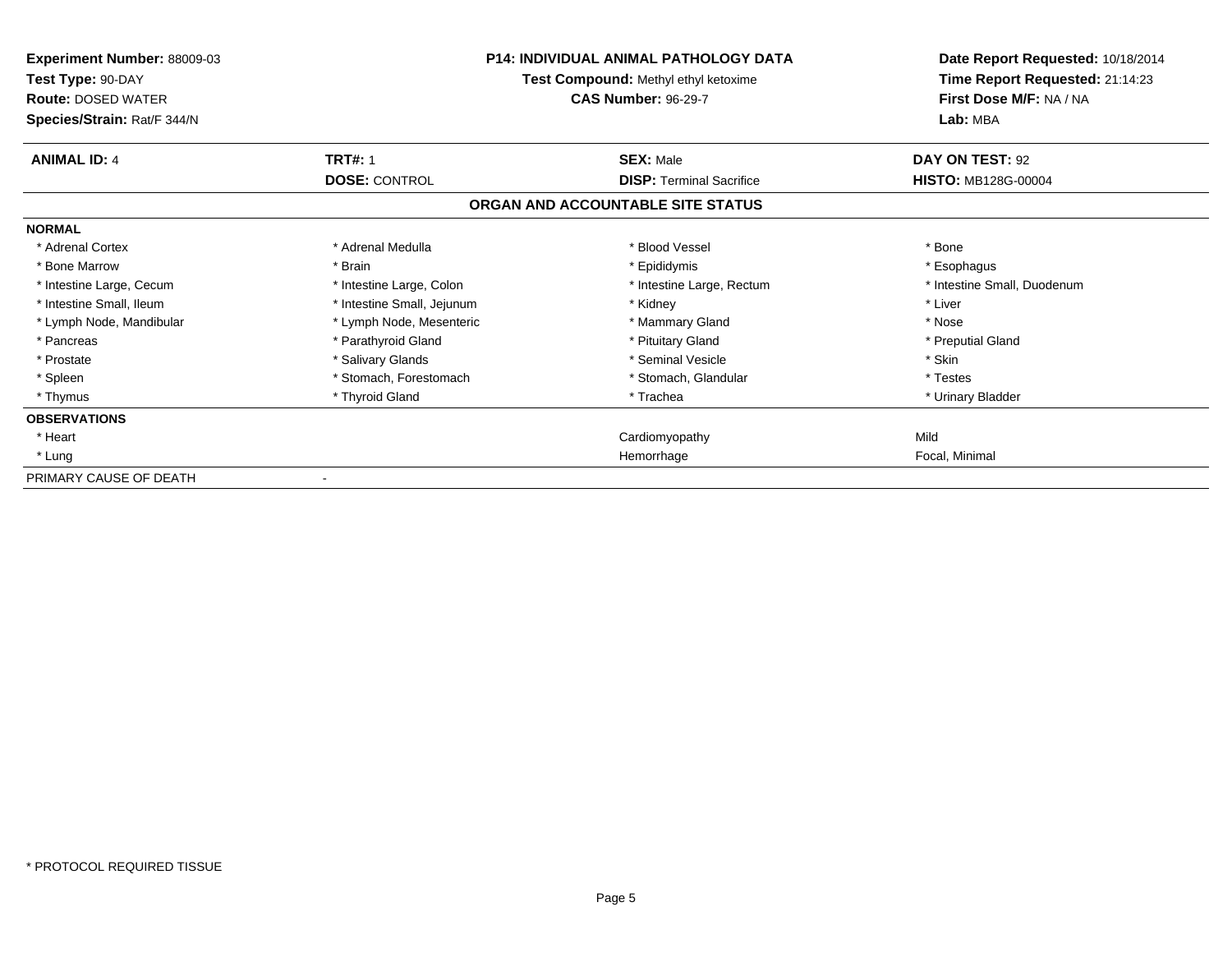| <b>Experiment Number: 88009-03</b><br>Test Type: 90-DAY<br><b>Route: DOSED WATER</b><br>Species/Strain: Rat/F 344/N | <b>P14: INDIVIDUAL ANIMAL PATHOLOGY DATA</b><br>Test Compound: Methyl ethyl ketoxime<br><b>CAS Number: 96-29-7</b> |                                   | Date Report Requested: 10/18/2014<br>Time Report Requested: 21:14:23<br>First Dose M/F: NA / NA<br>Lab: MBA |  |
|---------------------------------------------------------------------------------------------------------------------|--------------------------------------------------------------------------------------------------------------------|-----------------------------------|-------------------------------------------------------------------------------------------------------------|--|
| <b>ANIMAL ID: 5</b>                                                                                                 | <b>TRT#: 1</b>                                                                                                     | <b>SEX: Male</b>                  | DAY ON TEST: 92                                                                                             |  |
|                                                                                                                     | <b>DOSE: CONTROL</b>                                                                                               | <b>DISP: Terminal Sacrifice</b>   | <b>HISTO: MB128G-00005</b>                                                                                  |  |
|                                                                                                                     |                                                                                                                    | ORGAN AND ACCOUNTABLE SITE STATUS |                                                                                                             |  |
| <b>NORMAL</b>                                                                                                       |                                                                                                                    |                                   |                                                                                                             |  |
| * Adrenal Cortex                                                                                                    | * Adrenal Medulla                                                                                                  | * Blood Vessel                    | * Bone                                                                                                      |  |
| * Bone Marrow                                                                                                       | * Brain                                                                                                            | * Epididymis                      | * Esophagus                                                                                                 |  |
| * Heart                                                                                                             | * Intestine Large, Cecum                                                                                           | * Intestine Large, Colon          | * Intestine Large, Rectum                                                                                   |  |
| * Intestine Small, Duodenum                                                                                         | * Intestine Small, Ileum                                                                                           | * Intestine Small, Jejunum        | * Liver                                                                                                     |  |
| * Lung                                                                                                              | * Lymph Node, Mandibular                                                                                           | * Lymph Node, Mesenteric          | * Nose                                                                                                      |  |
| * Pancreas                                                                                                          | * Pituitary Gland                                                                                                  | * Preputial Gland                 | * Prostate                                                                                                  |  |
| * Salivary Glands                                                                                                   | * Seminal Vesicle                                                                                                  | * Skin                            | * Spleen                                                                                                    |  |
| * Stomach, Forestomach                                                                                              | * Stomach, Glandular                                                                                               | * Testes                          | * Thyroid Gland                                                                                             |  |
| * Trachea                                                                                                           | * Urinary Bladder                                                                                                  |                                   |                                                                                                             |  |
| <b>MISSING</b>                                                                                                      |                                                                                                                    |                                   |                                                                                                             |  |
| * Mammary Gland                                                                                                     | * Parathyroid Gland                                                                                                |                                   |                                                                                                             |  |
| <b>OBSERVATIONS</b>                                                                                                 |                                                                                                                    |                                   |                                                                                                             |  |
| * Kidney                                                                                                            | <b>Renal Tubule</b>                                                                                                | Regeneration                      | Focal, Mild                                                                                                 |  |
| * Thymus                                                                                                            |                                                                                                                    | Hemorrhage                        | Minimal                                                                                                     |  |
| PRIMARY CAUSE OF DEATH                                                                                              |                                                                                                                    |                                   |                                                                                                             |  |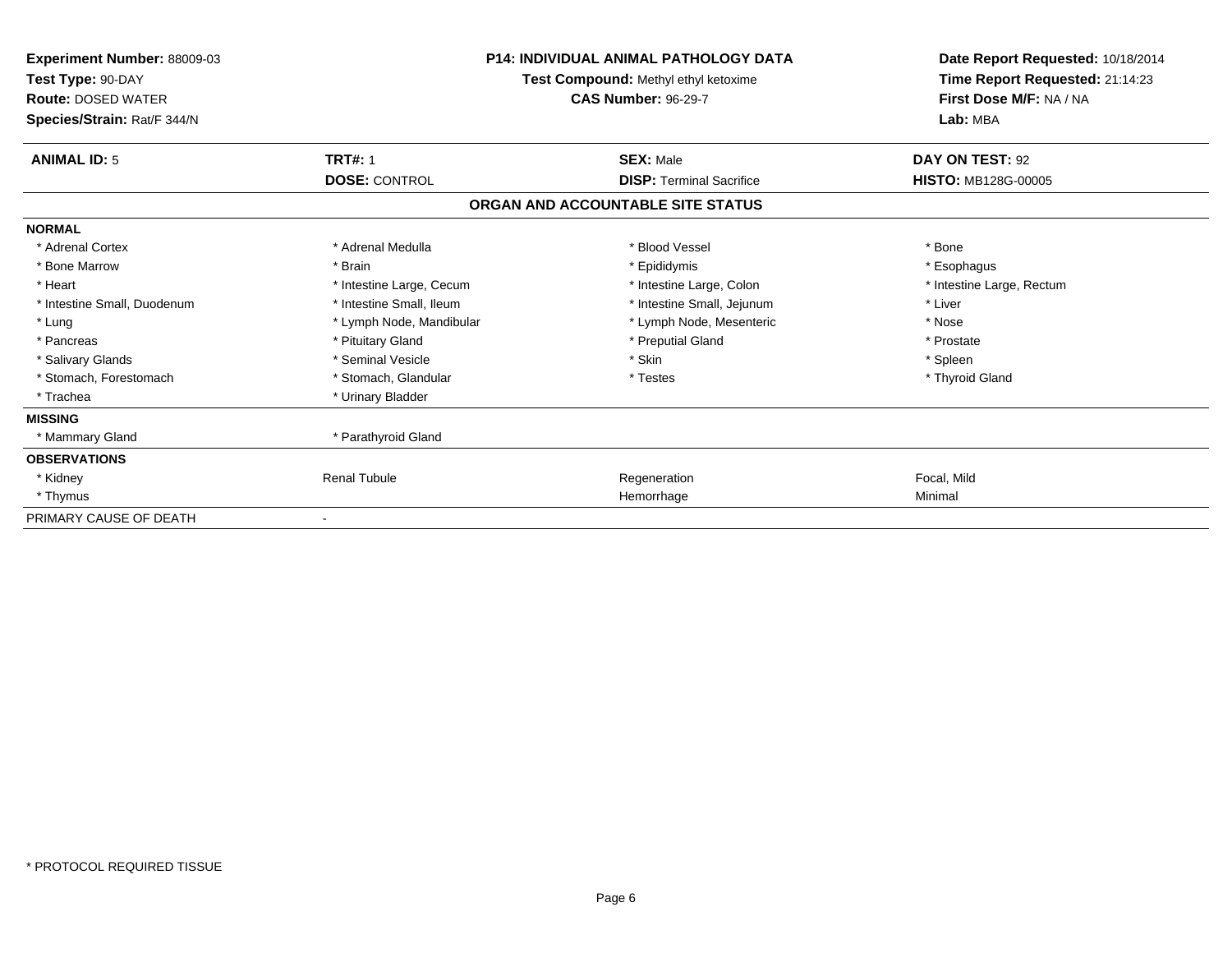| <b>Experiment Number: 88009-03</b><br>Test Type: 90-DAY<br><b>Route: DOSED WATER</b> | P14: INDIVIDUAL ANIMAL PATHOLOGY DATA<br>Test Compound: Methyl ethyl ketoxime<br><b>CAS Number: 96-29-7</b> |                                   | Date Report Requested: 10/18/2014<br>Time Report Requested: 21:14:23<br>First Dose M/F: NA / NA |  |
|--------------------------------------------------------------------------------------|-------------------------------------------------------------------------------------------------------------|-----------------------------------|-------------------------------------------------------------------------------------------------|--|
| Species/Strain: Rat/F 344/N                                                          |                                                                                                             |                                   | Lab: MBA                                                                                        |  |
| <b>ANIMAL ID: 6</b>                                                                  | <b>TRT#: 1</b>                                                                                              | <b>SEX: Male</b>                  | DAY ON TEST: 92                                                                                 |  |
|                                                                                      | <b>DOSE: CONTROL</b>                                                                                        | <b>DISP: Terminal Sacrifice</b>   | <b>HISTO: MB128G-00006</b>                                                                      |  |
|                                                                                      |                                                                                                             | ORGAN AND ACCOUNTABLE SITE STATUS |                                                                                                 |  |
| <b>NORMAL</b>                                                                        |                                                                                                             |                                   |                                                                                                 |  |
| * Adrenal Medulla                                                                    | * Blood Vessel                                                                                              | * Bone                            | * Bone Marrow                                                                                   |  |
| * Brain                                                                              | * Epididymis                                                                                                | * Esophagus                       | * Intestine Large, Cecum                                                                        |  |
| * Intestine Large, Colon                                                             | * Intestine Large, Rectum                                                                                   | * Intestine Small, Duodenum       | * Intestine Small. Ileum                                                                        |  |
| * Intestine Small, Jejunum                                                           | * Liver                                                                                                     | * Lymph Node, Mandibular          | * Lymph Node, Mesenteric                                                                        |  |
| * Mammary Gland                                                                      | * Nose                                                                                                      | * Pancreas                        | * Parathyroid Gland                                                                             |  |
| * Pituitary Gland                                                                    | * Preputial Gland                                                                                           | * Prostate                        | * Salivary Glands                                                                               |  |
| * Seminal Vesicle                                                                    | * Skin                                                                                                      | * Spleen                          | * Stomach, Forestomach                                                                          |  |
| * Stomach, Glandular                                                                 | * Testes                                                                                                    | * Thyroid Gland                   | * Trachea                                                                                       |  |
| * Urinary Bladder                                                                    |                                                                                                             |                                   |                                                                                                 |  |
| <b>OBSERVATIONS</b>                                                                  |                                                                                                             |                                   |                                                                                                 |  |
| * Adrenal Cortex                                                                     |                                                                                                             | Congestion                        | Mild                                                                                            |  |
| * Heart                                                                              |                                                                                                             | Cardiomyopathy                    | Minimal                                                                                         |  |
| * Kidney                                                                             | <b>Renal Tubule</b>                                                                                         | Regeneration                      | Focal, Minimal                                                                                  |  |
| * Lung                                                                               |                                                                                                             | Hemorrhage                        | Focal, Minimal                                                                                  |  |
| * Thymus                                                                             |                                                                                                             | Hemorrhage                        | Minimal                                                                                         |  |
| PRIMARY CAUSE OF DEATH                                                               |                                                                                                             |                                   |                                                                                                 |  |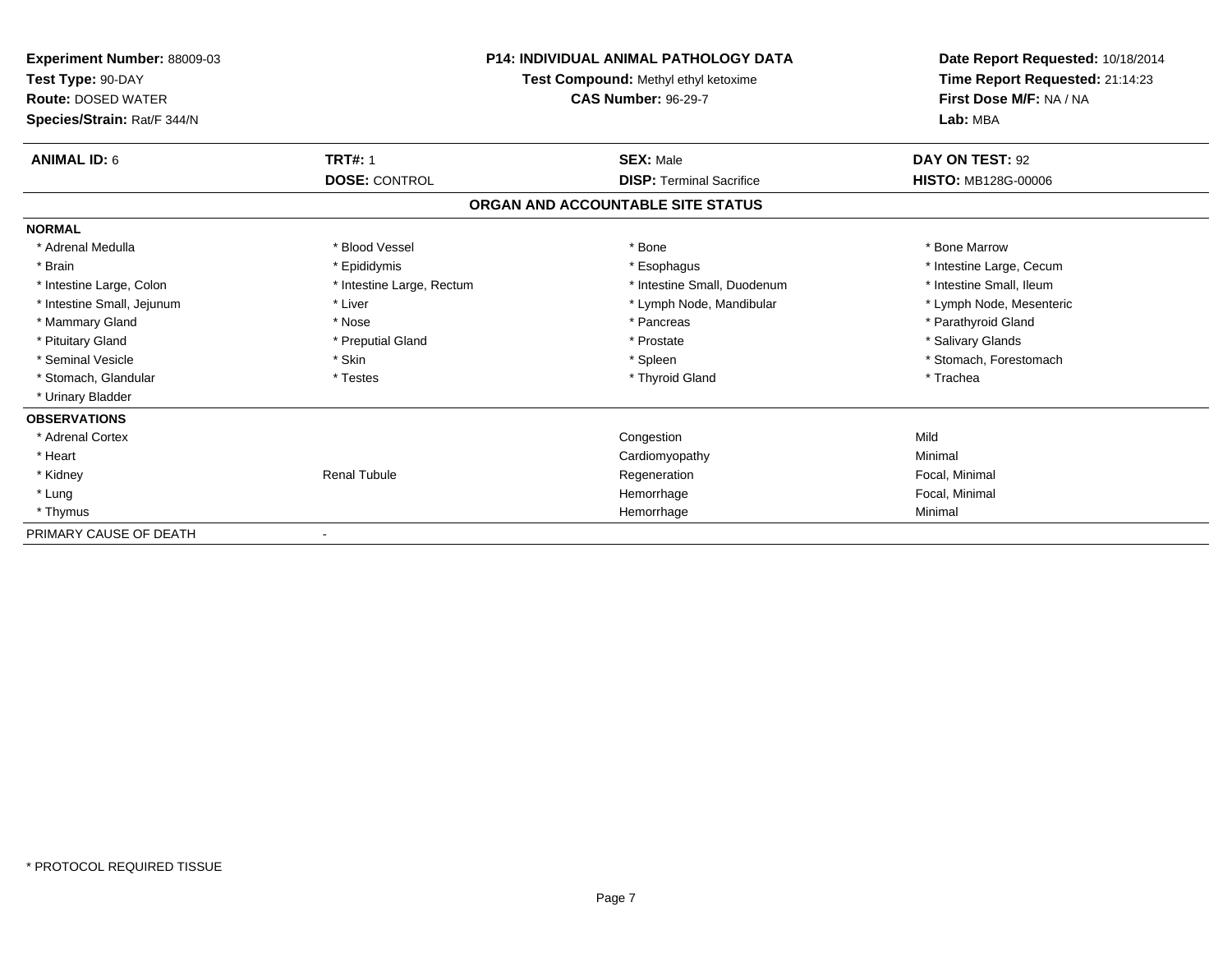| <b>Experiment Number: 88009-03</b><br>Test Type: 90-DAY<br><b>Route: DOSED WATER</b><br>Species/Strain: Rat/F 344/N |                          | <b>P14: INDIVIDUAL ANIMAL PATHOLOGY DATA</b><br>Test Compound: Methyl ethyl ketoxime<br><b>CAS Number: 96-29-7</b> | Date Report Requested: 10/18/2014<br>Time Report Requested: 21:14:23<br>First Dose M/F: NA / NA<br>Lab: MBA |  |
|---------------------------------------------------------------------------------------------------------------------|--------------------------|--------------------------------------------------------------------------------------------------------------------|-------------------------------------------------------------------------------------------------------------|--|
| <b>ANIMAL ID: 7</b>                                                                                                 | <b>TRT#: 1</b>           | <b>SEX: Male</b>                                                                                                   | DAY ON TEST: 92                                                                                             |  |
|                                                                                                                     | <b>DOSE: CONTROL</b>     | <b>DISP: Terminal Sacrifice</b>                                                                                    | <b>HISTO: MB128G-00007</b>                                                                                  |  |
|                                                                                                                     |                          | ORGAN AND ACCOUNTABLE SITE STATUS                                                                                  |                                                                                                             |  |
| <b>NORMAL</b>                                                                                                       |                          |                                                                                                                    |                                                                                                             |  |
| * Adrenal Cortex                                                                                                    | * Adrenal Medulla        | * Blood Vessel                                                                                                     | * Bone                                                                                                      |  |
| * Bone Marrow                                                                                                       | * Brain                  | * Epididymis                                                                                                       | * Esophagus                                                                                                 |  |
| * Heart                                                                                                             | * Intestine Large, Cecum | * Intestine Large, Colon                                                                                           | * Intestine Large, Rectum                                                                                   |  |
| * Intestine Small, Duodenum                                                                                         | * Intestine Small, Ileum | * Intestine Small, Jejunum                                                                                         | * Liver                                                                                                     |  |
| * Lymph Node, Mandibular                                                                                            | * Lymph Node, Mesenteric | * Mammary Gland                                                                                                    | * Nose                                                                                                      |  |
| * Pancreas                                                                                                          | * Pituitary Gland        | * Preputial Gland                                                                                                  | * Prostate                                                                                                  |  |
| * Salivary Glands                                                                                                   | * Seminal Vesicle        | * Skin                                                                                                             | * Spleen                                                                                                    |  |
| * Stomach, Forestomach                                                                                              | * Stomach, Glandular     | * Testes                                                                                                           | * Thymus                                                                                                    |  |
| * Thyroid Gland                                                                                                     | * Trachea                | * Urinary Bladder                                                                                                  |                                                                                                             |  |
| <b>MISSING</b>                                                                                                      |                          |                                                                                                                    |                                                                                                             |  |
| * Parathyroid Gland                                                                                                 |                          |                                                                                                                    |                                                                                                             |  |
| <b>OBSERVATIONS</b>                                                                                                 |                          |                                                                                                                    |                                                                                                             |  |
| * Kidney                                                                                                            | <b>Renal Tubule</b>      | Regeneration                                                                                                       | Focal, Minimal                                                                                              |  |
| * Lung                                                                                                              | Interstitium             | Inflammation                                                                                                       | Subacute, Focal, Minimal                                                                                    |  |
| PRIMARY CAUSE OF DEATH                                                                                              |                          |                                                                                                                    |                                                                                                             |  |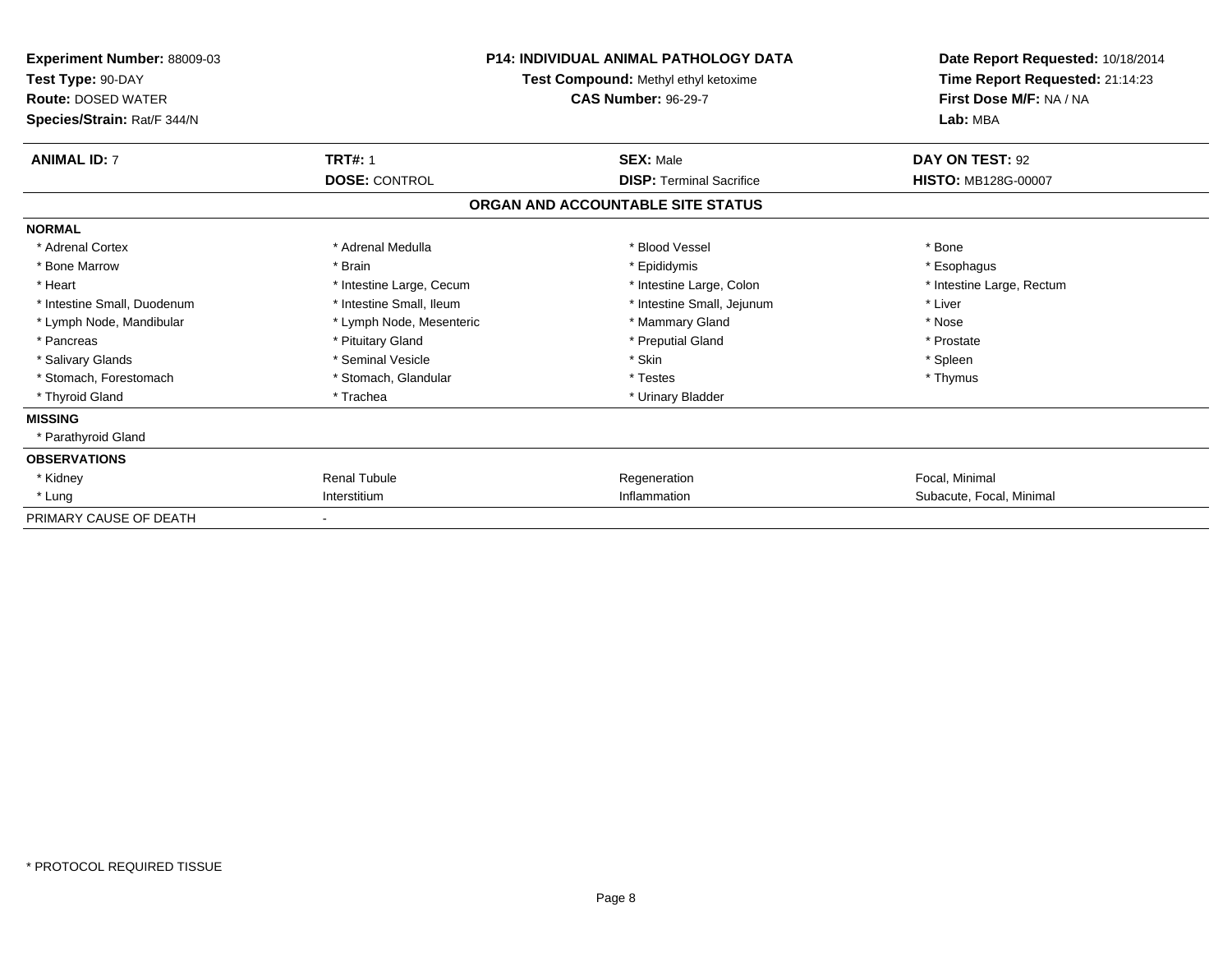| <b>Experiment Number: 88009-03</b><br>Test Type: 90-DAY<br><b>Route: DOSED WATER</b> | <b>P14: INDIVIDUAL ANIMAL PATHOLOGY DATA</b><br>Test Compound: Methyl ethyl ketoxime<br><b>CAS Number: 96-29-7</b> |                                   | Date Report Requested: 10/18/2014<br>Time Report Requested: 21:14:23<br>First Dose M/F: NA / NA |  |
|--------------------------------------------------------------------------------------|--------------------------------------------------------------------------------------------------------------------|-----------------------------------|-------------------------------------------------------------------------------------------------|--|
| Species/Strain: Rat/F 344/N                                                          |                                                                                                                    |                                   | Lab: MBA                                                                                        |  |
| <b>ANIMAL ID: 8</b>                                                                  | <b>TRT#: 1</b>                                                                                                     | <b>SEX: Male</b>                  | DAY ON TEST: 92                                                                                 |  |
|                                                                                      | <b>DOSE: CONTROL</b>                                                                                               | <b>DISP: Terminal Sacrifice</b>   | <b>HISTO: MB128G-00008</b>                                                                      |  |
|                                                                                      |                                                                                                                    | ORGAN AND ACCOUNTABLE SITE STATUS |                                                                                                 |  |
| <b>NORMAL</b>                                                                        |                                                                                                                    |                                   |                                                                                                 |  |
| * Adrenal Cortex                                                                     | * Adrenal Medulla                                                                                                  | * Blood Vessel                    | * Bone                                                                                          |  |
| * Bone Marrow                                                                        | * Brain                                                                                                            | * Epididymis                      | * Esophagus                                                                                     |  |
| * Intestine Large, Cecum                                                             | * Intestine Large, Colon                                                                                           | * Intestine Large, Rectum         | * Intestine Small, Duodenum                                                                     |  |
| * Intestine Small, Ileum                                                             | * Intestine Small, Jejunum                                                                                         | * Kidney                          | * Liver                                                                                         |  |
| * Lymph Node, Mandibular                                                             | * Lymph Node, Mesenteric                                                                                           | * Mammary Gland                   | * Nose                                                                                          |  |
| * Pancreas                                                                           | * Parathyroid Gland                                                                                                | * Pituitary Gland                 | * Preputial Gland                                                                               |  |
| * Prostate                                                                           | * Salivary Glands                                                                                                  | * Seminal Vesicle                 | * Skin                                                                                          |  |
| * Spleen                                                                             | * Stomach, Forestomach                                                                                             | * Stomach, Glandular              | * Testes                                                                                        |  |
| * Thymus                                                                             | * Thyroid Gland                                                                                                    | * Trachea                         | * Urinary Bladder                                                                               |  |
| <b>OBSERVATIONS</b>                                                                  |                                                                                                                    |                                   |                                                                                                 |  |
| * Heart                                                                              |                                                                                                                    | Hemorrhage                        | Focal, Mild                                                                                     |  |
| * Lung                                                                               |                                                                                                                    | Hemorrhage                        | Focal, Minimal                                                                                  |  |
|                                                                                      |                                                                                                                    | <b>Infiltration Cellular</b>      | Lymphocyte, Focal, Minimal                                                                      |  |
|                                                                                      |                                                                                                                    | <b>Infiltration Cellular</b>      | Histiocyte, Focal, Minimal                                                                      |  |
| PRIMARY CAUSE OF DEATH                                                               | $\overline{\phantom{a}}$                                                                                           |                                   |                                                                                                 |  |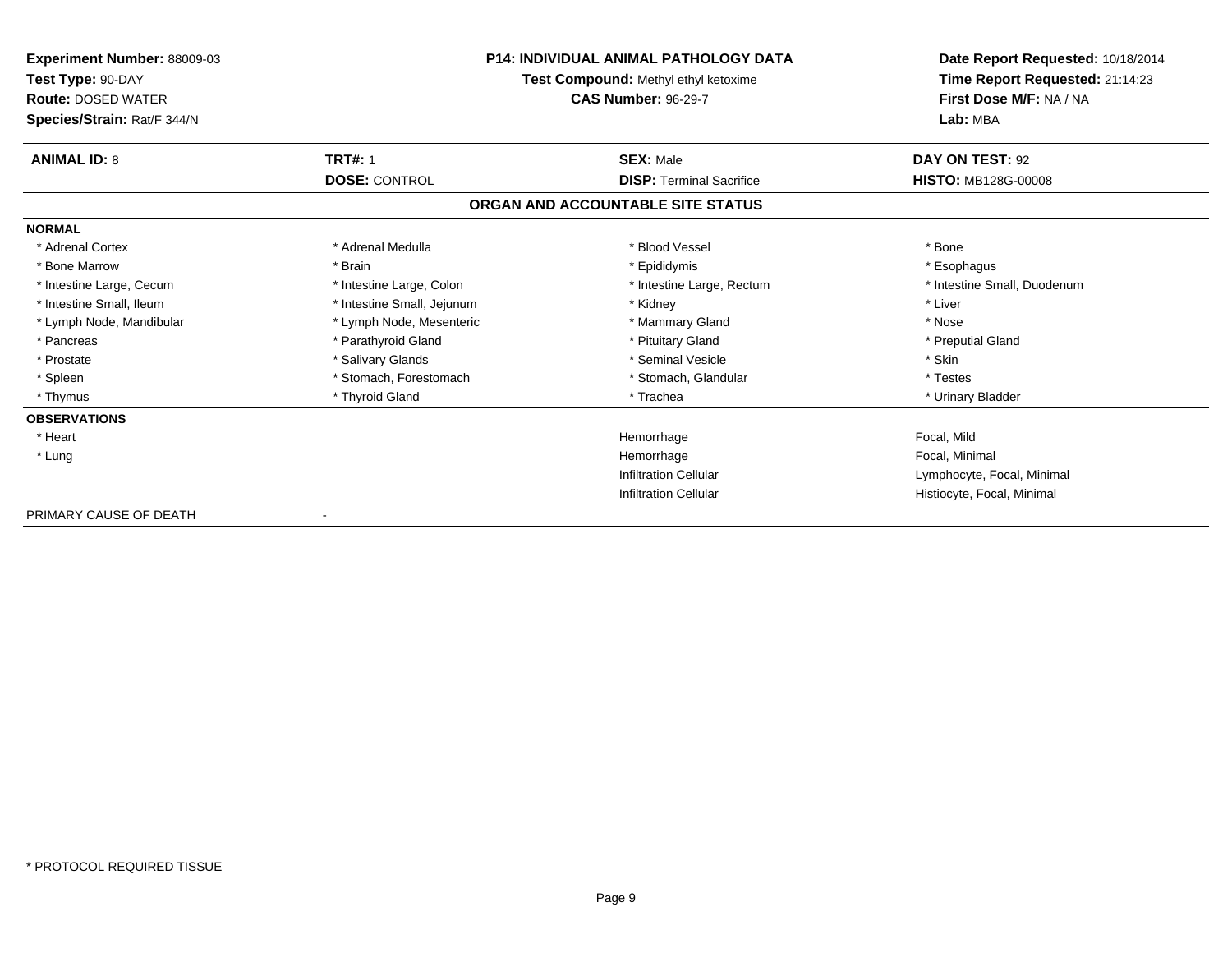| <b>Experiment Number: 88009-03</b><br>Test Type: 90-DAY<br><b>Route: DOSED WATER</b><br>Species/Strain: Rat/F 344/N | <b>P14: INDIVIDUAL ANIMAL PATHOLOGY DATA</b><br>Test Compound: Methyl ethyl ketoxime<br><b>CAS Number: 96-29-7</b> |                                   | Date Report Requested: 10/18/2014<br>Time Report Requested: 21:14:23<br>First Dose M/F: NA / NA<br>Lab: MBA |
|---------------------------------------------------------------------------------------------------------------------|--------------------------------------------------------------------------------------------------------------------|-----------------------------------|-------------------------------------------------------------------------------------------------------------|
| <b>ANIMAL ID: 9</b>                                                                                                 | <b>TRT#: 1</b>                                                                                                     | <b>SEX: Male</b>                  | DAY ON TEST: 92                                                                                             |
|                                                                                                                     | <b>DOSE: CONTROL</b>                                                                                               | <b>DISP:</b> Terminal Sacrifice   | <b>HISTO: MB128G-00009</b>                                                                                  |
|                                                                                                                     |                                                                                                                    | ORGAN AND ACCOUNTABLE SITE STATUS |                                                                                                             |
| <b>NORMAL</b>                                                                                                       |                                                                                                                    |                                   |                                                                                                             |
| * Adrenal Cortex                                                                                                    | * Adrenal Medulla                                                                                                  | * Blood Vessel                    | * Bone                                                                                                      |
| * Bone Marrow                                                                                                       | * Brain                                                                                                            | * Epididymis                      | * Esophagus                                                                                                 |
| * Heart                                                                                                             | * Intestine Large, Cecum                                                                                           | * Intestine Large, Colon          | * Intestine Large, Rectum                                                                                   |
| * Intestine Small, Duodenum                                                                                         | * Intestine Small, Ileum                                                                                           | * Intestine Small, Jejunum        | * Kidney                                                                                                    |
| * Liver                                                                                                             | * Lung                                                                                                             | * Lymph Node, Mandibular          | * Lymph Node, Mesenteric                                                                                    |
| * Mammary Gland                                                                                                     | * Nose                                                                                                             | * Pancreas                        | * Parathyroid Gland                                                                                         |
| * Pituitary Gland                                                                                                   | * Preputial Gland                                                                                                  | * Prostate                        | * Salivary Glands                                                                                           |
| * Seminal Vesicle                                                                                                   | * Skin                                                                                                             | * Spleen                          | * Stomach, Forestomach                                                                                      |
| * Stomach, Glandular                                                                                                | * Testes                                                                                                           | * Thymus                          | * Thyroid Gland                                                                                             |
| * Trachea                                                                                                           | * Urinary Bladder                                                                                                  |                                   |                                                                                                             |
| PRIMARY CAUSE OF DEATH                                                                                              |                                                                                                                    |                                   |                                                                                                             |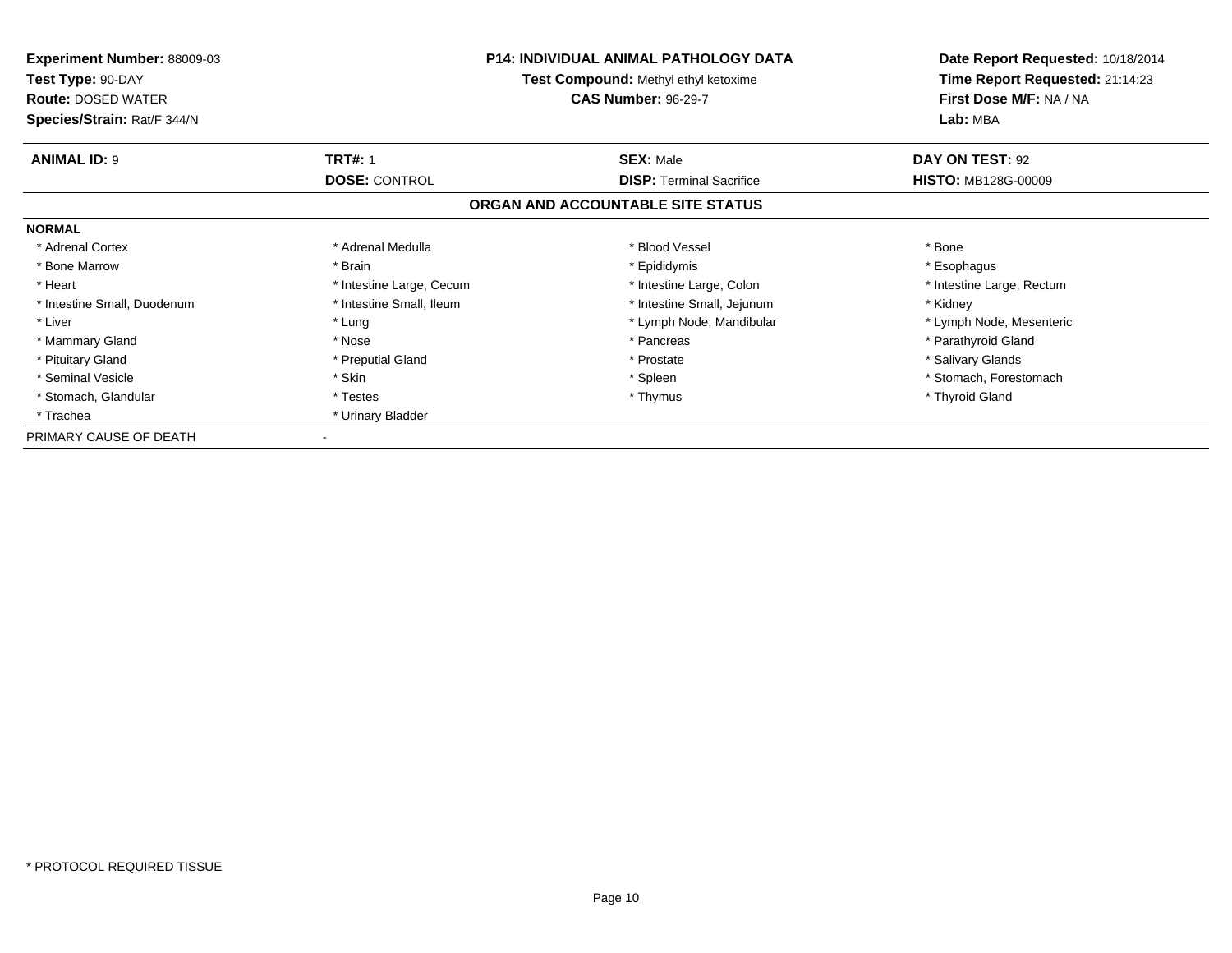| <b>Experiment Number: 88009-03</b><br>Test Type: 90-DAY<br><b>Route: DOSED WATER</b><br>Species/Strain: Rat/F 344/N | <b>P14: INDIVIDUAL ANIMAL PATHOLOGY DATA</b><br>Test Compound: Methyl ethyl ketoxime<br><b>CAS Number: 96-29-7</b> |                                   | Date Report Requested: 10/18/2014<br>Time Report Requested: 21:14:23<br>First Dose M/F: NA / NA<br>Lab: MBA |  |
|---------------------------------------------------------------------------------------------------------------------|--------------------------------------------------------------------------------------------------------------------|-----------------------------------|-------------------------------------------------------------------------------------------------------------|--|
| <b>ANIMAL ID: 10</b>                                                                                                | <b>TRT#: 1</b>                                                                                                     | <b>SEX: Male</b>                  | DAY ON TEST: 92                                                                                             |  |
|                                                                                                                     | <b>DOSE: CONTROL</b>                                                                                               | <b>DISP: Terminal Sacrifice</b>   | <b>HISTO: MB128G-00010</b>                                                                                  |  |
|                                                                                                                     |                                                                                                                    | ORGAN AND ACCOUNTABLE SITE STATUS |                                                                                                             |  |
| <b>NORMAL</b>                                                                                                       |                                                                                                                    |                                   |                                                                                                             |  |
| * Adrenal Cortex                                                                                                    | * Adrenal Medulla                                                                                                  | * Blood Vessel                    | * Bone                                                                                                      |  |
| * Bone Marrow                                                                                                       | * Brain                                                                                                            | * Epididymis                      | * Esophagus                                                                                                 |  |
| * Heart                                                                                                             | * Intestine Large, Cecum                                                                                           | * Intestine Large, Colon          | * Intestine Large, Rectum                                                                                   |  |
| * Intestine Small, Duodenum                                                                                         | * Intestine Small. Ileum                                                                                           | * Intestine Small, Jejunum        | * Kidney                                                                                                    |  |
| * Liver                                                                                                             | * Lymph Node, Mandibular                                                                                           | * Lymph Node, Mesenteric          | * Mammary Gland                                                                                             |  |
| * Nose                                                                                                              | * Pancreas                                                                                                         | * Pituitary Gland                 | * Preputial Gland                                                                                           |  |
| * Prostate                                                                                                          | * Salivary Glands                                                                                                  | * Seminal Vesicle                 | * Skin                                                                                                      |  |
| * Spleen                                                                                                            | * Stomach, Forestomach                                                                                             | * Stomach, Glandular              | * Testes                                                                                                    |  |
| * Thymus                                                                                                            | * Thyroid Gland                                                                                                    | * Trachea                         | * Urinary Bladder                                                                                           |  |
| <b>MISSING</b>                                                                                                      |                                                                                                                    |                                   |                                                                                                             |  |
| * Parathyroid Gland                                                                                                 |                                                                                                                    |                                   |                                                                                                             |  |
| <b>OBSERVATIONS</b>                                                                                                 |                                                                                                                    |                                   |                                                                                                             |  |
| * Lung                                                                                                              |                                                                                                                    | <b>Infiltration Cellular</b>      | Lymphocyte, Focal, Minimal                                                                                  |  |
| PRIMARY CAUSE OF DEATH                                                                                              |                                                                                                                    |                                   |                                                                                                             |  |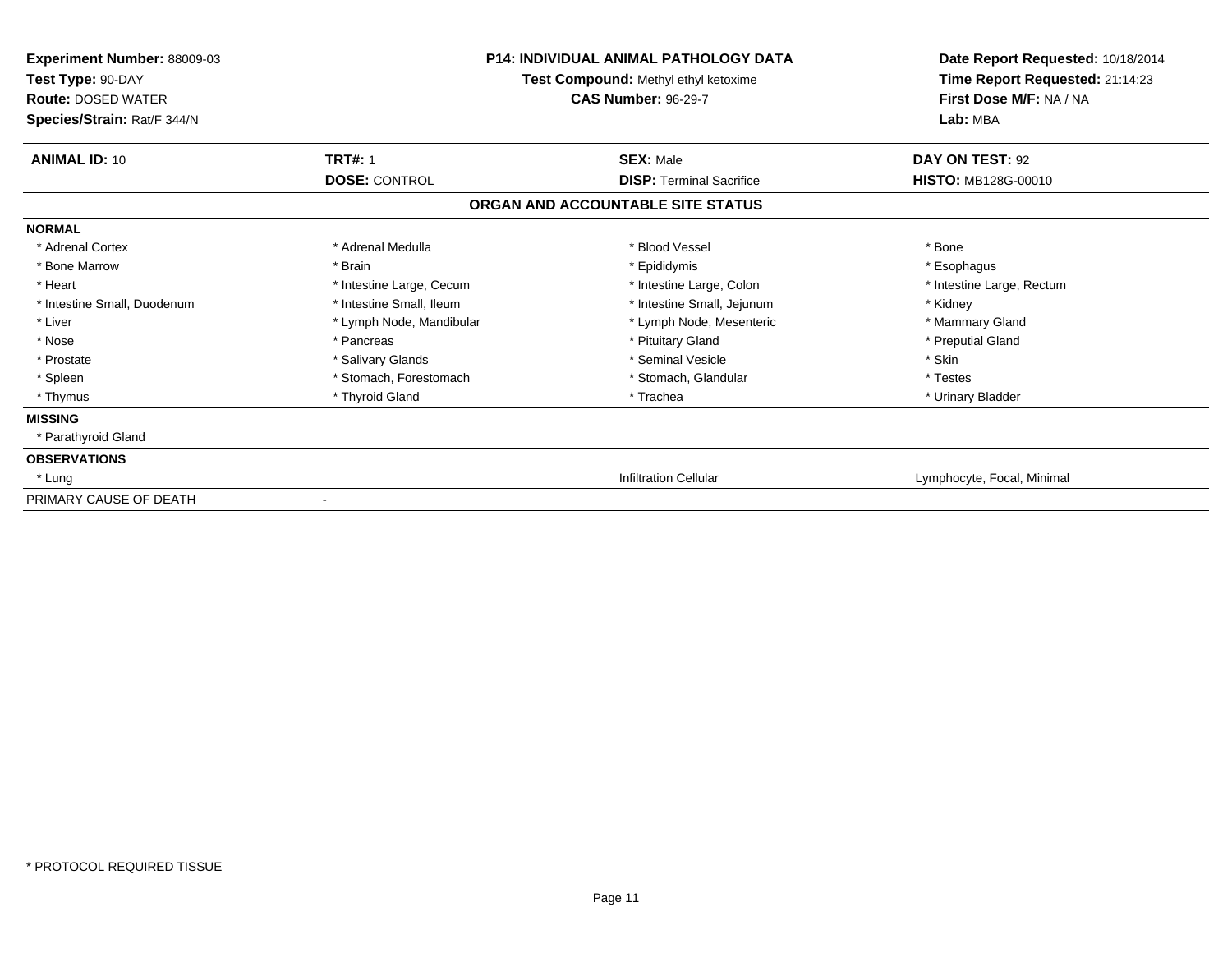| Experiment Number: 88009-03<br>Test Type: 90-DAY |                      | <b>P14: INDIVIDUAL ANIMAL PATHOLOGY DATA</b><br>Test Compound: Methyl ethyl ketoxime | Date Report Requested: 10/18/2014<br>Time Report Requested: 21:14:23 |
|--------------------------------------------------|----------------------|--------------------------------------------------------------------------------------|----------------------------------------------------------------------|
| <b>Route: DOSED WATER</b>                        |                      | <b>CAS Number: 96-29-7</b>                                                           | First Dose M/F: NA / NA                                              |
| Species/Strain: Rat/F 344/N                      |                      |                                                                                      | Lab: MBA                                                             |
| <b>ANIMAL ID: 11</b>                             | <b>TRT#: 2</b>       | <b>SEX: Male</b>                                                                     | DAY ON TEST: 92                                                      |
|                                                  | <b>DOSE: 312 PPM</b> | <b>DISP:</b> Terminal Sacrifice                                                      | <b>HISTO: MB128G-00011</b>                                           |
|                                                  |                      | ORGAN AND ACCOUNTABLE SITE STATUS                                                    |                                                                      |
| <b>NORMAL</b>                                    |                      |                                                                                      |                                                                      |
| * Bone Marrow                                    | Kidney               | Nose                                                                                 | * Spleen                                                             |
| <b>OBSERVATIONS</b>                              |                      |                                                                                      |                                                                      |
| * Liver                                          |                      | Hyperplasia                                                                          | Erythrocyte, Minimal                                                 |
| Lymph Node                                       | Mediastinal          | Hemorrhage                                                                           | Minimal                                                              |
| [Hemorrhage TGLS = $1-13$ ]                      |                      |                                                                                      |                                                                      |
| PRIMARY CAUSE OF DEATH                           |                      |                                                                                      |                                                                      |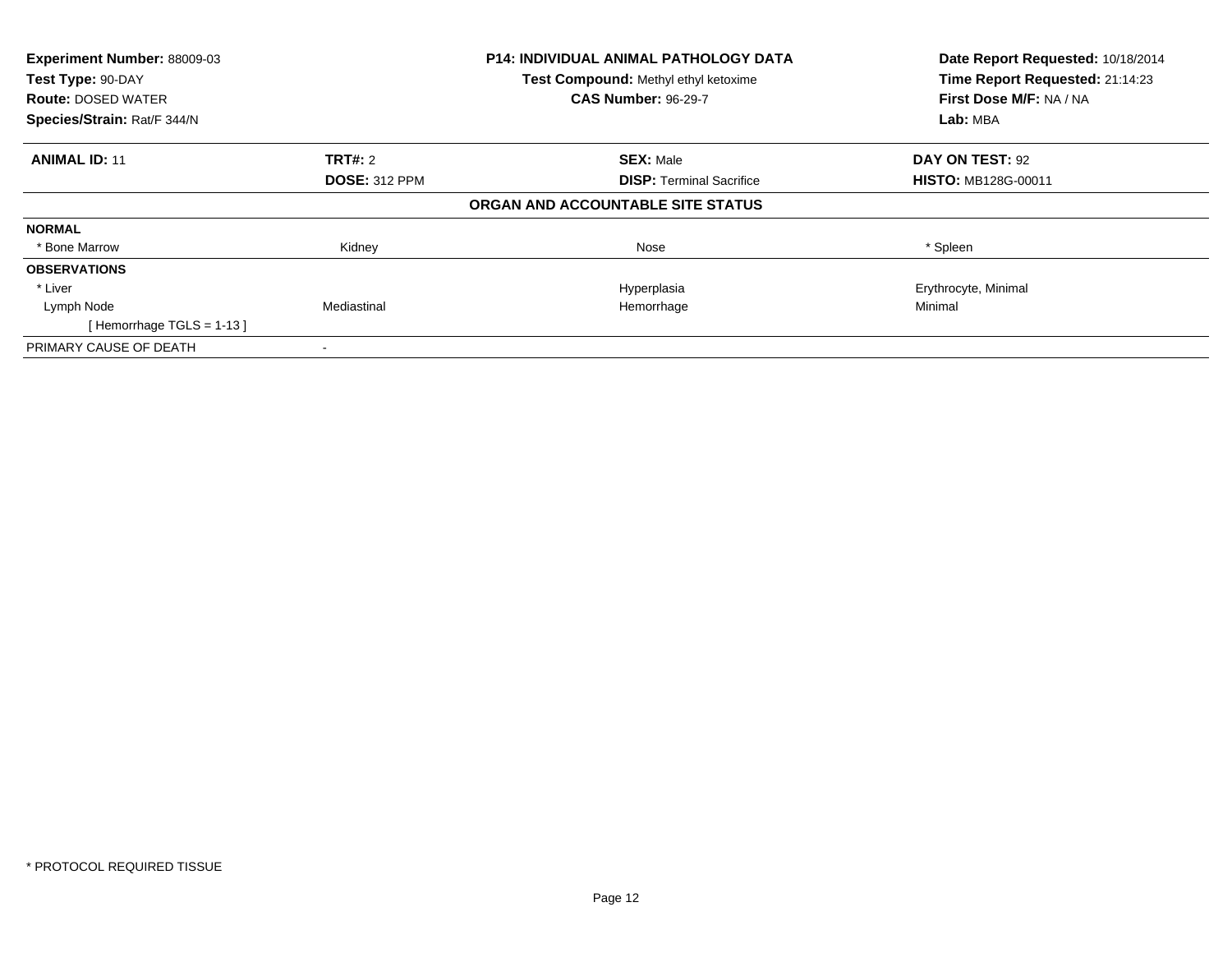| Experiment Number: 88009-03<br>Test Type: 90-DAY |                      | <b>P14: INDIVIDUAL ANIMAL PATHOLOGY DATA</b> | Date Report Requested: 10/18/2014<br>Time Report Requested: 21:14:23 |
|--------------------------------------------------|----------------------|----------------------------------------------|----------------------------------------------------------------------|
|                                                  |                      | Test Compound: Methyl ethyl ketoxime         |                                                                      |
| <b>Route: DOSED WATER</b>                        |                      | <b>CAS Number: 96-29-7</b>                   | First Dose M/F: NA / NA                                              |
| Species/Strain: Rat/F 344/N                      |                      |                                              | Lab: MBA                                                             |
| <b>ANIMAL ID: 12</b>                             | TRT#: 2              | <b>SEX: Male</b>                             | DAY ON TEST: 92                                                      |
|                                                  | <b>DOSE: 312 PPM</b> | <b>DISP:</b> Terminal Sacrifice              | <b>HISTO: MB128G-00012</b>                                           |
|                                                  |                      | ORGAN AND ACCOUNTABLE SITE STATUS            |                                                                      |
| <b>NORMAL</b>                                    |                      |                                              |                                                                      |
| * Bone Marrow                                    | Kidney               | Nose                                         | * Spleen                                                             |
| <b>OBSERVATIONS</b>                              |                      |                                              |                                                                      |
| * Liver                                          |                      | Hyperplasia                                  | Erythrocyte, Minimal                                                 |
| PRIMARY CAUSE OF DEATH                           |                      |                                              |                                                                      |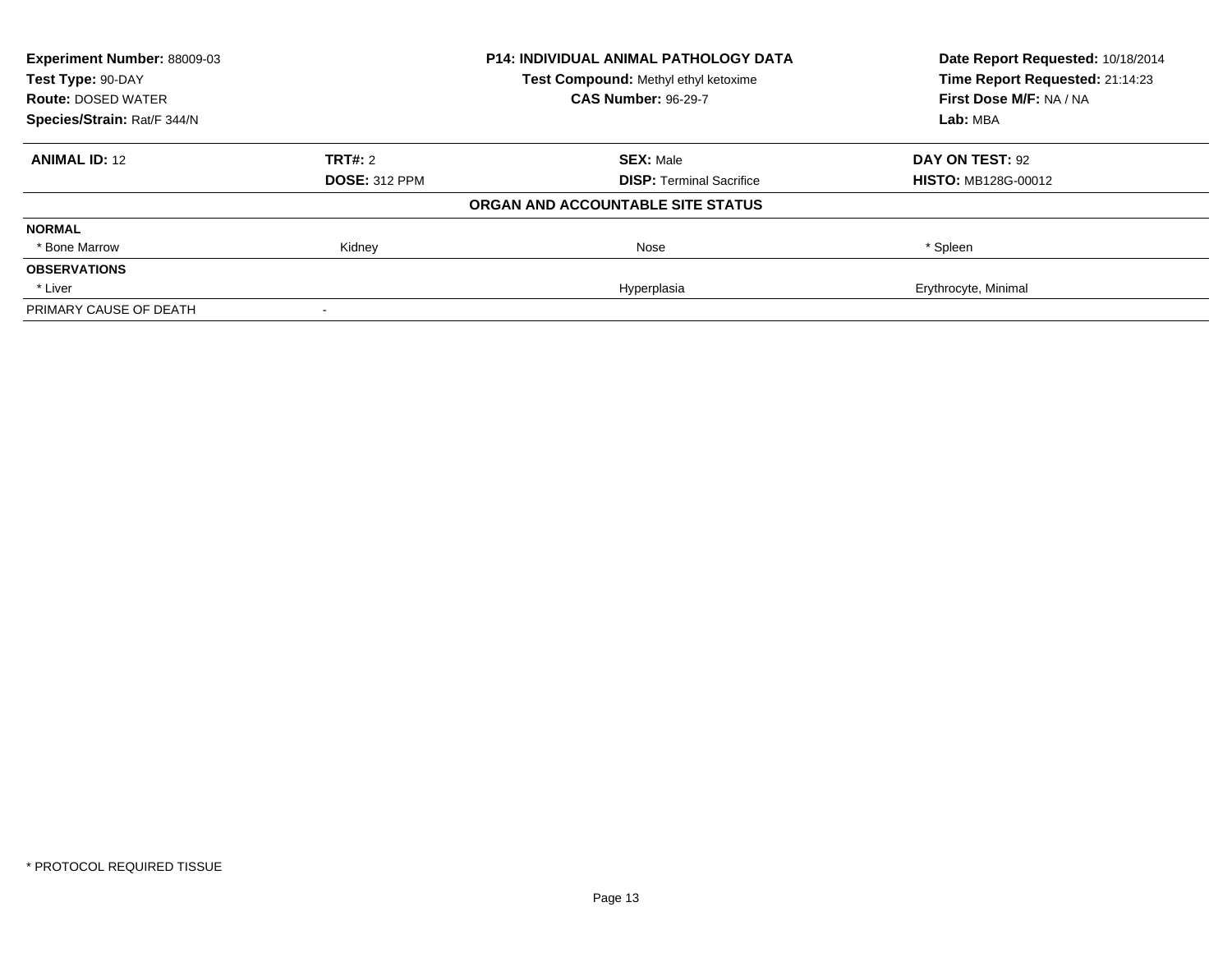| Experiment Number: 88009-03<br>Test Type: 90-DAY<br><b>Route: DOSED WATER</b><br>Species/Strain: Rat/F 344/N |                       | <b>P14: INDIVIDUAL ANIMAL PATHOLOGY DATA</b><br>Test Compound: Methyl ethyl ketoxime<br><b>CAS Number: 96-29-7</b> | Date Report Requested: 10/18/2014<br>Time Report Requested: 21:14:23<br>First Dose M/F: NA / NA<br>Lab: MBA |
|--------------------------------------------------------------------------------------------------------------|-----------------------|--------------------------------------------------------------------------------------------------------------------|-------------------------------------------------------------------------------------------------------------|
|                                                                                                              |                       |                                                                                                                    |                                                                                                             |
| <b>ANIMAL ID: 13</b>                                                                                         | <b>TRT#: 2</b>        | <b>SEX: Male</b>                                                                                                   | DAY ON TEST: 92                                                                                             |
|                                                                                                              | <b>DOSE: 312 PPM</b>  | <b>DISP: Terminal Sacrifice</b>                                                                                    | <b>HISTO: MB128G-00013</b>                                                                                  |
|                                                                                                              |                       | ORGAN AND ACCOUNTABLE SITE STATUS                                                                                  |                                                                                                             |
| <b>NORMAL</b>                                                                                                |                       |                                                                                                                    |                                                                                                             |
| Kidney                                                                                                       | Nose                  | * Spleen                                                                                                           |                                                                                                             |
| <b>OBSERVATIONS</b>                                                                                          |                       |                                                                                                                    |                                                                                                             |
| * Bone Marrow                                                                                                | <b>Erythroid Cell</b> | Hyperplasia                                                                                                        | Minimal                                                                                                     |
| * Liver                                                                                                      |                       | Hyperplasia                                                                                                        | Erythrocyte, Minimal                                                                                        |
| Lymph Node                                                                                                   | Mediastinal           | Hemorrhage                                                                                                         | Mild                                                                                                        |
| [Hemorrhage TGLS = $1-13$ ]                                                                                  |                       |                                                                                                                    |                                                                                                             |
| PRIMARY CAUSE OF DEATH                                                                                       |                       |                                                                                                                    |                                                                                                             |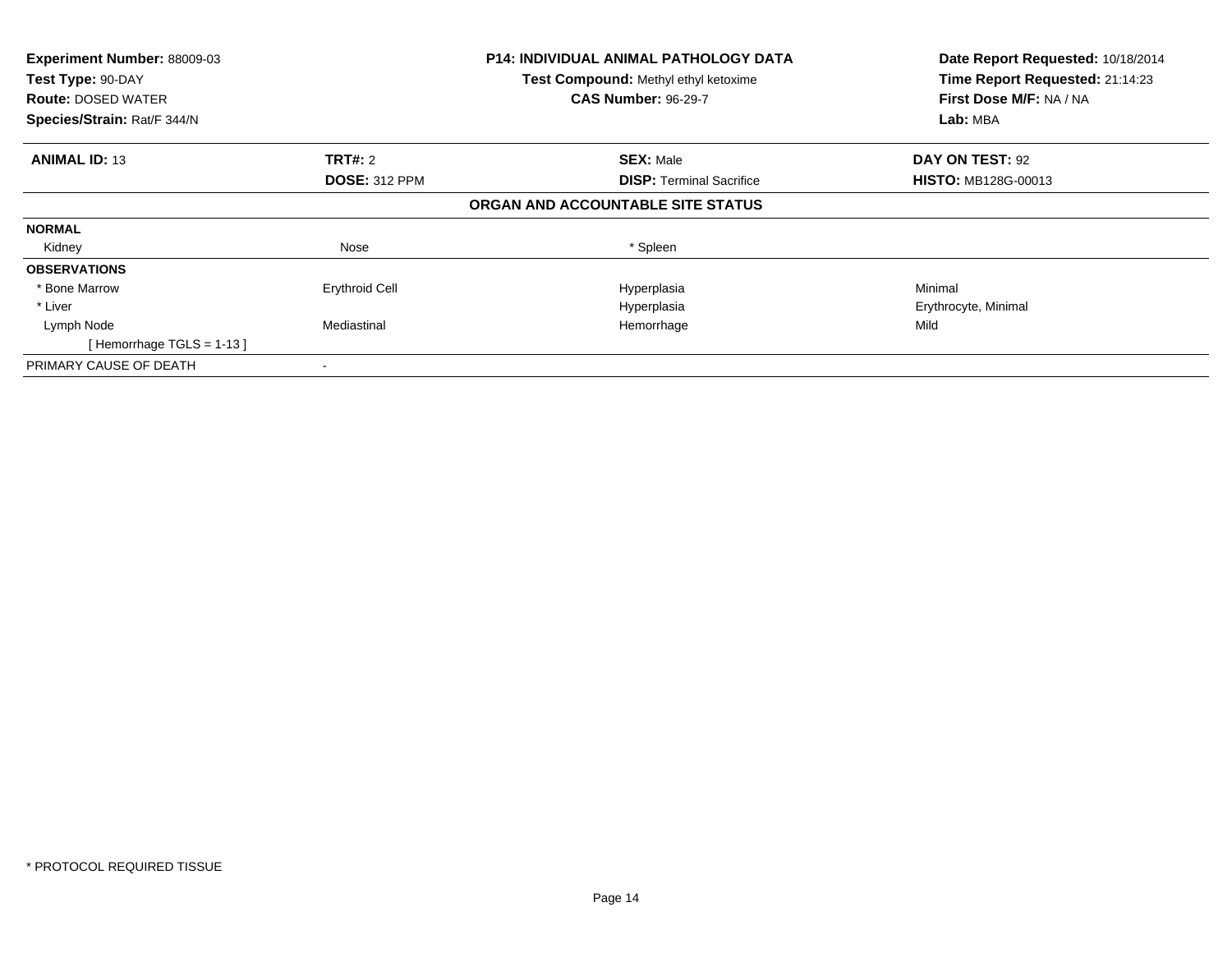| <b>Experiment Number: 88009-03</b> |                      | <b>P14: INDIVIDUAL ANIMAL PATHOLOGY DATA</b> | Date Report Requested: 10/18/2014 |
|------------------------------------|----------------------|----------------------------------------------|-----------------------------------|
| Test Type: 90-DAY                  |                      | <b>Test Compound: Methyl ethyl ketoxime</b>  | Time Report Requested: 21:14:23   |
| <b>Route: DOSED WATER</b>          |                      | <b>CAS Number: 96-29-7</b>                   | First Dose M/F: NA / NA           |
| Species/Strain: Rat/F 344/N        |                      |                                              | Lab: MBA                          |
| <b>ANIMAL ID: 14</b>               | TRT#: 2              | <b>SEX: Male</b>                             | DAY ON TEST: 92                   |
|                                    | <b>DOSE: 312 PPM</b> | <b>DISP:</b> Terminal Sacrifice              | <b>HISTO: MB128G-00014</b>        |
|                                    |                      | ORGAN AND ACCOUNTABLE SITE STATUS            |                                   |
| <b>NORMAL</b>                      |                      |                                              |                                   |
| * Bone Marrow                      | * Liver              | Nose                                         | * Spleen                          |
| PRIMARY CAUSE OF DEATH             |                      |                                              |                                   |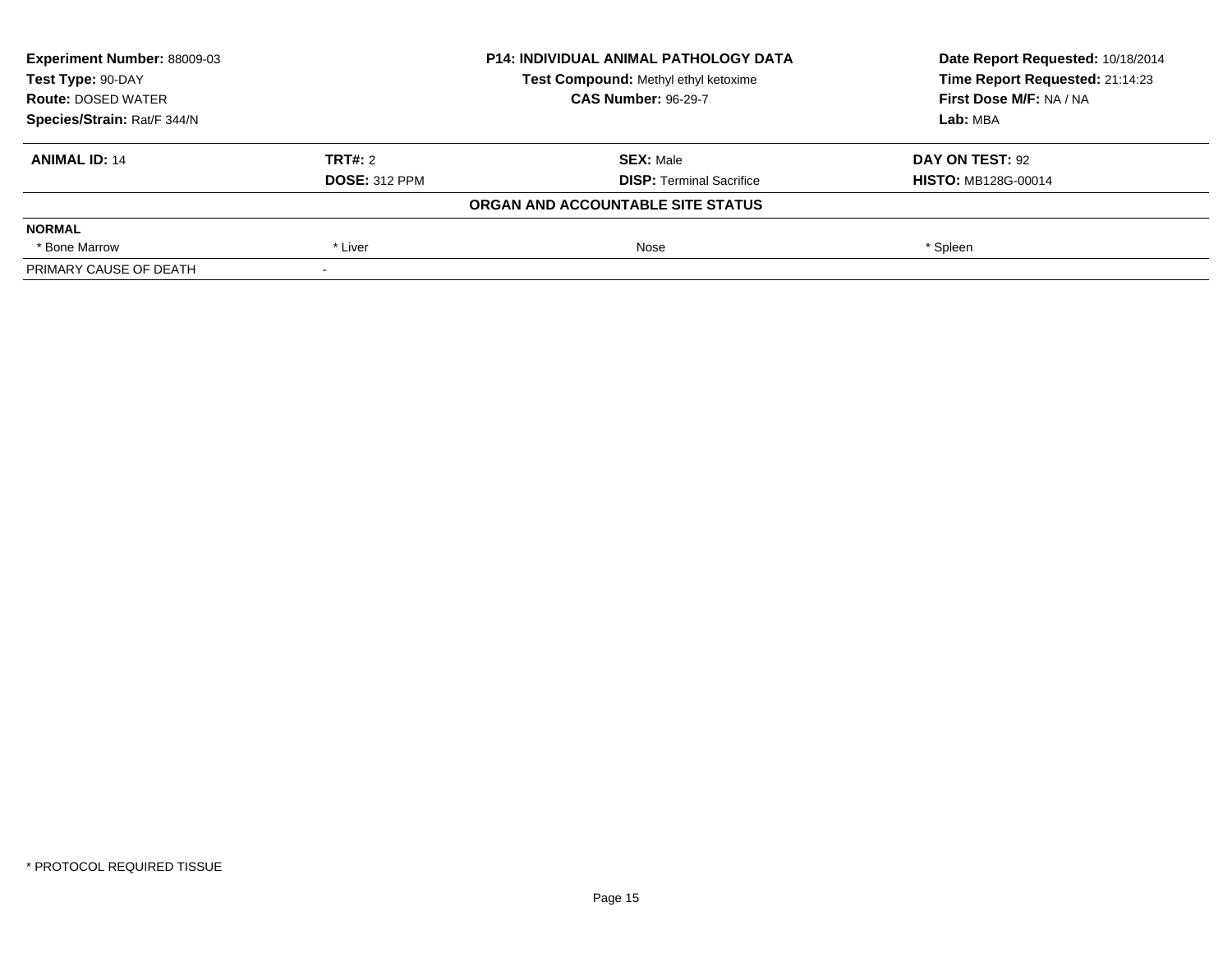| Experiment Number: 88009-03<br>Test Type: 90-DAY         |                      | <b>P14: INDIVIDUAL ANIMAL PATHOLOGY DATA</b><br>Test Compound: Methyl ethyl ketoxime<br><b>CAS Number: 96-29-7</b> | Date Report Requested: 10/18/2014<br>Time Report Requested: 21:14:23<br>First Dose M/F: NA / NA |
|----------------------------------------------------------|----------------------|--------------------------------------------------------------------------------------------------------------------|-------------------------------------------------------------------------------------------------|
| <b>Route: DOSED WATER</b><br>Species/Strain: Rat/F 344/N |                      |                                                                                                                    | Lab: MBA                                                                                        |
| <b>ANIMAL ID: 15</b>                                     | <b>TRT#:</b> 2       | <b>SEX: Male</b>                                                                                                   | DAY ON TEST: 92                                                                                 |
|                                                          | <b>DOSE: 312 PPM</b> | <b>DISP:</b> Terminal Sacrifice                                                                                    | <b>HISTO: MB128G-00015</b>                                                                      |
|                                                          |                      | ORGAN AND ACCOUNTABLE SITE STATUS                                                                                  |                                                                                                 |
| <b>NORMAL</b>                                            |                      |                                                                                                                    |                                                                                                 |
| * Bone Marrow                                            | Kidney               | * Liver                                                                                                            | Nose                                                                                            |
| * Spleen                                                 |                      |                                                                                                                    |                                                                                                 |
| <b>OBSERVATIONS</b>                                      |                      |                                                                                                                    |                                                                                                 |
| Lung                                                     |                      | Hemorrhage                                                                                                         | Focal, Mild                                                                                     |
|                                                          |                      | <b>Infiltration Cellular</b>                                                                                       | Lymphocyte, Focal, Mild                                                                         |
| [Hemorrhage TGLS = $1-6$ ]                               |                      |                                                                                                                    |                                                                                                 |
| PRIMARY CAUSE OF DEATH                                   |                      |                                                                                                                    |                                                                                                 |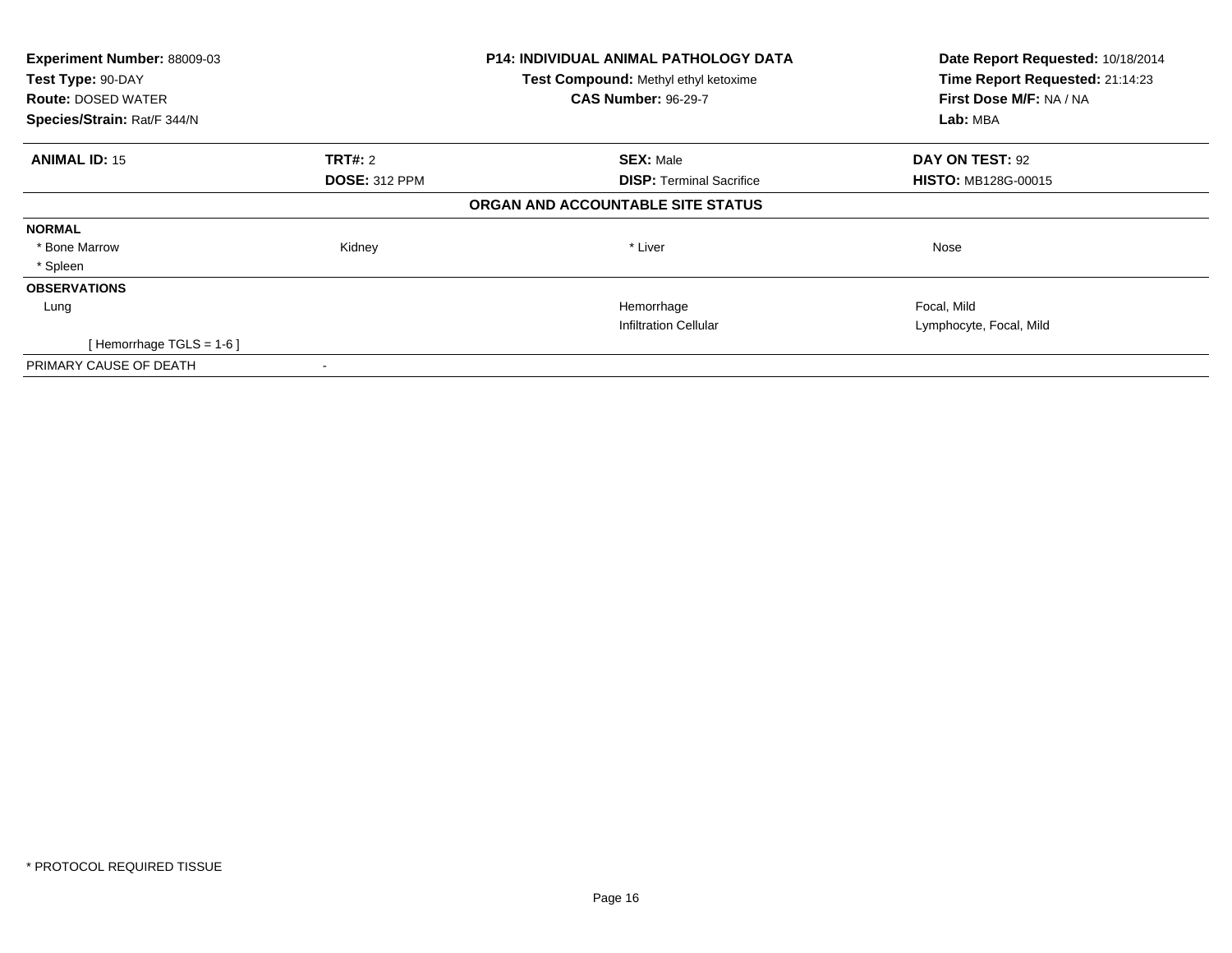| <b>Experiment Number: 88009-03</b> |                      | <b>P14: INDIVIDUAL ANIMAL PATHOLOGY DATA</b> | Date Report Requested: 10/18/2014 |
|------------------------------------|----------------------|----------------------------------------------|-----------------------------------|
| Test Type: 90-DAY                  |                      | Test Compound: Methyl ethyl ketoxime         | Time Report Requested: 21:14:23   |
| <b>Route: DOSED WATER</b>          |                      | <b>CAS Number: 96-29-7</b>                   | First Dose M/F: NA / NA           |
| Species/Strain: Rat/F 344/N        |                      |                                              | Lab: MBA                          |
| <b>ANIMAL ID: 16</b>               | TRT#: 2              | <b>SEX: Male</b>                             | DAY ON TEST: 92                   |
|                                    | <b>DOSE: 312 PPM</b> | <b>DISP: Terminal Sacrifice</b>              | <b>HISTO: MB128G-00016</b>        |
|                                    |                      | ORGAN AND ACCOUNTABLE SITE STATUS            |                                   |
| <b>NORMAL</b>                      |                      |                                              |                                   |
| * Bone Marrow                      | Kidney               | * Liver                                      | Nose                              |
| * Spleen                           |                      |                                              |                                   |
| PRIMARY CAUSE OF DEATH             |                      |                                              |                                   |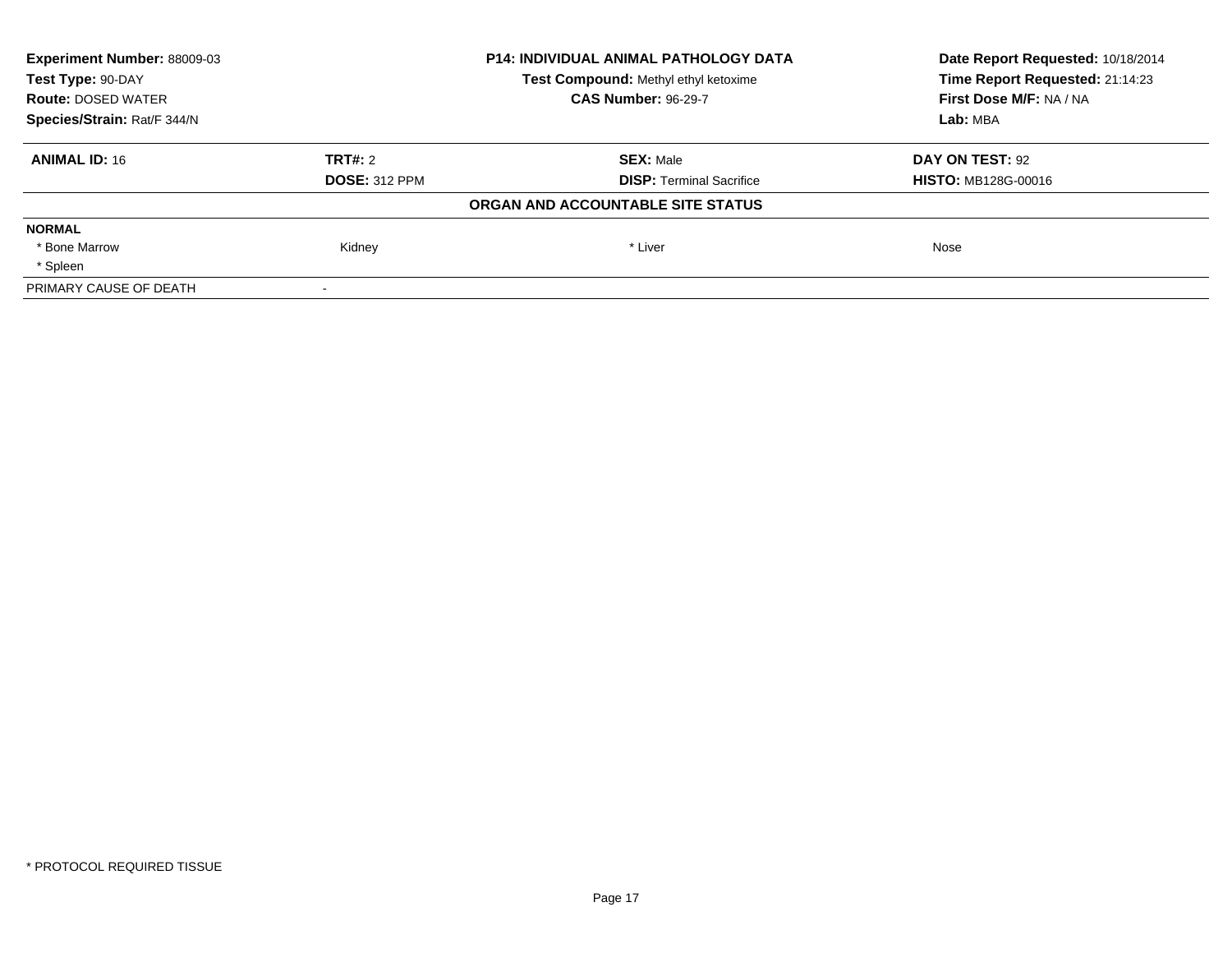| <b>Experiment Number: 88009-03</b>                        |                      | <b>P14: INDIVIDUAL ANIMAL PATHOLOGY DATA</b> | Date Report Requested: 10/18/2014 |
|-----------------------------------------------------------|----------------------|----------------------------------------------|-----------------------------------|
| Test Type: 90-DAY<br>Test Compound: Methyl ethyl ketoxime |                      |                                              | Time Report Requested: 21:14:23   |
| <b>Route: DOSED WATER</b>                                 |                      | <b>CAS Number: 96-29-7</b>                   | First Dose M/F: NA / NA           |
| Species/Strain: Rat/F 344/N                               |                      |                                              | Lab: MBA                          |
| <b>ANIMAL ID: 17</b>                                      | TRT#: 2              | <b>SEX: Male</b>                             | DAY ON TEST: 92                   |
|                                                           | <b>DOSE: 312 PPM</b> | <b>DISP: Terminal Sacrifice</b>              | <b>HISTO: MB128G-00017</b>        |
|                                                           |                      | ORGAN AND ACCOUNTABLE SITE STATUS            |                                   |
| <b>NORMAL</b>                                             |                      |                                              |                                   |
| * Bone Marrow                                             | Kidney               | * Liver                                      | Nose                              |
| * Spleen                                                  |                      |                                              |                                   |
| PRIMARY CAUSE OF DEATH                                    |                      |                                              |                                   |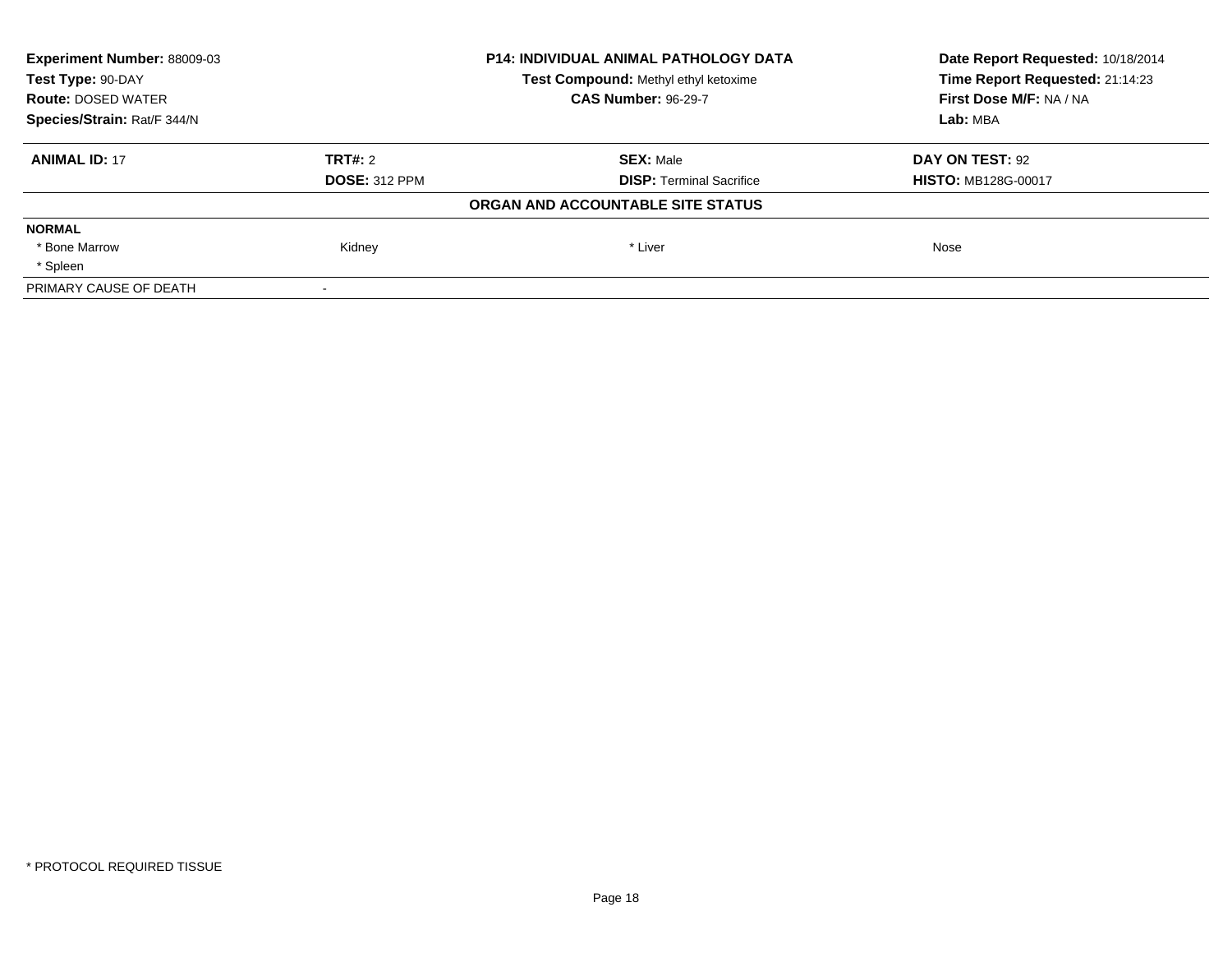| <b>Experiment Number: 88009-03</b><br>Test Type: 90-DAY<br><b>Route: DOSED WATER</b><br>Species/Strain: Rat/F 344/N |                       | <b>P14: INDIVIDUAL ANIMAL PATHOLOGY DATA</b><br><b>Test Compound: Methyl ethyl ketoxime</b><br><b>CAS Number: 96-29-7</b> | Date Report Requested: 10/18/2014<br>Time Report Requested: 21:14:23<br>First Dose M/F: NA / NA<br>Lab: MBA |
|---------------------------------------------------------------------------------------------------------------------|-----------------------|---------------------------------------------------------------------------------------------------------------------------|-------------------------------------------------------------------------------------------------------------|
| <b>ANIMAL ID: 18</b>                                                                                                | TRT#: 2               | <b>SEX: Male</b>                                                                                                          | DAY ON TEST: 92                                                                                             |
|                                                                                                                     | <b>DOSE: 312 PPM</b>  | <b>DISP: Terminal Sacrifice</b>                                                                                           | <b>HISTO: MB128G-00018</b>                                                                                  |
|                                                                                                                     |                       | ORGAN AND ACCOUNTABLE SITE STATUS                                                                                         |                                                                                                             |
| <b>NORMAL</b>                                                                                                       |                       |                                                                                                                           |                                                                                                             |
| Kidney                                                                                                              | Nose                  | * Spleen                                                                                                                  |                                                                                                             |
| <b>OBSERVATIONS</b>                                                                                                 |                       |                                                                                                                           |                                                                                                             |
| * Bone Marrow                                                                                                       | <b>Erythroid Cell</b> | Hyperplasia                                                                                                               | Minimal                                                                                                     |
| * Liver                                                                                                             |                       | Degeneration                                                                                                              | Focal, Mild                                                                                                 |
|                                                                                                                     |                       | Hemorrhage                                                                                                                | Focal, Mild                                                                                                 |
| Lung                                                                                                                |                       | Hemorrhage                                                                                                                | Focal, Minimal                                                                                              |
| [Hemorrhage TGLS = $1-6$ ]                                                                                          |                       |                                                                                                                           |                                                                                                             |
| PRIMARY CAUSE OF DEATH                                                                                              |                       |                                                                                                                           |                                                                                                             |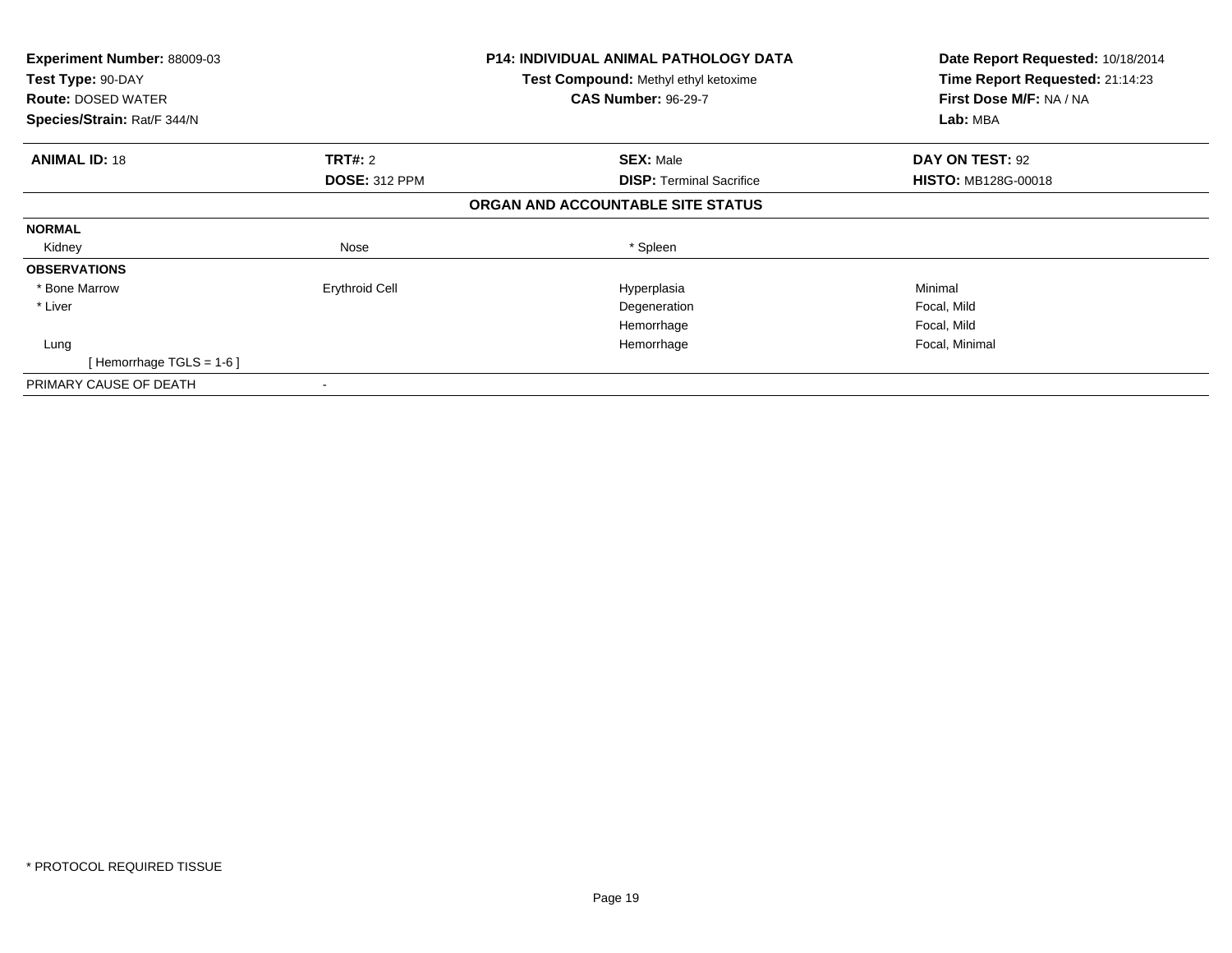| Experiment Number: 88009-03<br>Test Type: 90-DAY |                      | P14: INDIVIDUAL ANIMAL PATHOLOGY DATA | Date Report Requested: 10/18/2014<br>Time Report Requested: 21:14:23 |
|--------------------------------------------------|----------------------|---------------------------------------|----------------------------------------------------------------------|
|                                                  |                      | Test Compound: Methyl ethyl ketoxime  |                                                                      |
| <b>Route: DOSED WATER</b>                        |                      | <b>CAS Number: 96-29-7</b>            | First Dose M/F: NA / NA                                              |
| Species/Strain: Rat/F 344/N                      |                      |                                       | Lab: MBA                                                             |
| <b>ANIMAL ID: 19</b>                             | <b>TRT#:</b> 2       | <b>SEX: Male</b>                      | <b>DAY ON TEST: 92</b>                                               |
|                                                  | <b>DOSE: 312 PPM</b> | <b>DISP:</b> Terminal Sacrifice       | <b>HISTO: MB128G-00019</b>                                           |
|                                                  |                      | ORGAN AND ACCOUNTABLE SITE STATUS     |                                                                      |
| <b>NORMAL</b>                                    |                      |                                       |                                                                      |
| * Bone Marrow                                    | Kidney               | * Liver                               | Nose                                                                 |
| * Spleen                                         |                      |                                       |                                                                      |
| <b>OBSERVATIONS</b>                              |                      |                                       |                                                                      |
| Lung                                             |                      | Hemorrhage                            | Focal, Minimal                                                       |
| [Hemorrhage TGLS = $1-6$ ]                       |                      |                                       |                                                                      |
| PRIMARY CAUSE OF DEATH                           |                      |                                       |                                                                      |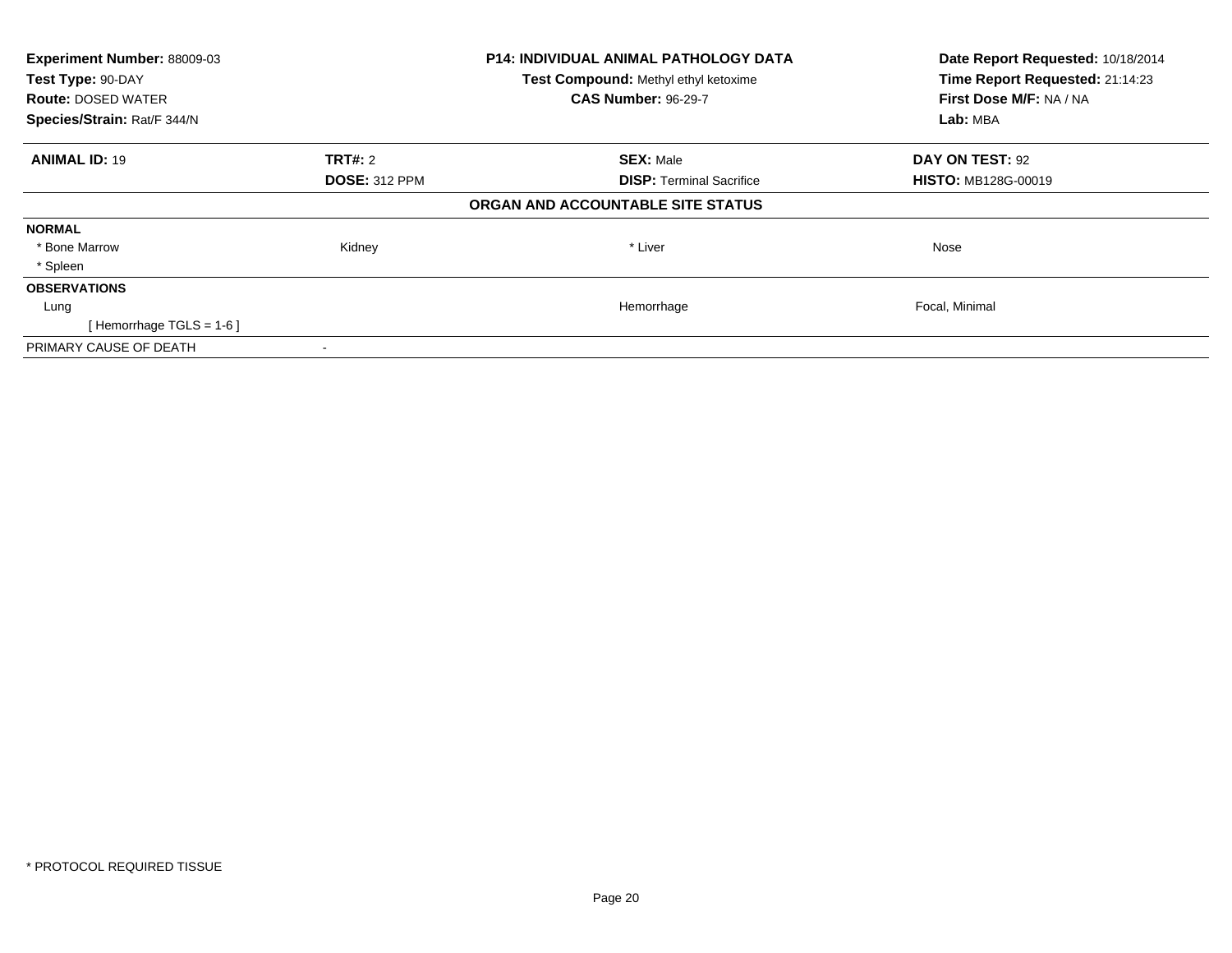| <b>Experiment Number: 88009-03</b><br>Test Type: 90-DAY |                       | <b>P14: INDIVIDUAL ANIMAL PATHOLOGY DATA</b> | Date Report Requested: 10/18/2014<br>Time Report Requested: 21:14:23 |
|---------------------------------------------------------|-----------------------|----------------------------------------------|----------------------------------------------------------------------|
|                                                         |                       | Test Compound: Methyl ethyl ketoxime         |                                                                      |
| <b>Route: DOSED WATER</b>                               |                       | <b>CAS Number: 96-29-7</b>                   | First Dose M/F: NA / NA                                              |
| Species/Strain: Rat/F 344/N                             |                       |                                              | Lab: MBA                                                             |
| <b>ANIMAL ID: 20</b>                                    | <b>TRT#: 2</b>        | <b>SEX: Male</b>                             | DAY ON TEST: 92                                                      |
|                                                         | <b>DOSE: 312 PPM</b>  | <b>DISP: Terminal Sacrifice</b>              | <b>HISTO: MB128G-00020</b>                                           |
|                                                         |                       | ORGAN AND ACCOUNTABLE SITE STATUS            |                                                                      |
| <b>NORMAL</b>                                           |                       |                                              |                                                                      |
| Kidney                                                  | * Liver               | Nose                                         | * Spleen                                                             |
| <b>OBSERVATIONS</b>                                     |                       |                                              |                                                                      |
| * Bone Marrow                                           | <b>Erythroid Cell</b> | Hyperplasia                                  | Minimal                                                              |
| PRIMARY CAUSE OF DEATH                                  |                       |                                              |                                                                      |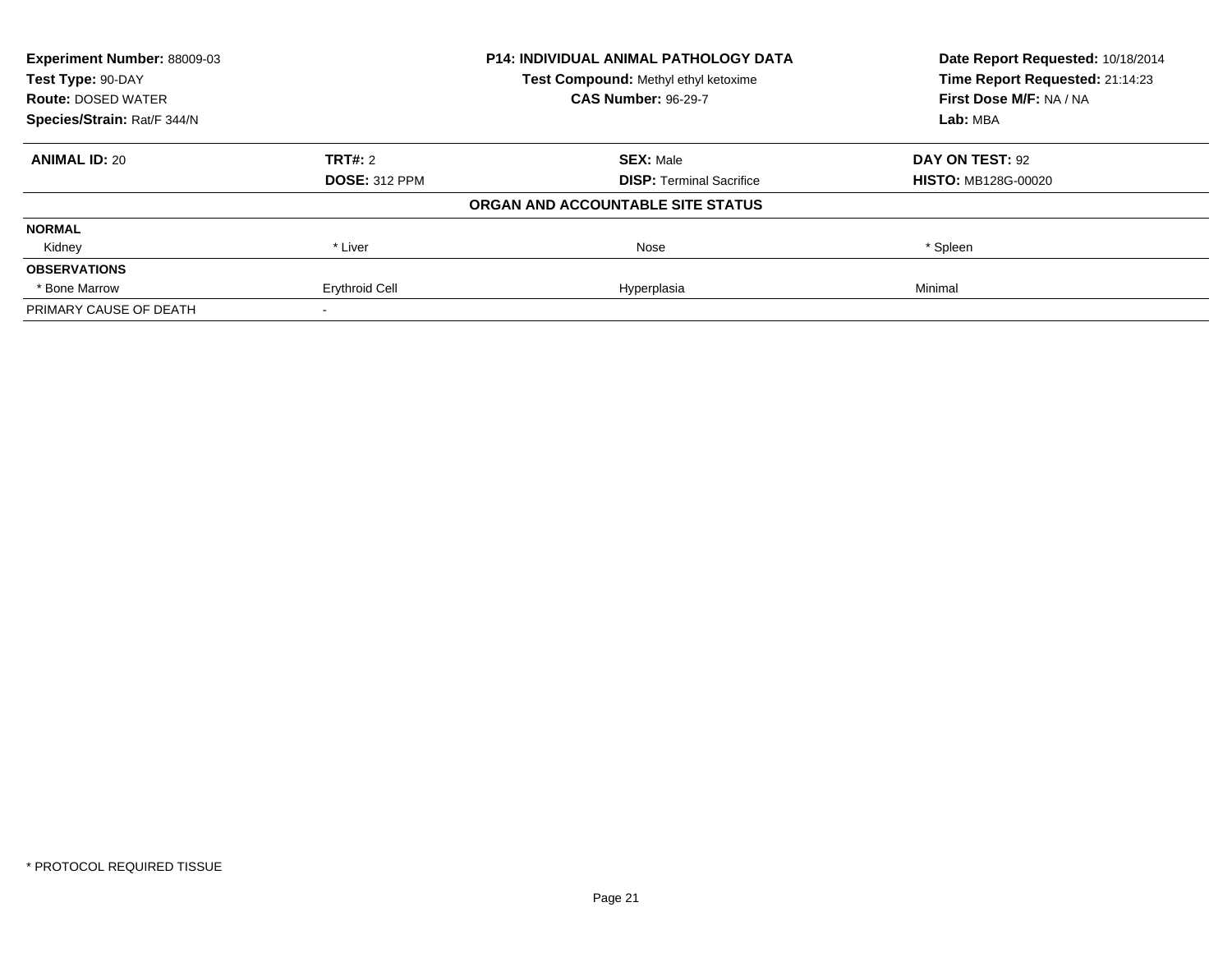| <b>Experiment Number: 88009-03</b><br>Test Type: 90-DAY |                       | <b>P14: INDIVIDUAL ANIMAL PATHOLOGY DATA</b> | Date Report Requested: 10/18/2014<br>Time Report Requested: 21:14:24 |
|---------------------------------------------------------|-----------------------|----------------------------------------------|----------------------------------------------------------------------|
|                                                         |                       | Test Compound: Methyl ethyl ketoxime         |                                                                      |
| <b>Route: DOSED WATER</b>                               |                       | <b>CAS Number: 96-29-7</b>                   | First Dose M/F: NA / NA                                              |
| Species/Strain: Rat/F 344/N                             |                       |                                              | Lab: MBA                                                             |
| <b>ANIMAL ID: 21</b>                                    | TRT#: 3               | <b>SEX: Male</b>                             | DAY ON TEST: 92                                                      |
|                                                         | <b>DOSE: 625 PPM</b>  | <b>DISP: Terminal Sacrifice</b>              | <b>HISTO: MB128G-00021</b>                                           |
|                                                         |                       | ORGAN AND ACCOUNTABLE SITE STATUS            |                                                                      |
| <b>NORMAL</b>                                           |                       |                                              |                                                                      |
| * Kidney                                                | * Liver               | Nose                                         | * Spleen                                                             |
| <b>OBSERVATIONS</b>                                     |                       |                                              |                                                                      |
| * Bone Marrow                                           | <b>Erythroid Cell</b> | Hyperplasia                                  | Minimal                                                              |
| PRIMARY CAUSE OF DEATH                                  |                       |                                              |                                                                      |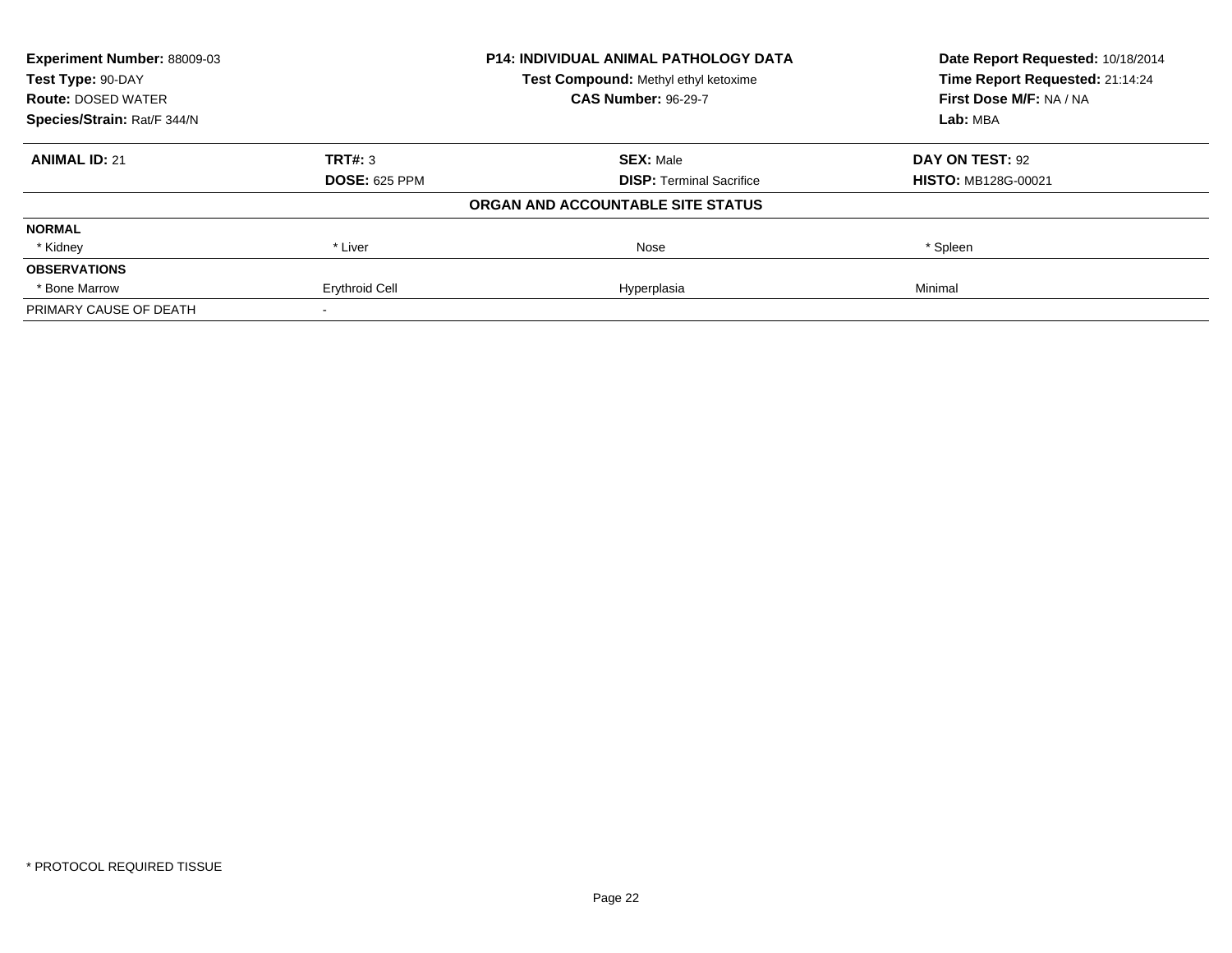| Experiment Number: 88009-03<br>Test Type: 90-DAY |                      | <b>P14: INDIVIDUAL ANIMAL PATHOLOGY DATA</b><br>Test Compound: Methyl ethyl ketoxime | Date Report Requested: 10/18/2014<br>Time Report Requested: 21:14:24 |
|--------------------------------------------------|----------------------|--------------------------------------------------------------------------------------|----------------------------------------------------------------------|
| <b>Route: DOSED WATER</b>                        |                      | <b>CAS Number: 96-29-7</b>                                                           | First Dose M/F: NA / NA                                              |
| Species/Strain: Rat/F 344/N                      |                      |                                                                                      | Lab: MBA                                                             |
| <b>ANIMAL ID: 22</b>                             | TRT#: 3              | <b>SEX: Male</b>                                                                     | DAY ON TEST: 92                                                      |
|                                                  | <b>DOSE: 625 PPM</b> | <b>DISP:</b> Terminal Sacrifice                                                      | <b>HISTO: MB128G-00022</b>                                           |
|                                                  |                      | ORGAN AND ACCOUNTABLE SITE STATUS                                                    |                                                                      |
| <b>NORMAL</b>                                    |                      |                                                                                      |                                                                      |
| * Bone Marrow                                    | * Kidney             | Nose                                                                                 |                                                                      |
| <b>OBSERVATIONS</b>                              |                      |                                                                                      |                                                                      |
| * Liver                                          |                      | Hyperplasia                                                                          | Erythrocyte, Minimal                                                 |
| * Spleen                                         |                      | Hyperplasia                                                                          | Erythrocyte, Minimal                                                 |
| PRIMARY CAUSE OF DEATH                           |                      |                                                                                      |                                                                      |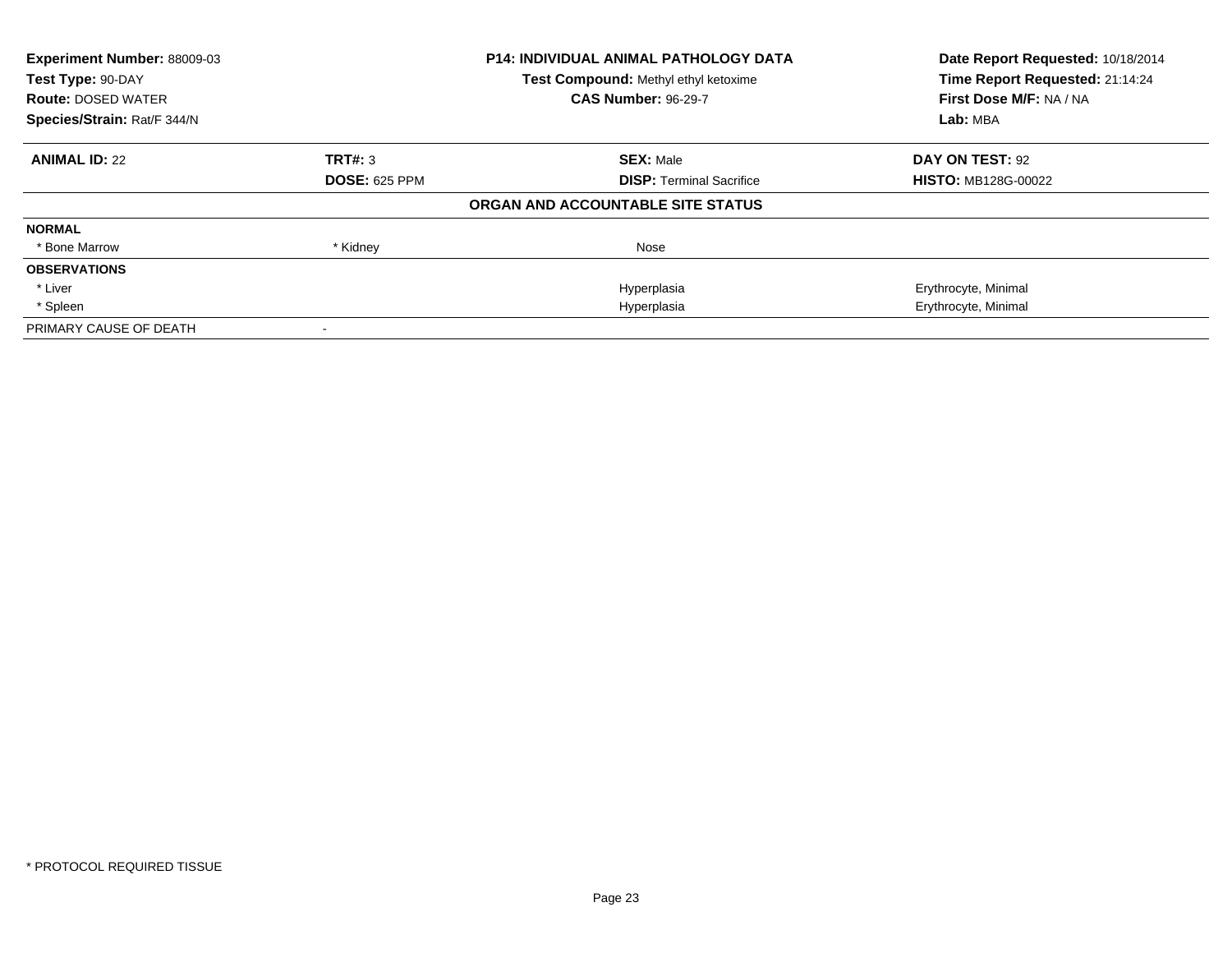| Experiment Number: 88009-03 |                       | <b>P14: INDIVIDUAL ANIMAL PATHOLOGY DATA</b> | Date Report Requested: 10/18/2014 |
|-----------------------------|-----------------------|----------------------------------------------|-----------------------------------|
| Test Type: 90-DAY           |                       | Test Compound: Methyl ethyl ketoxime         | Time Report Requested: 21:14:24   |
| <b>Route: DOSED WATER</b>   |                       | <b>CAS Number: 96-29-7</b>                   | First Dose M/F: NA / NA           |
| Species/Strain: Rat/F 344/N |                       |                                              | Lab: MBA                          |
| <b>ANIMAL ID: 23</b>        | TRT#: 3               | <b>SEX: Male</b>                             | DAY ON TEST: 92                   |
|                             | <b>DOSE: 625 PPM</b>  | <b>DISP:</b> Terminal Sacrifice              | <b>HISTO: MB128G-00023</b>        |
|                             |                       | ORGAN AND ACCOUNTABLE SITE STATUS            |                                   |
| <b>NORMAL</b>               |                       |                                              |                                   |
| * Kidney                    | Nose                  | * Spleen                                     |                                   |
| <b>OBSERVATIONS</b>         |                       |                                              |                                   |
| * Bone Marrow               | <b>Erythroid Cell</b> | Hyperplasia                                  | Mild                              |
| * Liver                     |                       | Hyperplasia                                  | Erythrocyte, Mild                 |
| PRIMARY CAUSE OF DEATH      |                       |                                              |                                   |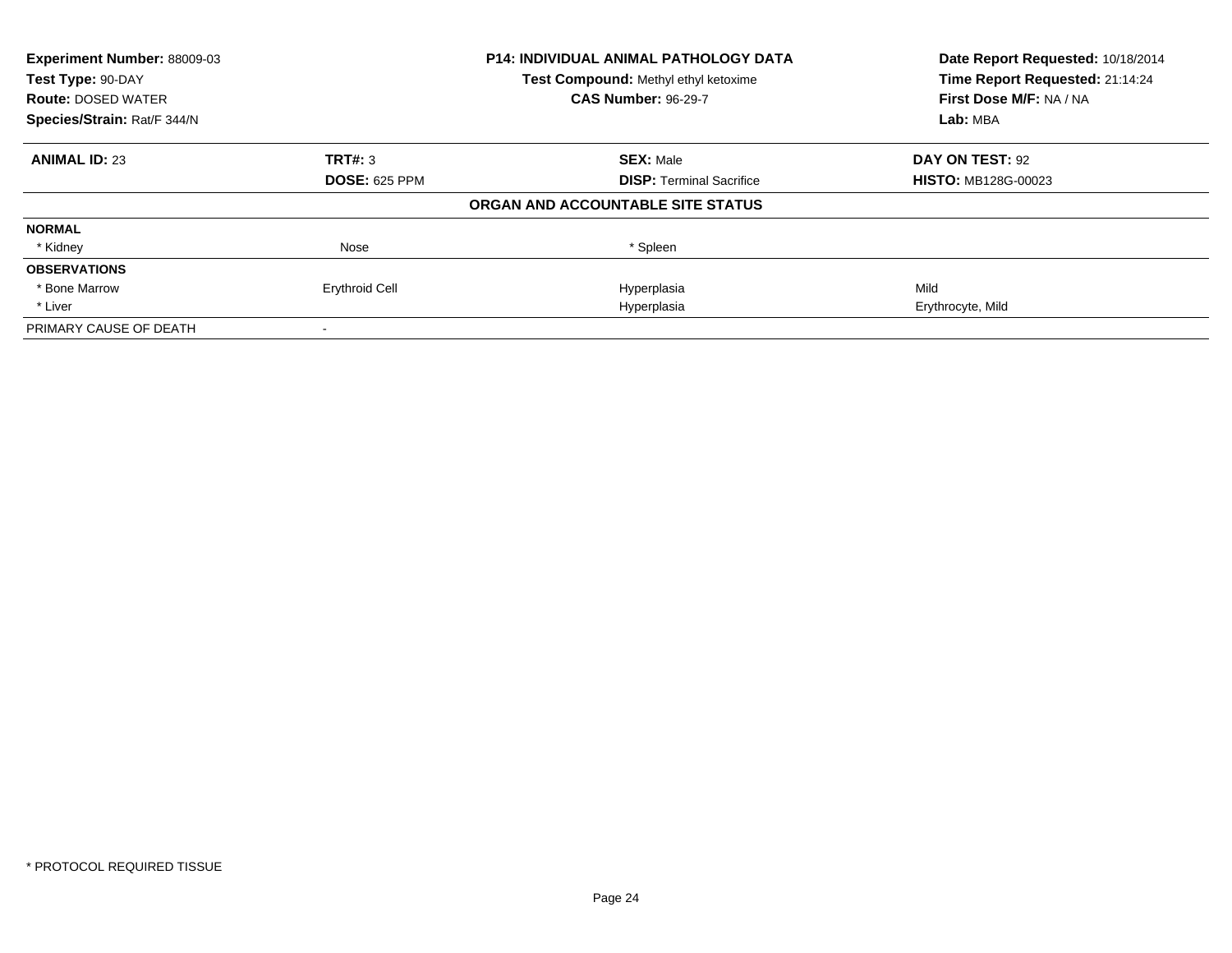| Experiment Number: 88009-03 |                                      | <b>P14: INDIVIDUAL ANIMAL PATHOLOGY DATA</b> | Date Report Requested: 10/18/2014 |
|-----------------------------|--------------------------------------|----------------------------------------------|-----------------------------------|
| Test Type: 90-DAY           | Test Compound: Methyl ethyl ketoxime |                                              | Time Report Requested: 21:14:24   |
| <b>Route: DOSED WATER</b>   |                                      | <b>CAS Number: 96-29-7</b>                   | First Dose M/F: NA / NA           |
| Species/Strain: Rat/F 344/N |                                      |                                              | Lab: MBA                          |
| <b>ANIMAL ID: 24</b>        | TRT#: 3                              | <b>SEX: Male</b>                             | DAY ON TEST: 92                   |
|                             | <b>DOSE: 625 PPM</b>                 | <b>DISP: Terminal Sacrifice</b>              | <b>HISTO: MB128G-00024</b>        |
|                             |                                      | ORGAN AND ACCOUNTABLE SITE STATUS            |                                   |
| <b>NORMAL</b>               |                                      |                                              |                                   |
| * Kidney                    | * Liver                              | Nose                                         |                                   |
| <b>OBSERVATIONS</b>         |                                      |                                              |                                   |
| * Bone Marrow               | <b>Erythroid Cell</b>                | Hyperplasia                                  | Minimal                           |
| * Spleen                    |                                      | Hyperplasia                                  | Minimal                           |
| PRIMARY CAUSE OF DEATH      |                                      |                                              |                                   |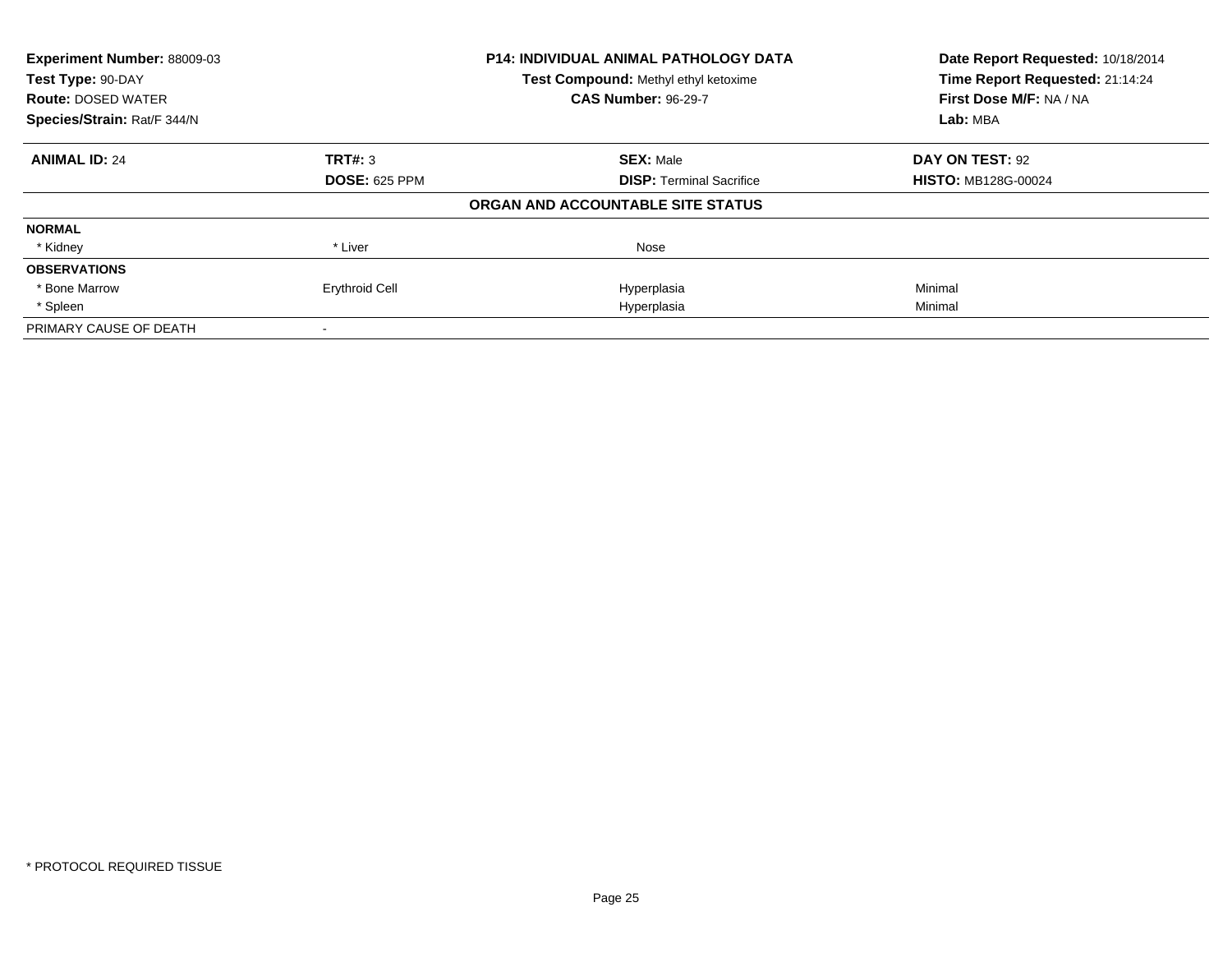| Experiment Number: 88009-03 |                       | <b>P14: INDIVIDUAL ANIMAL PATHOLOGY DATA</b> | Date Report Requested: 10/18/2014 |
|-----------------------------|-----------------------|----------------------------------------------|-----------------------------------|
| Test Type: 90-DAY           |                       | Test Compound: Methyl ethyl ketoxime         | Time Report Requested: 21:14:24   |
| <b>Route: DOSED WATER</b>   |                       | <b>CAS Number: 96-29-7</b>                   | First Dose M/F: NA / NA           |
| Species/Strain: Rat/F 344/N |                       |                                              | Lab: MBA                          |
| <b>ANIMAL ID: 25</b>        | TRT#: 3               | <b>SEX: Male</b>                             | DAY ON TEST: 92                   |
|                             | <b>DOSE: 625 PPM</b>  | <b>DISP:</b> Terminal Sacrifice              | <b>HISTO: MB128G-00025</b>        |
|                             |                       | ORGAN AND ACCOUNTABLE SITE STATUS            |                                   |
| <b>NORMAL</b>               |                       |                                              |                                   |
| * Kidney                    | * Liver               | Nose                                         |                                   |
| <b>OBSERVATIONS</b>         |                       |                                              |                                   |
| * Bone Marrow               | <b>Erythroid Cell</b> | Hyperplasia                                  | Minimal                           |
| * Spleen                    |                       | Hyperplasia                                  | Erythrocyte, Minimal              |
| PRIMARY CAUSE OF DEATH      |                       |                                              |                                   |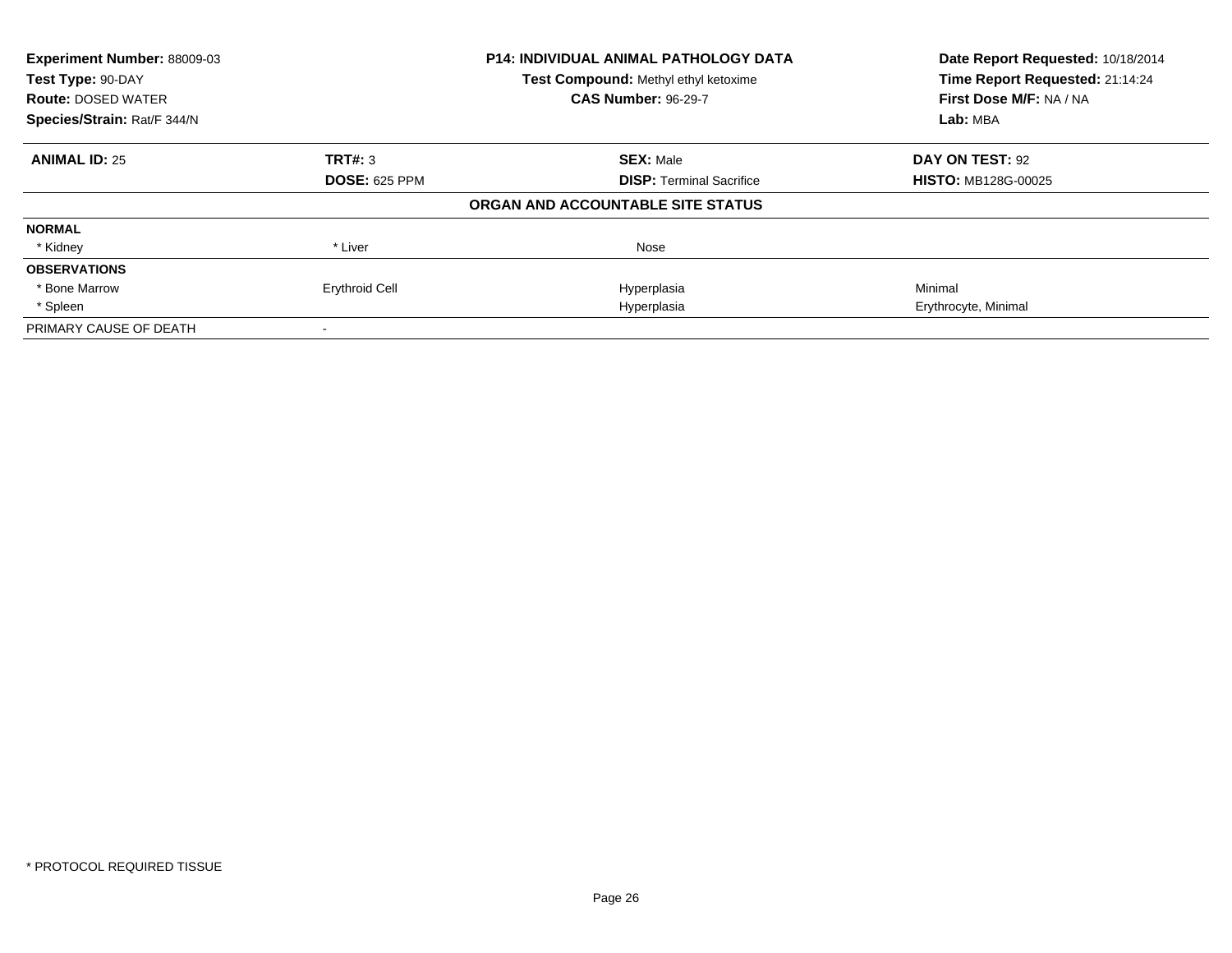| Experiment Number: 88009-03<br>Test Type: 90-DAY |                       | <b>P14: INDIVIDUAL ANIMAL PATHOLOGY DATA</b><br>Test Compound: Methyl ethyl ketoxime | Date Report Requested: 10/18/2014<br>Time Report Requested: 21:14:24 |
|--------------------------------------------------|-----------------------|--------------------------------------------------------------------------------------|----------------------------------------------------------------------|
| <b>Route: DOSED WATER</b>                        |                       | <b>CAS Number: 96-29-7</b>                                                           | First Dose M/F: NA / NA                                              |
| Species/Strain: Rat/F 344/N                      |                       |                                                                                      | Lab: MBA                                                             |
| <b>ANIMAL ID: 26</b>                             | TRT#: 3               | <b>SEX: Male</b>                                                                     | DAY ON TEST: 92                                                      |
|                                                  | <b>DOSE: 625 PPM</b>  | <b>DISP:</b> Terminal Sacrifice                                                      | <b>HISTO: MB128G-00026</b>                                           |
|                                                  |                       | ORGAN AND ACCOUNTABLE SITE STATUS                                                    |                                                                      |
| <b>NORMAL</b>                                    |                       |                                                                                      |                                                                      |
| * Kidney                                         | * Liver               | Nose                                                                                 | * Spleen                                                             |
| <b>OBSERVATIONS</b>                              |                       |                                                                                      |                                                                      |
| * Bone Marrow                                    | <b>Erythroid Cell</b> | Hyperplasia                                                                          | Minimal                                                              |
| Lymph Node                                       | Mediastinal           | Hemorrhage                                                                           | Mild                                                                 |
| [Hemorrhage TGLS = $1-13$ ]                      |                       |                                                                                      |                                                                      |
| PRIMARY CAUSE OF DEATH                           |                       |                                                                                      |                                                                      |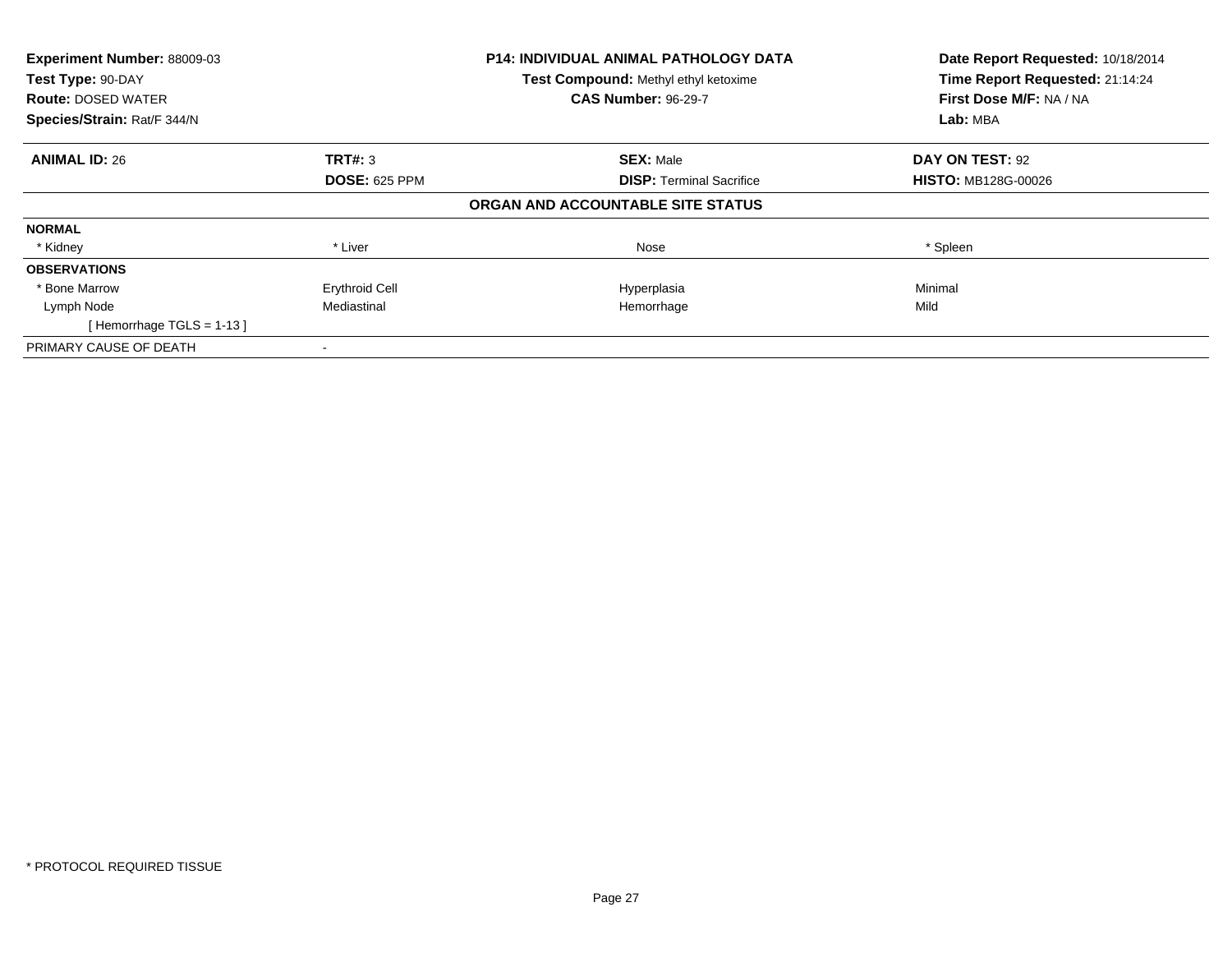| Experiment Number: 88009-03<br>Test Type: 90-DAY<br><b>Route: DOSED WATER</b><br>Species/Strain: Rat/F 344/N |                       | <b>P14: INDIVIDUAL ANIMAL PATHOLOGY DATA</b><br>Test Compound: Methyl ethyl ketoxime<br><b>CAS Number: 96-29-7</b> | Date Report Requested: 10/18/2014<br>Time Report Requested: 21:14:24<br>First Dose M/F: NA / NA<br>Lab: MBA |
|--------------------------------------------------------------------------------------------------------------|-----------------------|--------------------------------------------------------------------------------------------------------------------|-------------------------------------------------------------------------------------------------------------|
| <b>ANIMAL ID: 27</b>                                                                                         | TRT#: 3               | <b>SEX: Male</b>                                                                                                   | DAY ON TEST: 92                                                                                             |
|                                                                                                              | <b>DOSE: 625 PPM</b>  | <b>DISP: Terminal Sacrifice</b>                                                                                    | <b>HISTO: MB128G-00027</b>                                                                                  |
|                                                                                                              |                       | ORGAN AND ACCOUNTABLE SITE STATUS                                                                                  |                                                                                                             |
| <b>NORMAL</b>                                                                                                |                       |                                                                                                                    |                                                                                                             |
| * Kidney                                                                                                     | Nose                  |                                                                                                                    |                                                                                                             |
| <b>OBSERVATIONS</b>                                                                                          |                       |                                                                                                                    |                                                                                                             |
| * Bone Marrow                                                                                                | <b>Erythroid Cell</b> | Hyperplasia                                                                                                        | Minimal                                                                                                     |
| * Liver                                                                                                      | Centrilobular         | <b>Cytoplasmic Alteration</b>                                                                                      | Minimal                                                                                                     |
|                                                                                                              |                       | Hyperplasia                                                                                                        | Erythrocyte, Minimal                                                                                        |
| * Spleen                                                                                                     |                       | Hyperplasia                                                                                                        | Erythrocyte, Minimal                                                                                        |
| PRIMARY CAUSE OF DEATH                                                                                       |                       |                                                                                                                    |                                                                                                             |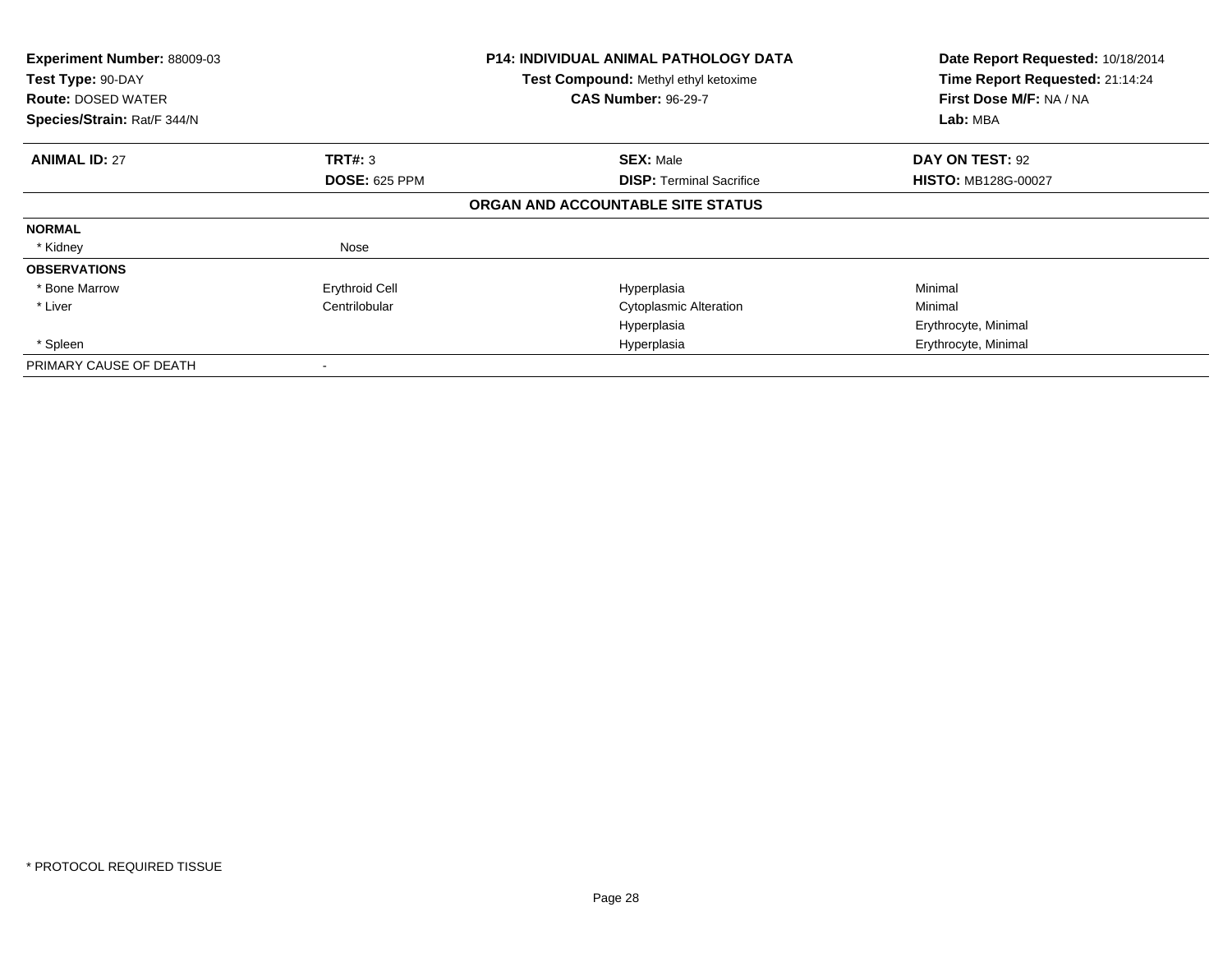| Experiment Number: 88009-03 |                       | P14: INDIVIDUAL ANIMAL PATHOLOGY DATA | Date Report Requested: 10/18/2014 |
|-----------------------------|-----------------------|---------------------------------------|-----------------------------------|
| Test Type: 90-DAY           |                       | Test Compound: Methyl ethyl ketoxime  | Time Report Requested: 21:14:24   |
| <b>Route: DOSED WATER</b>   |                       | <b>CAS Number: 96-29-7</b>            | First Dose M/F: NA / NA           |
| Species/Strain: Rat/F 344/N |                       |                                       | Lab: MBA                          |
| <b>ANIMAL ID: 28</b>        | TRT#: 3               | <b>SEX: Male</b>                      | DAY ON TEST: 92                   |
|                             | <b>DOSE: 625 PPM</b>  | <b>DISP:</b> Terminal Sacrifice       | <b>HISTO: MB128G-00028</b>        |
|                             |                       | ORGAN AND ACCOUNTABLE SITE STATUS     |                                   |
| <b>NORMAL</b>               |                       |                                       |                                   |
| * Liver                     | Nose                  | * Spleen                              |                                   |
| <b>OBSERVATIONS</b>         |                       |                                       |                                   |
| * Bone Marrow               | <b>Erythroid Cell</b> | Hyperplasia                           | Minimal                           |
| * Kidney                    | <b>Renal Tubule</b>   | Necrosis                              | Focal, Minimal                    |
| PRIMARY CAUSE OF DEATH      |                       |                                       |                                   |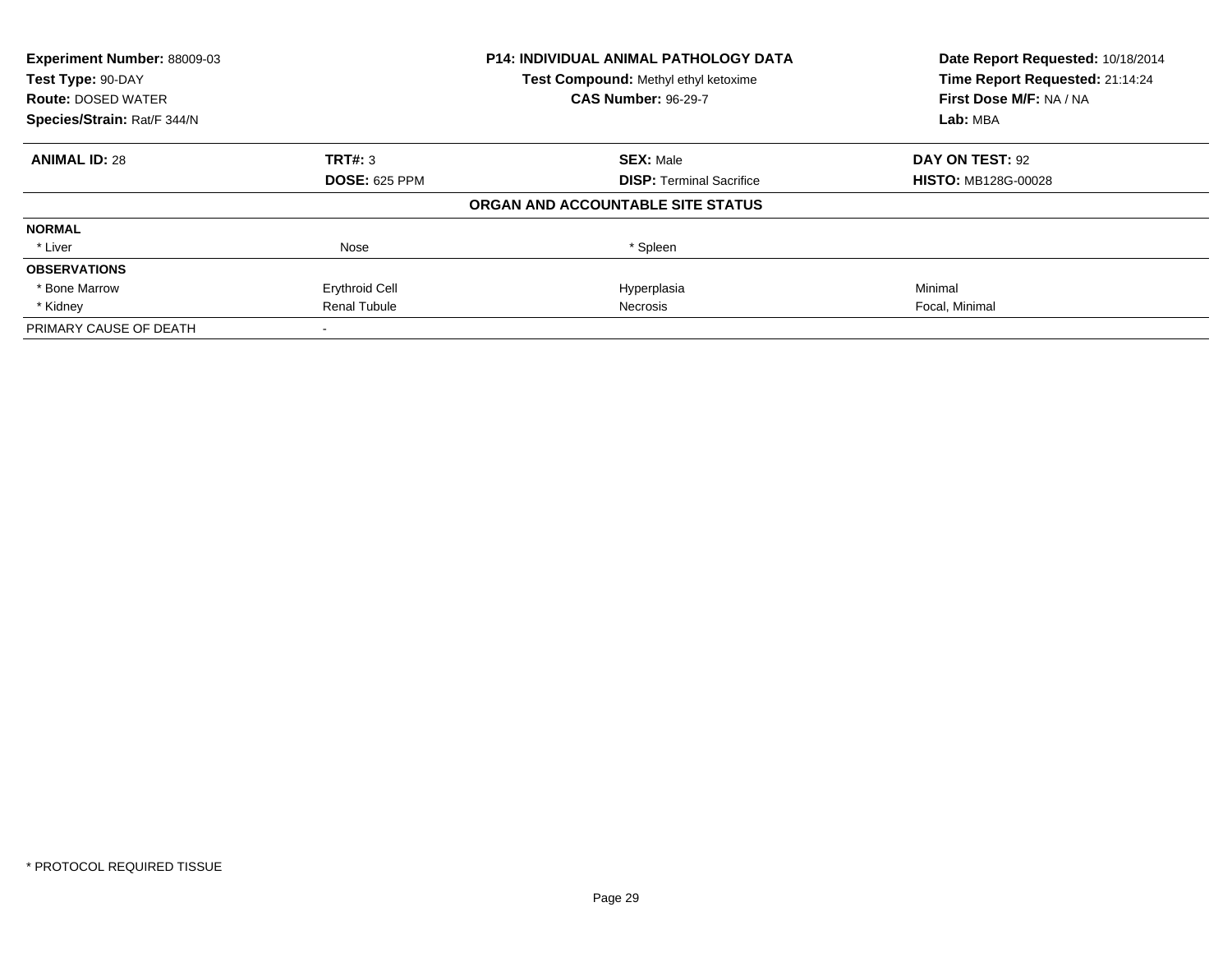| Experiment Number: 88009-03<br>Test Type: 90-DAY<br><b>Route: DOSED WATER</b><br>Species/Strain: Rat/F 344/N |                       | <b>P14: INDIVIDUAL ANIMAL PATHOLOGY DATA</b><br>Test Compound: Methyl ethyl ketoxime<br><b>CAS Number: 96-29-7</b> | Date Report Requested: 10/18/2014<br>Time Report Requested: 21:14:24<br>First Dose M/F: NA / NA<br>Lab: MBA |
|--------------------------------------------------------------------------------------------------------------|-----------------------|--------------------------------------------------------------------------------------------------------------------|-------------------------------------------------------------------------------------------------------------|
| <b>ANIMAL ID: 29</b>                                                                                         | <b>TRT#: 3</b>        | <b>SEX: Male</b>                                                                                                   | DAY ON TEST: 92                                                                                             |
|                                                                                                              | <b>DOSE: 625 PPM</b>  | <b>DISP:</b> Terminal Sacrifice                                                                                    | <b>HISTO: MB128G-00029</b>                                                                                  |
|                                                                                                              |                       | ORGAN AND ACCOUNTABLE SITE STATUS                                                                                  |                                                                                                             |
| <b>NORMAL</b>                                                                                                |                       |                                                                                                                    |                                                                                                             |
| * Kidney                                                                                                     | Nose                  |                                                                                                                    |                                                                                                             |
| <b>OBSERVATIONS</b>                                                                                          |                       |                                                                                                                    |                                                                                                             |
| * Bone Marrow                                                                                                | <b>Erythroid Cell</b> | Hyperplasia                                                                                                        | Minimal                                                                                                     |
| * Liver                                                                                                      |                       | Hyperplasia                                                                                                        | Erythrocyte, Minimal                                                                                        |
| * Spleen                                                                                                     |                       | Hyperplasia                                                                                                        | Erythrocyte, Minimal                                                                                        |
| PRIMARY CAUSE OF DEATH                                                                                       |                       |                                                                                                                    |                                                                                                             |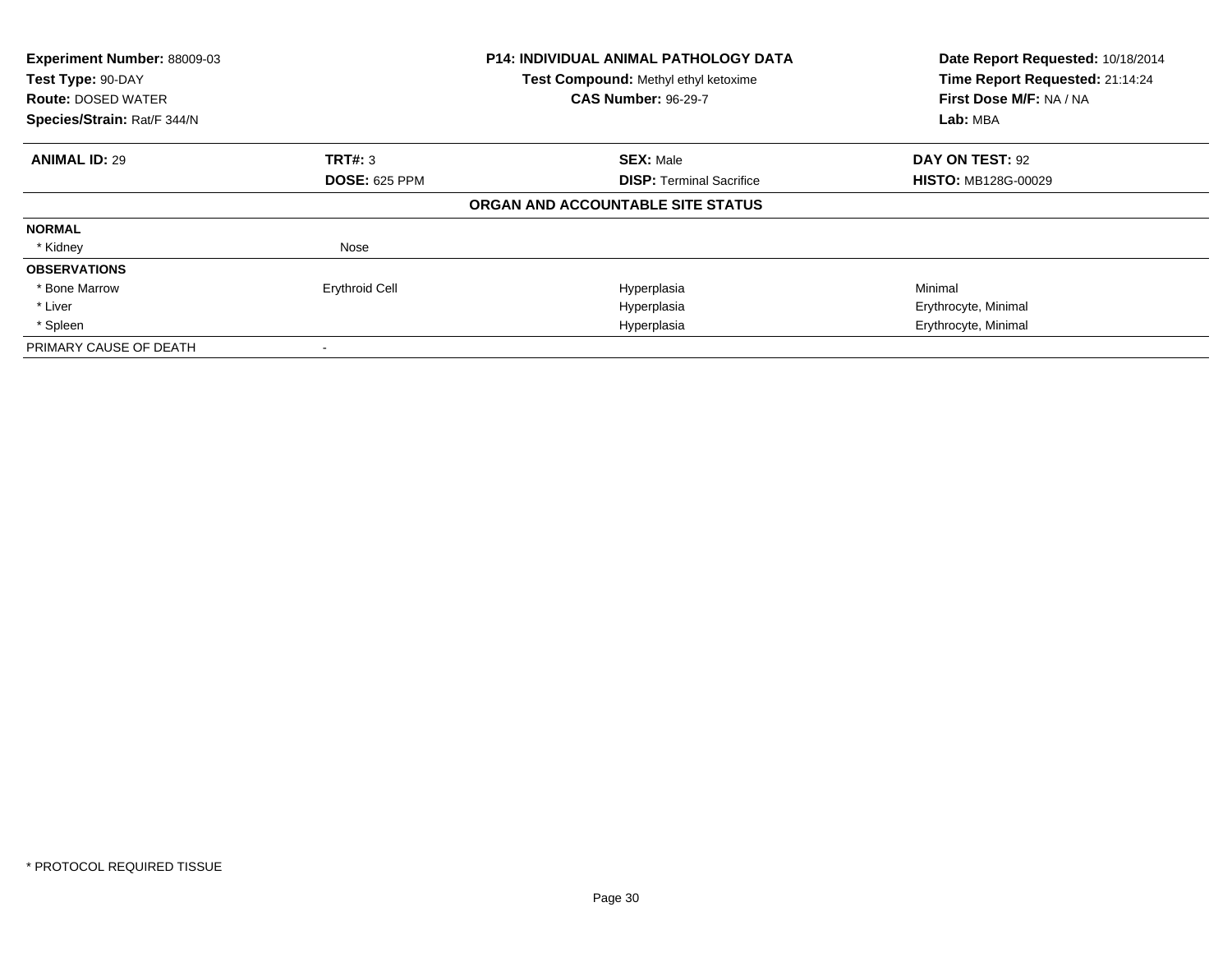| Experiment Number: 88009-03<br>Test Type: 90-DAY<br><b>Route: DOSED WATER</b><br>Species/Strain: Rat/F 344/N |                       | <b>P14: INDIVIDUAL ANIMAL PATHOLOGY DATA</b><br>Test Compound: Methyl ethyl ketoxime<br><b>CAS Number: 96-29-7</b> | Date Report Requested: 10/18/2014<br>Time Report Requested: 21:14:24<br>First Dose M/F: NA / NA<br>Lab: MBA |
|--------------------------------------------------------------------------------------------------------------|-----------------------|--------------------------------------------------------------------------------------------------------------------|-------------------------------------------------------------------------------------------------------------|
| <b>ANIMAL ID: 30</b>                                                                                         | <b>TRT#: 3</b>        | <b>SEX: Male</b>                                                                                                   | DAY ON TEST: 92                                                                                             |
|                                                                                                              | <b>DOSE: 625 PPM</b>  | <b>DISP:</b> Terminal Sacrifice                                                                                    | <b>HISTO: MB128G-00030</b>                                                                                  |
|                                                                                                              |                       | ORGAN AND ACCOUNTABLE SITE STATUS                                                                                  |                                                                                                             |
| <b>NORMAL</b>                                                                                                |                       |                                                                                                                    |                                                                                                             |
| * Kidney                                                                                                     | Nose                  |                                                                                                                    |                                                                                                             |
| <b>OBSERVATIONS</b>                                                                                          |                       |                                                                                                                    |                                                                                                             |
| * Bone Marrow                                                                                                | <b>Erythroid Cell</b> | Hyperplasia                                                                                                        | Minimal                                                                                                     |
| * Liver                                                                                                      |                       | Hyperplasia                                                                                                        | Erythrocyte, Minimal                                                                                        |
| * Spleen                                                                                                     |                       | Hyperplasia                                                                                                        | Erythrocyte, Minimal                                                                                        |
| PRIMARY CAUSE OF DEATH                                                                                       |                       |                                                                                                                    |                                                                                                             |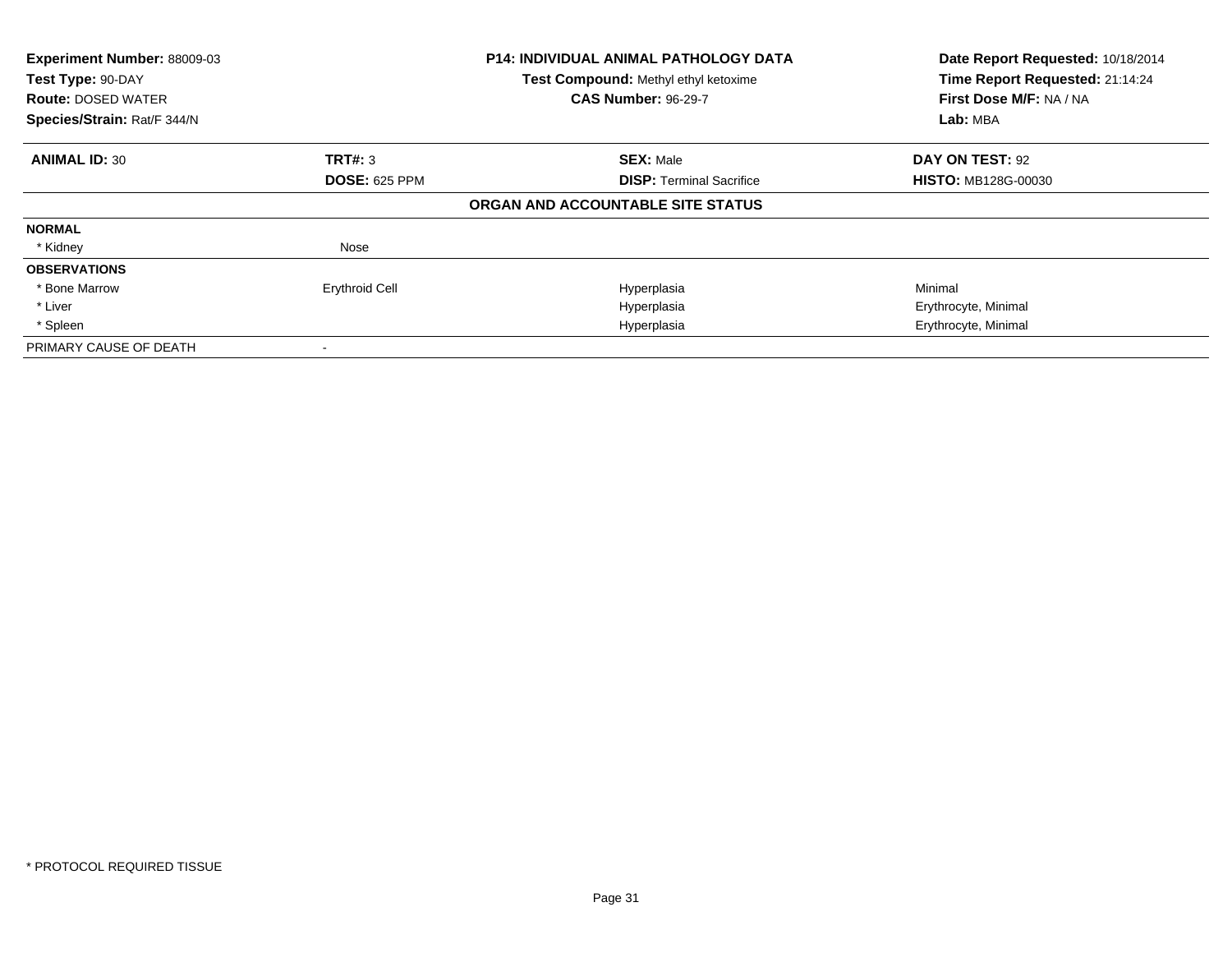| Experiment Number: 88009-03<br>Test Type: 90-DAY<br><b>Route: DOSED WATER</b><br>Species/Strain: Rat/F 344/N |                       | <b>P14: INDIVIDUAL ANIMAL PATHOLOGY DATA</b><br>Test Compound: Methyl ethyl ketoxime<br><b>CAS Number: 96-29-7</b> | Date Report Requested: 10/18/2014<br>Time Report Requested: 21:14:24<br>First Dose M/F: NA / NA<br>Lab: MBA |
|--------------------------------------------------------------------------------------------------------------|-----------------------|--------------------------------------------------------------------------------------------------------------------|-------------------------------------------------------------------------------------------------------------|
|                                                                                                              |                       |                                                                                                                    |                                                                                                             |
| <b>ANIMAL ID: 31</b>                                                                                         | <b>TRT#: 4</b>        | <b>SEX: Male</b>                                                                                                   | DAY ON TEST: 92                                                                                             |
|                                                                                                              | <b>DOSE: 1250 PPM</b> | <b>DISP:</b> Terminal Sacrifice                                                                                    | <b>HISTO: MB128G-00031</b>                                                                                  |
|                                                                                                              |                       | ORGAN AND ACCOUNTABLE SITE STATUS                                                                                  |                                                                                                             |
| <b>NORMAL</b>                                                                                                |                       |                                                                                                                    |                                                                                                             |
| * Kidney                                                                                                     | * Nose                |                                                                                                                    |                                                                                                             |
| <b>OBSERVATIONS</b>                                                                                          |                       |                                                                                                                    |                                                                                                             |
| * Bone Marrow                                                                                                | <b>Erythroid Cell</b> | Hyperplasia                                                                                                        | Mild                                                                                                        |
| * Liver                                                                                                      |                       | Hyperplasia                                                                                                        | Erythrocyte, Minimal                                                                                        |
| * Spleen                                                                                                     |                       | Hyperplasia                                                                                                        | Erythrocyte, Minimal                                                                                        |
|                                                                                                              |                       | Pigmentation                                                                                                       | Minimal                                                                                                     |
| PRIMARY CAUSE OF DEATH                                                                                       |                       |                                                                                                                    |                                                                                                             |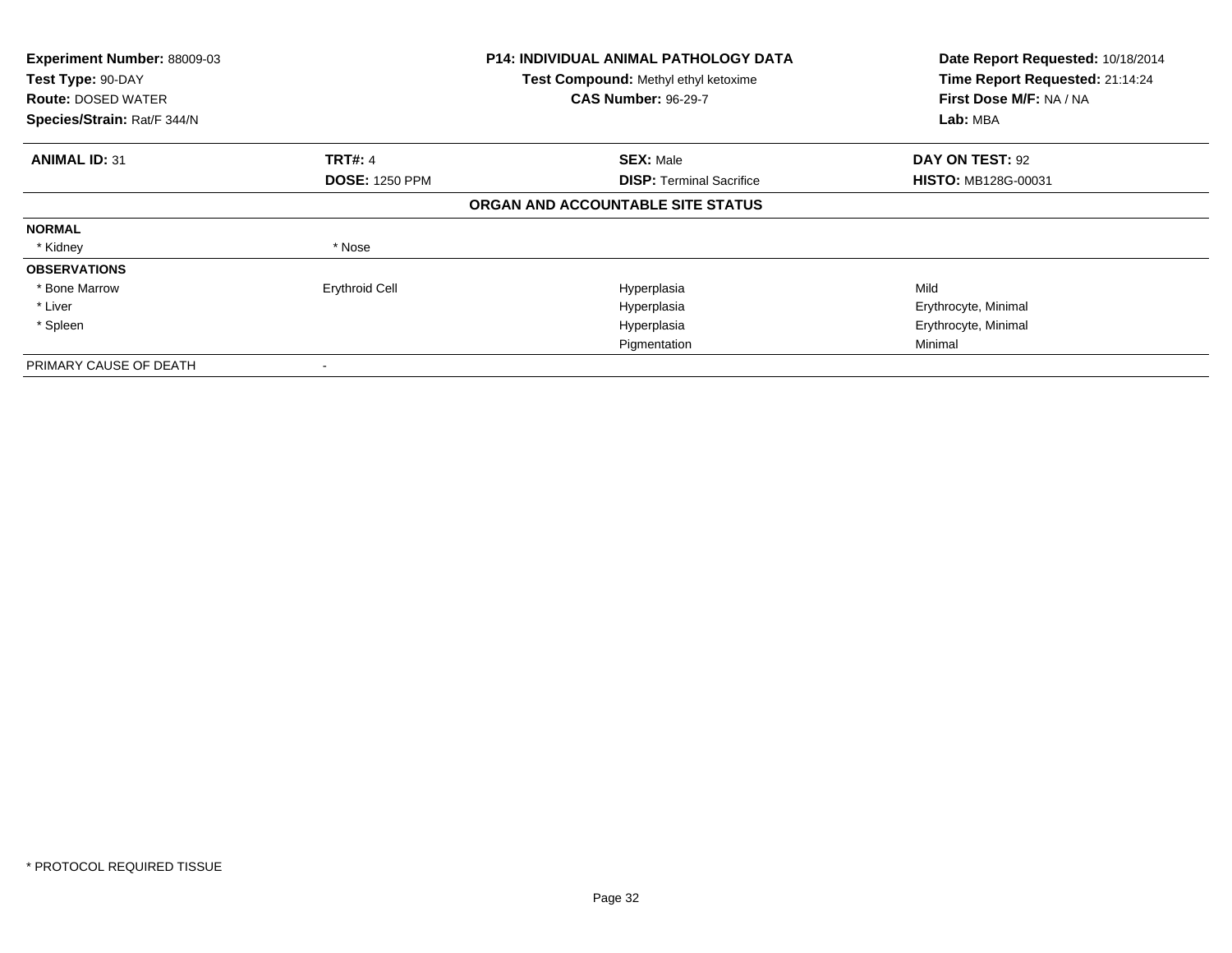| <b>Experiment Number: 88009-03</b><br>Test Type: 90-DAY<br><b>Route: DOSED WATER</b> |                       | <b>P14: INDIVIDUAL ANIMAL PATHOLOGY DATA</b><br>Test Compound: Methyl ethyl ketoxime<br><b>CAS Number: 96-29-7</b> | Date Report Requested: 10/18/2014<br>Time Report Requested: 21:14:24<br>First Dose M/F: NA / NA |
|--------------------------------------------------------------------------------------|-----------------------|--------------------------------------------------------------------------------------------------------------------|-------------------------------------------------------------------------------------------------|
| Species/Strain: Rat/F 344/N                                                          |                       |                                                                                                                    | Lab: MBA                                                                                        |
| <b>ANIMAL ID: 32</b>                                                                 | TRT#: 4               | <b>SEX: Male</b>                                                                                                   | DAY ON TEST: 92                                                                                 |
|                                                                                      | <b>DOSE: 1250 PPM</b> | <b>DISP: Terminal Sacrifice</b>                                                                                    | <b>HISTO: MB128G-00032</b>                                                                      |
|                                                                                      |                       | ORGAN AND ACCOUNTABLE SITE STATUS                                                                                  |                                                                                                 |
| <b>NORMAL</b>                                                                        |                       |                                                                                                                    |                                                                                                 |
| * Kidney                                                                             | * Nose                |                                                                                                                    |                                                                                                 |
| <b>OBSERVATIONS</b>                                                                  |                       |                                                                                                                    |                                                                                                 |
| * Bone Marrow                                                                        | <b>Erythroid Cell</b> | Hyperplasia                                                                                                        | Moderate                                                                                        |
| * Liver                                                                              |                       | Congestion                                                                                                         | Minimal                                                                                         |
|                                                                                      |                       | Developmental Malformation                                                                                         | Mild                                                                                            |
|                                                                                      |                       | Hyperplasia                                                                                                        | Erythrocyte, Minimal                                                                            |
| [ Developmental Malformation TGLS = 1-13 ]                                           |                       |                                                                                                                    |                                                                                                 |
| * Spleen                                                                             |                       | Hyperplasia                                                                                                        | Erythrocyte, Minimal                                                                            |
|                                                                                      |                       | Pigmentation                                                                                                       | Minimal                                                                                         |
| PRIMARY CAUSE OF DEATH                                                               |                       |                                                                                                                    |                                                                                                 |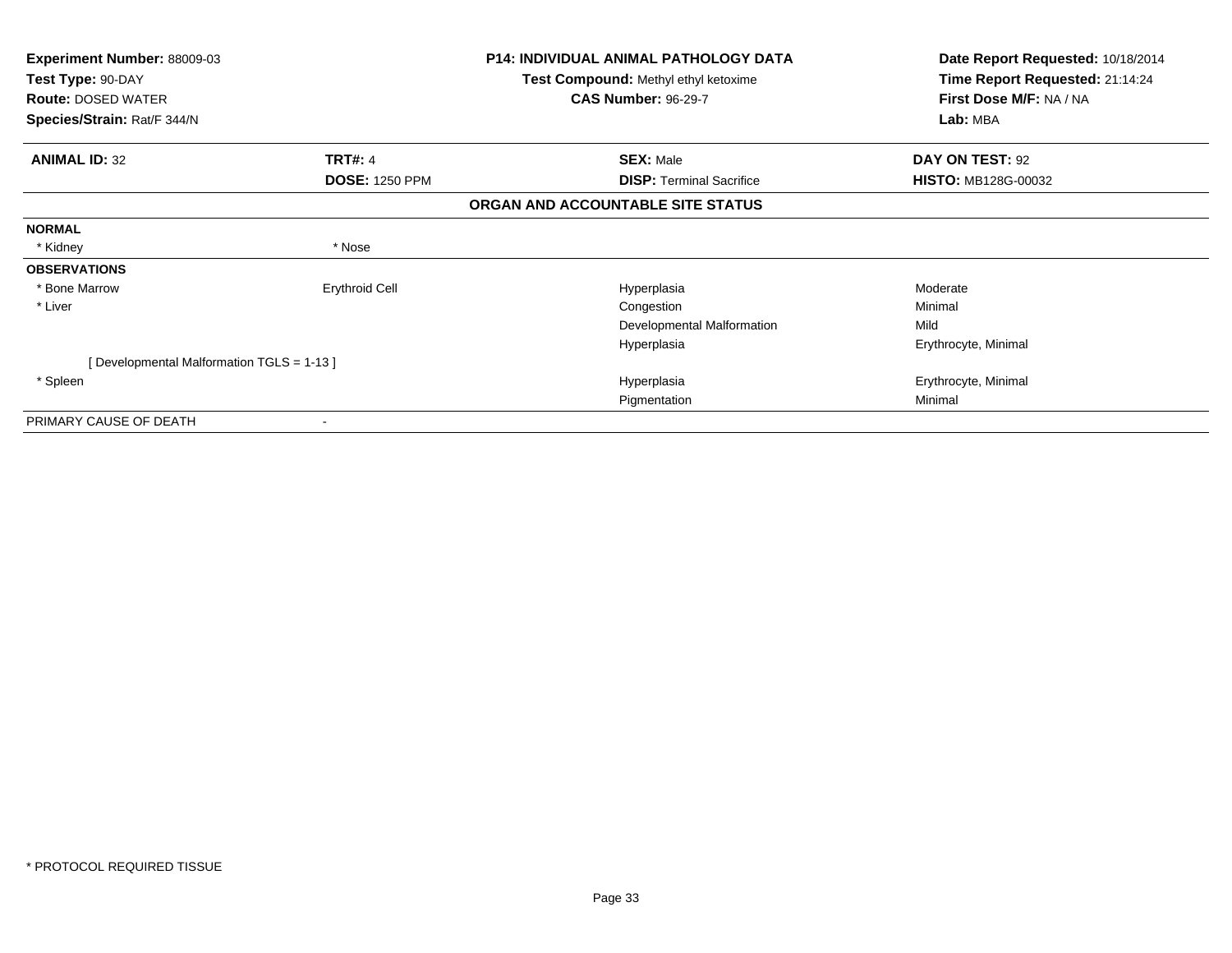| Experiment Number: 88009-03<br>Test Type: 90-DAY<br><b>Route: DOSED WATER</b><br>Species/Strain: Rat/F 344/N |                       | <b>P14: INDIVIDUAL ANIMAL PATHOLOGY DATA</b><br>Test Compound: Methyl ethyl ketoxime<br><b>CAS Number: 96-29-7</b> | Date Report Requested: 10/18/2014<br>Time Report Requested: 21:14:24<br>First Dose M/F: NA / NA<br>Lab: MBA |
|--------------------------------------------------------------------------------------------------------------|-----------------------|--------------------------------------------------------------------------------------------------------------------|-------------------------------------------------------------------------------------------------------------|
| <b>ANIMAL ID: 33</b>                                                                                         | <b>TRT#: 4</b>        | <b>SEX: Male</b>                                                                                                   | DAY ON TEST: 92                                                                                             |
|                                                                                                              | <b>DOSE: 1250 PPM</b> | <b>DISP: Terminal Sacrifice</b>                                                                                    | <b>HISTO: MB128G-00033</b>                                                                                  |
|                                                                                                              |                       | ORGAN AND ACCOUNTABLE SITE STATUS                                                                                  |                                                                                                             |
| <b>NORMAL</b>                                                                                                |                       |                                                                                                                    |                                                                                                             |
| * Nose                                                                                                       |                       |                                                                                                                    |                                                                                                             |
| <b>OBSERVATIONS</b>                                                                                          |                       |                                                                                                                    |                                                                                                             |
| * Bone Marrow                                                                                                | <b>Erythroid Cell</b> | Hyperplasia                                                                                                        | Moderate                                                                                                    |
| * Kidney                                                                                                     | <b>Renal Tubule</b>   | Pigmentation                                                                                                       | Minimal                                                                                                     |
| * Liver                                                                                                      |                       | Hyperplasia                                                                                                        | Erythrocyte, Minimal                                                                                        |
| * Spleen                                                                                                     |                       | Hyperplasia                                                                                                        | Erythrocyte, Minimal                                                                                        |
| PRIMARY CAUSE OF DEATH                                                                                       |                       |                                                                                                                    |                                                                                                             |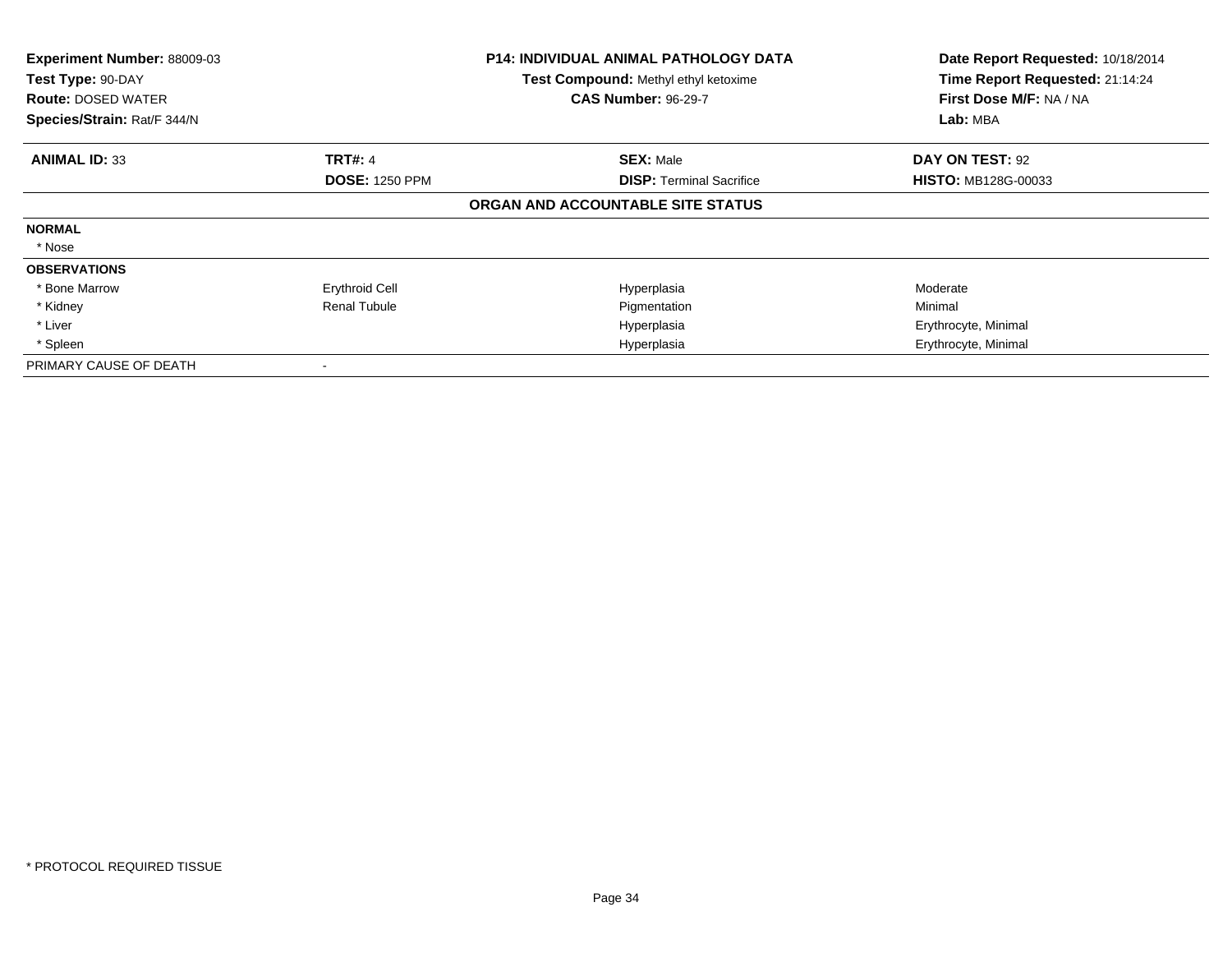| Experiment Number: 88009-03<br>Test Type: 90-DAY<br><b>Route: DOSED WATER</b><br>Species/Strain: Rat/F 344/N |                       | <b>P14: INDIVIDUAL ANIMAL PATHOLOGY DATA</b><br>Test Compound: Methyl ethyl ketoxime<br><b>CAS Number: 96-29-7</b> | Date Report Requested: 10/18/2014<br>Time Report Requested: 21:14:24<br>First Dose M/F: NA / NA<br>Lab: MBA |
|--------------------------------------------------------------------------------------------------------------|-----------------------|--------------------------------------------------------------------------------------------------------------------|-------------------------------------------------------------------------------------------------------------|
| <b>ANIMAL ID: 34</b>                                                                                         | <b>TRT#: 4</b>        | <b>SEX: Male</b>                                                                                                   | DAY ON TEST: 92                                                                                             |
|                                                                                                              | <b>DOSE: 1250 PPM</b> | <b>DISP: Terminal Sacrifice</b>                                                                                    | <b>HISTO: MB128G-00034</b>                                                                                  |
|                                                                                                              |                       | ORGAN AND ACCOUNTABLE SITE STATUS                                                                                  |                                                                                                             |
| <b>NORMAL</b>                                                                                                |                       |                                                                                                                    |                                                                                                             |
| * Kidney                                                                                                     | * Nose                |                                                                                                                    |                                                                                                             |
| <b>OBSERVATIONS</b>                                                                                          |                       |                                                                                                                    |                                                                                                             |
| * Bone Marrow                                                                                                | <b>Erythroid Cell</b> | Hyperplasia                                                                                                        | Mild                                                                                                        |
| * Liver                                                                                                      |                       | Hyperplasia                                                                                                        | Erythrocyte, Minimal                                                                                        |
| * Spleen                                                                                                     |                       | Hyperplasia                                                                                                        | Erythrocyte, Minimal                                                                                        |
| PRIMARY CAUSE OF DEATH                                                                                       |                       |                                                                                                                    |                                                                                                             |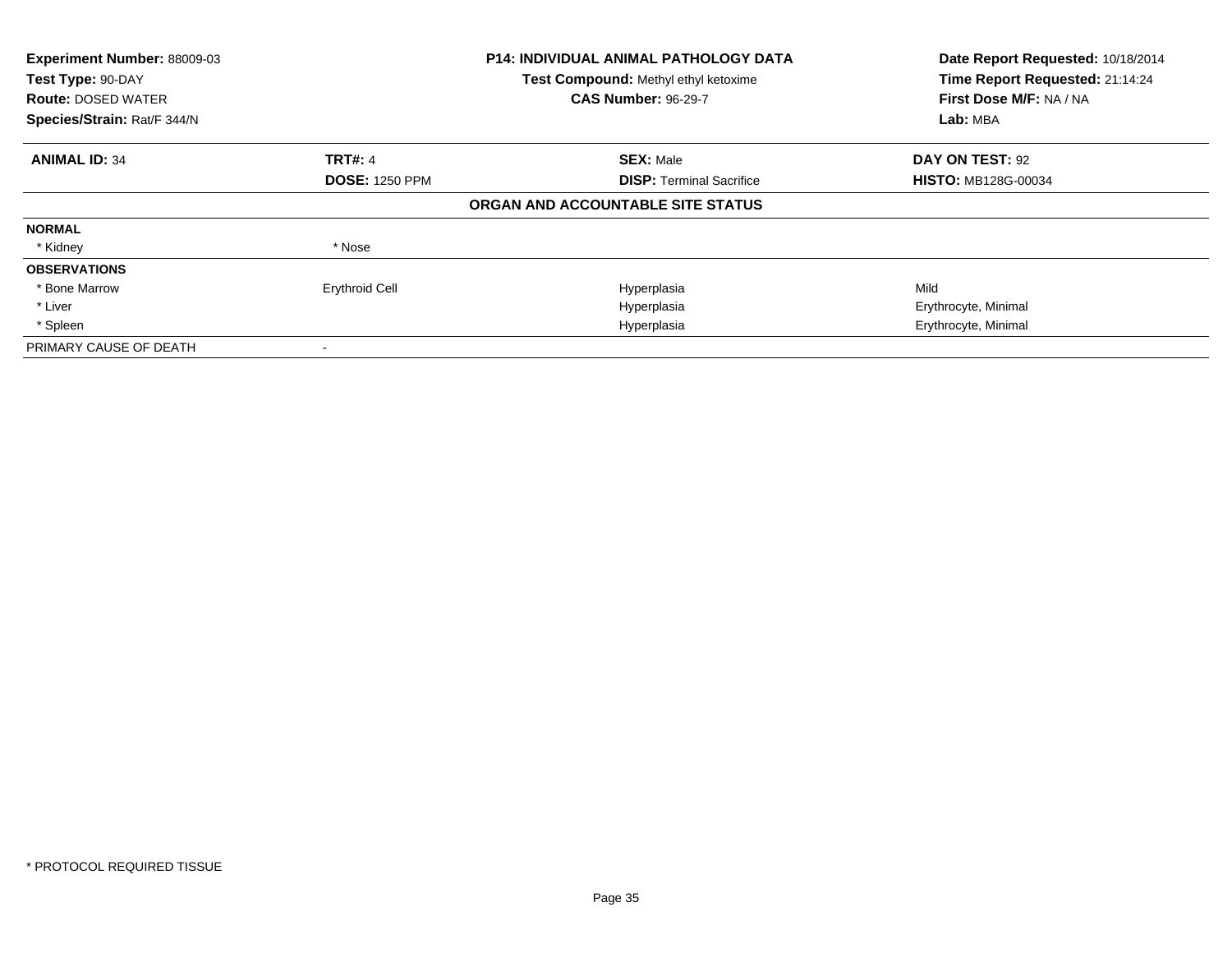| Experiment Number: 88009-03<br>Test Type: 90-DAY<br><b>Route: DOSED WATER</b><br>Species/Strain: Rat/F 344/N |                       | <b>P14: INDIVIDUAL ANIMAL PATHOLOGY DATA</b><br>Test Compound: Methyl ethyl ketoxime<br><b>CAS Number: 96-29-7</b> | Date Report Requested: 10/18/2014<br>Time Report Requested: 21:14:24<br>First Dose M/F: NA / NA<br>Lab: MBA |
|--------------------------------------------------------------------------------------------------------------|-----------------------|--------------------------------------------------------------------------------------------------------------------|-------------------------------------------------------------------------------------------------------------|
| <b>ANIMAL ID: 35</b>                                                                                         | <b>TRT#: 4</b>        | <b>SEX: Male</b>                                                                                                   | DAY ON TEST: 92                                                                                             |
|                                                                                                              | <b>DOSE: 1250 PPM</b> | <b>DISP:</b> Terminal Sacrifice                                                                                    | <b>HISTO: MB128G-00035</b>                                                                                  |
|                                                                                                              |                       | ORGAN AND ACCOUNTABLE SITE STATUS                                                                                  |                                                                                                             |
| <b>NORMAL</b>                                                                                                |                       |                                                                                                                    |                                                                                                             |
| * Kidney                                                                                                     | * Nose                |                                                                                                                    |                                                                                                             |
| <b>OBSERVATIONS</b>                                                                                          |                       |                                                                                                                    |                                                                                                             |
| * Bone Marrow                                                                                                | <b>Erythroid Cell</b> | Hyperplasia                                                                                                        | Mild                                                                                                        |
| * Liver                                                                                                      |                       | Hyperplasia                                                                                                        | Erythrocyte, Minimal                                                                                        |
| * Spleen                                                                                                     |                       | Hyperplasia                                                                                                        | Erythrocyte, Minimal                                                                                        |
| PRIMARY CAUSE OF DEATH                                                                                       |                       |                                                                                                                    |                                                                                                             |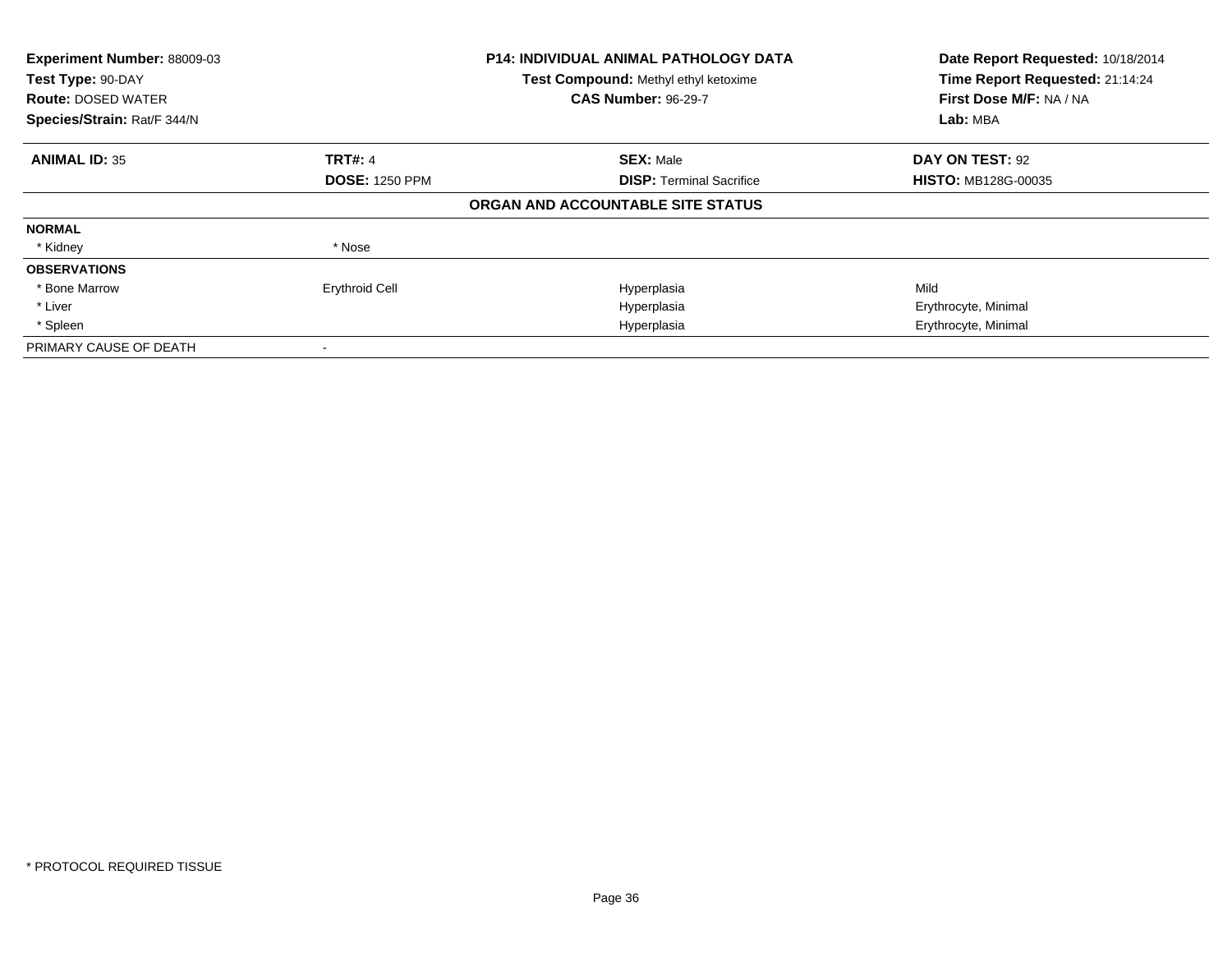| Experiment Number: 88009-03<br>Test Type: 90-DAY<br><b>Route: DOSED WATER</b><br>Species/Strain: Rat/F 344/N | <b>P14: INDIVIDUAL ANIMAL PATHOLOGY DATA</b><br>Test Compound: Methyl ethyl ketoxime<br><b>CAS Number: 96-29-7</b> |                                   | Date Report Requested: 10/18/2014<br>Time Report Requested: 21:14:24<br>First Dose M/F: NA / NA<br>Lab: MBA |
|--------------------------------------------------------------------------------------------------------------|--------------------------------------------------------------------------------------------------------------------|-----------------------------------|-------------------------------------------------------------------------------------------------------------|
| <b>ANIMAL ID: 36</b>                                                                                         | <b>TRT#: 4</b>                                                                                                     | <b>SEX: Male</b>                  | DAY ON TEST: 92                                                                                             |
|                                                                                                              | <b>DOSE: 1250 PPM</b>                                                                                              | <b>DISP: Terminal Sacrifice</b>   | <b>HISTO: MB128G-00036</b>                                                                                  |
|                                                                                                              |                                                                                                                    | ORGAN AND ACCOUNTABLE SITE STATUS |                                                                                                             |
| <b>NORMAL</b>                                                                                                |                                                                                                                    |                                   |                                                                                                             |
| * Kidney                                                                                                     | * Nose                                                                                                             |                                   |                                                                                                             |
| <b>OBSERVATIONS</b>                                                                                          |                                                                                                                    |                                   |                                                                                                             |
| * Bone Marrow                                                                                                | <b>Erythroid Cell</b>                                                                                              | Hyperplasia                       | Mild                                                                                                        |
| * Liver                                                                                                      |                                                                                                                    | Hyperplasia                       | Erythrocyte, Minimal                                                                                        |
| * Spleen                                                                                                     |                                                                                                                    | Hyperplasia                       | Erythrocyte, Minimal                                                                                        |
| PRIMARY CAUSE OF DEATH                                                                                       |                                                                                                                    |                                   |                                                                                                             |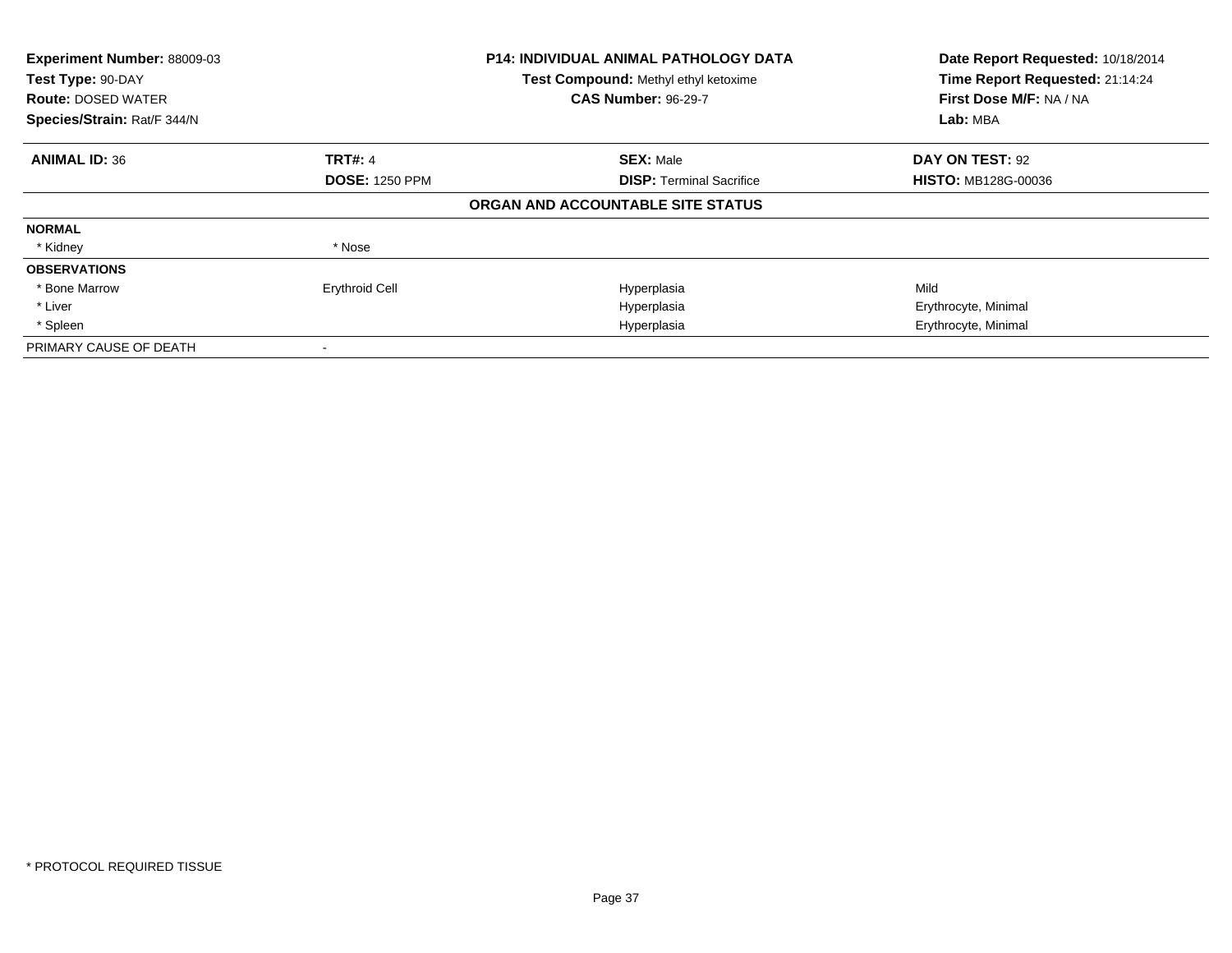| Experiment Number: 88009-03<br>Test Type: 90-DAY<br><b>Route: DOSED WATER</b><br>Species/Strain: Rat/F 344/N |                       | <b>P14: INDIVIDUAL ANIMAL PATHOLOGY DATA</b><br>Test Compound: Methyl ethyl ketoxime<br><b>CAS Number: 96-29-7</b> | Date Report Requested: 10/18/2014<br>Time Report Requested: 21:14:24<br>First Dose M/F: NA / NA<br>Lab: MBA |
|--------------------------------------------------------------------------------------------------------------|-----------------------|--------------------------------------------------------------------------------------------------------------------|-------------------------------------------------------------------------------------------------------------|
| <b>ANIMAL ID: 37</b>                                                                                         | <b>TRT#: 4</b>        | <b>SEX: Male</b>                                                                                                   | <b>DAY ON TEST: 92</b>                                                                                      |
|                                                                                                              | <b>DOSE: 1250 PPM</b> | <b>DISP:</b> Terminal Sacrifice                                                                                    | <b>HISTO: MB128G-00037</b>                                                                                  |
|                                                                                                              |                       | ORGAN AND ACCOUNTABLE SITE STATUS                                                                                  |                                                                                                             |
| <b>NORMAL</b>                                                                                                |                       |                                                                                                                    |                                                                                                             |
| * Kidney                                                                                                     | * Nose                |                                                                                                                    |                                                                                                             |
| <b>OBSERVATIONS</b>                                                                                          |                       |                                                                                                                    |                                                                                                             |
| * Bone Marrow                                                                                                | <b>Erythroid Cell</b> | Hyperplasia                                                                                                        | Mild                                                                                                        |
| * Liver                                                                                                      |                       | Hyperplasia                                                                                                        | Erythrocyte, Mild                                                                                           |
| * Spleen                                                                                                     |                       | Hyperplasia                                                                                                        | Erythrocyte, Minimal                                                                                        |
| PRIMARY CAUSE OF DEATH                                                                                       |                       |                                                                                                                    |                                                                                                             |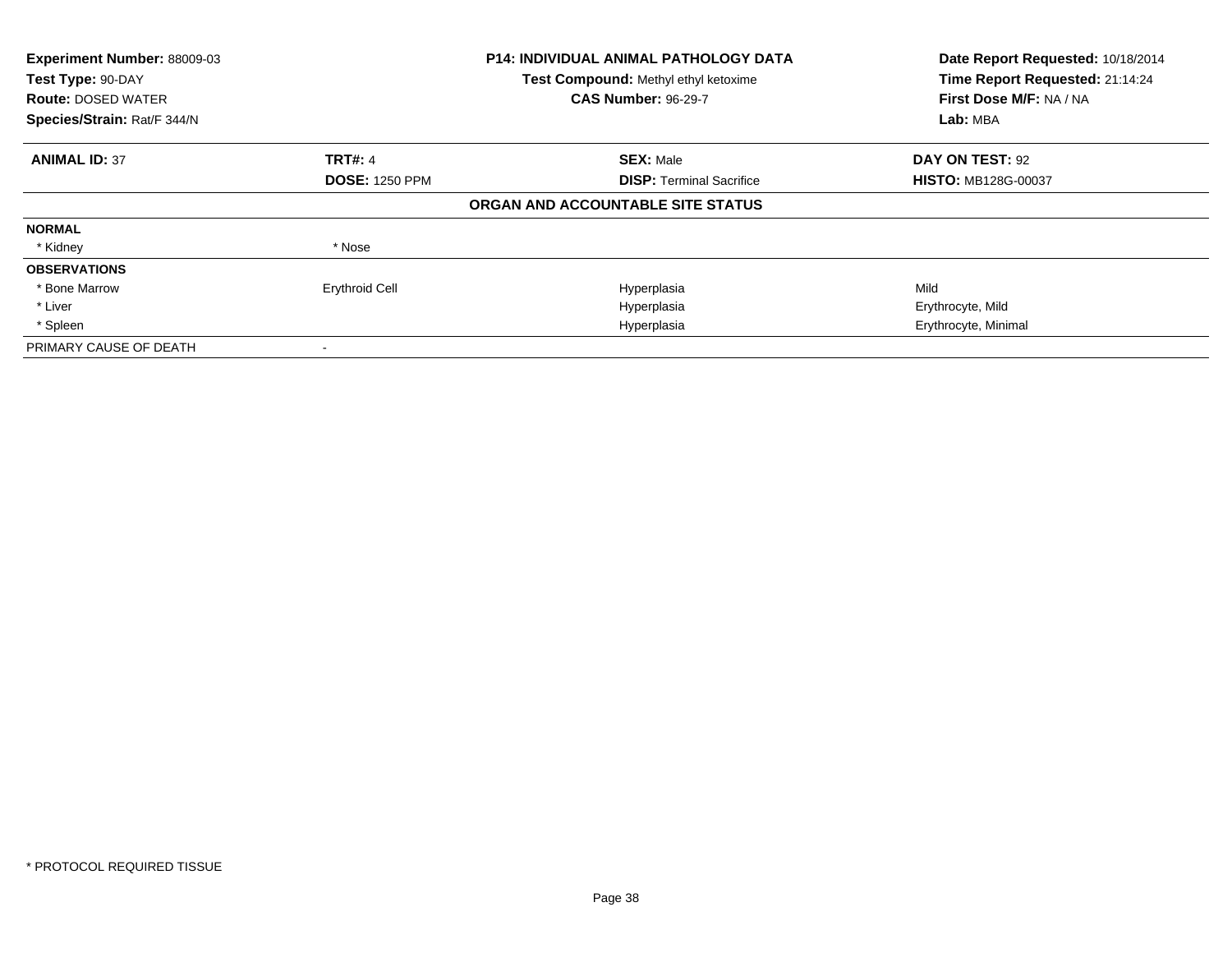| Experiment Number: 88009-03<br>Test Type: 90-DAY<br><b>Route: DOSED WATER</b><br>Species/Strain: Rat/F 344/N |                                         | <b>P14: INDIVIDUAL ANIMAL PATHOLOGY DATA</b><br>Test Compound: Methyl ethyl ketoxime<br><b>CAS Number: 96-29-7</b> | Date Report Requested: 10/18/2014<br>Time Report Requested: 21:14:24<br>First Dose M/F: NA / NA<br>Lab: MBA |  |
|--------------------------------------------------------------------------------------------------------------|-----------------------------------------|--------------------------------------------------------------------------------------------------------------------|-------------------------------------------------------------------------------------------------------------|--|
| <b>ANIMAL ID: 38</b>                                                                                         | <b>TRT#: 4</b><br><b>DOSE: 1250 PPM</b> | <b>SEX: Male</b><br><b>DISP: Terminal Sacrifice</b>                                                                | DAY ON TEST: 92<br><b>HISTO: MB128G-00038</b>                                                               |  |
|                                                                                                              |                                         | ORGAN AND ACCOUNTABLE SITE STATUS                                                                                  |                                                                                                             |  |
| <b>NORMAL</b>                                                                                                |                                         |                                                                                                                    |                                                                                                             |  |
| * Kidney                                                                                                     | * Liver                                 | * Nose                                                                                                             |                                                                                                             |  |
| <b>OBSERVATIONS</b>                                                                                          |                                         |                                                                                                                    |                                                                                                             |  |
| * Bone Marrow                                                                                                | <b>Erythroid Cell</b>                   | Hyperplasia                                                                                                        | Mild                                                                                                        |  |
| Mesentery                                                                                                    | Fat                                     | Necrosis                                                                                                           | Moderate                                                                                                    |  |
| [Necrosis TGLS = $1-13$ ]                                                                                    |                                         |                                                                                                                    |                                                                                                             |  |
| * Spleen                                                                                                     |                                         | Hyperplasia                                                                                                        | Erythrocyte, Minimal                                                                                        |  |
| PRIMARY CAUSE OF DEATH                                                                                       |                                         |                                                                                                                    |                                                                                                             |  |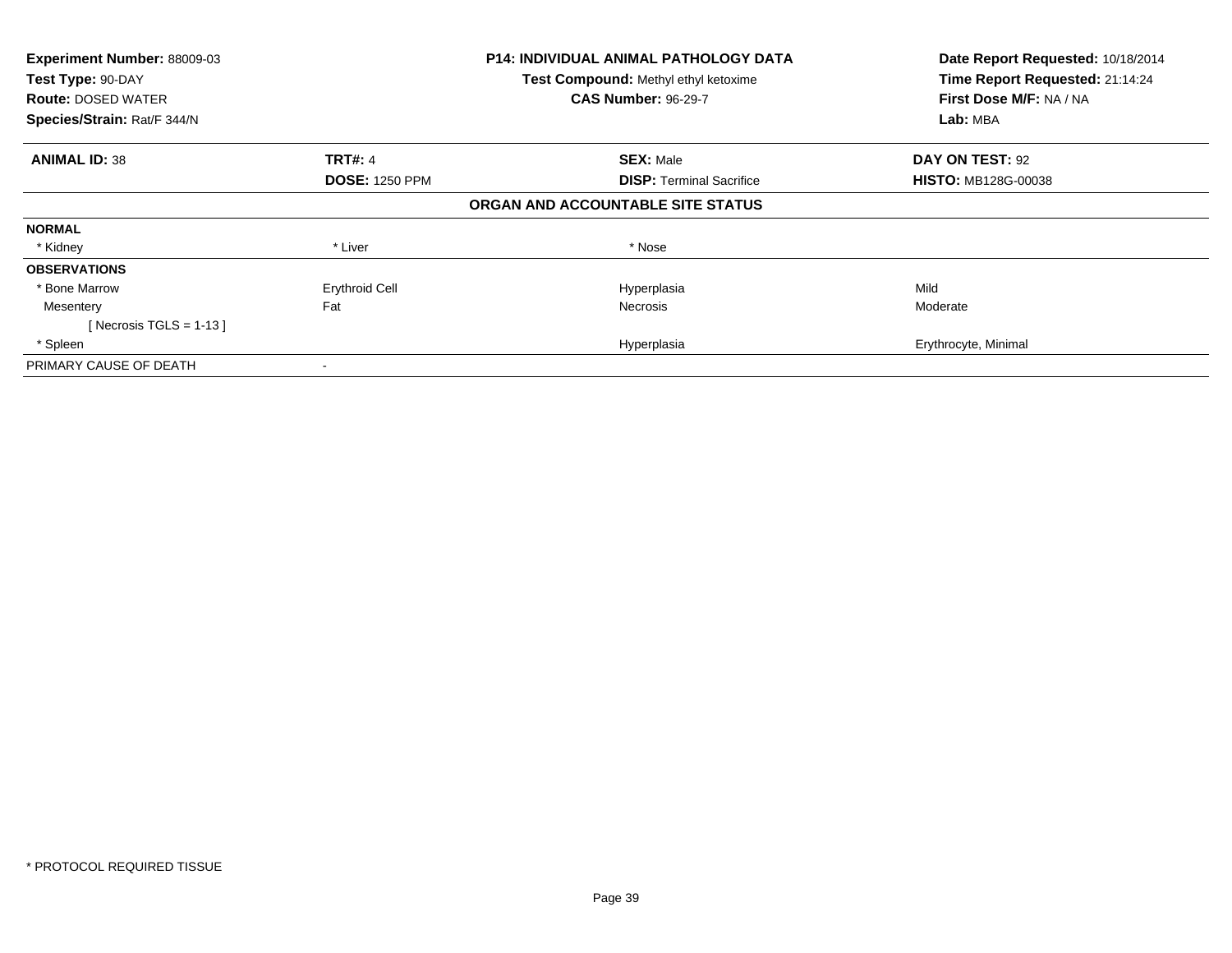| Experiment Number: 88009-03<br>Test Type: 90-DAY<br><b>Route: DOSED WATER</b><br>Species/Strain: Rat/F 344/N |                       | <b>P14: INDIVIDUAL ANIMAL PATHOLOGY DATA</b><br>Test Compound: Methyl ethyl ketoxime<br><b>CAS Number: 96-29-7</b> | Date Report Requested: 10/18/2014<br>Time Report Requested: 21:14:24<br>First Dose M/F: NA / NA<br>Lab: MBA |
|--------------------------------------------------------------------------------------------------------------|-----------------------|--------------------------------------------------------------------------------------------------------------------|-------------------------------------------------------------------------------------------------------------|
| <b>ANIMAL ID: 39</b>                                                                                         | <b>TRT#: 4</b>        | <b>SEX: Male</b>                                                                                                   | DAY ON TEST: 92                                                                                             |
|                                                                                                              | <b>DOSE: 1250 PPM</b> | <b>DISP:</b> Terminal Sacrifice                                                                                    | <b>HISTO: MB128G-00039</b>                                                                                  |
|                                                                                                              |                       | ORGAN AND ACCOUNTABLE SITE STATUS                                                                                  |                                                                                                             |
| <b>NORMAL</b>                                                                                                |                       |                                                                                                                    |                                                                                                             |
| * Kidney                                                                                                     | * Nose                |                                                                                                                    |                                                                                                             |
| <b>OBSERVATIONS</b>                                                                                          |                       |                                                                                                                    |                                                                                                             |
| * Bone Marrow                                                                                                | <b>Erythroid Cell</b> | Hyperplasia                                                                                                        | Mild                                                                                                        |
| * Liver                                                                                                      |                       | Hyperplasia                                                                                                        | Erythrocyte, Minimal                                                                                        |
| * Spleen                                                                                                     |                       | Hyperplasia                                                                                                        | Erythrocyte, Minimal                                                                                        |
| PRIMARY CAUSE OF DEATH                                                                                       |                       |                                                                                                                    |                                                                                                             |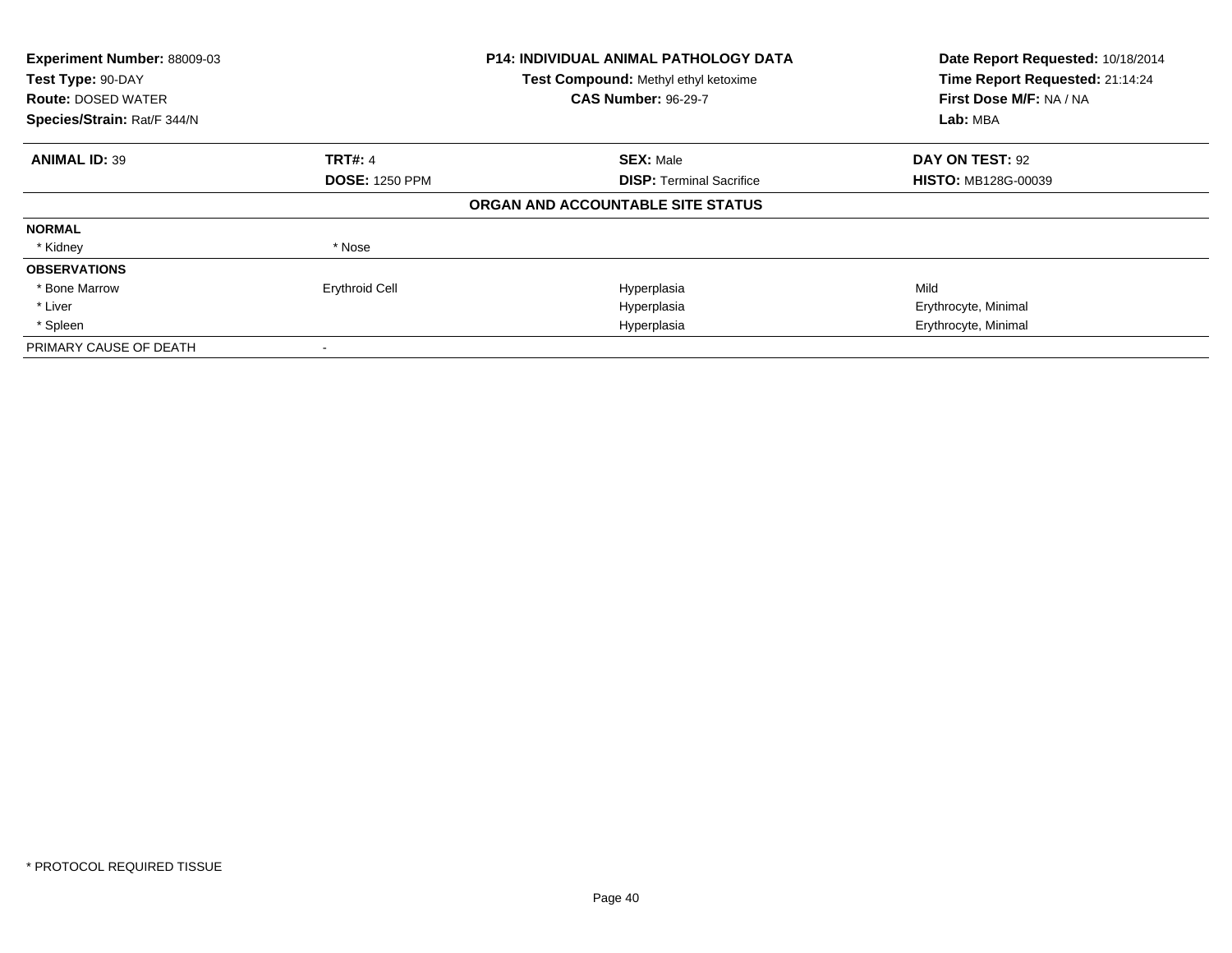| Experiment Number: 88009-03<br>Test Type: 90-DAY |                       | <b>P14: INDIVIDUAL ANIMAL PATHOLOGY DATA</b> | Date Report Requested: 10/18/2014<br>Time Report Requested: 21:14:24 |
|--------------------------------------------------|-----------------------|----------------------------------------------|----------------------------------------------------------------------|
|                                                  |                       | Test Compound: Methyl ethyl ketoxime         |                                                                      |
| <b>Route: DOSED WATER</b>                        |                       | <b>CAS Number: 96-29-7</b>                   | First Dose M/F: NA / NA                                              |
| Species/Strain: Rat/F 344/N                      |                       |                                              | Lab: MBA                                                             |
| <b>ANIMAL ID: 40</b>                             | <b>TRT#: 4</b>        | <b>SEX: Male</b>                             | DAY ON TEST: 92                                                      |
|                                                  | <b>DOSE: 1250 PPM</b> | <b>DISP:</b> Terminal Sacrifice              | <b>HISTO: MB128G-00040</b>                                           |
|                                                  |                       | ORGAN AND ACCOUNTABLE SITE STATUS            |                                                                      |
| <b>NORMAL</b>                                    |                       |                                              |                                                                      |
| * Kidney                                         | * Liver               | * Nose                                       |                                                                      |
| <b>OBSERVATIONS</b>                              |                       |                                              |                                                                      |
| * Bone Marrow                                    | <b>Erythroid Cell</b> | Hyperplasia                                  | Mild                                                                 |
| * Spleen                                         |                       | Hyperplasia                                  | Erythrocyte, Minimal                                                 |
| PRIMARY CAUSE OF DEATH                           |                       |                                              |                                                                      |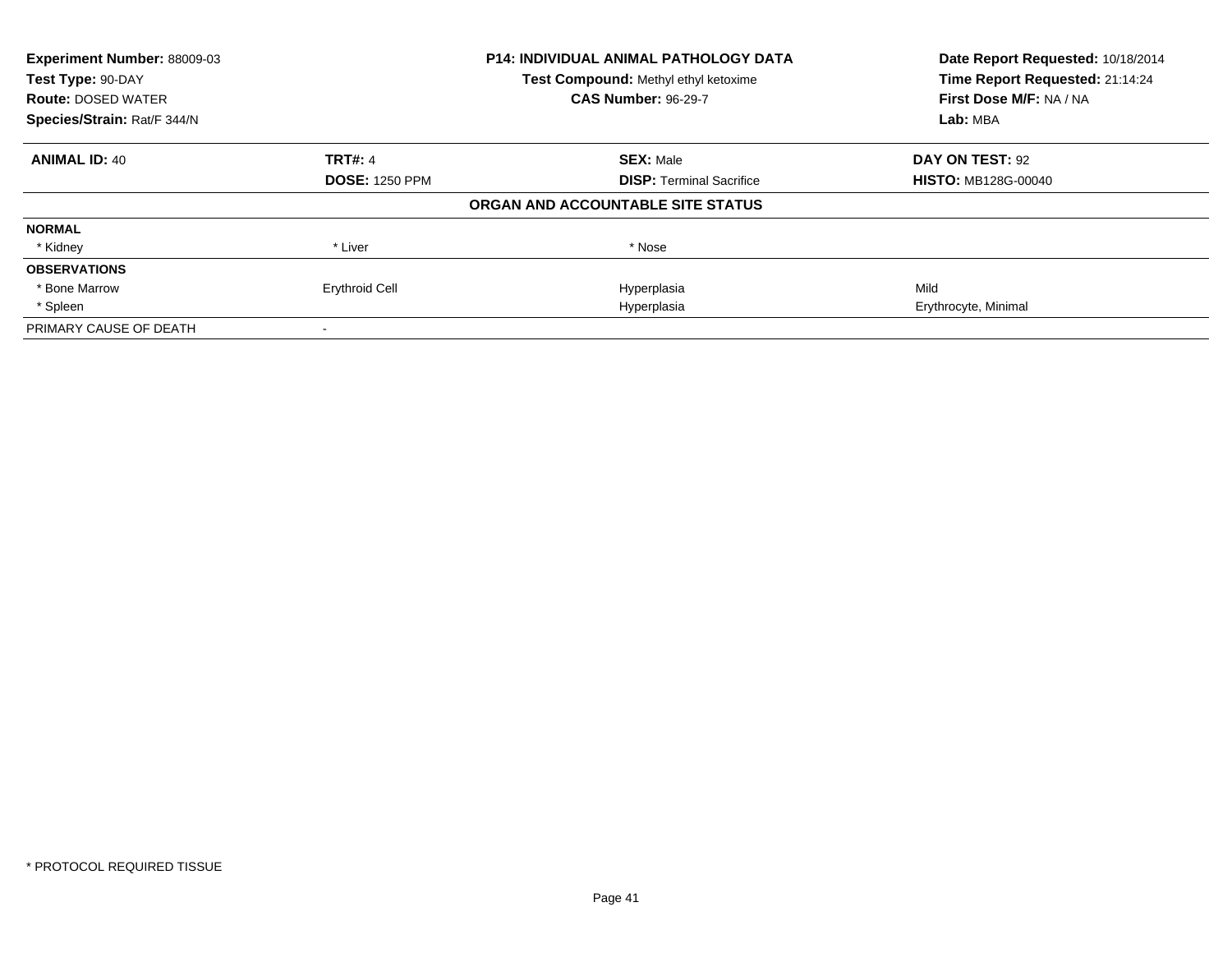| <b>Experiment Number: 88009-03</b><br>Test Type: 90-DAY<br><b>Route: DOSED WATER</b><br>Species/Strain: Rat/F 344/N |                       | P14: INDIVIDUAL ANIMAL PATHOLOGY DATA<br><b>Test Compound: Methyl ethyl ketoxime</b><br><b>CAS Number: 96-29-7</b> | Date Report Requested: 10/18/2014<br>Time Report Requested: 21:14:24<br>First Dose M/F: NA / NA<br>Lab: MBA |
|---------------------------------------------------------------------------------------------------------------------|-----------------------|--------------------------------------------------------------------------------------------------------------------|-------------------------------------------------------------------------------------------------------------|
| <b>ANIMAL ID: 41</b>                                                                                                | <b>TRT#:</b> 5        | <b>SEX: Male</b>                                                                                                   | DAY ON TEST: 92                                                                                             |
|                                                                                                                     | <b>DOSE: 2500 PPM</b> | <b>DISP:</b> Terminal Sacrifice                                                                                    | <b>HISTO: MB128G-00041</b>                                                                                  |
| <b>OBSERVATIONS</b>                                                                                                 |                       |                                                                                                                    |                                                                                                             |
| * Bone Marrow                                                                                                       | <b>Erythroid Cell</b> | Hyperplasia                                                                                                        | Moderate                                                                                                    |
| * Kidney                                                                                                            | <b>Renal Tubule</b>   | <b>Dilatation</b>                                                                                                  | Focal, Minimal                                                                                              |
|                                                                                                                     | <b>Renal Tubule</b>   | Pigmentation                                                                                                       | Minimal                                                                                                     |
|                                                                                                                     | <b>Renal Tubule</b>   | Regeneration                                                                                                       | Focal, Minimal                                                                                              |
| * Liver                                                                                                             |                       | Hyperplasia                                                                                                        | Erythrocyte, Minimal                                                                                        |
|                                                                                                                     |                       | <b>Necrosis</b>                                                                                                    | Focal, Minimal                                                                                              |
| * Nose                                                                                                              | Olfactory Epi         | Degeneration                                                                                                       | Minimal                                                                                                     |
| * Spleen                                                                                                            |                       | Hyperplasia                                                                                                        | Erythrocyte, Mild                                                                                           |
| [Hyperplasia TGLS = $1-13$ ]                                                                                        |                       |                                                                                                                    |                                                                                                             |
| PRIMARY CAUSE OF DEATH                                                                                              |                       |                                                                                                                    |                                                                                                             |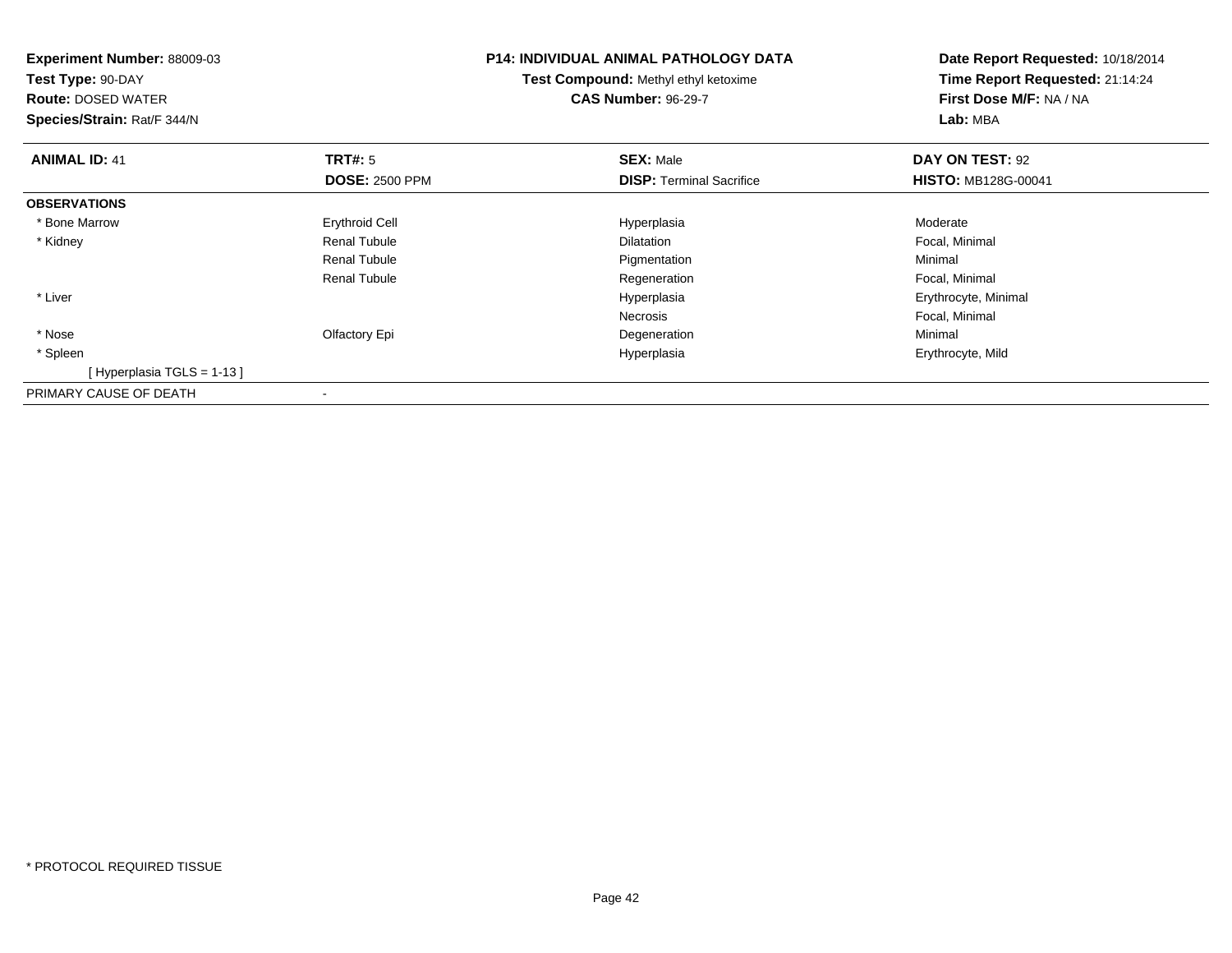| <b>Experiment Number: 88009-03</b><br>Test Type: 90-DAY<br><b>Route: DOSED WATER</b><br>Species/Strain: Rat/F 344/N |                       | P14: INDIVIDUAL ANIMAL PATHOLOGY DATA<br><b>Test Compound: Methyl ethyl ketoxime</b><br><b>CAS Number: 96-29-7</b> | Date Report Requested: 10/18/2014<br>Time Report Requested: 21:14:24<br>First Dose M/F: NA / NA<br>Lab: MBA |
|---------------------------------------------------------------------------------------------------------------------|-----------------------|--------------------------------------------------------------------------------------------------------------------|-------------------------------------------------------------------------------------------------------------|
| <b>ANIMAL ID: 42</b>                                                                                                | TRT#: 5               | <b>SEX: Male</b>                                                                                                   | DAY ON TEST: 92                                                                                             |
|                                                                                                                     | <b>DOSE: 2500 PPM</b> | <b>DISP: Terminal Sacrifice</b>                                                                                    | <b>HISTO: MB128G-00042</b>                                                                                  |
| <b>OBSERVATIONS</b>                                                                                                 |                       |                                                                                                                    |                                                                                                             |
| * Bone Marrow                                                                                                       | <b>Erythroid Cell</b> | Hyperplasia                                                                                                        | Moderate                                                                                                    |
| * Kidney                                                                                                            | Renal Tubule          | Pigmentation                                                                                                       | Minimal                                                                                                     |
| * Liver                                                                                                             | Kupffer Cell          | Erythrophagocytosis                                                                                                | Minimal                                                                                                     |
|                                                                                                                     | Kupffer Cell          | Pigmentation                                                                                                       | Minimal                                                                                                     |
| * Nose                                                                                                              | Olfactory Epi         | Degeneration                                                                                                       | Minimal                                                                                                     |
| * Spleen                                                                                                            |                       | Hyperplasia                                                                                                        | Erythrocyte, Mild                                                                                           |
| [Hyperplasia TGLS = $1-5,13$ ]                                                                                      |                       |                                                                                                                    |                                                                                                             |
| Thymus                                                                                                              |                       | Hemorrhage                                                                                                         | Minimal                                                                                                     |
| [Hemorrhage TGLS = $2-14$ ]                                                                                         |                       |                                                                                                                    |                                                                                                             |
| PRIMARY CAUSE OF DEATH                                                                                              |                       |                                                                                                                    |                                                                                                             |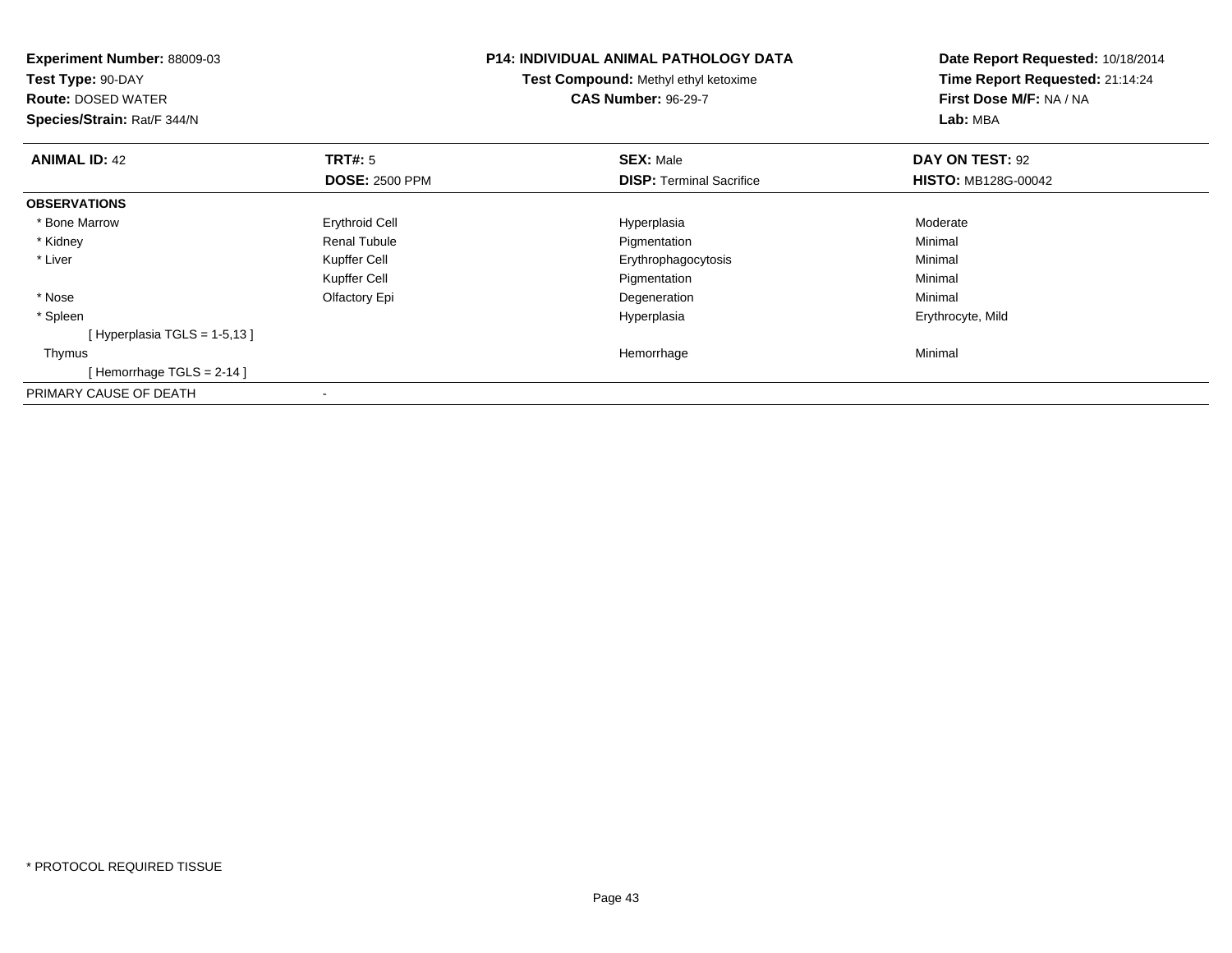| <b>Experiment Number: 88009-03</b><br>Test Type: 90-DAY<br><b>Route: DOSED WATER</b><br>Species/Strain: Rat/F 344/N |                       | <b>P14: INDIVIDUAL ANIMAL PATHOLOGY DATA</b><br><b>Test Compound: Methyl ethyl ketoxime</b><br><b>CAS Number: 96-29-7</b> | Date Report Requested: 10/18/2014<br>Time Report Requested: 21:14:24<br>First Dose M/F: NA / NA<br>Lab: MBA |
|---------------------------------------------------------------------------------------------------------------------|-----------------------|---------------------------------------------------------------------------------------------------------------------------|-------------------------------------------------------------------------------------------------------------|
| <b>ANIMAL ID: 43</b>                                                                                                | TRT#: 5               | <b>SEX: Male</b>                                                                                                          | DAY ON TEST: 92                                                                                             |
|                                                                                                                     | <b>DOSE: 2500 PPM</b> | <b>DISP:</b> Terminal Sacrifice                                                                                           | <b>HISTO: MB128G-00043</b>                                                                                  |
| <b>OBSERVATIONS</b>                                                                                                 |                       |                                                                                                                           |                                                                                                             |
| * Bone Marrow                                                                                                       | <b>Erythroid Cell</b> | Hyperplasia                                                                                                               | Mild                                                                                                        |
| * Kidney                                                                                                            | <b>Renal Tubule</b>   | Pigmentation                                                                                                              | Mild                                                                                                        |
| * Liver                                                                                                             | Kupffer Cell          | Pigmentation                                                                                                              | Minimal                                                                                                     |
| * Nose                                                                                                              | Olfactory Epi         | Degeneration                                                                                                              | Minimal                                                                                                     |
| * Spleen                                                                                                            |                       | Hyperplasia                                                                                                               | Erythrocyte, Mild                                                                                           |
| [Hyperplasia TGLS = 1-13]                                                                                           |                       |                                                                                                                           |                                                                                                             |
| PRIMARY CAUSE OF DEATH                                                                                              |                       |                                                                                                                           |                                                                                                             |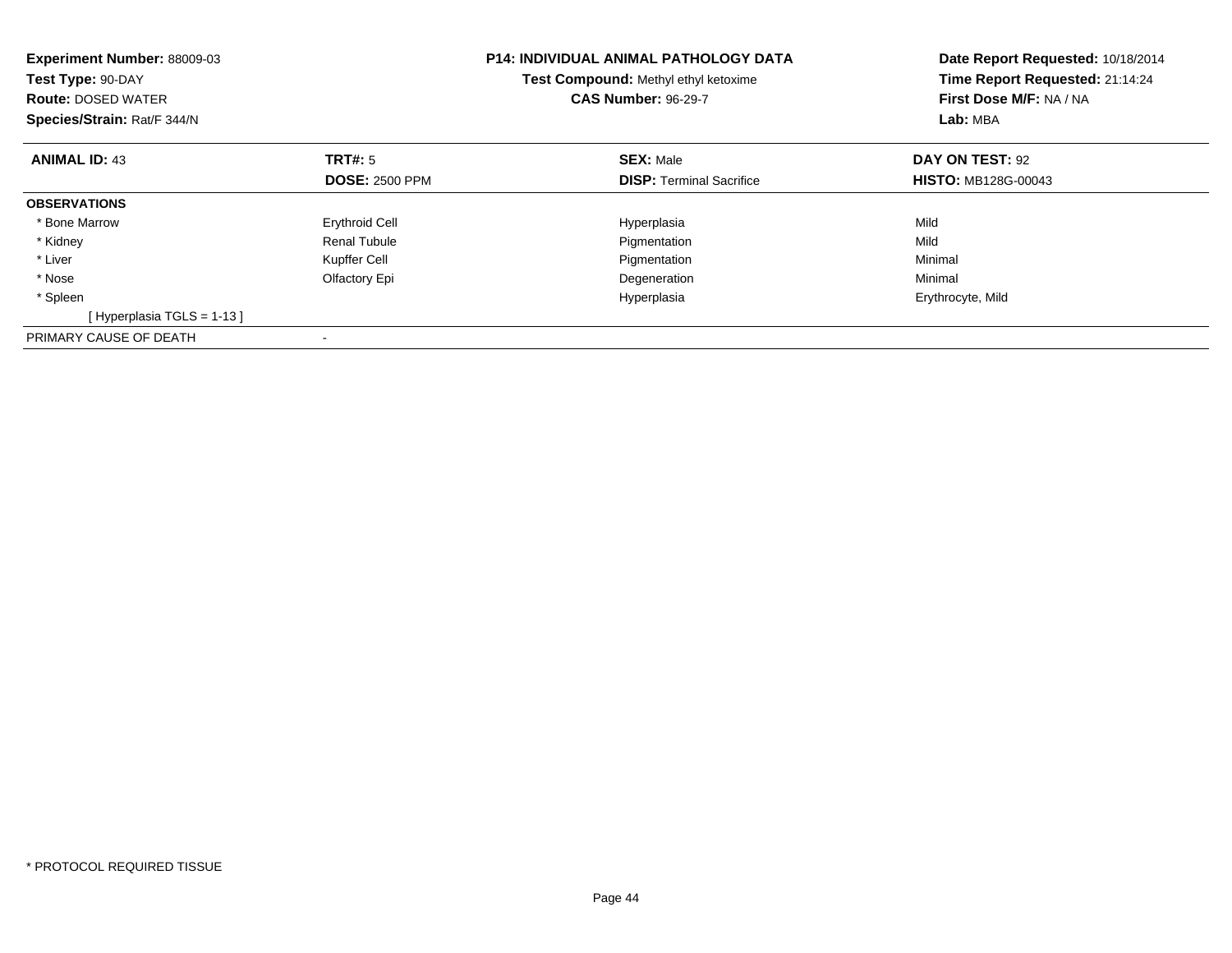| Experiment Number: 88009-03<br>Test Type: 90-DAY<br><b>Route: DOSED WATER</b><br>Species/Strain: Rat/F 344/N |                       | <b>P14: INDIVIDUAL ANIMAL PATHOLOGY DATA</b><br>Test Compound: Methyl ethyl ketoxime<br><b>CAS Number: 96-29-7</b> | Date Report Requested: 10/18/2014<br>Time Report Requested: 21:14:24<br>First Dose M/F: NA / NA<br>Lab: MBA |
|--------------------------------------------------------------------------------------------------------------|-----------------------|--------------------------------------------------------------------------------------------------------------------|-------------------------------------------------------------------------------------------------------------|
| <b>ANIMAL ID: 44</b>                                                                                         | <b>TRT#:</b> 5        | <b>SEX: Male</b>                                                                                                   | DAY ON TEST: 92                                                                                             |
|                                                                                                              | <b>DOSE: 2500 PPM</b> | <b>DISP:</b> Terminal Sacrifice                                                                                    | <b>HISTO: MB128G-00044</b>                                                                                  |
| <b>OBSERVATIONS</b>                                                                                          |                       |                                                                                                                    |                                                                                                             |
| * Bone Marrow                                                                                                | <b>Erythroid Cell</b> | Hyperplasia                                                                                                        | Mild                                                                                                        |
| * Kidney                                                                                                     | <b>Renal Tubule</b>   | Pigmentation                                                                                                       | Mild                                                                                                        |
| * Liver                                                                                                      |                       | Hyperplasia                                                                                                        | Erythrocyte, Minimal                                                                                        |
|                                                                                                              | Kupffer Cell          | Pigmentation                                                                                                       | Minimal                                                                                                     |
| * Nose                                                                                                       | Olfactory Epi         | Degeneration                                                                                                       | Minimal                                                                                                     |
| * Spleen                                                                                                     |                       | Hyperplasia                                                                                                        | Erythrocyte, Mild                                                                                           |
| [Hyperplasia TGLS = $1-13$ ]                                                                                 |                       |                                                                                                                    |                                                                                                             |
| PRIMARY CAUSE OF DEATH                                                                                       |                       |                                                                                                                    |                                                                                                             |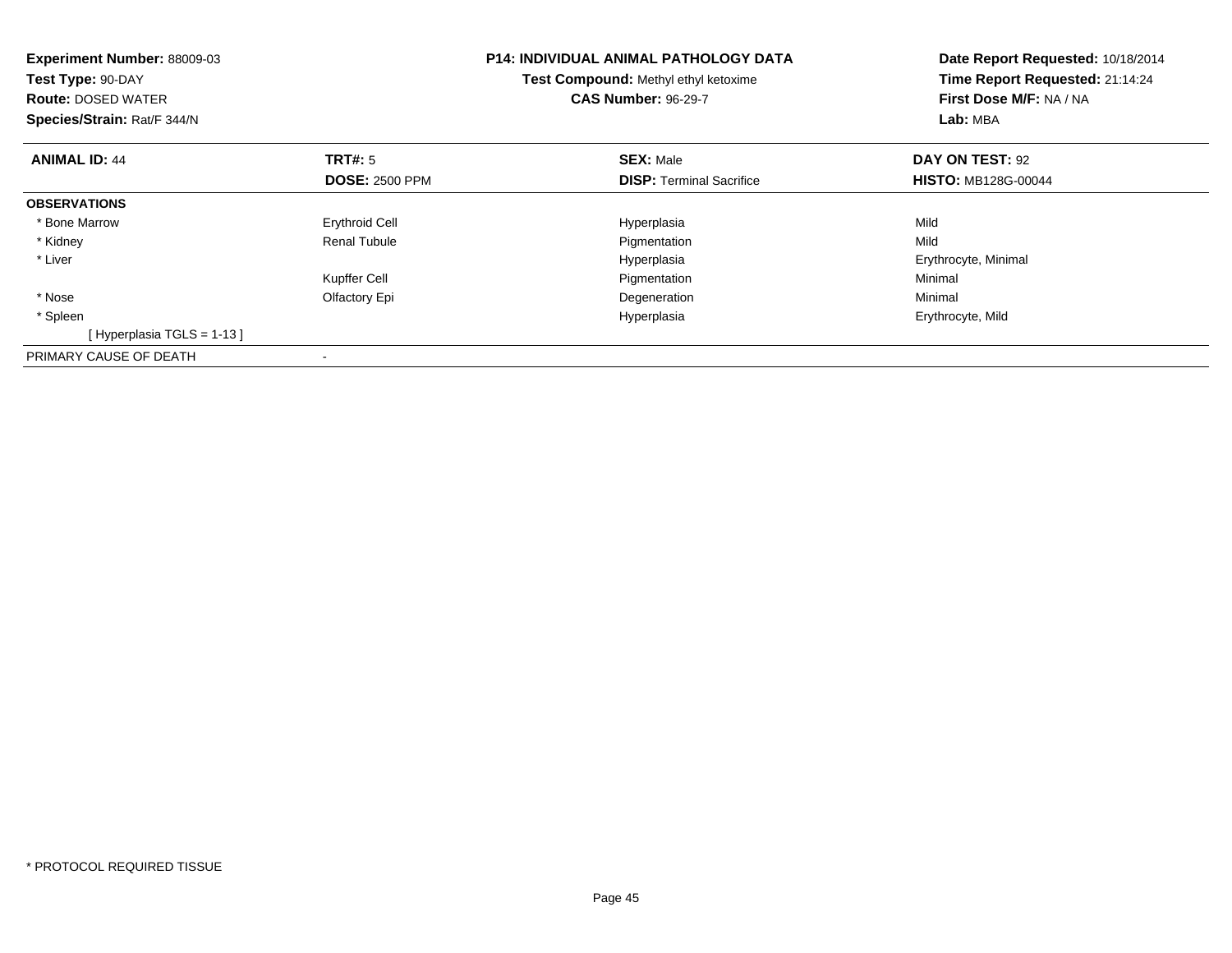| <b>Experiment Number: 88009-03</b><br>Test Type: 90-DAY<br><b>Route: DOSED WATER</b><br>Species/Strain: Rat/F 344/N |                       | <b>P14: INDIVIDUAL ANIMAL PATHOLOGY DATA</b><br><b>Test Compound: Methyl ethyl ketoxime</b><br><b>CAS Number: 96-29-7</b> | Date Report Requested: 10/18/2014<br>Time Report Requested: 21:14:24<br>First Dose M/F: NA / NA<br>Lab: MBA |
|---------------------------------------------------------------------------------------------------------------------|-----------------------|---------------------------------------------------------------------------------------------------------------------------|-------------------------------------------------------------------------------------------------------------|
| <b>ANIMAL ID: 45</b>                                                                                                | <b>TRT#:</b> 5        | <b>SEX: Male</b>                                                                                                          | DAY ON TEST: 92                                                                                             |
|                                                                                                                     | <b>DOSE: 2500 PPM</b> | <b>DISP:</b> Terminal Sacrifice                                                                                           | <b>HISTO: MB128G-00045</b>                                                                                  |
| <b>OBSERVATIONS</b>                                                                                                 |                       |                                                                                                                           |                                                                                                             |
| * Bone Marrow                                                                                                       | <b>Erythroid Cell</b> | Hyperplasia                                                                                                               | Moderate                                                                                                    |
| * Kidney                                                                                                            |                       | <b>Infiltration Cellular</b>                                                                                              | Lymphocyte, Focal, Minimal                                                                                  |
|                                                                                                                     | <b>Renal Tubule</b>   | Pigmentation                                                                                                              | Mild                                                                                                        |
| * Liver                                                                                                             |                       | Hyperplasia                                                                                                               | Erythrocyte, Minimal                                                                                        |
|                                                                                                                     | Kupffer Cell          | Pigmentation                                                                                                              | Minimal                                                                                                     |
| * Nose                                                                                                              | Olfactory Epi         | Degeneration                                                                                                              | Minimal                                                                                                     |
| * Spleen                                                                                                            |                       | Hyperplasia                                                                                                               | Erythrocyte, Moderate                                                                                       |
| [Hyperplasia TGLS = 1-13 ]                                                                                          |                       |                                                                                                                           |                                                                                                             |
| PRIMARY CAUSE OF DEATH                                                                                              |                       |                                                                                                                           |                                                                                                             |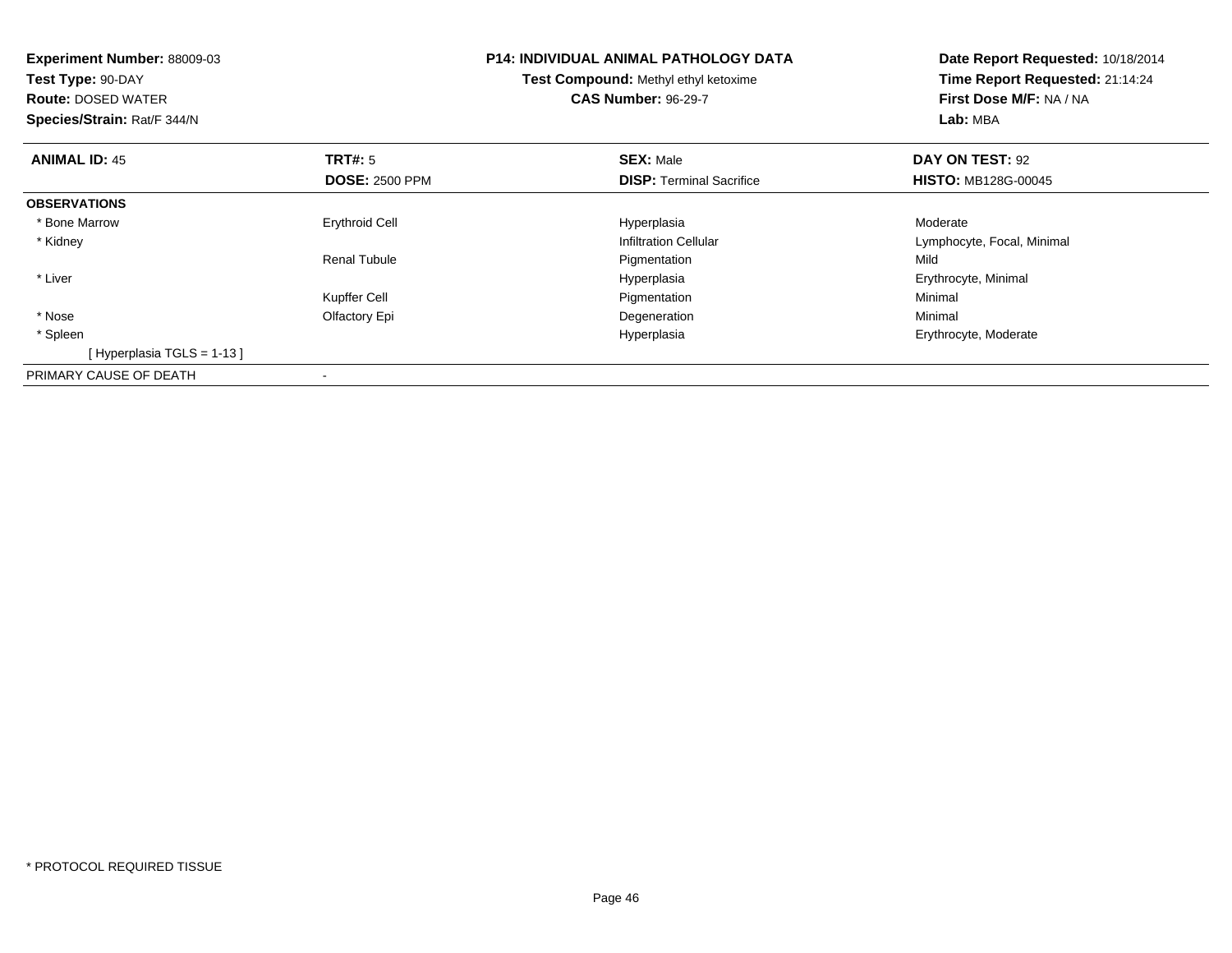| <b>Experiment Number: 88009-03</b><br>Test Type: 90-DAY<br><b>Route: DOSED WATER</b><br>Species/Strain: Rat/F 344/N |                       | <b>P14: INDIVIDUAL ANIMAL PATHOLOGY DATA</b><br><b>Test Compound: Methyl ethyl ketoxime</b><br><b>CAS Number: 96-29-7</b> | Date Report Requested: 10/18/2014<br>Time Report Requested: 21:14:24<br>First Dose M/F: NA / NA<br>Lab: MBA |
|---------------------------------------------------------------------------------------------------------------------|-----------------------|---------------------------------------------------------------------------------------------------------------------------|-------------------------------------------------------------------------------------------------------------|
| <b>ANIMAL ID: 46</b>                                                                                                | TRT#: 5               | <b>SEX: Male</b>                                                                                                          | DAY ON TEST: 92                                                                                             |
|                                                                                                                     | <b>DOSE: 2500 PPM</b> | <b>DISP:</b> Terminal Sacrifice                                                                                           | <b>HISTO: MB128G-00046</b>                                                                                  |
| <b>OBSERVATIONS</b>                                                                                                 |                       |                                                                                                                           |                                                                                                             |
| * Bone Marrow                                                                                                       | <b>Erythroid Cell</b> | Hyperplasia                                                                                                               | Mild                                                                                                        |
| * Kidney                                                                                                            | <b>Renal Tubule</b>   | Pigmentation                                                                                                              | Mild                                                                                                        |
| * Liver                                                                                                             | Kupffer Cell          | Pigmentation                                                                                                              | Minimal                                                                                                     |
| * Nose                                                                                                              | Olfactory Epi         | Degeneration                                                                                                              | Minimal                                                                                                     |
| * Spleen                                                                                                            |                       | Hyperplasia                                                                                                               | Erythrocyte, Mild                                                                                           |
| [Hyperplasia TGLS = $1-5$ ]                                                                                         |                       |                                                                                                                           |                                                                                                             |
| PRIMARY CAUSE OF DEATH                                                                                              |                       |                                                                                                                           |                                                                                                             |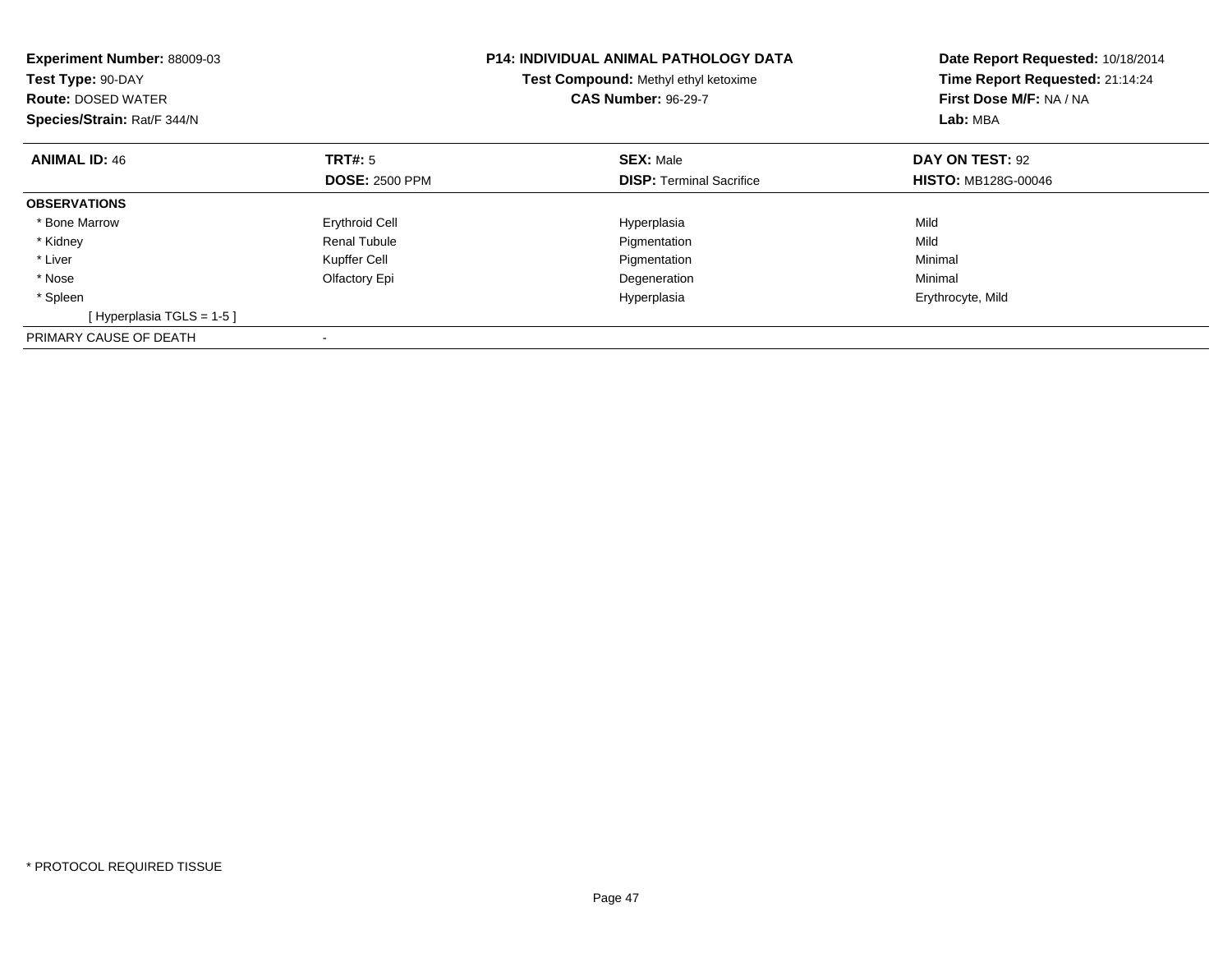**Experiment Number:** 88009-03

**Test Type:** 90-DAY

**Route:** DOSED WATER

**Species/Strain:** Rat/F 344/N

## **P14: INDIVIDUAL ANIMAL PATHOLOGY DATA**

**Test Compound:** Methyl ethyl ketoxime**CAS Number:** 96-29-7

**Date Report Requested:** 10/18/2014**Time Report Requested:** 21:14:24**First Dose M/F:** NA / NA**Lab:** MBA

| <b>ANIMAL ID: 47</b>          | TRT#: 5                  | <b>SEX: Male</b>                | DAY ON TEST: 92            |  |
|-------------------------------|--------------------------|---------------------------------|----------------------------|--|
|                               | <b>DOSE: 2500 PPM</b>    | <b>DISP: Terminal Sacrifice</b> | <b>HISTO: MB128G-00047</b> |  |
| <b>OBSERVATIONS</b>           |                          |                                 |                            |  |
| * Bone Marrow                 | <b>Erythroid Cell</b>    | Hyperplasia                     | Moderate                   |  |
| * Kidney                      | <b>Renal Tubule</b>      | Pigmentation                    | Mild                       |  |
|                               | <b>Renal Tubule</b>      | Regeneration                    | Focal, Minimal             |  |
| * Liver                       | Kupffer Cell             | Erythrophagocytosis             | Minimal                    |  |
|                               | Kupffer Cell             | Pigmentation                    | Minimal                    |  |
| [ Pigmentation TGLS = $3-5$ ] |                          |                                 |                            |  |
| Lymph Node                    | Mediastinal              | Hemorrhage                      | Mild                       |  |
| [Hemorrhage TGLS = $2-13$ ]   |                          |                                 |                            |  |
| * Nose                        | Olfactory Epi            | Degeneration                    | Minimal                    |  |
| * Spleen                      |                          | Hyperplasia                     | Erythrocyte, Moderate      |  |
| [Hyperplasia TGLS = 1-5]      |                          |                                 |                            |  |
| PRIMARY CAUSE OF DEATH        | $\overline{\phantom{a}}$ |                                 |                            |  |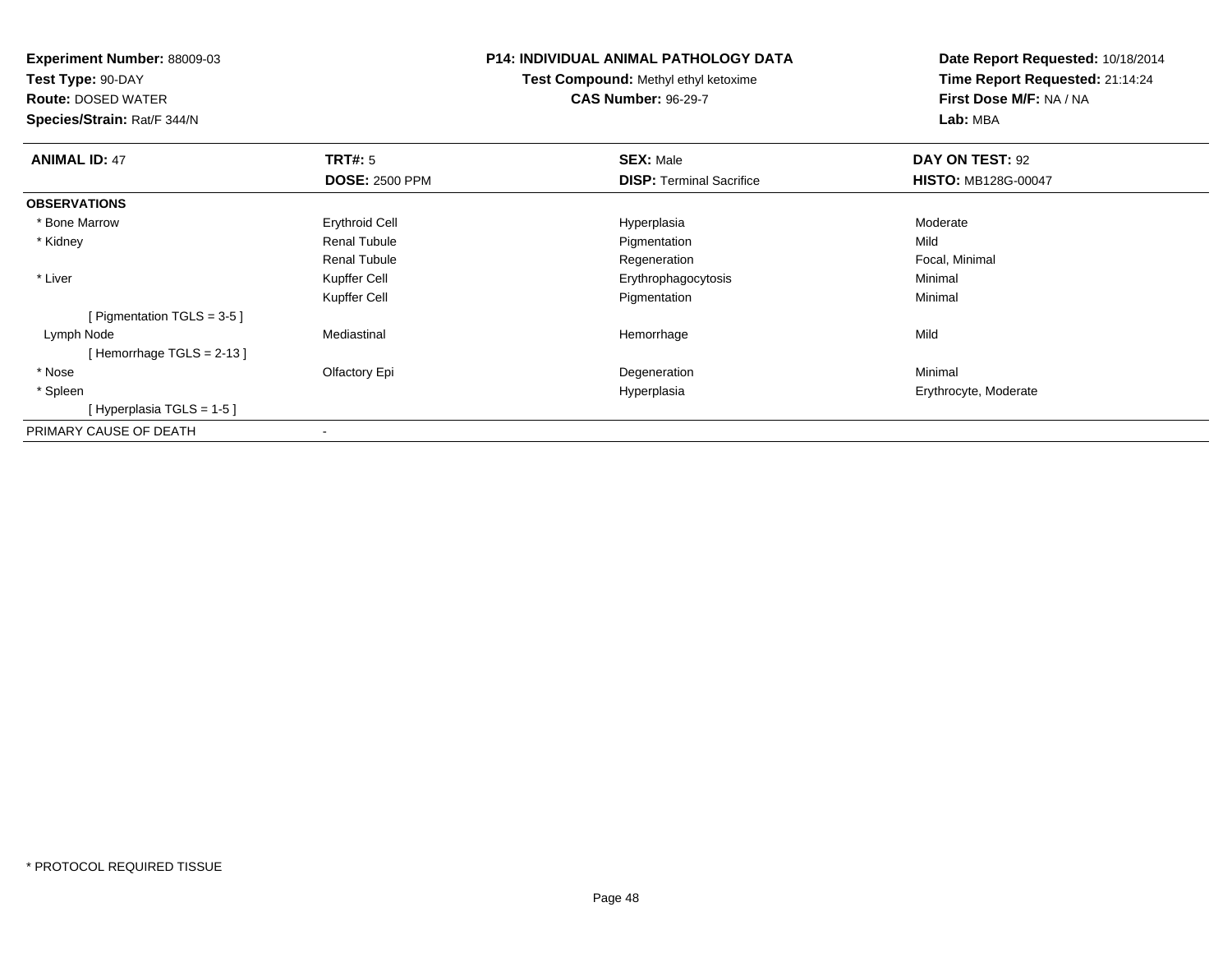| <b>Experiment Number: 88009-03</b><br>Test Type: 90-DAY<br><b>Route: DOSED WATER</b><br>Species/Strain: Rat/F 344/N |                       | <b>P14: INDIVIDUAL ANIMAL PATHOLOGY DATA</b><br><b>Test Compound: Methyl ethyl ketoxime</b><br><b>CAS Number: 96-29-7</b> | Date Report Requested: 10/18/2014<br>Time Report Requested: 21:14:24<br>First Dose M/F: NA / NA<br>Lab: MBA |
|---------------------------------------------------------------------------------------------------------------------|-----------------------|---------------------------------------------------------------------------------------------------------------------------|-------------------------------------------------------------------------------------------------------------|
| <b>ANIMAL ID: 48</b>                                                                                                | <b>TRT#: 5</b>        | <b>SEX: Male</b>                                                                                                          | DAY ON TEST: 92                                                                                             |
|                                                                                                                     | <b>DOSE: 2500 PPM</b> | <b>DISP:</b> Terminal Sacrifice                                                                                           | <b>HISTO: MB128G-00048</b>                                                                                  |
| <b>OBSERVATIONS</b>                                                                                                 |                       |                                                                                                                           |                                                                                                             |
| * Bone Marrow                                                                                                       | <b>Erythroid Cell</b> | Hyperplasia                                                                                                               | Moderate                                                                                                    |
| * Kidney                                                                                                            |                       | <b>Infiltration Cellular</b>                                                                                              | Lymphocyte, Focal, Minimal                                                                                  |
|                                                                                                                     | <b>Renal Tubule</b>   | Pigmentation                                                                                                              | Minimal                                                                                                     |
| [ Pigmentation TGLS = $2-7$ ]                                                                                       |                       |                                                                                                                           |                                                                                                             |
| * Liver                                                                                                             | Kupffer Cell          | Erythrophagocytosis                                                                                                       | Minimal                                                                                                     |
|                                                                                                                     | Kupffer Cell          | Pigmentation                                                                                                              | Minimal                                                                                                     |
| * Nose                                                                                                              | Olfactory Epi         | Degeneration                                                                                                              | Mild                                                                                                        |
| * Spleen                                                                                                            |                       | Hyperplasia                                                                                                               | Erythrocyte, Mild                                                                                           |
| [Hyperplasia TGLS = 1-5 ]                                                                                           |                       |                                                                                                                           |                                                                                                             |
| PRIMARY CAUSE OF DEATH                                                                                              | $\,$                  |                                                                                                                           |                                                                                                             |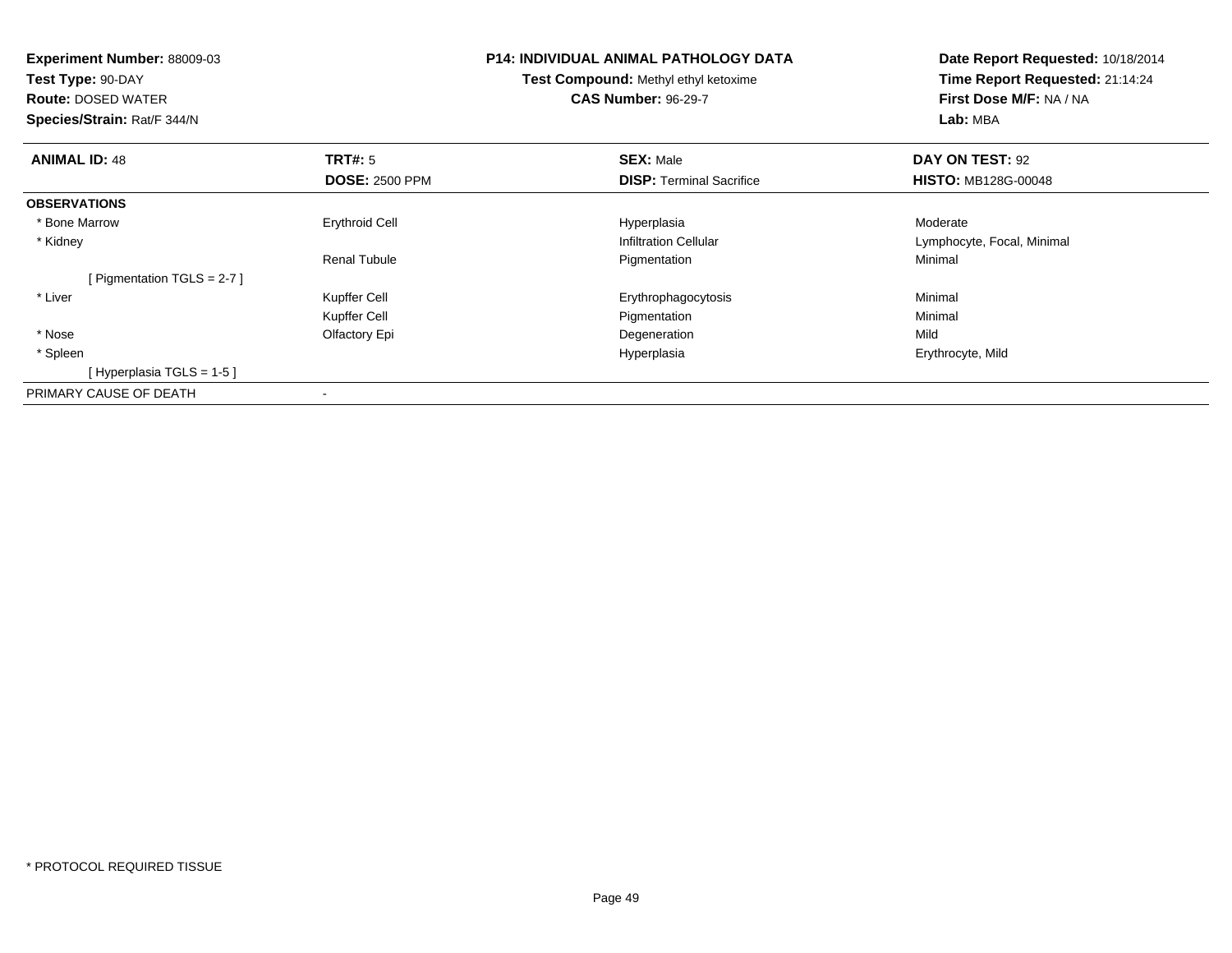| <b>Experiment Number: 88009-03</b><br>Test Type: 90-DAY<br><b>Route: DOSED WATER</b><br>Species/Strain: Rat/F 344/N |                       | <b>P14: INDIVIDUAL ANIMAL PATHOLOGY DATA</b><br><b>Test Compound: Methyl ethyl ketoxime</b><br><b>CAS Number: 96-29-7</b> | Date Report Requested: 10/18/2014<br>Time Report Requested: 21:14:24<br>First Dose M/F: NA / NA<br>Lab: MBA |
|---------------------------------------------------------------------------------------------------------------------|-----------------------|---------------------------------------------------------------------------------------------------------------------------|-------------------------------------------------------------------------------------------------------------|
| <b>ANIMAL ID: 49</b>                                                                                                | TRT#: 5               | <b>SEX: Male</b>                                                                                                          | DAY ON TEST: 92                                                                                             |
|                                                                                                                     | <b>DOSE: 2500 PPM</b> | <b>DISP:</b> Terminal Sacrifice                                                                                           | <b>HISTO: MB128G-00049</b>                                                                                  |
| <b>OBSERVATIONS</b>                                                                                                 |                       |                                                                                                                           |                                                                                                             |
| * Bone Marrow                                                                                                       | Erythroid Cell        | Hyperplasia                                                                                                               | Mild                                                                                                        |
| * Kidney                                                                                                            | <b>Renal Tubule</b>   | Pigmentation                                                                                                              | Minimal                                                                                                     |
| [ Pigmentation TGLS = $2-7$ ]                                                                                       |                       |                                                                                                                           |                                                                                                             |
| * Liver                                                                                                             |                       | Hyperplasia                                                                                                               | Erythrocyte, Minimal                                                                                        |
| Lymph Node                                                                                                          | Mediastinal           | Hemorrhage                                                                                                                | Mild                                                                                                        |
| [Hemorrhage TGLS = $3-13$ ]                                                                                         |                       |                                                                                                                           |                                                                                                             |
| * Nose                                                                                                              | Olfactory Epi         | Degeneration                                                                                                              | Minimal                                                                                                     |
| * Spleen                                                                                                            |                       | Hyperplasia                                                                                                               | Erythrocyte, Mild                                                                                           |
| [Hyperplasia TGLS = $1-5$ ]                                                                                         |                       |                                                                                                                           |                                                                                                             |
| PRIMARY CAUSE OF DEATH                                                                                              |                       |                                                                                                                           |                                                                                                             |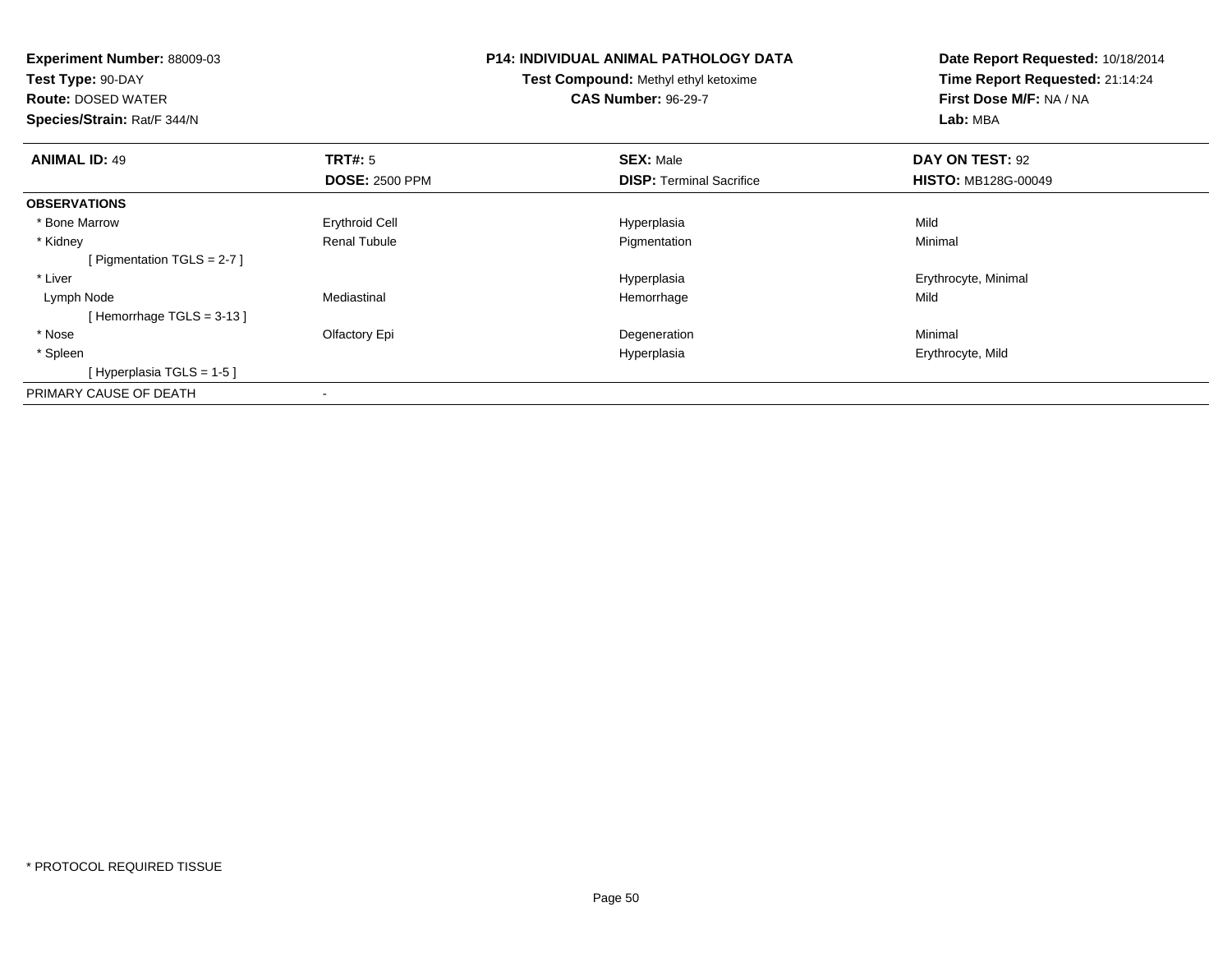| <b>Experiment Number: 88009-03</b><br>Test Type: 90-DAY<br><b>Route: DOSED WATER</b><br>Species/Strain: Rat/F 344/N |                                         | <b>P14: INDIVIDUAL ANIMAL PATHOLOGY DATA</b><br>Test Compound: Methyl ethyl ketoxime<br><b>CAS Number: 96-29-7</b> | Date Report Requested: 10/18/2014<br>Time Report Requested: 21:14:24<br>First Dose M/F: NA / NA<br>Lab: MBA |
|---------------------------------------------------------------------------------------------------------------------|-----------------------------------------|--------------------------------------------------------------------------------------------------------------------|-------------------------------------------------------------------------------------------------------------|
| <b>ANIMAL ID: 50</b>                                                                                                | <b>TRT#: 5</b><br><b>DOSE: 2500 PPM</b> | <b>SEX: Male</b><br><b>DISP:</b> Terminal Sacrifice                                                                | DAY ON TEST: 92<br><b>HISTO: MB128G-00050</b>                                                               |
| <b>OBSERVATIONS</b>                                                                                                 |                                         |                                                                                                                    |                                                                                                             |
| * Bone Marrow                                                                                                       | <b>Erythroid Cell</b>                   | Hyperplasia                                                                                                        | Moderate                                                                                                    |
| * Kidney                                                                                                            | Renal Tubule                            | Pigmentation                                                                                                       | Minimal                                                                                                     |
| * Liver                                                                                                             | Kupffer Cell                            | Pigmentation                                                                                                       | Minimal                                                                                                     |
| Lymph Node                                                                                                          | Mediastinal                             | Hemorrhage                                                                                                         | Minimal                                                                                                     |
| * Nose                                                                                                              | Olfactory Epi                           | Degeneration                                                                                                       | Minimal                                                                                                     |
| * Spleen                                                                                                            |                                         | Hyperplasia                                                                                                        | Erythrocyte, Mild                                                                                           |
| [Hyperplasia TGLS = $1-5$ ]                                                                                         |                                         |                                                                                                                    |                                                                                                             |
| PRIMARY CAUSE OF DEATH                                                                                              |                                         |                                                                                                                    |                                                                                                             |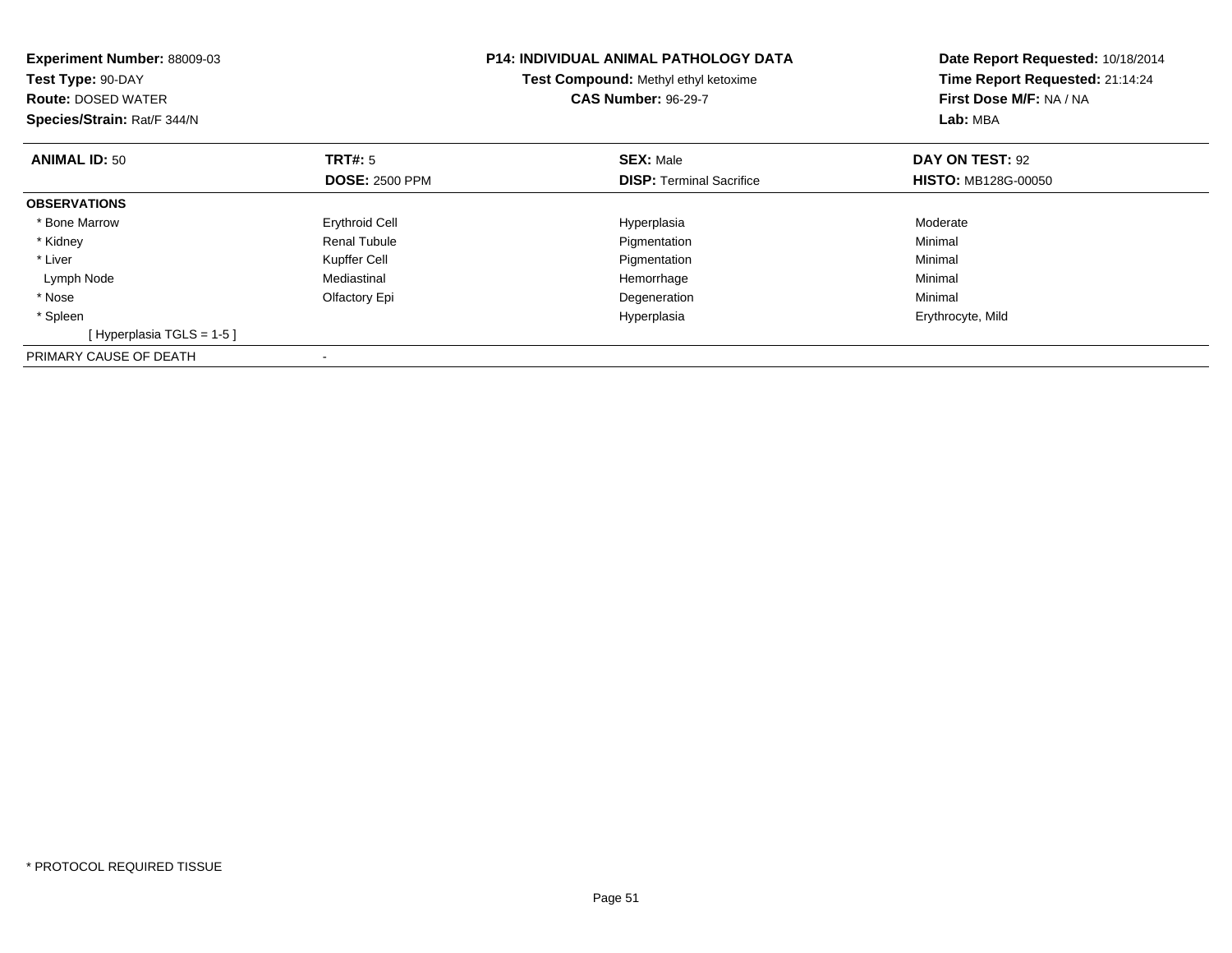| Experiment Number: 88009-03 | <b>P14: INDIVIDUAL ANIMAL PATHOLOGY DATA</b> |                                   | Date Report Requested: 10/18/2014 |
|-----------------------------|----------------------------------------------|-----------------------------------|-----------------------------------|
| Test Type: 90-DAY           | Test Compound: Methyl ethyl ketoxime         | Time Report Requested: 21:14:24   |                                   |
| <b>Route: DOSED WATER</b>   |                                              | <b>CAS Number: 96-29-7</b>        | First Dose M/F: NA / NA           |
| Species/Strain: Rat/F 344/N |                                              |                                   | Lab: MBA                          |
| <b>ANIMAL ID: 51</b>        | <b>TRT#: 6</b>                               | <b>SEX: Male</b>                  | DAY ON TEST: 92                   |
|                             | <b>DOSE: 5000 PPM</b>                        | <b>DISP: Terminal Sacrifice</b>   | <b>HISTO: MB128G-00051</b>        |
|                             |                                              | ORGAN AND ACCOUNTABLE SITE STATUS |                                   |
| <b>NORMAL</b>               |                                              |                                   |                                   |
| * Adrenal Cortex            | * Adrenal Medulla                            | * Blood Vessel                    | * Bone                            |
| * Brain                     | * Epididymis                                 | * Esophagus                       | * Heart                           |
| * Intestine Large, Cecum    | * Intestine Large, Colon                     | * Intestine Large, Rectum         | * Intestine Small, Duodenum       |
| * Intestine Small, Ileum    | * Intestine Small, Jejunum                   | * Lymph Node, Mandibular          | * Lymph Node, Mesenteric          |
| * Mammary Gland             | * Nose                                       | * Pancreas                        | * Parathyroid Gland               |
| * Preputial Gland           | * Prostate                                   | * Salivary Glands                 | * Seminal Vesicle                 |
| * Skin                      | * Stomach, Forestomach                       | * Stomach, Glandular              | * Testes                          |
| * Thymus                    | * Thyroid Gland                              | * Trachea                         | * Urinary Bladder                 |
| <b>OBSERVATIONS</b>         |                                              |                                   |                                   |
| * Bone Marrow               | <b>Erythroid Cell</b>                        | Hyperplasia                       | Moderate                          |
| * Kidney                    | <b>Renal Tubule</b>                          | Pigmentation                      | Mild                              |
| * Liver                     | Kupffer Cell                                 | Erythrophagocytosis               | Mild                              |
|                             |                                              | Hyperplasia                       | Erythrocyte, Minimal              |
|                             | Kupffer Cell                                 | Pigmentation                      | Mild                              |
| * Lung                      | Interstitium                                 | Inflammation                      | Subacute, Focal, Mild             |
|                             | Pleura                                       | Inflammation                      | Chronic, Focal, Mild              |
| * Pituitary Gland           | Pars Distalis                                | <b>Developmental Malformation</b> | Mild                              |
| * Spleen                    |                                              | Hyperplasia                       | Erythrocyte, Moderate             |
|                             |                                              | Pigmentation                      | Mild                              |
| [Hyperplasia TGLS = 1-5]    |                                              |                                   |                                   |
| PRIMARY CAUSE OF DEATH      |                                              |                                   |                                   |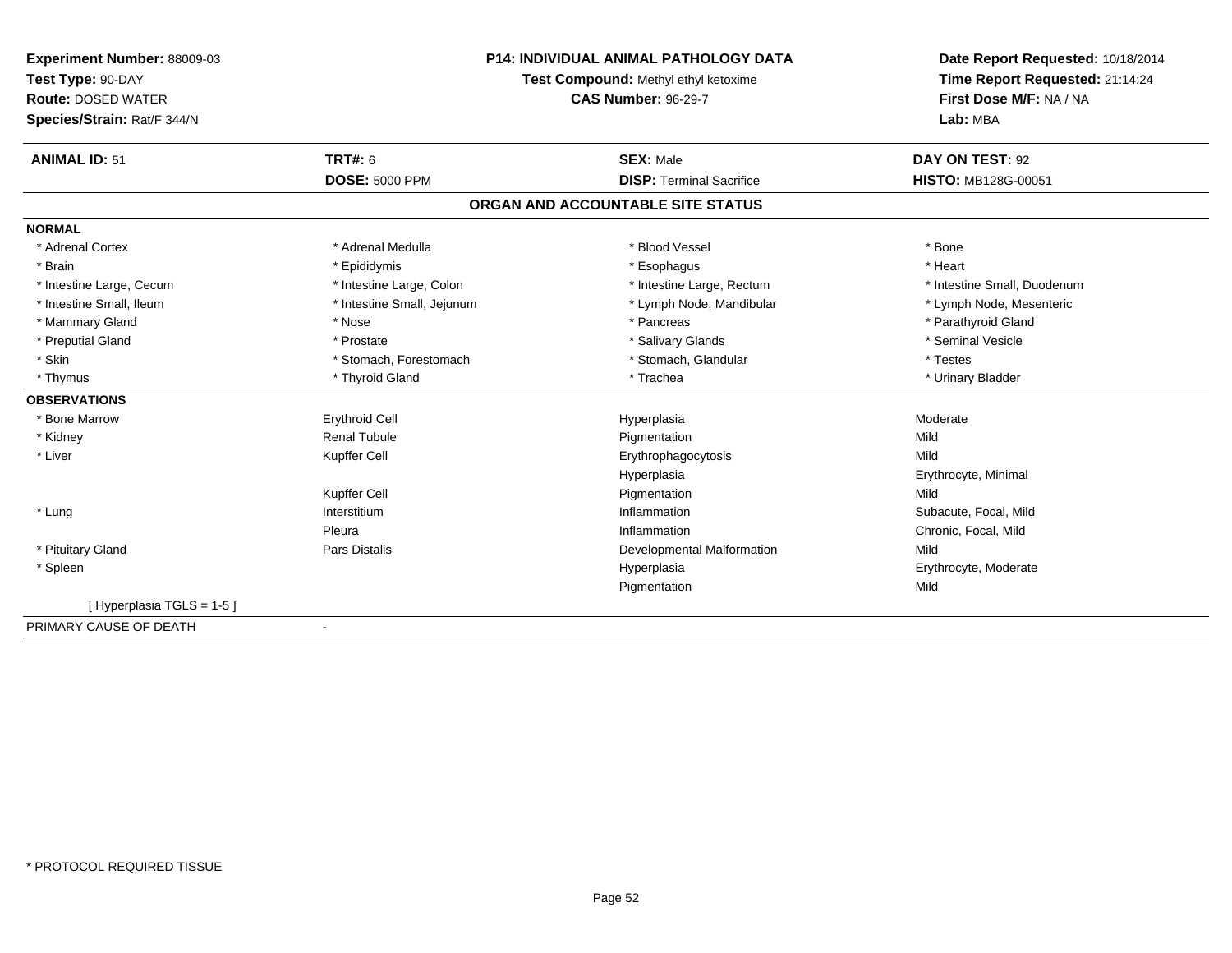| Experiment Number: 88009-03 | <b>P14: INDIVIDUAL ANIMAL PATHOLOGY DATA</b><br>Test Compound: Methyl ethyl ketoxime |                                   | Date Report Requested: 10/18/2014 |  |
|-----------------------------|--------------------------------------------------------------------------------------|-----------------------------------|-----------------------------------|--|
| Test Type: 90-DAY           |                                                                                      |                                   | Time Report Requested: 21:14:24   |  |
| <b>Route: DOSED WATER</b>   |                                                                                      | <b>CAS Number: 96-29-7</b>        | First Dose M/F: NA / NA           |  |
| Species/Strain: Rat/F 344/N |                                                                                      |                                   | Lab: MBA                          |  |
| <b>ANIMAL ID: 52</b>        | <b>TRT#: 6</b>                                                                       | <b>SEX: Male</b>                  | DAY ON TEST: 92                   |  |
|                             | <b>DOSE: 5000 PPM</b>                                                                | <b>DISP: Terminal Sacrifice</b>   | HISTO: MB128G-00052               |  |
|                             |                                                                                      | ORGAN AND ACCOUNTABLE SITE STATUS |                                   |  |
| <b>NORMAL</b>               |                                                                                      |                                   |                                   |  |
| * Adrenal Cortex            | * Adrenal Medulla                                                                    | * Blood Vessel                    | * Bone                            |  |
| * Brain                     | * Epididymis                                                                         | * Esophagus                       | * Heart                           |  |
| * Intestine Large, Cecum    | * Intestine Large, Colon                                                             | * Intestine Large, Rectum         | * Intestine Small, Duodenum       |  |
| * Intestine Small, Ileum    | * Intestine Small, Jejunum                                                           | * Lymph Node, Mandibular          | * Lymph Node, Mesenteric          |  |
| * Mammary Gland             | * Pancreas                                                                           | * Parathyroid Gland               | * Pituitary Gland                 |  |
| * Preputial Gland           | * Prostate                                                                           | * Salivary Glands                 | * Seminal Vesicle                 |  |
| * Skin                      | * Stomach, Forestomach                                                               | * Stomach, Glandular              | * Testes                          |  |
| * Thymus                    | * Thyroid Gland                                                                      | * Trachea                         | * Urinary Bladder                 |  |
| <b>OBSERVATIONS</b>         |                                                                                      |                                   |                                   |  |
| * Bone Marrow               | <b>Erythroid Cell</b>                                                                | Hyperplasia                       | Moderate                          |  |
| * Kidney                    | <b>Renal Tubule</b>                                                                  | Pigmentation                      | Mild                              |  |
| * Liver                     | Kupffer Cell                                                                         | Erythrophagocytosis               | Minimal                           |  |
|                             |                                                                                      | Hyperplasia                       | Erythrocyte, Minimal              |  |
|                             | Kupffer Cell                                                                         | Pigmentation                      | Minimal                           |  |
| * Lung                      |                                                                                      | Hemorrhage                        | Focal, Minimal                    |  |
|                             |                                                                                      | <b>Infiltration Cellular</b>      | Lymphocyte, Focal, Minimal        |  |
|                             | Interstitium                                                                         | Inflammation                      | Subacute, Focal, Mild             |  |
| * Nose                      | Olfactory Epi                                                                        | Degeneration                      | Minimal                           |  |
| * Spleen                    |                                                                                      | Hyperplasia                       | Erythrocyte, Moderate             |  |
|                             |                                                                                      | Pigmentation                      | Mild                              |  |
| [Hyperplasia TGLS = 1-5]    |                                                                                      |                                   |                                   |  |
| PRIMARY CAUSE OF DEATH      | $\blacksquare$                                                                       |                                   |                                   |  |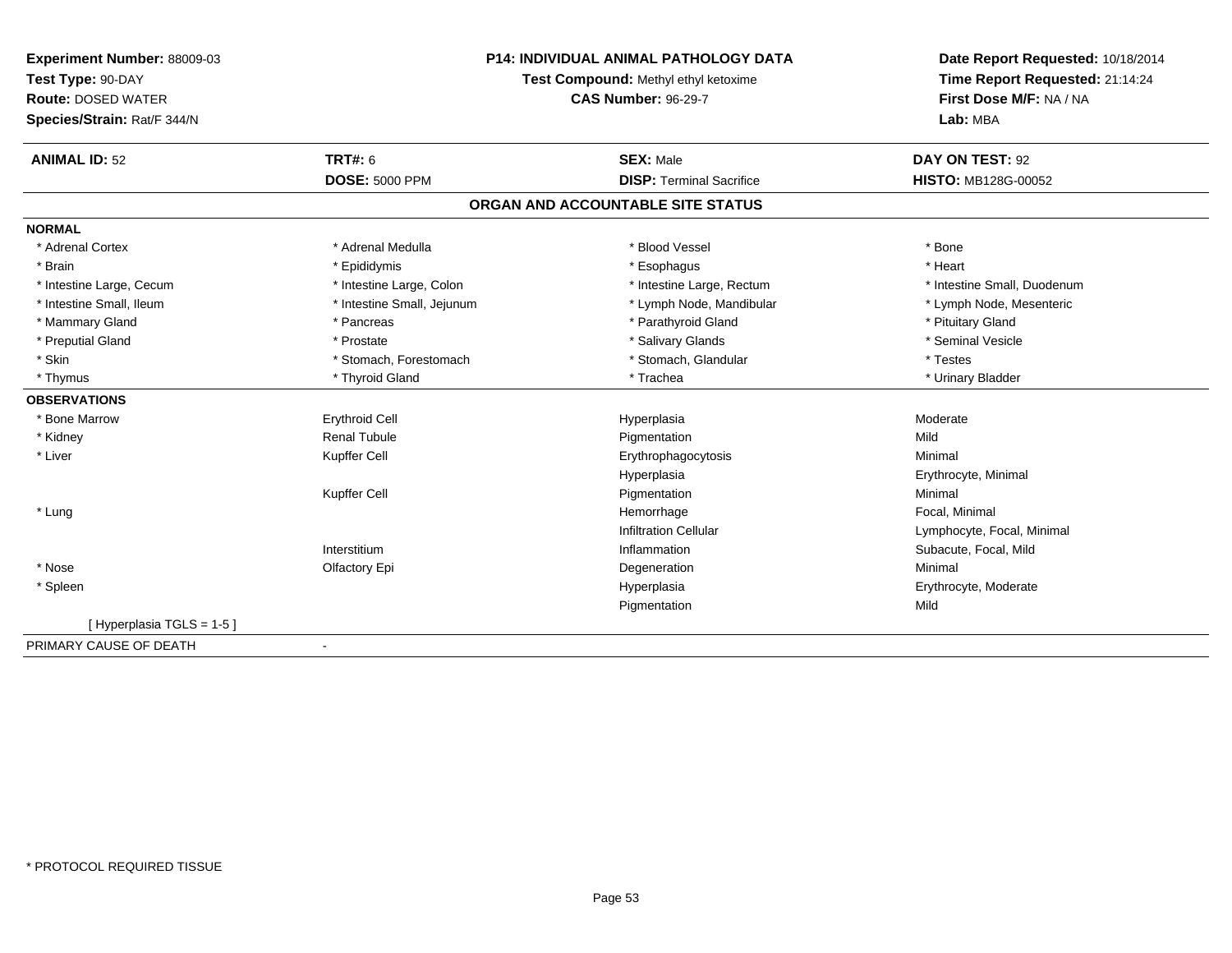| Experiment Number: 88009-03            | <b>P14: INDIVIDUAL ANIMAL PATHOLOGY DATA</b><br>Test Compound: Methyl ethyl ketoxime<br><b>CAS Number: 96-29-7</b> |                                   | Date Report Requested: 10/18/2014                          |
|----------------------------------------|--------------------------------------------------------------------------------------------------------------------|-----------------------------------|------------------------------------------------------------|
| Test Type: 90-DAY                      |                                                                                                                    |                                   | Time Report Requested: 21:14:24<br>First Dose M/F: NA / NA |
| <b>Route: DOSED WATER</b>              |                                                                                                                    |                                   |                                                            |
| Species/Strain: Rat/F 344/N            |                                                                                                                    |                                   | Lab: MBA                                                   |
| <b>ANIMAL ID: 53</b>                   | <b>TRT#: 6</b>                                                                                                     | <b>SEX: Male</b>                  | DAY ON TEST: 92                                            |
|                                        | <b>DOSE: 5000 PPM</b>                                                                                              | <b>DISP: Terminal Sacrifice</b>   | HISTO: MB128G-00053                                        |
|                                        |                                                                                                                    | ORGAN AND ACCOUNTABLE SITE STATUS |                                                            |
| <b>NORMAL</b>                          |                                                                                                                    |                                   |                                                            |
| * Adrenal Cortex                       | * Adrenal Medulla                                                                                                  | * Blood Vessel                    | * Bone                                                     |
| * Brain                                | * Epididymis                                                                                                       | * Esophagus                       | * Heart                                                    |
| * Intestine Large, Cecum               | * Intestine Large, Colon                                                                                           | * Intestine Large, Rectum         | * Intestine Small, Duodenum                                |
| * Intestine Small, Ileum               | * Intestine Small, Jejunum                                                                                         | * Lymph Node, Mandibular          | * Lymph Node, Mesenteric                                   |
| * Mammary Gland                        | * Pancreas                                                                                                         | * Parathyroid Gland               | * Pituitary Gland                                          |
| * Preputial Gland                      | * Prostate                                                                                                         | * Salivary Glands                 | * Seminal Vesicle                                          |
| * Skin                                 | * Stomach, Forestomach                                                                                             | * Stomach, Glandular              | * Testes                                                   |
| * Thymus                               | * Thyroid Gland                                                                                                    | * Trachea                         | * Urinary Bladder                                          |
| <b>OBSERVATIONS</b>                    |                                                                                                                    |                                   |                                                            |
| * Bone Marrow                          | <b>Erythroid Cell</b>                                                                                              | Hyperplasia                       | Moderate                                                   |
| * Kidney                               | <b>Renal Tubule</b>                                                                                                | <b>Dilatation</b>                 | Focal, Minimal                                             |
|                                        | <b>Renal Tubule</b>                                                                                                | Pigmentation                      | Mild                                                       |
| [ Pigmentation TGLS = 4-7 ]            |                                                                                                                    |                                   |                                                            |
| * Liver                                | Centrilobular                                                                                                      | <b>Cytoplasmic Alteration</b>     | Minimal                                                    |
|                                        | Kupffer Cell                                                                                                       | Erythrophagocytosis               | Minimal                                                    |
|                                        | Kupffer Cell                                                                                                       | Pigmentation                      | Minimal                                                    |
| * Lung                                 |                                                                                                                    | Hemorrhage                        | Focal, Minimal                                             |
|                                        | Interstitium                                                                                                       | Inflammation                      | Subacute, Focal, Minimal                                   |
| Lymph Node                             | Mediastinal                                                                                                        | Erythrophagocytosis               | Mild                                                       |
|                                        | Pancreatic                                                                                                         | Erythrophagocytosis               | Mild                                                       |
| [Erythrophagocytosis TGLS = 2-14,3-13] |                                                                                                                    |                                   |                                                            |
| [Erythrophagocytosis TGLS = 2-14,3-13] |                                                                                                                    |                                   |                                                            |
| * Nose                                 | Olfactory Epi                                                                                                      | Degeneration                      | Minimal                                                    |
| * Spleen                               |                                                                                                                    | Hyperplasia                       | Erythrocyte, Mild                                          |
|                                        |                                                                                                                    | Pigmentation                      | Minimal                                                    |
| [Hyperplasia TGLS = 1-5]               |                                                                                                                    |                                   |                                                            |
| PRIMARY CAUSE OF DEATH<br>÷            |                                                                                                                    |                                   |                                                            |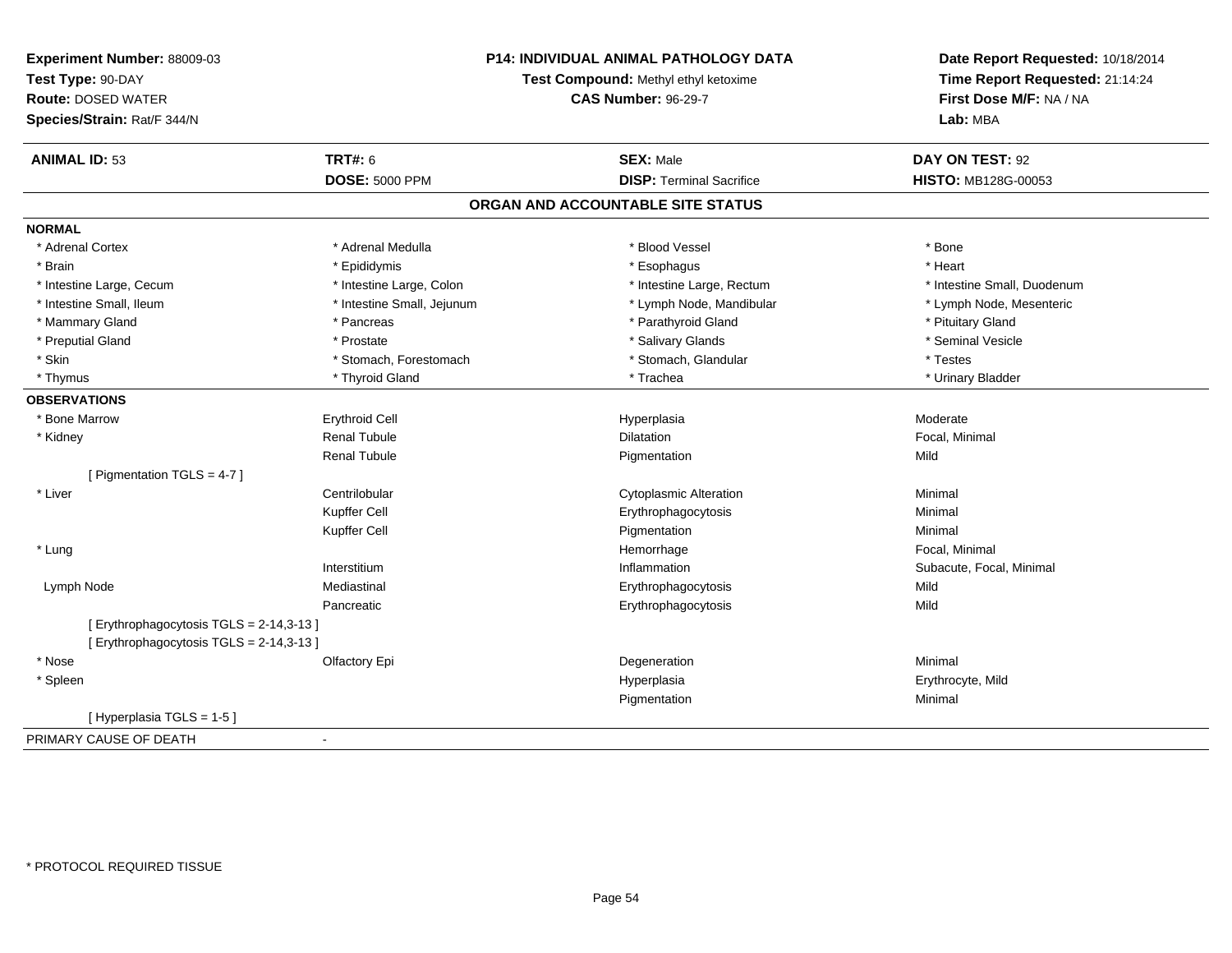| Experiment Number: 88009-03 | <b>P14: INDIVIDUAL ANIMAL PATHOLOGY DATA</b><br>Test Compound: Methyl ethyl ketoxime<br><b>CAS Number: 96-29-7</b> |                                   | Date Report Requested: 10/18/2014                          |  |
|-----------------------------|--------------------------------------------------------------------------------------------------------------------|-----------------------------------|------------------------------------------------------------|--|
| Test Type: 90-DAY           |                                                                                                                    |                                   | Time Report Requested: 21:14:24<br>First Dose M/F: NA / NA |  |
| <b>Route: DOSED WATER</b>   |                                                                                                                    |                                   |                                                            |  |
| Species/Strain: Rat/F 344/N |                                                                                                                    |                                   | Lab: MBA                                                   |  |
| <b>ANIMAL ID: 54</b>        | <b>TRT#: 6</b>                                                                                                     | <b>SEX: Male</b>                  | DAY ON TEST: 92                                            |  |
|                             | <b>DOSE: 5000 PPM</b>                                                                                              | <b>DISP: Terminal Sacrifice</b>   | <b>HISTO: MB128G-00054</b>                                 |  |
|                             |                                                                                                                    | ORGAN AND ACCOUNTABLE SITE STATUS |                                                            |  |
| <b>NORMAL</b>               |                                                                                                                    |                                   |                                                            |  |
| * Adrenal Cortex            | * Adrenal Medulla                                                                                                  | * Blood Vessel                    | * Bone                                                     |  |
| * Brain                     | * Epididymis                                                                                                       | * Esophagus                       | * Heart                                                    |  |
| * Intestine Large, Cecum    | * Intestine Large, Colon                                                                                           | * Intestine Large, Rectum         | * Intestine Small, Duodenum                                |  |
| * Intestine Small, Ileum    | * Intestine Small, Jejunum                                                                                         | * Lymph Node, Mandibular          | * Lymph Node, Mesenteric                                   |  |
| * Mammary Gland             | * Pancreas                                                                                                         | * Parathyroid Gland               | * Pituitary Gland                                          |  |
| * Preputial Gland           | * Prostate                                                                                                         | * Salivary Glands                 | * Seminal Vesicle                                          |  |
| * Skin                      | * Stomach, Forestomach                                                                                             | * Stomach, Glandular              | * Testes                                                   |  |
| * Thyroid Gland             | * Trachea                                                                                                          | * Urinary Bladder                 |                                                            |  |
| <b>OBSERVATIONS</b>         |                                                                                                                    |                                   |                                                            |  |
| * Bone Marrow               | <b>Erythroid Cell</b>                                                                                              | Hyperplasia                       | Moderate                                                   |  |
| * Kidney                    | <b>Renal Tubule</b>                                                                                                | Pigmentation                      | Mild                                                       |  |
| * Liver                     | Centrilobular                                                                                                      | <b>Cytoplasmic Alteration</b>     | Minimal                                                    |  |
|                             | Kupffer Cell                                                                                                       | Erythrophagocytosis               | Mild                                                       |  |
|                             | <b>Kupffer Cell</b>                                                                                                | Pigmentation                      | Mild                                                       |  |
| * Lung                      | Interstitium                                                                                                       | Inflammation                      | Subacute, Focal, Minimal                                   |  |
| * Nose                      | Olfactory Epi                                                                                                      | Degeneration                      | Minimal                                                    |  |
| * Spleen                    |                                                                                                                    | Hyperplasia                       | Erythrocyte, Mild                                          |  |
|                             |                                                                                                                    | Pigmentation                      | Mild                                                       |  |
| [Hyperplasia TGLS = 1-5]    |                                                                                                                    |                                   |                                                            |  |
| * Thymus                    |                                                                                                                    | Hemorrhage                        | Minimal                                                    |  |
| [Hemorrhage TGLS = 2-3]     |                                                                                                                    |                                   |                                                            |  |
| PRIMARY CAUSE OF DEATH      | $\blacksquare$                                                                                                     |                                   |                                                            |  |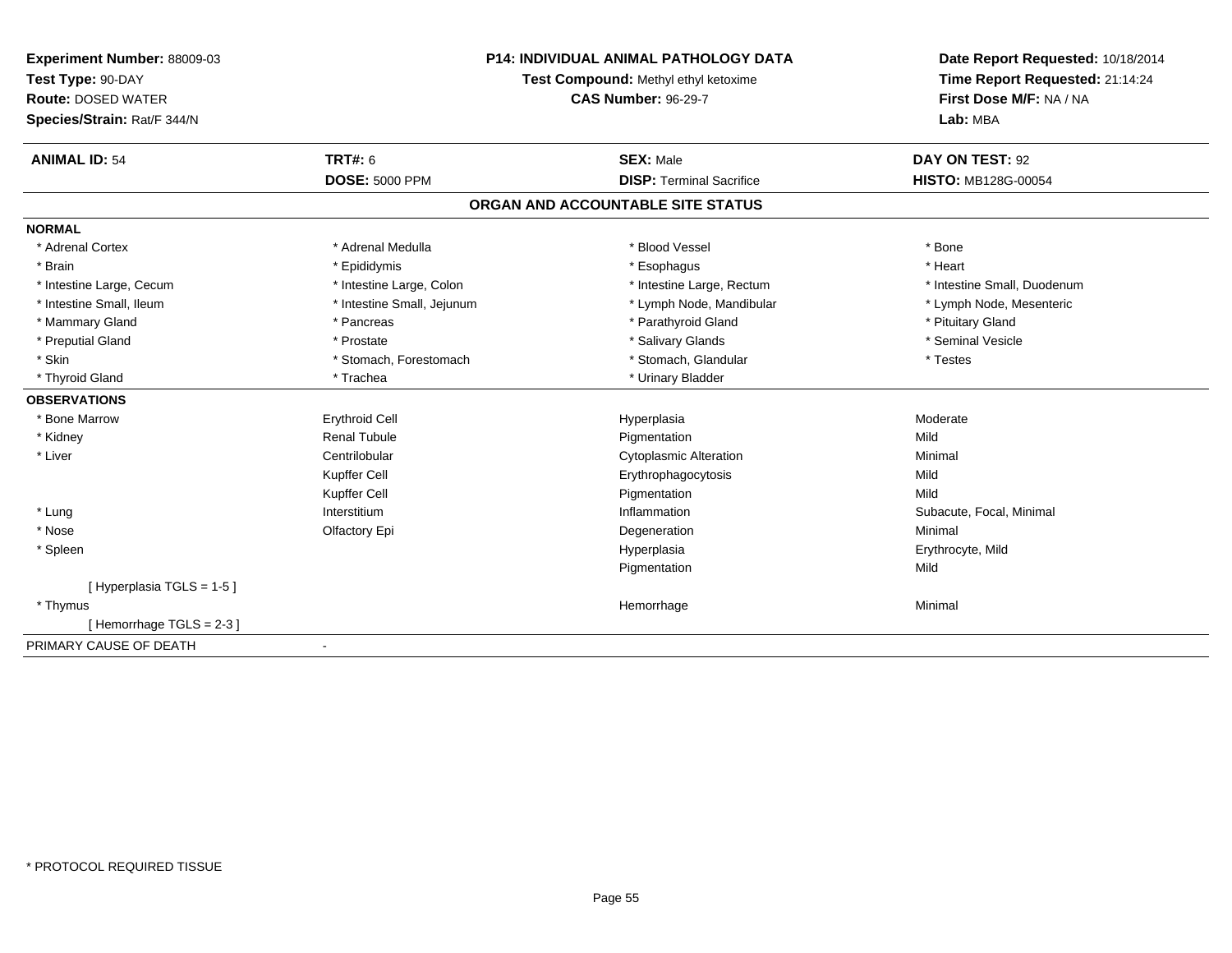| Experiment Number: 88009-03<br>Test Type: 90-DAY<br><b>Route: DOSED WATER</b><br>Species/Strain: Rat/F 344/N | <b>P14: INDIVIDUAL ANIMAL PATHOLOGY DATA</b><br>Test Compound: Methyl ethyl ketoxime<br><b>CAS Number: 96-29-7</b> |                                   | Date Report Requested: 10/18/2014<br>Time Report Requested: 21:14:24<br>First Dose M/F: NA / NA<br>Lab: MBA |  |
|--------------------------------------------------------------------------------------------------------------|--------------------------------------------------------------------------------------------------------------------|-----------------------------------|-------------------------------------------------------------------------------------------------------------|--|
| <b>ANIMAL ID: 55</b>                                                                                         | <b>TRT#: 6</b>                                                                                                     | <b>SEX: Male</b>                  | DAY ON TEST: 92                                                                                             |  |
|                                                                                                              | <b>DOSE: 5000 PPM</b>                                                                                              | <b>DISP: Terminal Sacrifice</b>   | <b>HISTO: MB128G-00055</b>                                                                                  |  |
|                                                                                                              |                                                                                                                    | ORGAN AND ACCOUNTABLE SITE STATUS |                                                                                                             |  |
| <b>NORMAL</b>                                                                                                |                                                                                                                    |                                   |                                                                                                             |  |
| * Adrenal Cortex                                                                                             | * Adrenal Medulla                                                                                                  | * Blood Vessel                    | * Bone                                                                                                      |  |
| * Brain                                                                                                      | * Epididymis                                                                                                       | * Esophagus                       | * Heart                                                                                                     |  |
| * Intestine Large, Cecum                                                                                     | * Intestine Large, Colon                                                                                           | * Intestine Large, Rectum         | * Intestine Small, Duodenum                                                                                 |  |
| * Intestine Small, Ileum                                                                                     | * Intestine Small, Jejunum                                                                                         | * Lymph Node, Mandibular          | * Lymph Node, Mesenteric                                                                                    |  |
| * Mammary Gland                                                                                              | * Pancreas                                                                                                         | * Pituitary Gland                 | * Preputial Gland                                                                                           |  |
| * Prostate                                                                                                   | * Salivary Glands                                                                                                  | * Seminal Vesicle                 | * Skin                                                                                                      |  |
| * Stomach, Forestomach                                                                                       | * Stomach, Glandular                                                                                               | * Testes                          | * Thymus                                                                                                    |  |
| * Thyroid Gland                                                                                              | * Trachea                                                                                                          | * Urinary Bladder                 |                                                                                                             |  |
| <b>MISSING</b>                                                                                               |                                                                                                                    |                                   |                                                                                                             |  |
| * Parathyroid Gland                                                                                          |                                                                                                                    |                                   |                                                                                                             |  |
| <b>OBSERVATIONS</b>                                                                                          |                                                                                                                    |                                   |                                                                                                             |  |
| * Bone Marrow                                                                                                | <b>Erythroid Cell</b>                                                                                              | Hyperplasia                       | Moderate                                                                                                    |  |
| * Kidney                                                                                                     | <b>Renal Tubule</b>                                                                                                | Pigmentation                      | Moderate                                                                                                    |  |
|                                                                                                              | <b>Renal Tubule</b>                                                                                                | Regeneration                      | Focal, Mild                                                                                                 |  |
| * Liver                                                                                                      |                                                                                                                    | Clear Cell Focus                  | Mild                                                                                                        |  |
|                                                                                                              | Centrilobular                                                                                                      | <b>Cytoplasmic Alteration</b>     | Minimal                                                                                                     |  |
|                                                                                                              | Kupffer Cell                                                                                                       | Erythrophagocytosis               | Minimal                                                                                                     |  |
|                                                                                                              | Kupffer Cell                                                                                                       | Pigmentation                      | Minimal                                                                                                     |  |
| [Clear Cell Focus TGLS = 2-13]                                                                               |                                                                                                                    |                                   |                                                                                                             |  |
| * Lung                                                                                                       |                                                                                                                    | <b>Infiltration Cellular</b>      | Lymphocyte, Focal, Minimal                                                                                  |  |
| * Nose                                                                                                       | Olfactory Epi                                                                                                      | Degeneration                      | Minimal                                                                                                     |  |
| * Spleen                                                                                                     |                                                                                                                    | Hyperplasia                       | Erythrocyte, Moderate                                                                                       |  |
| [Hyperplasia TGLS = 1-5]                                                                                     |                                                                                                                    |                                   |                                                                                                             |  |
| PRIMARY CAUSE OF DEATH                                                                                       | $\blacksquare$                                                                                                     |                                   |                                                                                                             |  |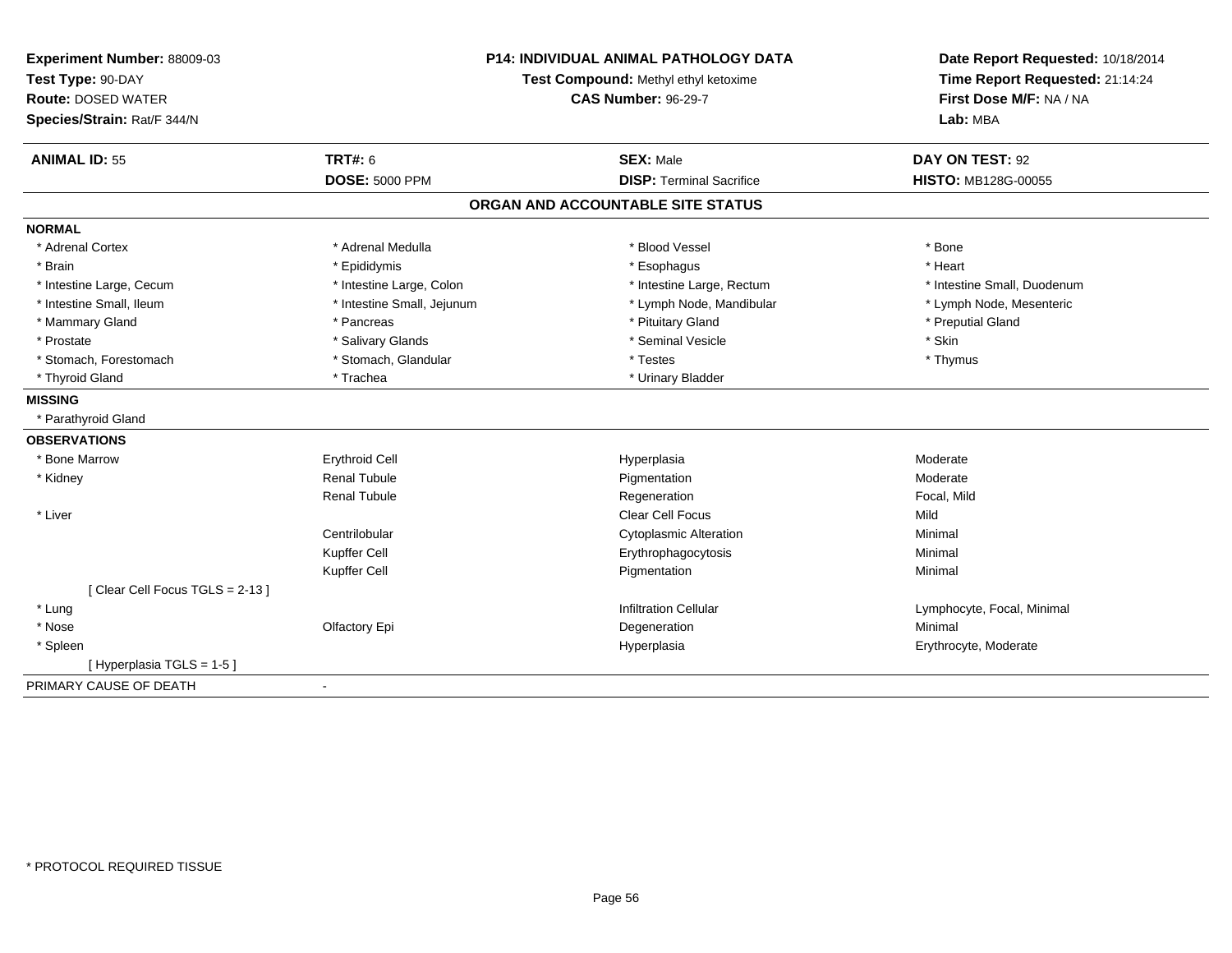| Experiment Number: 88009-03<br>Test Type: 90-DAY<br><b>Route: DOSED WATER</b> | <b>P14: INDIVIDUAL ANIMAL PATHOLOGY DATA</b><br>Test Compound: Methyl ethyl ketoxime<br><b>CAS Number: 96-29-7</b> |                                   | Date Report Requested: 10/18/2014<br>Time Report Requested: 21:14:24<br>First Dose M/F: NA / NA |  |
|-------------------------------------------------------------------------------|--------------------------------------------------------------------------------------------------------------------|-----------------------------------|-------------------------------------------------------------------------------------------------|--|
| Species/Strain: Rat/F 344/N                                                   |                                                                                                                    |                                   | Lab: MBA                                                                                        |  |
| <b>ANIMAL ID: 56</b>                                                          | <b>TRT#: 6</b>                                                                                                     | <b>SEX: Male</b>                  | DAY ON TEST: 92                                                                                 |  |
|                                                                               | <b>DOSE: 5000 PPM</b>                                                                                              | <b>DISP: Terminal Sacrifice</b>   | <b>HISTO: MB128G-00056</b>                                                                      |  |
|                                                                               |                                                                                                                    | ORGAN AND ACCOUNTABLE SITE STATUS |                                                                                                 |  |
| <b>NORMAL</b>                                                                 |                                                                                                                    |                                   |                                                                                                 |  |
| * Adrenal Medulla                                                             | * Blood Vessel                                                                                                     | * Bone                            | * Brain                                                                                         |  |
| * Epididymis                                                                  | * Esophagus                                                                                                        | * Intestine Large, Cecum          | * Intestine Large, Colon                                                                        |  |
| * Intestine Large, Rectum                                                     | * Intestine Small, Duodenum                                                                                        | * Intestine Small, Ileum          | * Intestine Small, Jejunum                                                                      |  |
| * Lung                                                                        | * Lymph Node, Mandibular                                                                                           | * Lymph Node, Mesenteric          | * Mammary Gland                                                                                 |  |
| * Pancreas                                                                    | * Parathyroid Gland                                                                                                | * Pituitary Gland                 | * Preputial Gland                                                                               |  |
| * Prostate                                                                    | * Salivary Glands                                                                                                  | * Seminal Vesicle                 | * Skin                                                                                          |  |
| * Stomach, Forestomach                                                        | * Stomach, Glandular                                                                                               | * Testes                          | * Thymus                                                                                        |  |
| * Thyroid Gland                                                               | * Trachea                                                                                                          | * Urinary Bladder                 |                                                                                                 |  |
| <b>OBSERVATIONS</b>                                                           |                                                                                                                    |                                   |                                                                                                 |  |
| * Adrenal Cortex                                                              |                                                                                                                    | Hypertrophy                       | Focal, Mild                                                                                     |  |
| * Bone Marrow                                                                 | <b>Erythroid Cell</b>                                                                                              | Hyperplasia                       | Moderate                                                                                        |  |
| * Heart                                                                       |                                                                                                                    | Cardiomyopathy                    | Mild                                                                                            |  |
| * Kidney                                                                      | <b>Renal Tubule</b>                                                                                                | Pigmentation                      | Moderate                                                                                        |  |
| [ Pigmentation TGLS = 2-7 ]                                                   |                                                                                                                    |                                   |                                                                                                 |  |
| * Liver                                                                       | Centrilobular                                                                                                      | <b>Cytoplasmic Alteration</b>     | Mild                                                                                            |  |
|                                                                               | Kupffer Cell                                                                                                       | Erythrophagocytosis               | Minimal                                                                                         |  |
|                                                                               | Kupffer Cell                                                                                                       | Pigmentation                      | Mild                                                                                            |  |
| * Nose                                                                        | Olfactory Epi                                                                                                      | Degeneration                      | Minimal                                                                                         |  |
| * Spleen                                                                      |                                                                                                                    | Hyperplasia                       | Erythrocyte, Mild                                                                               |  |
|                                                                               |                                                                                                                    | Pigmentation                      | Mild                                                                                            |  |
| [Hyperplasia TGLS = 1-5]                                                      |                                                                                                                    |                                   |                                                                                                 |  |
| PRIMARY CAUSE OF DEATH                                                        | $\blacksquare$                                                                                                     |                                   |                                                                                                 |  |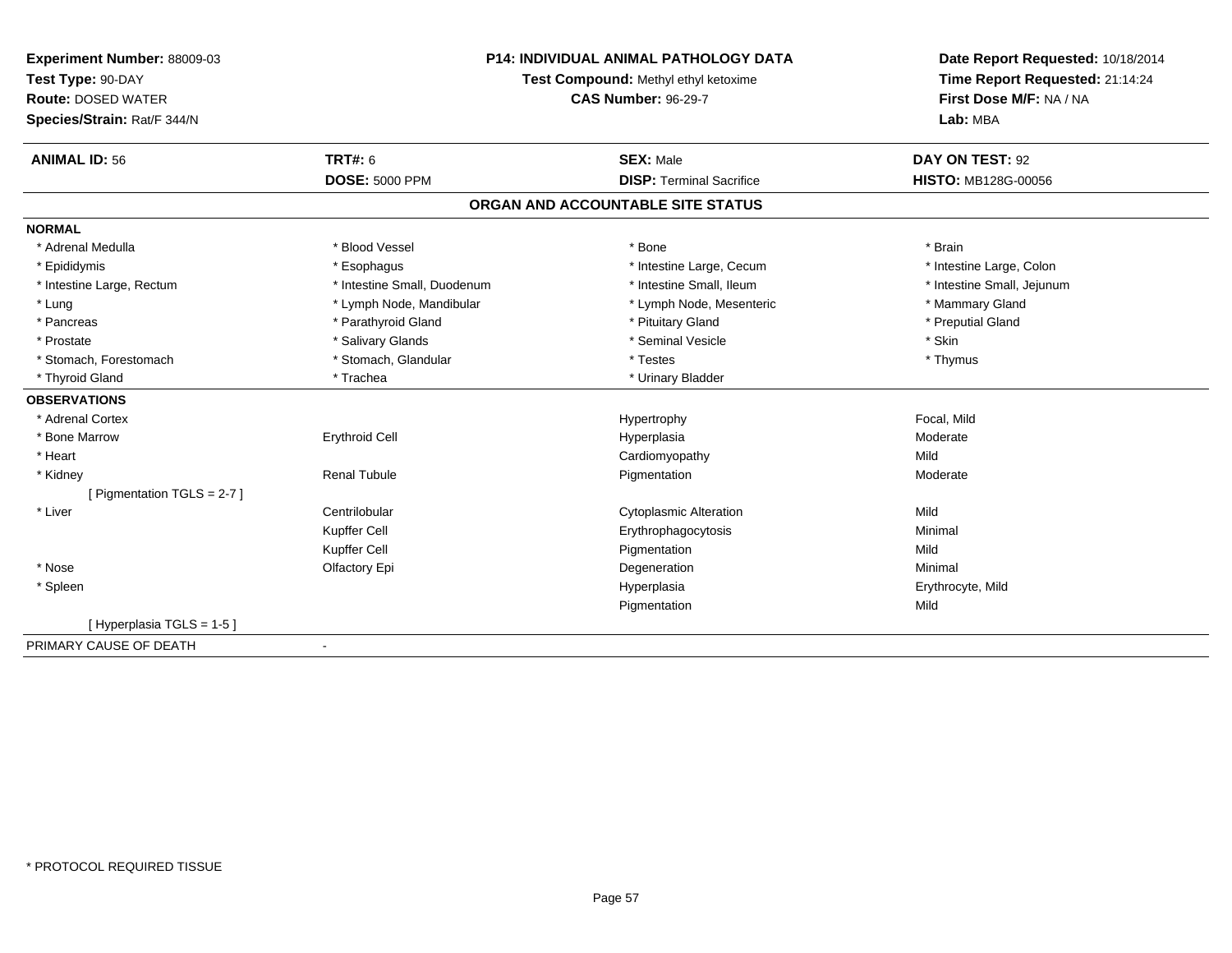| <b>Experiment Number: 88009-03</b> | <b>P14: INDIVIDUAL ANIMAL PATHOLOGY DATA</b><br>Test Compound: Methyl ethyl ketoxime |                                   | Date Report Requested: 10/18/2014 |  |
|------------------------------------|--------------------------------------------------------------------------------------|-----------------------------------|-----------------------------------|--|
| Test Type: 90-DAY                  |                                                                                      |                                   | Time Report Requested: 21:14:24   |  |
| <b>Route: DOSED WATER</b>          |                                                                                      | <b>CAS Number: 96-29-7</b>        | First Dose M/F: NA / NA           |  |
| Species/Strain: Rat/F 344/N        |                                                                                      |                                   | Lab: MBA                          |  |
| <b>ANIMAL ID: 57</b>               | TRT#: 6                                                                              | <b>SEX: Male</b>                  | DAY ON TEST: 92                   |  |
|                                    | <b>DOSE: 5000 PPM</b>                                                                | <b>DISP: Terminal Sacrifice</b>   | <b>HISTO: MB128G-00057</b>        |  |
|                                    |                                                                                      | ORGAN AND ACCOUNTABLE SITE STATUS |                                   |  |
| <b>NORMAL</b>                      |                                                                                      |                                   |                                   |  |
| * Adrenal Cortex                   | * Adrenal Medulla                                                                    | * Blood Vessel                    | * Bone                            |  |
| * Brain                            | * Epididymis                                                                         | * Esophagus                       | * Heart                           |  |
| * Intestine Large, Cecum           | * Intestine Large, Colon                                                             | * Intestine Large, Rectum         | * Intestine Small, Duodenum       |  |
| * Intestine Small, Ileum           | * Intestine Small, Jejunum                                                           | * Lymph Node, Mandibular          | * Lymph Node, Mesenteric          |  |
| * Mammary Gland                    | * Pancreas                                                                           | * Parathyroid Gland               | * Pituitary Gland                 |  |
| * Preputial Gland                  | * Prostate                                                                           | * Salivary Glands                 | * Seminal Vesicle                 |  |
| * Skin                             | * Stomach, Forestomach                                                               | * Stomach, Glandular              | * Testes                          |  |
| * Thyroid Gland                    | * Trachea                                                                            | * Urinary Bladder                 |                                   |  |
| <b>OBSERVATIONS</b>                |                                                                                      |                                   |                                   |  |
| * Bone Marrow                      | <b>Erythroid Cell</b>                                                                | Hyperplasia                       | Moderate                          |  |
| * Kidney                           | Renal Tubule                                                                         | Pigmentation                      | Moderate                          |  |
| * Liver                            | Centrilobular                                                                        | <b>Cytoplasmic Alteration</b>     | Minimal                           |  |
|                                    | Kupffer Cell                                                                         | Erythrophagocytosis               | Mild                              |  |
|                                    | Kupffer Cell                                                                         | Pigmentation                      | Mild                              |  |
| * Lung                             |                                                                                      | Hemorrhage                        | Focal. Minimal                    |  |
| * Nose                             | Olfactory Epi                                                                        | Degeneration                      | Minimal                           |  |
| * Spleen                           |                                                                                      | Hyperplasia                       | Erythrocyte, Mild                 |  |
|                                    |                                                                                      | Pigmentation                      | Mild                              |  |
| [Hyperplasia TGLS = 1-5]           |                                                                                      |                                   |                                   |  |
| * Thymus                           |                                                                                      | Hemorrhage                        | Minimal                           |  |
| PRIMARY CAUSE OF DEATH             |                                                                                      |                                   |                                   |  |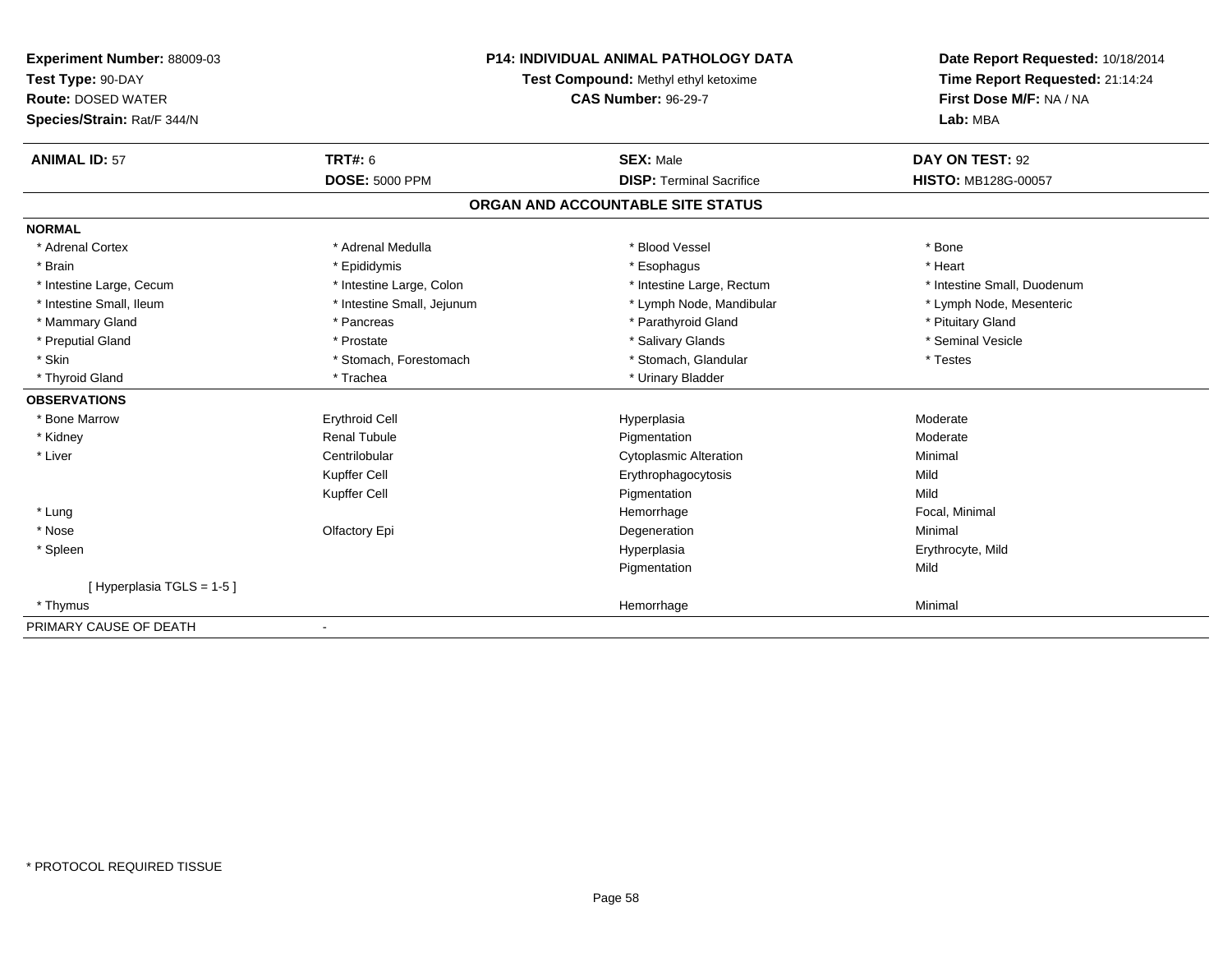| Experiment Number: 88009-03                | P14: INDIVIDUAL ANIMAL PATHOLOGY DATA<br>Test Compound: Methyl ethyl ketoxime<br><b>CAS Number: 96-29-7</b> |                                   | Date Report Requested: 10/18/2014<br>Time Report Requested: 21:14:24<br>First Dose M/F: NA / NA |
|--------------------------------------------|-------------------------------------------------------------------------------------------------------------|-----------------------------------|-------------------------------------------------------------------------------------------------|
| Test Type: 90-DAY                          |                                                                                                             |                                   |                                                                                                 |
| <b>Route: DOSED WATER</b>                  |                                                                                                             |                                   |                                                                                                 |
| Species/Strain: Rat/F 344/N                |                                                                                                             |                                   | Lab: MBA                                                                                        |
| <b>ANIMAL ID: 58</b>                       | <b>TRT#: 6</b>                                                                                              | <b>SEX: Male</b>                  | DAY ON TEST: 92                                                                                 |
|                                            | <b>DOSE: 5000 PPM</b>                                                                                       | <b>DISP: Terminal Sacrifice</b>   | HISTO: MB128G-00058                                                                             |
|                                            |                                                                                                             | ORGAN AND ACCOUNTABLE SITE STATUS |                                                                                                 |
| <b>NORMAL</b>                              |                                                                                                             |                                   |                                                                                                 |
| * Adrenal Cortex                           | * Adrenal Medulla                                                                                           | * Blood Vessel                    | * Bone                                                                                          |
| * Brain                                    | * Epididymis                                                                                                | * Esophagus                       | * Intestine Large, Cecum                                                                        |
| * Intestine Large, Colon                   | * Intestine Large, Rectum                                                                                   | * Intestine Small, Duodenum       | * Intestine Small, Ileum                                                                        |
| * Intestine Small, Jejunum                 | * Lung                                                                                                      | * Lymph Node, Mandibular          | * Lymph Node, Mesenteric                                                                        |
| * Mammary Gland                            | * Parathyroid Gland                                                                                         | * Pituitary Gland                 | * Preputial Gland                                                                               |
| * Prostate                                 | * Salivary Glands                                                                                           | * Seminal Vesicle                 | * Skin                                                                                          |
| * Stomach, Forestomach                     | * Stomach, Glandular                                                                                        | * Testes                          | * Thyroid Gland                                                                                 |
| * Trachea                                  | * Urinary Bladder                                                                                           |                                   |                                                                                                 |
| <b>OBSERVATIONS</b>                        |                                                                                                             |                                   |                                                                                                 |
| * Bone Marrow                              | <b>Erythroid Cell</b>                                                                                       | Hyperplasia                       | Moderate                                                                                        |
| * Heart                                    |                                                                                                             | Cardiomyopathy                    | Minimal                                                                                         |
| * Kidney                                   | <b>Renal Tubule</b>                                                                                         | Pigmentation                      | Mild                                                                                            |
| [ Pigmentation TGLS = 3-7 ]                |                                                                                                             |                                   |                                                                                                 |
| * Liver                                    | Centrilobular                                                                                               | <b>Cytoplasmic Alteration</b>     | Minimal                                                                                         |
|                                            | Kupffer Cell                                                                                                | Erythrophagocytosis               | Minimal                                                                                         |
|                                            |                                                                                                             | Hepatodiaphragmatic Nodule        | Minimal                                                                                         |
|                                            |                                                                                                             | Hyperplasia                       | Erythrocyte, Minimal                                                                            |
|                                            | Kupffer Cell                                                                                                | Pigmentation                      | Mild                                                                                            |
| [ Hepatodiaphragmatic Nodule TGLS = 5-13 ] |                                                                                                             |                                   |                                                                                                 |
| Lymph Node                                 | Mediastinal                                                                                                 | Erythrophagocytosis               | Mild                                                                                            |
|                                            | Mediastinal                                                                                                 | Hemorrhage                        | Mild                                                                                            |
| [Hemorrhage TGLS = 4-14]                   |                                                                                                             |                                   |                                                                                                 |
| * Nose                                     | Olfactory Epi                                                                                               | Degeneration                      | Minimal                                                                                         |
| * Pancreas                                 |                                                                                                             | <b>Accessory Spleen</b>           | Mild                                                                                            |
| [Accessory Spleen TGLS = 2-15]             |                                                                                                             |                                   |                                                                                                 |
| * Spleen                                   |                                                                                                             | Hyperplasia                       | Erythrocyte, Mild                                                                               |
| [Hyperplasia TGLS = 1-5]                   |                                                                                                             |                                   |                                                                                                 |
| * Thymus                                   |                                                                                                             | Hemorrhage                        | Minimal                                                                                         |
| PRIMARY CAUSE OF DEATH                     | $\blacksquare$                                                                                              |                                   |                                                                                                 |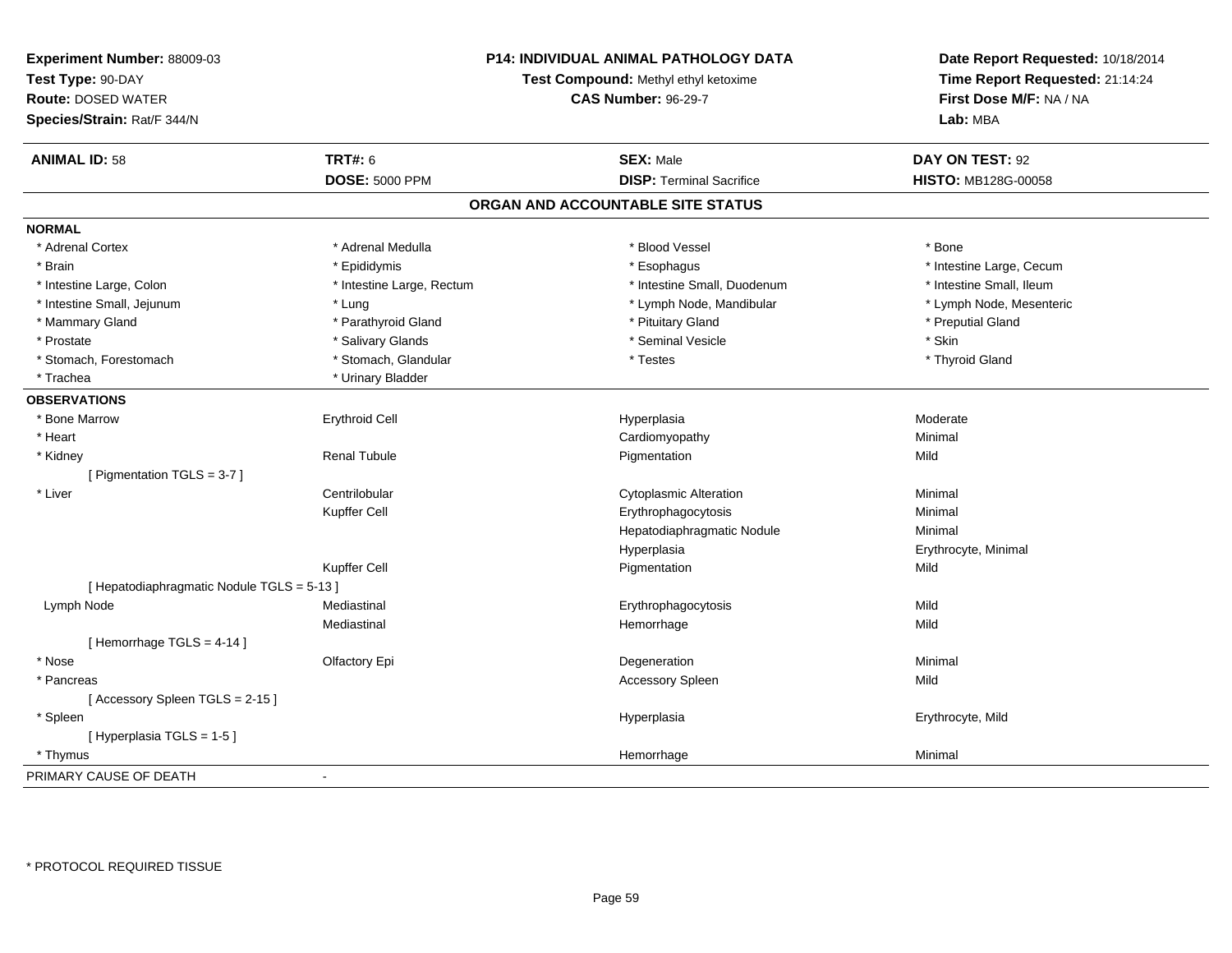| Experiment Number: 88009-03 | <b>P14: INDIVIDUAL ANIMAL PATHOLOGY DATA</b><br>Test Compound: Methyl ethyl ketoxime |                                   | Date Report Requested: 10/18/2014<br>Time Report Requested: 21:14:24 |
|-----------------------------|--------------------------------------------------------------------------------------|-----------------------------------|----------------------------------------------------------------------|
| Test Type: 90-DAY           |                                                                                      |                                   |                                                                      |
| <b>Route: DOSED WATER</b>   |                                                                                      | <b>CAS Number: 96-29-7</b>        | First Dose M/F: NA / NA                                              |
| Species/Strain: Rat/F 344/N |                                                                                      |                                   | Lab: MBA                                                             |
| <b>ANIMAL ID: 59</b>        | <b>TRT#: 6</b>                                                                       | <b>SEX: Male</b>                  | DAY ON TEST: 92                                                      |
|                             | <b>DOSE: 5000 PPM</b>                                                                | <b>DISP: Terminal Sacrifice</b>   | <b>HISTO: MB128G-00059</b>                                           |
|                             |                                                                                      | ORGAN AND ACCOUNTABLE SITE STATUS |                                                                      |
| <b>NORMAL</b>               |                                                                                      |                                   |                                                                      |
| * Adrenal Cortex            | * Adrenal Medulla                                                                    | * Blood Vessel                    | * Bone                                                               |
| * Brain                     | * Epididymis                                                                         | * Esophagus                       | * Heart                                                              |
| * Intestine Large, Cecum    | * Intestine Large, Colon                                                             | * Intestine Large, Rectum         | * Intestine Small, Duodenum                                          |
| * Intestine Small, Ileum    | * Intestine Small, Jejunum                                                           | * Lymph Node, Mandibular          | * Lymph Node, Mesenteric                                             |
| * Mammary Gland             | * Pancreas                                                                           | * Parathyroid Gland               | * Pituitary Gland                                                    |
| * Preputial Gland           | * Prostate                                                                           | * Salivary Glands                 | * Seminal Vesicle                                                    |
| * Skin                      | * Stomach, Forestomach                                                               | * Stomach, Glandular              | * Testes                                                             |
| * Thyroid Gland             | * Trachea                                                                            | * Urinary Bladder                 |                                                                      |
| <b>OBSERVATIONS</b>         |                                                                                      |                                   |                                                                      |
| * Bone Marrow               | <b>Erythroid Cell</b>                                                                | Hyperplasia                       | Mild                                                                 |
| * Kidney                    |                                                                                      | <b>Infiltration Cellular</b>      | Lymphocyte, Focal, Minimal                                           |
|                             | <b>Renal Tubule</b>                                                                  | Pigmentation                      | Mild                                                                 |
| * Liver                     | Centrilobular                                                                        | <b>Cytoplasmic Alteration</b>     | Mild                                                                 |
|                             | Kupffer Cell                                                                         | Erythrophagocytosis               | Minimal                                                              |
|                             |                                                                                      | Hyperplasia                       | Erythrocyte, Minimal                                                 |
|                             | Kupffer Cell                                                                         | Pigmentation                      | Minimal                                                              |
| * Lung                      |                                                                                      | <b>Infiltration Cellular</b>      | Histiocyte, Focal, Minimal                                           |
|                             |                                                                                      | <b>Infiltration Cellular</b>      | Lymphocyte, Focal, Mild                                              |
|                             | Interstitium                                                                         | Inflammation                      | Subacute, Focal, Mild                                                |
| * Nose                      | Olfactory Epi                                                                        | Degeneration                      | Minimal                                                              |
| * Spleen                    |                                                                                      | Hyperplasia                       | Erythrocyte, Moderate                                                |
| [Hyperplasia TGLS = 1-5]    |                                                                                      |                                   |                                                                      |
| * Thymus                    |                                                                                      | Hemorrhage                        | Minimal                                                              |
| [Hemorrhage TGLS = 2-3]     |                                                                                      |                                   |                                                                      |
| PRIMARY CAUSE OF DEATH      |                                                                                      |                                   |                                                                      |
|                             |                                                                                      |                                   |                                                                      |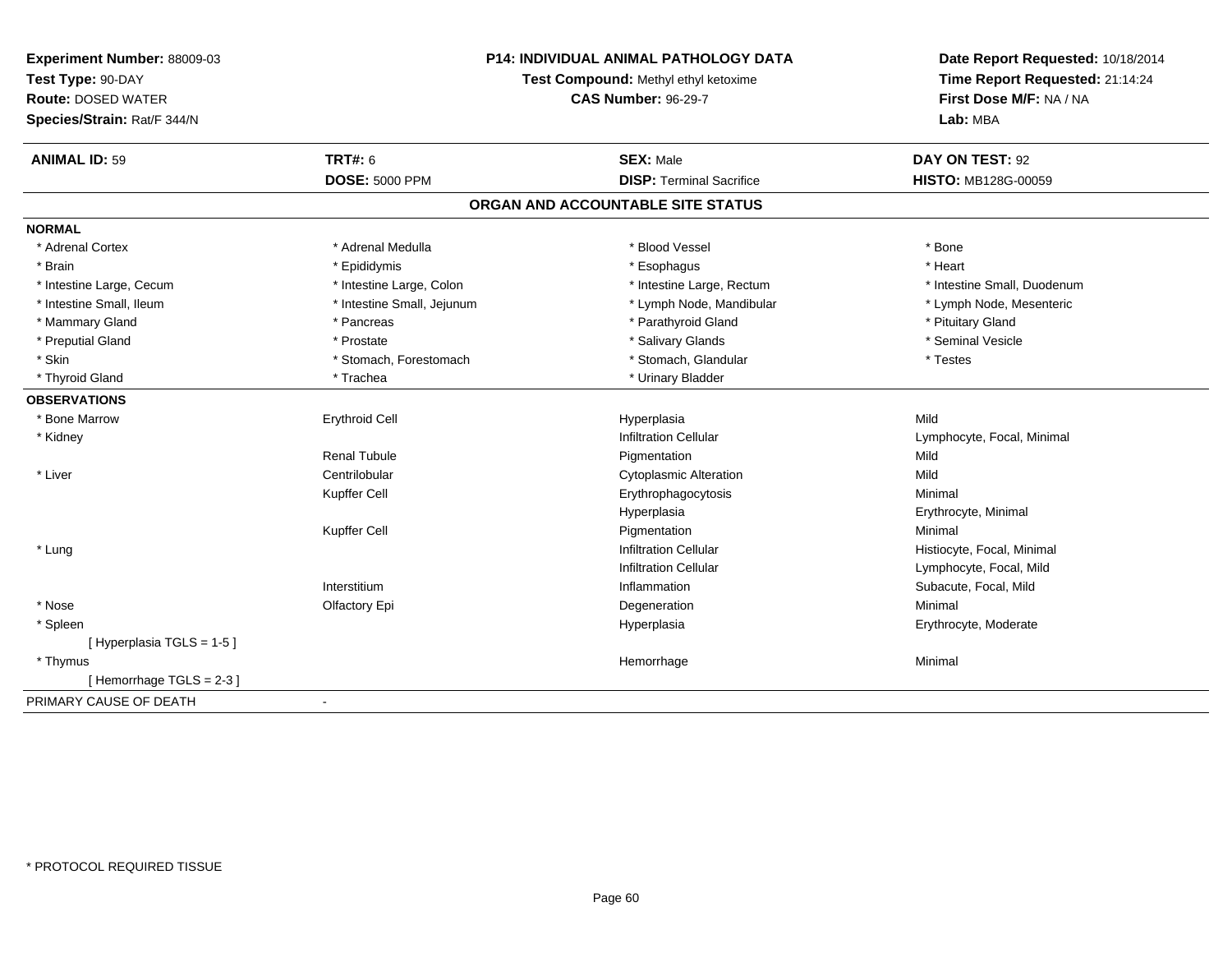| <b>Experiment Number: 88009-03</b> | <b>P14: INDIVIDUAL ANIMAL PATHOLOGY DATA</b><br>Test Compound: Methyl ethyl ketoxime |                                   | Date Report Requested: 10/18/2014<br>Time Report Requested: 21:14:24 |  |
|------------------------------------|--------------------------------------------------------------------------------------|-----------------------------------|----------------------------------------------------------------------|--|
| Test Type: 90-DAY                  |                                                                                      |                                   |                                                                      |  |
| <b>Route: DOSED WATER</b>          |                                                                                      | <b>CAS Number: 96-29-7</b>        | First Dose M/F: NA / NA                                              |  |
| Species/Strain: Rat/F 344/N        |                                                                                      |                                   | Lab: MBA                                                             |  |
| <b>ANIMAL ID: 60</b>               | TRT#: 6                                                                              | <b>SEX: Male</b>                  | DAY ON TEST: 92                                                      |  |
|                                    | <b>DOSE: 5000 PPM</b>                                                                | <b>DISP: Terminal Sacrifice</b>   | HISTO: MB128G-00060                                                  |  |
|                                    |                                                                                      | ORGAN AND ACCOUNTABLE SITE STATUS |                                                                      |  |
| <b>NORMAL</b>                      |                                                                                      |                                   |                                                                      |  |
| * Adrenal Cortex                   | * Adrenal Medulla                                                                    | * Blood Vessel                    | * Bone                                                               |  |
| * Brain                            | * Epididymis                                                                         | * Esophagus                       | * Intestine Large, Cecum                                             |  |
| * Intestine Large, Colon           | * Intestine Large, Rectum                                                            | * Intestine Small, Duodenum       | * Intestine Small. Ileum                                             |  |
| * Intestine Small, Jejunum         | * Lung                                                                               | * Lymph Node, Mandibular          | * Lymph Node, Mesenteric                                             |  |
| * Mammary Gland                    | * Pancreas                                                                           | * Parathyroid Gland               | * Pituitary Gland                                                    |  |
| * Preputial Gland                  | * Prostate                                                                           | * Salivary Glands                 | * Seminal Vesicle                                                    |  |
| * Skin                             | * Stomach, Forestomach                                                               | * Stomach, Glandular              | * Testes                                                             |  |
| * Thymus                           | * Thyroid Gland                                                                      | * Trachea                         | * Urinary Bladder                                                    |  |
| <b>OBSERVATIONS</b>                |                                                                                      |                                   |                                                                      |  |
| * Bone Marrow                      | <b>Erythroid Cell</b>                                                                | Hyperplasia                       | Mild                                                                 |  |
| * Heart                            |                                                                                      | Cardiomyopathy                    | Minimal                                                              |  |
| * Kidney                           | Renal Tubule                                                                         | Pigmentation                      | Mild                                                                 |  |
|                                    | <b>Renal Tubule</b>                                                                  | Regeneration                      | Focal, Minimal                                                       |  |
| * Liver                            | Centrilobular                                                                        | <b>Cytoplasmic Alteration</b>     | Minimal                                                              |  |
|                                    | Kupffer Cell                                                                         | Erythrophagocytosis               | Mild                                                                 |  |
|                                    | Kupffer Cell                                                                         | Pigmentation                      | Mild                                                                 |  |
| * Nose                             | Olfactory Epi                                                                        | Degeneration                      | Minimal                                                              |  |
| * Spleen                           |                                                                                      | Hyperplasia                       | Erythrocyte, Mild                                                    |  |
|                                    |                                                                                      | Pigmentation                      | Mild                                                                 |  |
| [Hyperplasia TGLS = 1-5]           |                                                                                      |                                   |                                                                      |  |
| PRIMARY CAUSE OF DEATH             |                                                                                      |                                   |                                                                      |  |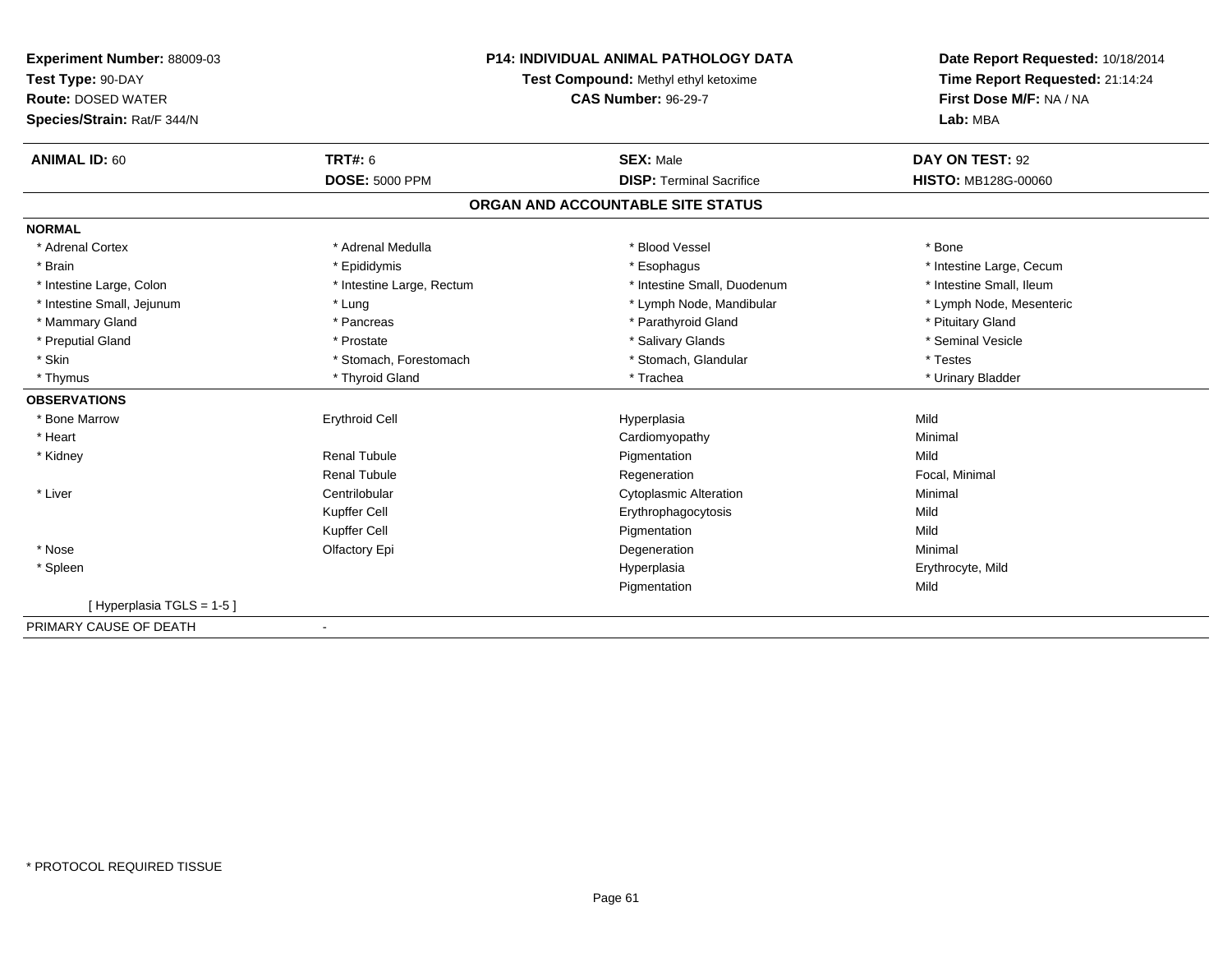| <b>Experiment Number: 88009-03</b><br>Test Type: 90-DAY<br><b>Route: DOSED WATER</b><br>Species/Strain: Rat/F 344/N |                          | <b>P14: INDIVIDUAL ANIMAL PATHOLOGY DATA</b><br>Test Compound: Methyl ethyl ketoxime<br><b>CAS Number: 96-29-7</b> | Date Report Requested: 10/18/2014<br>Time Report Requested: 21:14:24<br>First Dose M/F: NA / NA<br>Lab: MBA |
|---------------------------------------------------------------------------------------------------------------------|--------------------------|--------------------------------------------------------------------------------------------------------------------|-------------------------------------------------------------------------------------------------------------|
| <b>ANIMAL ID: 61</b>                                                                                                | <b>TRT#: 7</b>           | <b>SEX: Female</b>                                                                                                 | DAY ON TEST: 92                                                                                             |
|                                                                                                                     | <b>DOSE: CONTROL</b>     | <b>DISP:</b> Accidentally Killed                                                                                   | <b>HISTO: MB128G-00061</b>                                                                                  |
|                                                                                                                     |                          | ORGAN AND ACCOUNTABLE SITE STATUS                                                                                  |                                                                                                             |
| <b>NORMAL</b>                                                                                                       |                          |                                                                                                                    |                                                                                                             |
| * Adrenal Cortex                                                                                                    | * Adrenal Medulla        | * Blood Vessel                                                                                                     | * Bone                                                                                                      |
| * Bone Marrow                                                                                                       | * Brain                  | * Clitoral Gland                                                                                                   | * Esophagus                                                                                                 |
| * Heart                                                                                                             | * Intestine Large, Cecum | * Intestine Large, Colon                                                                                           | * Intestine Large, Rectum                                                                                   |
| * Intestine Small, Duodenum                                                                                         | * Intestine Small, Ileum | * Intestine Small, Jejunum                                                                                         | * Kidney                                                                                                    |
| * Liver                                                                                                             | * Lymph Node, Mandibular | * Lymph Node, Mesenteric                                                                                           | * Mammary Gland                                                                                             |
| * Nose                                                                                                              | * Ovary                  | * Pancreas                                                                                                         | * Parathyroid Gland                                                                                         |
| * Pituitary Gland                                                                                                   | * Salivary Glands        | * Skin                                                                                                             | * Spleen                                                                                                    |
| * Stomach, Forestomach                                                                                              | * Stomach, Glandular     | * Thymus                                                                                                           | * Thyroid Gland                                                                                             |
| * Trachea                                                                                                           | * Urinary Bladder        | * Uterus                                                                                                           |                                                                                                             |
| <b>OBSERVATIONS</b>                                                                                                 |                          |                                                                                                                    |                                                                                                             |
| * Lung                                                                                                              |                          | Hemorrhage                                                                                                         | Focal, Minimal                                                                                              |
| PRIMARY CAUSE OF DEATH                                                                                              |                          |                                                                                                                    |                                                                                                             |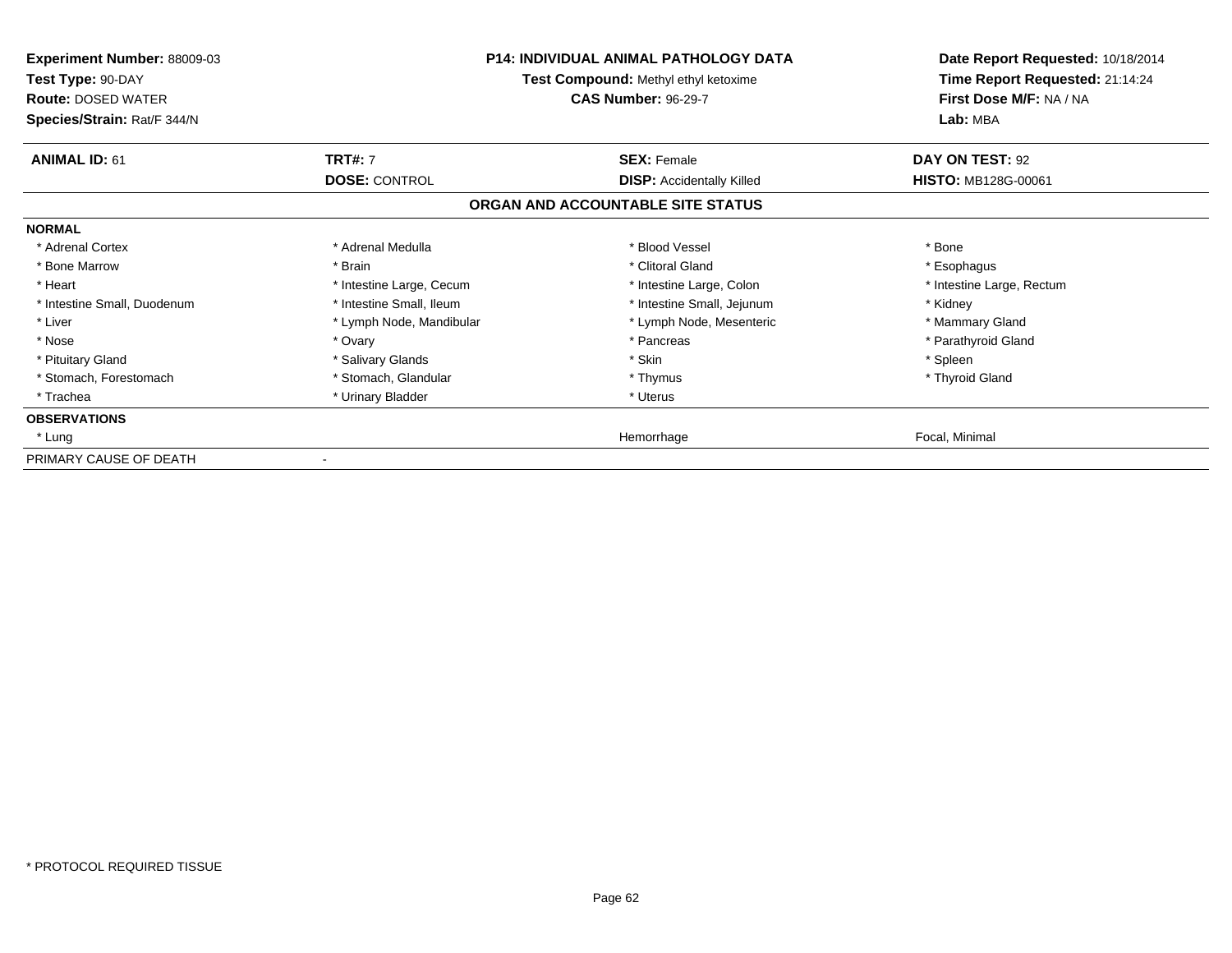| Experiment Number: 88009-03<br>Test Type: 90-DAY<br><b>Route: DOSED WATER</b><br>Species/Strain: Rat/F 344/N |                            | <b>P14: INDIVIDUAL ANIMAL PATHOLOGY DATA</b><br>Test Compound: Methyl ethyl ketoxime<br><b>CAS Number: 96-29-7</b> | Date Report Requested: 10/18/2014<br>Time Report Requested: 21:14:24<br>First Dose M/F: NA / NA<br>Lab: MBA |
|--------------------------------------------------------------------------------------------------------------|----------------------------|--------------------------------------------------------------------------------------------------------------------|-------------------------------------------------------------------------------------------------------------|
| <b>ANIMAL ID: 62</b>                                                                                         | <b>TRT#: 7</b>             | <b>SEX: Female</b>                                                                                                 | DAY ON TEST: 92                                                                                             |
|                                                                                                              | <b>DOSE: CONTROL</b>       | <b>DISP: Terminal Sacrifice</b><br>ORGAN AND ACCOUNTABLE SITE STATUS                                               | <b>HISTO: MB128G-00062</b>                                                                                  |
| <b>NORMAL</b>                                                                                                |                            |                                                                                                                    |                                                                                                             |
| * Adrenal Medulla                                                                                            | * Blood Vessel             | * Bone                                                                                                             | * Bone Marrow                                                                                               |
| * Brain                                                                                                      | * Clitoral Gland           | * Esophagus                                                                                                        | * Heart                                                                                                     |
| * Intestine Large, Cecum                                                                                     | * Intestine Large, Colon   | * Intestine Large, Rectum                                                                                          | * Intestine Small, Duodenum                                                                                 |
| * Intestine Small, Ileum                                                                                     | * Intestine Small, Jejunum | * Kidney                                                                                                           | * Liver                                                                                                     |
| * Lymph Node, Mandibular                                                                                     | * Lymph Node, Mesenteric   | * Mammary Gland                                                                                                    | * Nose                                                                                                      |
| * Ovary                                                                                                      | * Pancreas                 | * Parathyroid Gland                                                                                                | * Pituitary Gland                                                                                           |
| * Salivary Glands                                                                                            | * Skin                     | * Spleen                                                                                                           | * Stomach, Forestomach                                                                                      |
| * Stomach, Glandular                                                                                         | * Thymus                   | * Thyroid Gland                                                                                                    | * Trachea                                                                                                   |
| * Urinary Bladder                                                                                            | * Uterus                   |                                                                                                                    |                                                                                                             |
| <b>OBSERVATIONS</b>                                                                                          |                            |                                                                                                                    |                                                                                                             |
| * Adrenal Cortex                                                                                             |                            | Congestion                                                                                                         | Minimal                                                                                                     |
|                                                                                                              |                            | Hypertrophy                                                                                                        | Focal, Mild                                                                                                 |
| * Lung                                                                                                       | Interstitium               | Inflammation                                                                                                       | Subacute, Focal, Minimal                                                                                    |
| PRIMARY CAUSE OF DEATH                                                                                       |                            |                                                                                                                    |                                                                                                             |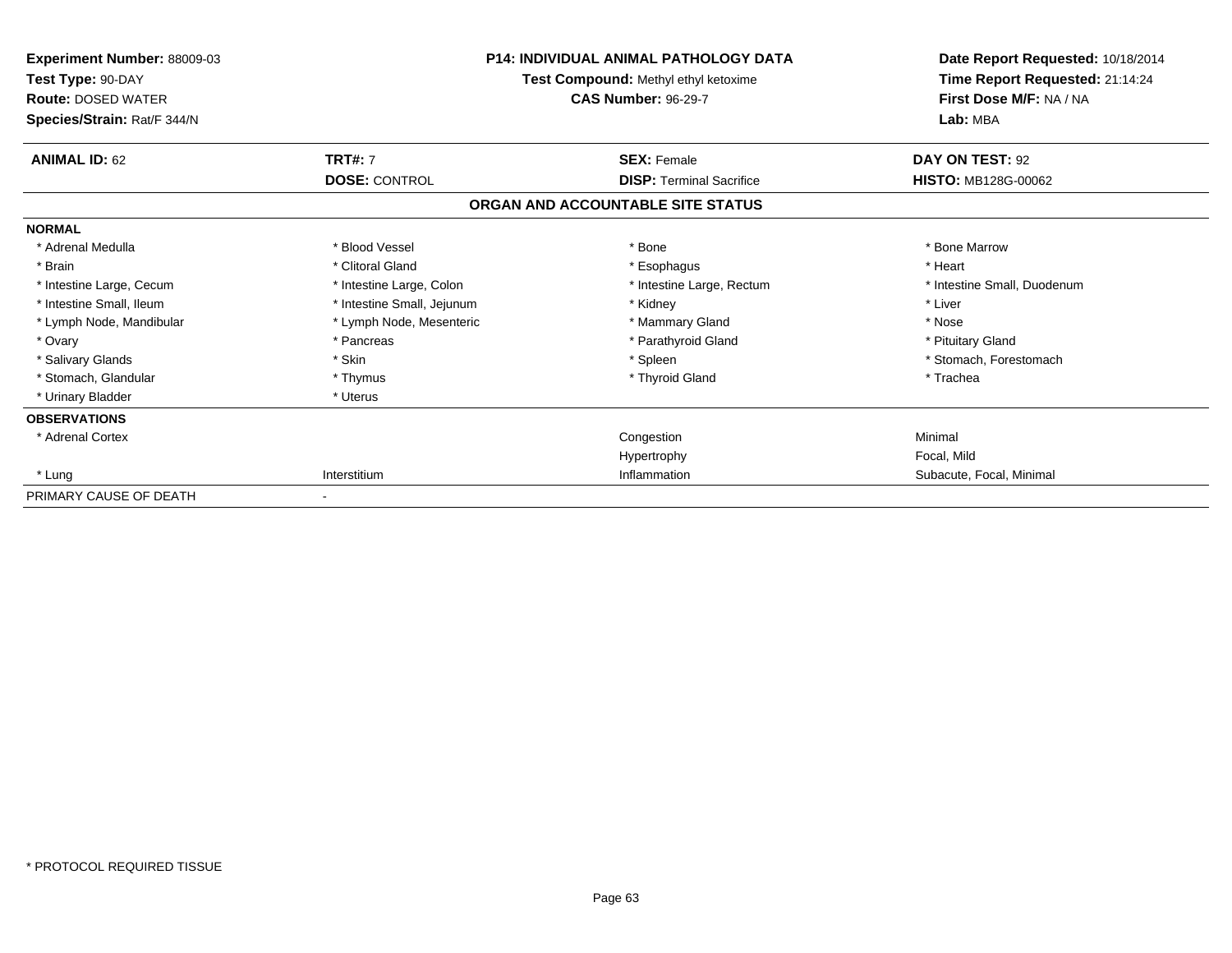| Experiment Number: 88009-03<br>Test Type: 90-DAY<br><b>Route: DOSED WATER</b><br>Species/Strain: Rat/F 344/N | <b>P14: INDIVIDUAL ANIMAL PATHOLOGY DATA</b><br>Test Compound: Methyl ethyl ketoxime<br><b>CAS Number: 96-29-7</b> |                                   | Date Report Requested: 10/18/2014<br>Time Report Requested: 21:14:24<br>First Dose M/F: NA / NA<br>Lab: MBA |
|--------------------------------------------------------------------------------------------------------------|--------------------------------------------------------------------------------------------------------------------|-----------------------------------|-------------------------------------------------------------------------------------------------------------|
| <b>ANIMAL ID: 63</b>                                                                                         | <b>TRT#: 7</b>                                                                                                     | <b>SEX: Female</b>                | DAY ON TEST: 92                                                                                             |
|                                                                                                              | <b>DOSE: CONTROL</b>                                                                                               | <b>DISP: Terminal Sacrifice</b>   | <b>HISTO: MB128G-00063</b>                                                                                  |
|                                                                                                              |                                                                                                                    | ORGAN AND ACCOUNTABLE SITE STATUS |                                                                                                             |
| <b>NORMAL</b>                                                                                                |                                                                                                                    |                                   |                                                                                                             |
| * Adrenal Cortex                                                                                             | * Adrenal Medulla                                                                                                  | * Blood Vessel                    | * Bone                                                                                                      |
| * Bone Marrow                                                                                                | * Brain                                                                                                            | * Clitoral Gland                  | * Esophagus                                                                                                 |
| * Heart                                                                                                      | * Intestine Large, Cecum                                                                                           | * Intestine Large, Colon          | * Intestine Large, Rectum                                                                                   |
| * Intestine Small, Duodenum                                                                                  | * Intestine Small, Ileum                                                                                           | * Intestine Small, Jejunum        | * Kidney                                                                                                    |
| * Lymph Node, Mesenteric                                                                                     | * Mammary Gland                                                                                                    | * Nose                            | * Ovary                                                                                                     |
| * Pancreas                                                                                                   | * Parathyroid Gland                                                                                                | * Pituitary Gland                 | * Salivary Glands                                                                                           |
| * Skin                                                                                                       | * Spleen                                                                                                           | * Stomach, Forestomach            | * Stomach, Glandular                                                                                        |
| * Thymus                                                                                                     | * Thyroid Gland                                                                                                    | * Trachea                         | * Urinary Bladder                                                                                           |
| * Uterus                                                                                                     |                                                                                                                    |                                   |                                                                                                             |
| <b>OBSERVATIONS</b>                                                                                          |                                                                                                                    |                                   |                                                                                                             |
| * Liver                                                                                                      |                                                                                                                    | Hepatodiaphragmatic Nodule        | Mild                                                                                                        |
| [Hepatodiaphragmatic Nodule TGLS = 1-12]                                                                     |                                                                                                                    |                                   |                                                                                                             |
| * Lung                                                                                                       |                                                                                                                    | Hemorrhage                        | Focal. Minimal                                                                                              |
|                                                                                                              |                                                                                                                    | <b>Infiltration Cellular</b>      | Lymphocyte, Focal, Minimal                                                                                  |
| * Lymph Node, Mandibular                                                                                     |                                                                                                                    | Hemorrhage                        | Mild                                                                                                        |
| PRIMARY CAUSE OF DEATH                                                                                       |                                                                                                                    |                                   |                                                                                                             |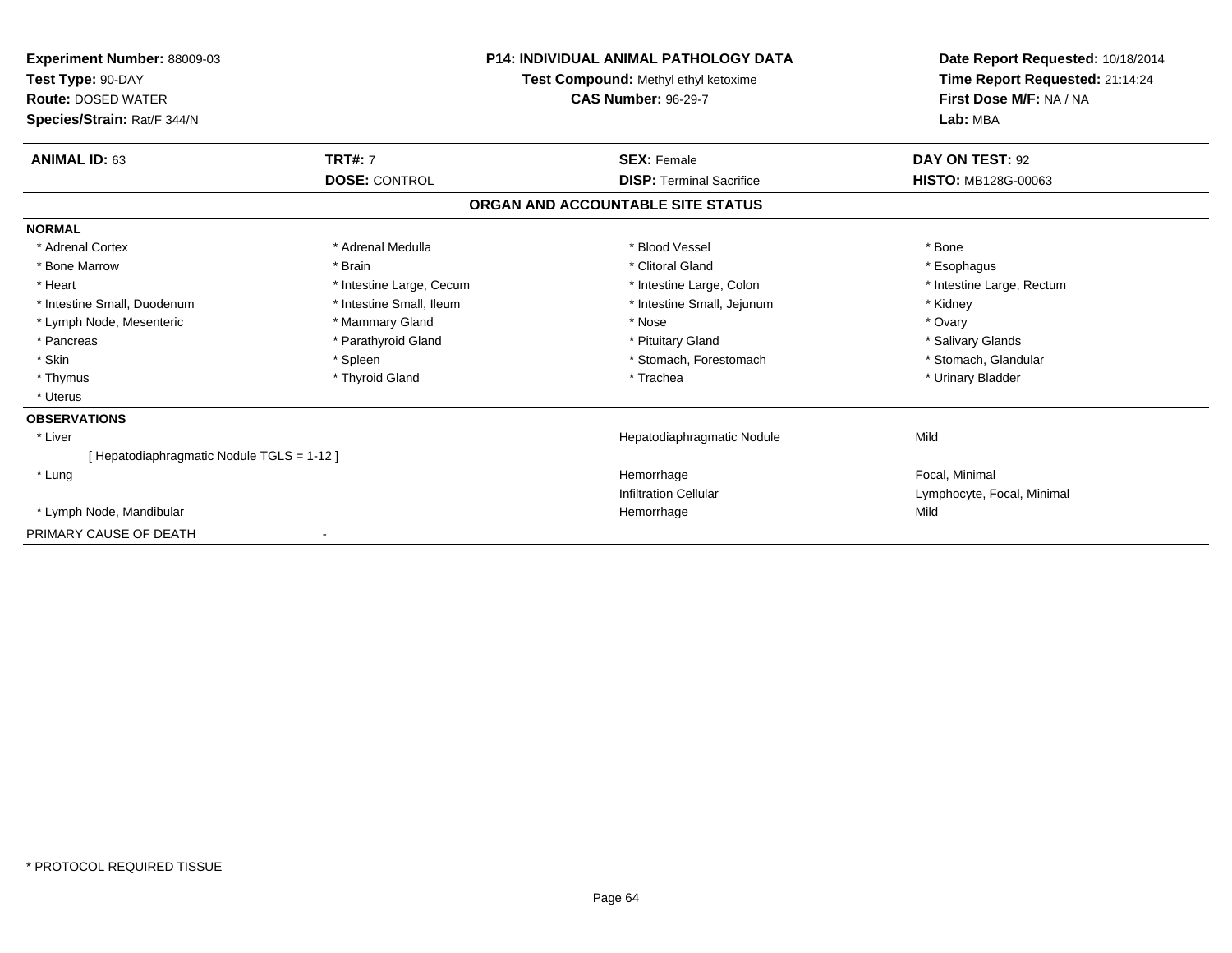| Experiment Number: 88009-03<br>Test Type: 90-DAY<br><b>Route: DOSED WATER</b><br>Species/Strain: Rat/F 344/N | <b>P14: INDIVIDUAL ANIMAL PATHOLOGY DATA</b><br>Test Compound: Methyl ethyl ketoxime<br><b>CAS Number: 96-29-7</b> |                                   | Date Report Requested: 10/18/2014<br>Time Report Requested: 21:14:24<br>First Dose M/F: NA / NA<br>Lab: MBA |
|--------------------------------------------------------------------------------------------------------------|--------------------------------------------------------------------------------------------------------------------|-----------------------------------|-------------------------------------------------------------------------------------------------------------|
| <b>ANIMAL ID: 64</b>                                                                                         | <b>TRT#: 7</b>                                                                                                     | <b>SEX: Female</b>                | DAY ON TEST: 92                                                                                             |
|                                                                                                              | <b>DOSE: CONTROL</b>                                                                                               | <b>DISP:</b> Accidentally Killed  | <b>HISTO: MB128G-00064</b>                                                                                  |
|                                                                                                              |                                                                                                                    | ORGAN AND ACCOUNTABLE SITE STATUS |                                                                                                             |
| <b>NORMAL</b>                                                                                                |                                                                                                                    |                                   |                                                                                                             |
| * Adrenal Cortex                                                                                             | * Adrenal Medulla                                                                                                  | * Blood Vessel                    | * Bone                                                                                                      |
| * Bone Marrow                                                                                                | * Brain                                                                                                            | * Clitoral Gland                  | * Esophagus                                                                                                 |
| * Heart                                                                                                      | * Intestine Large, Cecum                                                                                           | * Intestine Large, Colon          | * Intestine Large, Rectum                                                                                   |
| * Intestine Small, Duodenum                                                                                  | * Intestine Small, Ileum                                                                                           | * Intestine Small, Jejunum        | * Kidney                                                                                                    |
| * Liver                                                                                                      | * Lymph Node, Mandibular                                                                                           | * Lymph Node, Mesenteric          | * Mammary Gland                                                                                             |
| * Nose                                                                                                       | * Ovary                                                                                                            | * Pancreas                        | * Parathyroid Gland                                                                                         |
| * Salivary Glands                                                                                            | * Skin                                                                                                             | * Spleen                          | * Stomach, Forestomach                                                                                      |
| * Stomach, Glandular                                                                                         | * Thymus                                                                                                           | * Thyroid Gland                   | * Trachea                                                                                                   |
| * Urinary Bladder                                                                                            | * Uterus                                                                                                           |                                   |                                                                                                             |
| <b>MISSING</b>                                                                                               |                                                                                                                    |                                   |                                                                                                             |
| * Pituitary Gland                                                                                            |                                                                                                                    |                                   |                                                                                                             |
| <b>OBSERVATIONS</b>                                                                                          |                                                                                                                    |                                   |                                                                                                             |
| * Lung                                                                                                       | Interstitium                                                                                                       | Inflammation                      | Subacute, Focal, Minimal                                                                                    |
| PRIMARY CAUSE OF DEATH                                                                                       |                                                                                                                    |                                   |                                                                                                             |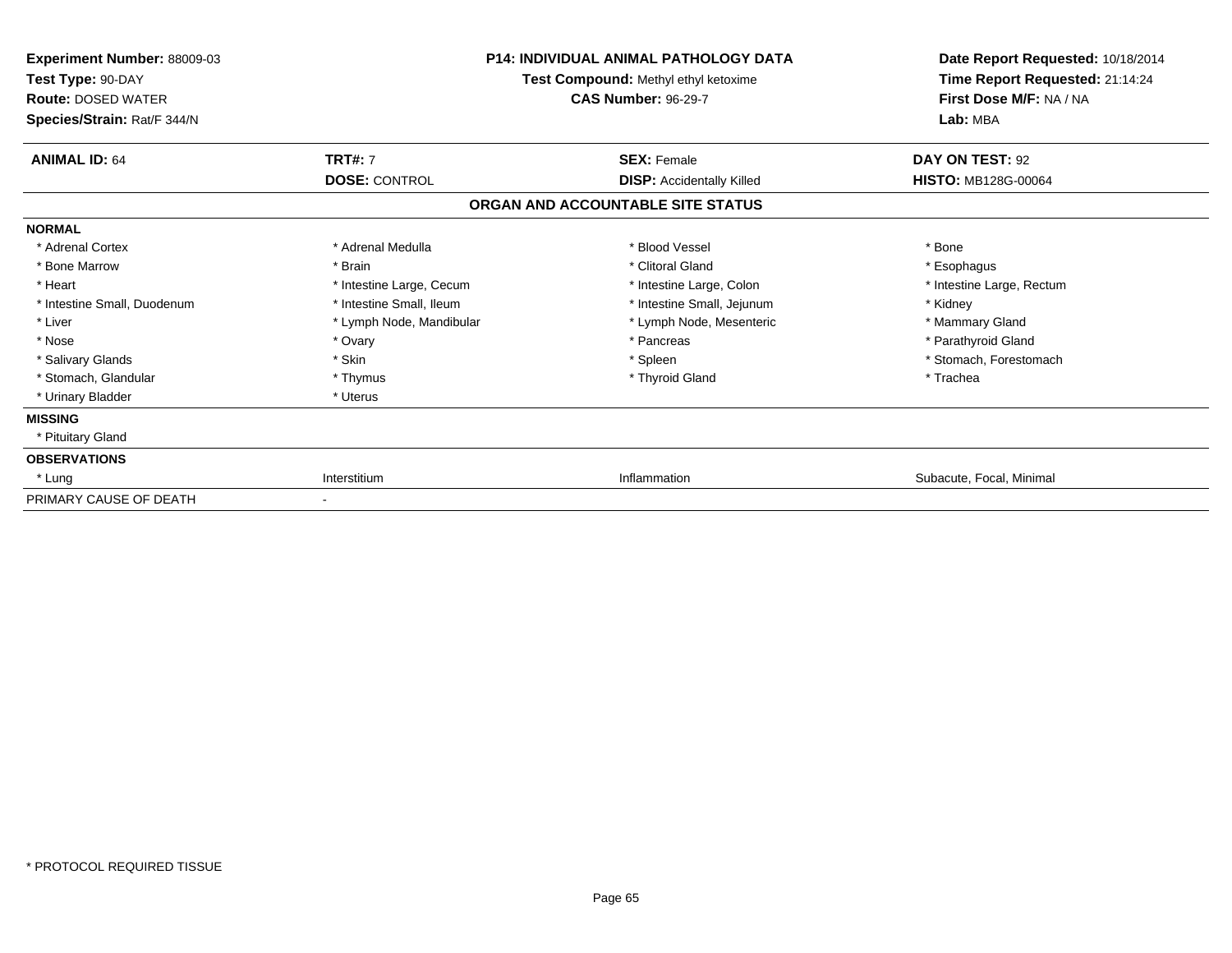| <b>Experiment Number: 88009-03</b><br>Test Type: 90-DAY<br><b>Route: DOSED WATER</b><br>Species/Strain: Rat/F 344/N | <b>P14: INDIVIDUAL ANIMAL PATHOLOGY DATA</b><br>Test Compound: Methyl ethyl ketoxime<br><b>CAS Number: 96-29-7</b> |                                   | Date Report Requested: 10/18/2014<br>Time Report Requested: 21:14:24<br>First Dose M/F: NA / NA<br>Lab: MBA |
|---------------------------------------------------------------------------------------------------------------------|--------------------------------------------------------------------------------------------------------------------|-----------------------------------|-------------------------------------------------------------------------------------------------------------|
| <b>ANIMAL ID: 65</b>                                                                                                | <b>TRT#: 7</b>                                                                                                     | <b>SEX: Female</b>                | DAY ON TEST: 92                                                                                             |
|                                                                                                                     | <b>DOSE: CONTROL</b>                                                                                               | <b>DISP: Terminal Sacrifice</b>   | <b>HISTO: MB128G-00065</b>                                                                                  |
|                                                                                                                     |                                                                                                                    | ORGAN AND ACCOUNTABLE SITE STATUS |                                                                                                             |
| <b>NORMAL</b>                                                                                                       |                                                                                                                    |                                   |                                                                                                             |
| * Adrenal Medulla                                                                                                   | * Blood Vessel                                                                                                     | * Bone                            | * Bone Marrow                                                                                               |
| * Brain                                                                                                             | * Clitoral Gland                                                                                                   | * Esophagus                       | * Intestine Large, Cecum                                                                                    |
| * Intestine Large, Colon                                                                                            | * Intestine Large, Rectum                                                                                          | * Intestine Small, Duodenum       | * Intestine Small, Ileum                                                                                    |
| * Intestine Small, Jejunum                                                                                          | * Kidney                                                                                                           | * Liver                           | * Lymph Node, Mandibular                                                                                    |
| * Lymph Node, Mesenteric                                                                                            | * Nose                                                                                                             | * Ovary                           | * Pancreas                                                                                                  |
| * Parathyroid Gland                                                                                                 | * Pituitary Gland                                                                                                  | * Salivary Glands                 | * Skin                                                                                                      |
| * Spleen                                                                                                            | * Stomach, Forestomach                                                                                             | * Stomach, Glandular              | * Thymus                                                                                                    |
| * Thyroid Gland                                                                                                     | * Trachea                                                                                                          | * Urinary Bladder                 | * Uterus                                                                                                    |
| <b>MISSING</b>                                                                                                      |                                                                                                                    |                                   |                                                                                                             |
| * Mammary Gland                                                                                                     |                                                                                                                    |                                   |                                                                                                             |
| <b>OBSERVATIONS</b>                                                                                                 |                                                                                                                    |                                   |                                                                                                             |
| * Adrenal Cortex                                                                                                    |                                                                                                                    | Congestion                        | Mild                                                                                                        |
| * Heart                                                                                                             |                                                                                                                    | Cardiomyopathy                    | Minimal                                                                                                     |
| * Lung                                                                                                              | Interstitium                                                                                                       | Inflammation                      | Subacute, Focal, Minimal                                                                                    |
| PRIMARY CAUSE OF DEATH                                                                                              |                                                                                                                    |                                   |                                                                                                             |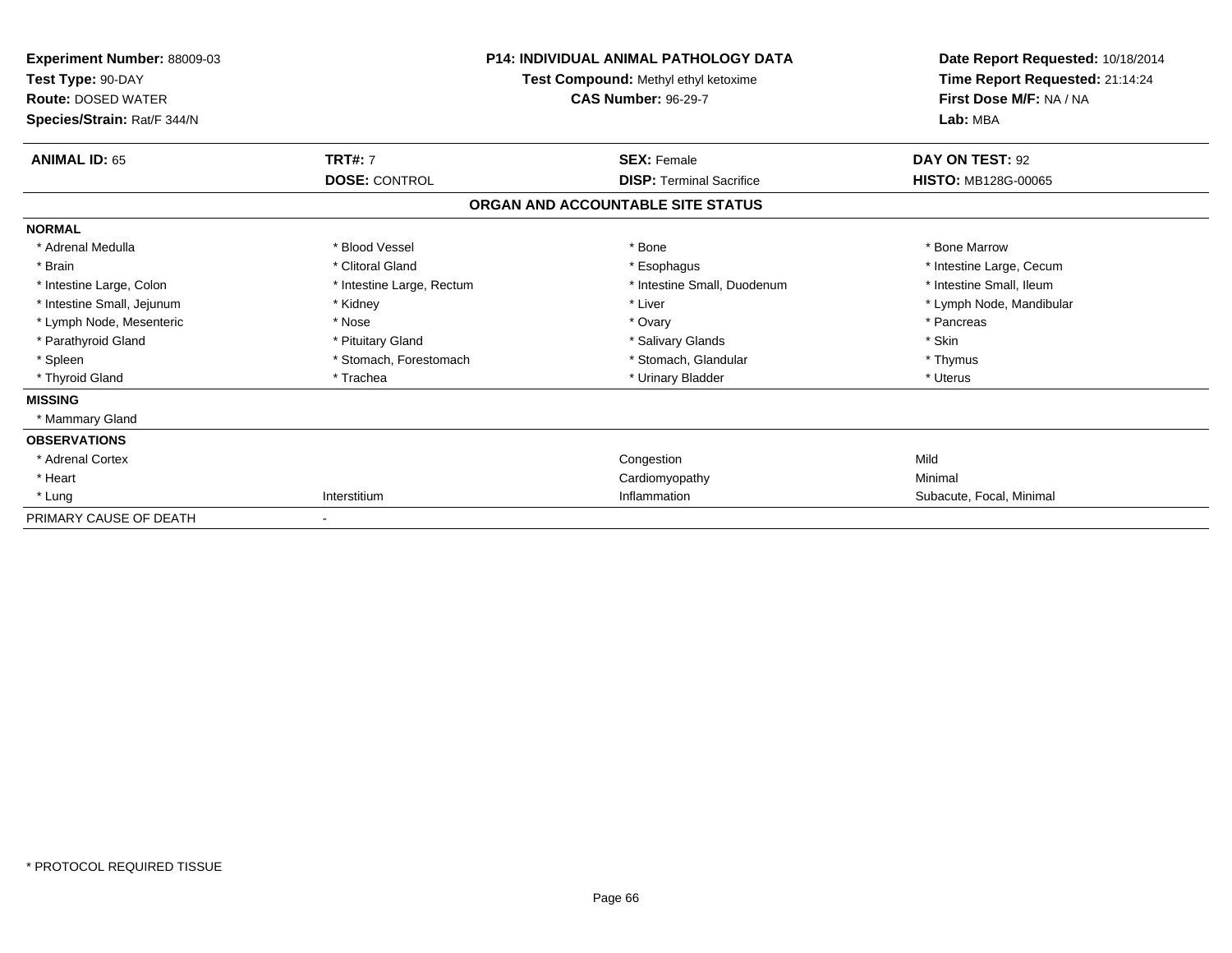| <b>Experiment Number: 88009-03</b><br>Test Type: 90-DAY<br><b>Route: DOSED WATER</b><br>Species/Strain: Rat/F 344/N | <b>P14: INDIVIDUAL ANIMAL PATHOLOGY DATA</b><br>Test Compound: Methyl ethyl ketoxime<br><b>CAS Number: 96-29-7</b> |                                   | Date Report Requested: 10/18/2014<br>Time Report Requested: 21:14:24<br>First Dose M/F: NA / NA<br>Lab: MBA |
|---------------------------------------------------------------------------------------------------------------------|--------------------------------------------------------------------------------------------------------------------|-----------------------------------|-------------------------------------------------------------------------------------------------------------|
| <b>ANIMAL ID: 66</b>                                                                                                | <b>TRT#: 7</b>                                                                                                     | <b>SEX: Female</b>                | DAY ON TEST: 92                                                                                             |
|                                                                                                                     | <b>DOSE: CONTROL</b>                                                                                               | <b>DISP:</b> Accidentally Killed  | <b>HISTO: MB128G-00066</b>                                                                                  |
|                                                                                                                     |                                                                                                                    | ORGAN AND ACCOUNTABLE SITE STATUS |                                                                                                             |
| <b>NORMAL</b>                                                                                                       |                                                                                                                    |                                   |                                                                                                             |
| * Adrenal Cortex                                                                                                    | * Adrenal Medulla                                                                                                  | * Blood Vessel                    | * Bone                                                                                                      |
| * Bone Marrow                                                                                                       | * Brain                                                                                                            | * Clitoral Gland                  | * Esophagus                                                                                                 |
| * Heart                                                                                                             | * Intestine Large, Cecum                                                                                           | * Intestine Large, Colon          | * Intestine Large, Rectum                                                                                   |
| * Intestine Small, Duodenum                                                                                         | * Intestine Small, Ileum                                                                                           | * Intestine Small, Jejunum        | * Kidney                                                                                                    |
| * Liver                                                                                                             | * Lymph Node, Mandibular                                                                                           | * Lymph Node, Mesenteric          | * Mammary Gland                                                                                             |
| * Nose                                                                                                              | * Ovary                                                                                                            | * Pancreas                        | * Parathyroid Gland                                                                                         |
| * Pituitary Gland                                                                                                   | * Salivary Glands                                                                                                  | * Skin                            | * Spleen                                                                                                    |
| * Stomach, Forestomach                                                                                              | * Stomach, Glandular                                                                                               | * Thyroid Gland                   | * Trachea                                                                                                   |
| * Urinary Bladder                                                                                                   | * Uterus                                                                                                           |                                   |                                                                                                             |
| <b>OBSERVATIONS</b>                                                                                                 |                                                                                                                    |                                   |                                                                                                             |
| * Lung                                                                                                              |                                                                                                                    | Hemorrhage                        | Focal, Minimal                                                                                              |
| * Thymus                                                                                                            |                                                                                                                    | Hemorrhage                        | Minimal                                                                                                     |
| PRIMARY CAUSE OF DEATH                                                                                              |                                                                                                                    |                                   |                                                                                                             |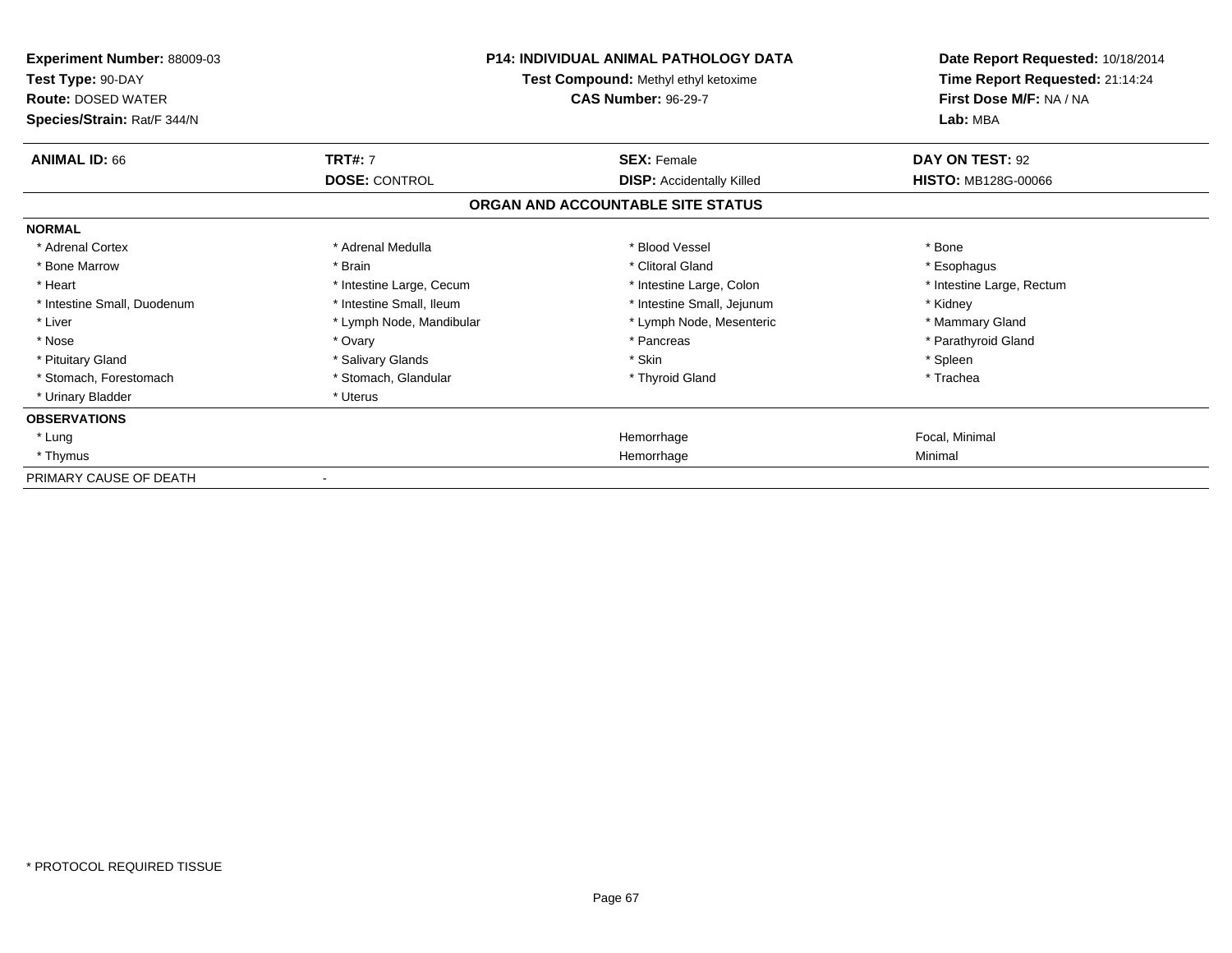| Experiment Number: 88009-03<br>Test Type: 90-DAY<br><b>Route: DOSED WATER</b><br>Species/Strain: Rat/F 344/N | <b>P14: INDIVIDUAL ANIMAL PATHOLOGY DATA</b><br>Test Compound: Methyl ethyl ketoxime<br><b>CAS Number: 96-29-7</b> |                                   | Date Report Requested: 10/18/2014<br>Time Report Requested: 21:14:24<br>First Dose M/F: NA / NA<br>Lab: MBA |
|--------------------------------------------------------------------------------------------------------------|--------------------------------------------------------------------------------------------------------------------|-----------------------------------|-------------------------------------------------------------------------------------------------------------|
| <b>ANIMAL ID: 67</b>                                                                                         | <b>TRT#: 7</b>                                                                                                     | <b>SEX: Female</b>                | DAY ON TEST: 92                                                                                             |
|                                                                                                              | <b>DOSE: CONTROL</b>                                                                                               | <b>DISP:</b> Accidentally Killed  | <b>HISTO: MB128G-00067</b>                                                                                  |
|                                                                                                              |                                                                                                                    | ORGAN AND ACCOUNTABLE SITE STATUS |                                                                                                             |
| <b>NORMAL</b>                                                                                                |                                                                                                                    |                                   |                                                                                                             |
| * Adrenal Cortex                                                                                             | * Adrenal Medulla                                                                                                  | * Blood Vessel                    | * Bone                                                                                                      |
| * Bone Marrow                                                                                                | * Brain                                                                                                            | * Clitoral Gland                  | * Esophagus                                                                                                 |
| * Heart                                                                                                      | * Intestine Large, Cecum                                                                                           | * Intestine Large, Colon          | * Intestine Large, Rectum                                                                                   |
| * Intestine Small, Duodenum                                                                                  | * Intestine Small, Ileum                                                                                           | * Kidney                          | * Liver                                                                                                     |
| * Lymph Node, Mandibular                                                                                     | * Lymph Node, Mesenteric                                                                                           | * Mammary Gland                   | * Nose                                                                                                      |
| * Ovary                                                                                                      | * Pancreas                                                                                                         | * Parathyroid Gland               | * Pituitary Gland                                                                                           |
| * Salivary Glands                                                                                            | * Skin                                                                                                             | * Spleen                          | * Stomach, Forestomach                                                                                      |
| * Stomach, Glandular                                                                                         | * Thyroid Gland                                                                                                    | * Trachea                         | * Urinary Bladder                                                                                           |
| * Uterus                                                                                                     |                                                                                                                    |                                   |                                                                                                             |
| <b>AUTO PRECLUDES DIAG.</b>                                                                                  |                                                                                                                    |                                   |                                                                                                             |
| * Intestine Small, Jejunum                                                                                   |                                                                                                                    |                                   |                                                                                                             |
| <b>OBSERVATIONS</b>                                                                                          |                                                                                                                    |                                   |                                                                                                             |
| * Lung                                                                                                       |                                                                                                                    | Hemorrhage                        | Focal, Minimal                                                                                              |
| * Thymus                                                                                                     |                                                                                                                    | Hemorrhage                        | Minimal                                                                                                     |
| [Hemorrhage TGLS = $1-3$ ]                                                                                   |                                                                                                                    |                                   |                                                                                                             |
| PRIMARY CAUSE OF DEATH                                                                                       |                                                                                                                    |                                   |                                                                                                             |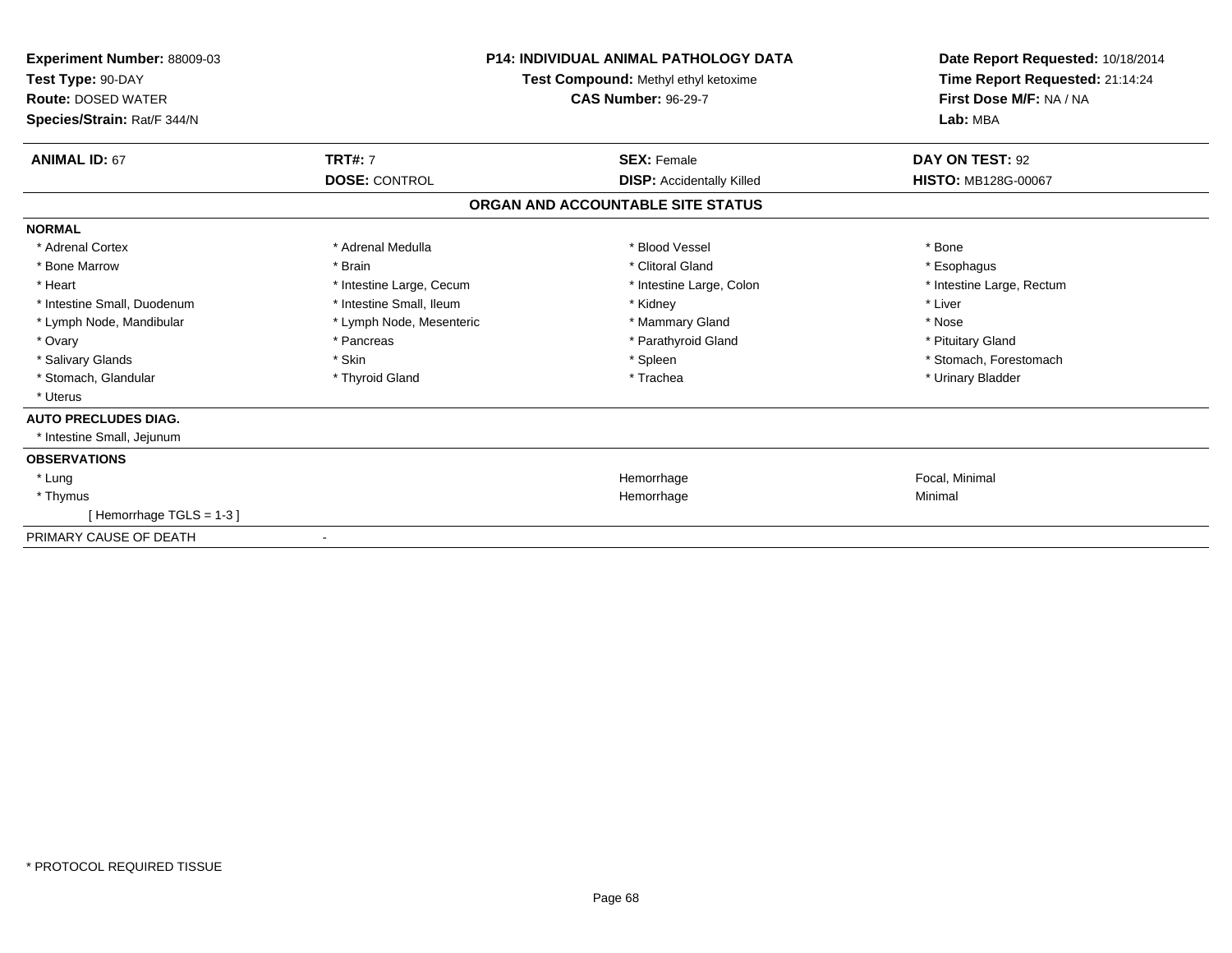| Experiment Number: 88009-03<br>Test Type: 90-DAY<br><b>Route: DOSED WATER</b><br>Species/Strain: Rat/F 344/N |                                                                | <b>P14: INDIVIDUAL ANIMAL PATHOLOGY DATA</b><br>Test Compound: Methyl ethyl ketoxime<br><b>CAS Number: 96-29-7</b> | Date Report Requested: 10/18/2014<br>Time Report Requested: 21:14:24<br>First Dose M/F: NA / NA<br>Lab: MBA |
|--------------------------------------------------------------------------------------------------------------|----------------------------------------------------------------|--------------------------------------------------------------------------------------------------------------------|-------------------------------------------------------------------------------------------------------------|
| <b>ANIMAL ID: 68</b>                                                                                         | <b>TRT#: 7</b>                                                 | <b>SEX: Female</b>                                                                                                 | DAY ON TEST: 92                                                                                             |
|                                                                                                              | <b>DOSE: CONTROL</b>                                           | <b>DISP: Terminal Sacrifice</b><br>ORGAN AND ACCOUNTABLE SITE STATUS                                               | <b>HISTO: MB128G-00068</b>                                                                                  |
| <b>NORMAL</b>                                                                                                |                                                                |                                                                                                                    |                                                                                                             |
| * Adrenal Medulla<br>* Brain<br>* Intestine Large, Cecum                                                     | * Blood Vessel<br>* Clitoral Gland<br>* Intestine Large, Colon | * Bone<br>* Esophagus<br>* Intestine Large, Rectum                                                                 | * Bone Marrow<br>* Heart<br>* Intestine Small, Duodenum                                                     |
| * Intestine Small. Ileum                                                                                     | * Intestine Small, Jejunum                                     | * Kidney                                                                                                           | * Liver                                                                                                     |
| * Lymph Node, Mesenteric<br>* Pancreas<br>* Skin                                                             | * Mammary Gland<br>* Parathyroid Gland<br>* Spleen             | * Nose<br>* Pituitary Gland<br>* Stomach, Forestomach                                                              | * Ovary<br>* Salivary Glands<br>* Stomach, Glandular                                                        |
| * Thymus<br>* Uterus                                                                                         | * Thyroid Gland                                                | * Trachea                                                                                                          | * Urinary Bladder                                                                                           |
| <b>OBSERVATIONS</b>                                                                                          |                                                                |                                                                                                                    |                                                                                                             |
| * Adrenal Cortex                                                                                             |                                                                | Congestion                                                                                                         | Mild                                                                                                        |
| * Lung                                                                                                       |                                                                | Hemorrhage                                                                                                         | Focal, Minimal                                                                                              |
| * Lymph Node, Mandibular                                                                                     |                                                                | Hemorrhage                                                                                                         | Mild                                                                                                        |
| PRIMARY CAUSE OF DEATH                                                                                       |                                                                |                                                                                                                    |                                                                                                             |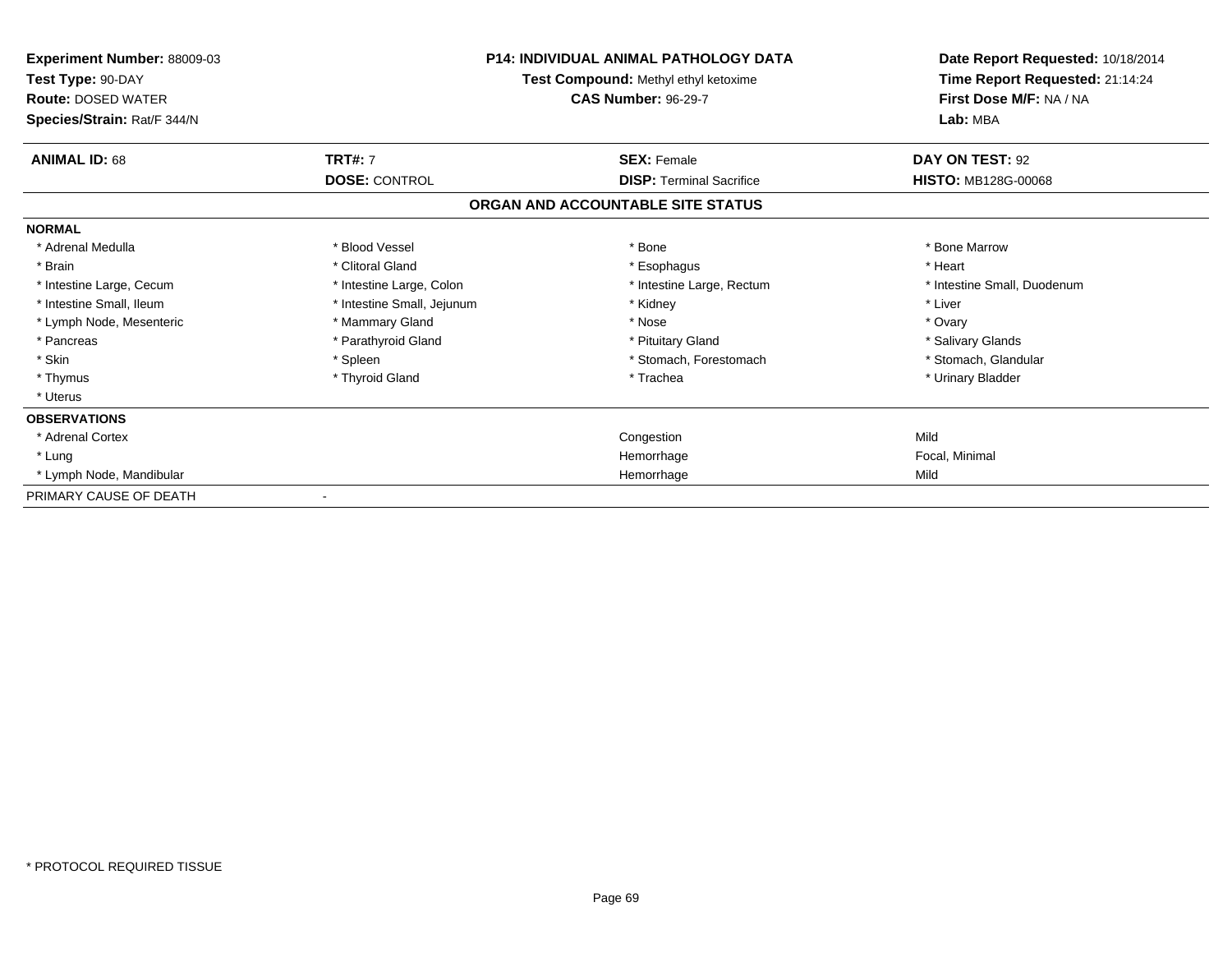| Experiment Number: 88009-03<br>Test Type: 90-DAY<br><b>Route: DOSED WATER</b><br>Species/Strain: Rat/F 344/N |                          | <b>P14: INDIVIDUAL ANIMAL PATHOLOGY DATA</b><br>Test Compound: Methyl ethyl ketoxime<br><b>CAS Number: 96-29-7</b> | Date Report Requested: 10/18/2014<br>Time Report Requested: 21:14:24<br>First Dose M/F: NA / NA<br>Lab: MBA |
|--------------------------------------------------------------------------------------------------------------|--------------------------|--------------------------------------------------------------------------------------------------------------------|-------------------------------------------------------------------------------------------------------------|
| <b>ANIMAL ID: 69</b>                                                                                         | <b>TRT#: 7</b>           | <b>SEX: Female</b><br><b>DISP: Terminal Sacrifice</b>                                                              | DAY ON TEST: 92<br><b>HISTO: MB128G-00069</b>                                                               |
|                                                                                                              | <b>DOSE: CONTROL</b>     | ORGAN AND ACCOUNTABLE SITE STATUS                                                                                  |                                                                                                             |
| <b>NORMAL</b>                                                                                                |                          |                                                                                                                    |                                                                                                             |
| * Adrenal Cortex                                                                                             | * Adrenal Medulla        | * Blood Vessel                                                                                                     | * Bone                                                                                                      |
| * Bone Marrow                                                                                                | * Brain                  | * Clitoral Gland                                                                                                   | * Esophagus                                                                                                 |
| * Heart                                                                                                      | * Intestine Large, Cecum | * Intestine Large, Colon                                                                                           | * Intestine Large, Rectum                                                                                   |
| * Intestine Small. Duodenum                                                                                  | * Intestine Small. Ileum | * Intestine Small, Jejunum                                                                                         | * Kidney                                                                                                    |
| * Liver                                                                                                      | * Lymph Node, Mesenteric | * Mammary Gland                                                                                                    | * Nose                                                                                                      |
| * Ovary                                                                                                      | * Parathyroid Gland      | * Pituitary Gland                                                                                                  | * Salivary Glands                                                                                           |
| * Skin                                                                                                       | * Spleen                 | * Stomach, Forestomach                                                                                             | * Stomach, Glandular                                                                                        |
| * Thymus                                                                                                     | * Thyroid Gland          | * Trachea                                                                                                          | * Urinary Bladder                                                                                           |
| * Uterus                                                                                                     |                          |                                                                                                                    |                                                                                                             |
| <b>OBSERVATIONS</b>                                                                                          |                          |                                                                                                                    |                                                                                                             |
| * Lung                                                                                                       | Interstitium             | Inflammation                                                                                                       | Subacute, Focal, Mild                                                                                       |
| * Lymph Node, Mandibular                                                                                     |                          | Hemorrhage                                                                                                         | Minimal                                                                                                     |
| * Pancreas                                                                                                   | <b>Acinar Cell</b>       | Atrophy                                                                                                            | Minimal                                                                                                     |
| PRIMARY CAUSE OF DEATH                                                                                       |                          |                                                                                                                    |                                                                                                             |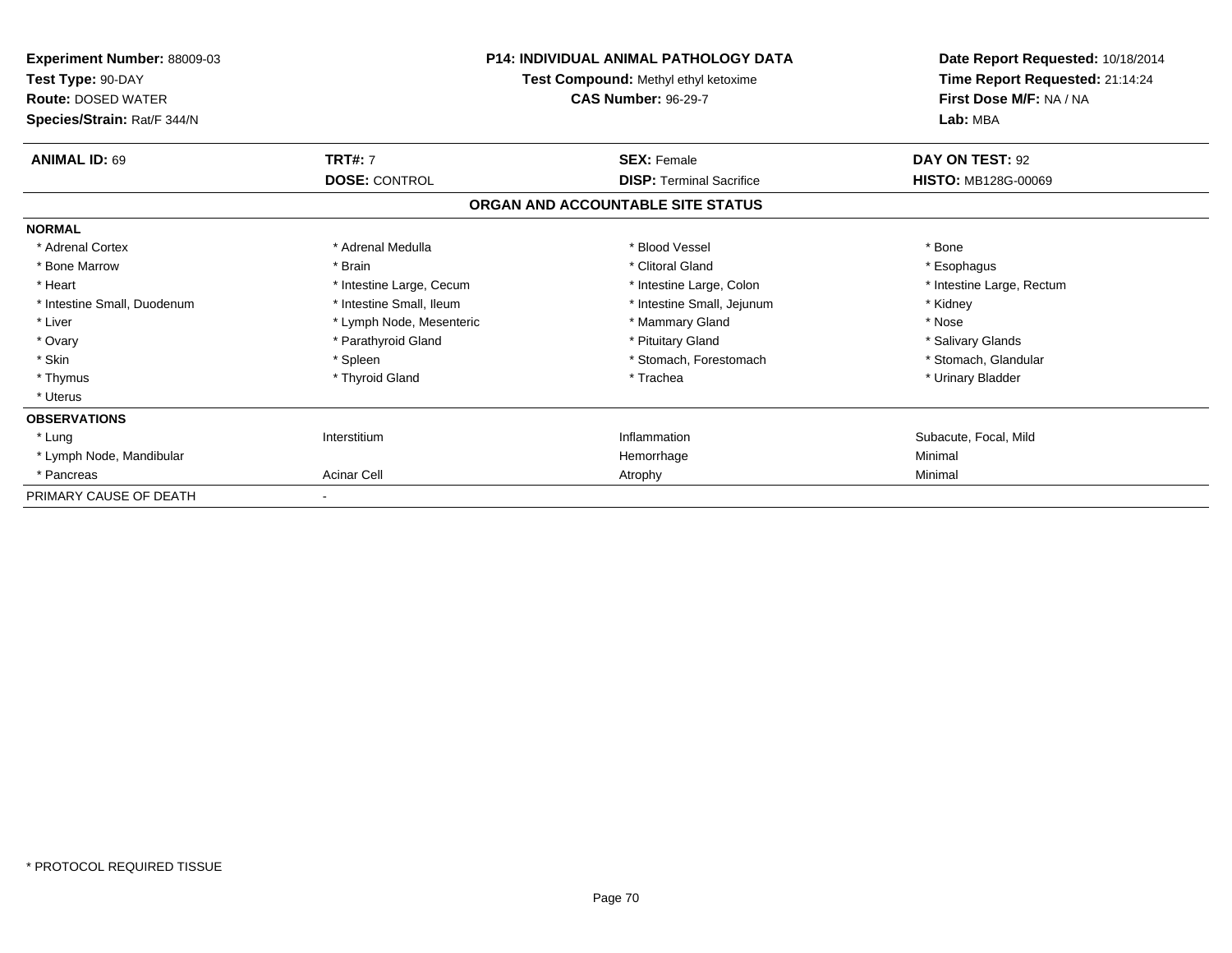| <b>Experiment Number: 88009-03</b><br>Test Type: 90-DAY<br><b>Route: DOSED WATER</b><br>Species/Strain: Rat/F 344/N | <b>P14: INDIVIDUAL ANIMAL PATHOLOGY DATA</b><br>Test Compound: Methyl ethyl ketoxime<br><b>CAS Number: 96-29-7</b> |                                   | Date Report Requested: 10/18/2014<br>Time Report Requested: 21:14:24<br>First Dose M/F: NA / NA<br>Lab: MBA |
|---------------------------------------------------------------------------------------------------------------------|--------------------------------------------------------------------------------------------------------------------|-----------------------------------|-------------------------------------------------------------------------------------------------------------|
| <b>ANIMAL ID: 70</b>                                                                                                | <b>TRT#: 7</b>                                                                                                     | <b>SEX: Female</b>                | DAY ON TEST: 92                                                                                             |
|                                                                                                                     | <b>DOSE: CONTROL</b>                                                                                               | <b>DISP: Terminal Sacrifice</b>   | <b>HISTO: MB128G-00070</b>                                                                                  |
|                                                                                                                     |                                                                                                                    | ORGAN AND ACCOUNTABLE SITE STATUS |                                                                                                             |
| <b>NORMAL</b>                                                                                                       |                                                                                                                    |                                   |                                                                                                             |
| * Adrenal Cortex                                                                                                    | * Adrenal Medulla                                                                                                  | * Blood Vessel                    | * Bone                                                                                                      |
| * Bone Marrow                                                                                                       | * Brain                                                                                                            | * Clitoral Gland                  | * Esophagus                                                                                                 |
| * Heart                                                                                                             | * Intestine Large, Cecum                                                                                           | * Intestine Large, Colon          | * Intestine Large, Rectum                                                                                   |
| * Intestine Small, Duodenum                                                                                         | * Intestine Small, Ileum                                                                                           | * Intestine Small, Jejunum        | * Kidney                                                                                                    |
| * Lung                                                                                                              | * Lymph Node, Mandibular                                                                                           | * Lymph Node, Mesenteric          | * Mammary Gland                                                                                             |
| * Nose                                                                                                              | * Ovary                                                                                                            | * Pancreas                        | * Parathyroid Gland                                                                                         |
| * Pituitary Gland                                                                                                   | * Salivary Glands                                                                                                  | * Skin                            | * Spleen                                                                                                    |
| * Stomach, Forestomach                                                                                              | * Stomach, Glandular                                                                                               | * Thymus                          | * Thyroid Gland                                                                                             |
| * Trachea                                                                                                           | * Urinary Bladder                                                                                                  | * Uterus                          |                                                                                                             |
| <b>OBSERVATIONS</b>                                                                                                 |                                                                                                                    |                                   |                                                                                                             |
| * Liver                                                                                                             |                                                                                                                    | Hepatodiaphragmatic Nodule        | Mild                                                                                                        |
| [Hepatodiaphragmatic Nodule TGLS = 4-5 ]                                                                            |                                                                                                                    |                                   |                                                                                                             |
| Mesentery                                                                                                           | Fat                                                                                                                | <b>Necrosis</b>                   | Mild                                                                                                        |
| [Necrosis TGLS = $2-13$ ]                                                                                           |                                                                                                                    |                                   |                                                                                                             |
| PRIMARY CAUSE OF DEATH                                                                                              |                                                                                                                    |                                   |                                                                                                             |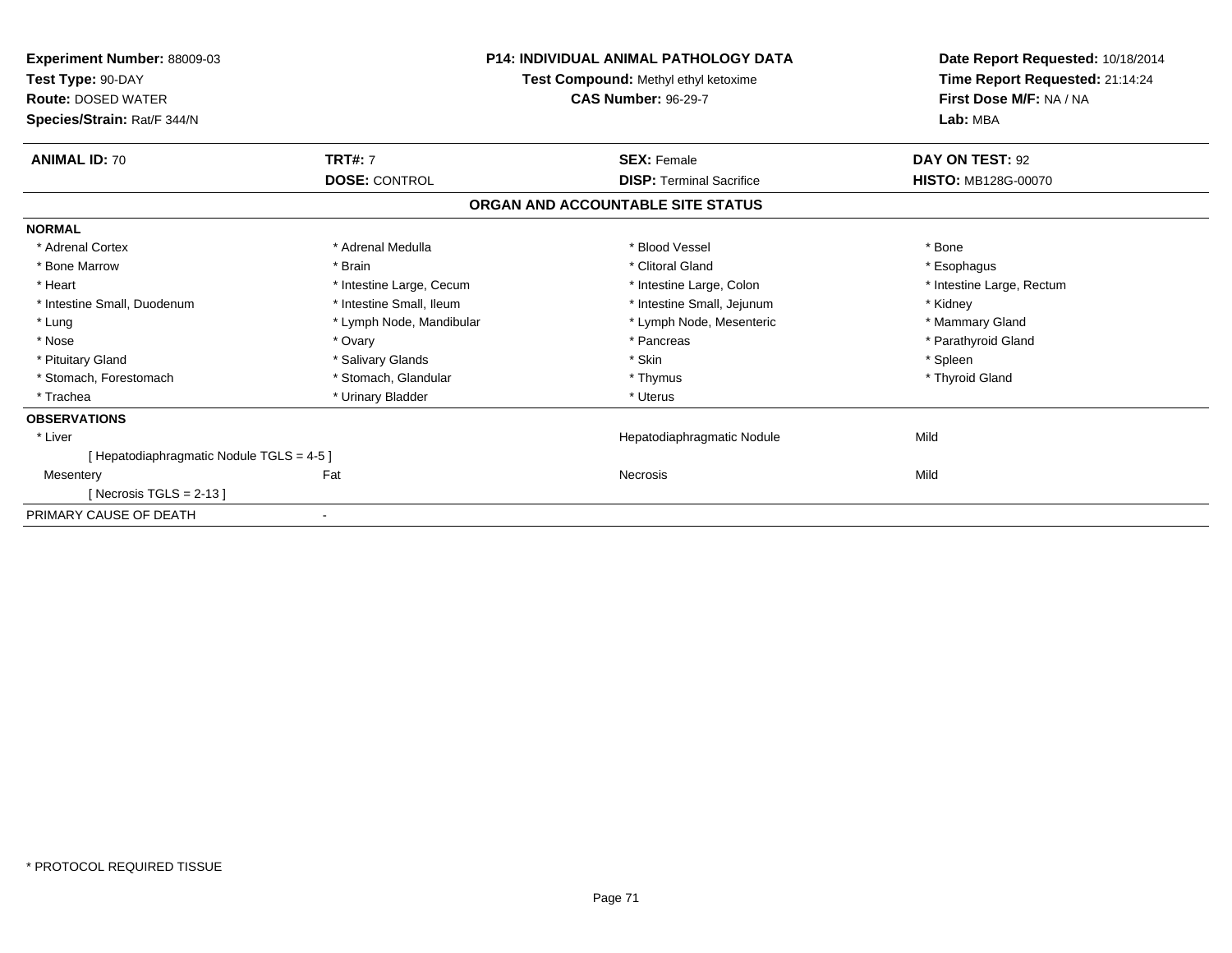| Experiment Number: 88009-03<br>Test Type: 90-DAY<br><b>Route: DOSED WATER</b><br>Species/Strain: Rat/F 344/N |                      | <b>P14: INDIVIDUAL ANIMAL PATHOLOGY DATA</b> | Date Report Requested: 10/18/2014<br>Time Report Requested: 21:14:24<br>First Dose M/F: NA / NA |
|--------------------------------------------------------------------------------------------------------------|----------------------|----------------------------------------------|-------------------------------------------------------------------------------------------------|
|                                                                                                              |                      | Test Compound: Methyl ethyl ketoxime         |                                                                                                 |
|                                                                                                              |                      | <b>CAS Number: 96-29-7</b>                   |                                                                                                 |
|                                                                                                              |                      |                                              | Lab: MBA                                                                                        |
| <b>ANIMAL ID: 71</b>                                                                                         | TRT#: 8              | <b>SEX: Female</b>                           | DAY ON TEST: 92                                                                                 |
|                                                                                                              | <b>DOSE: 312 PPM</b> | <b>DISP:</b> Terminal Sacrifice              | <b>HISTO: MB128G-00071</b>                                                                      |
|                                                                                                              |                      | ORGAN AND ACCOUNTABLE SITE STATUS            |                                                                                                 |
| <b>NORMAL</b>                                                                                                |                      |                                              |                                                                                                 |
| * Bone Marrow                                                                                                | * Liver              | * Spleen                                     |                                                                                                 |
| PRIMARY CAUSE OF DEATH                                                                                       |                      |                                              |                                                                                                 |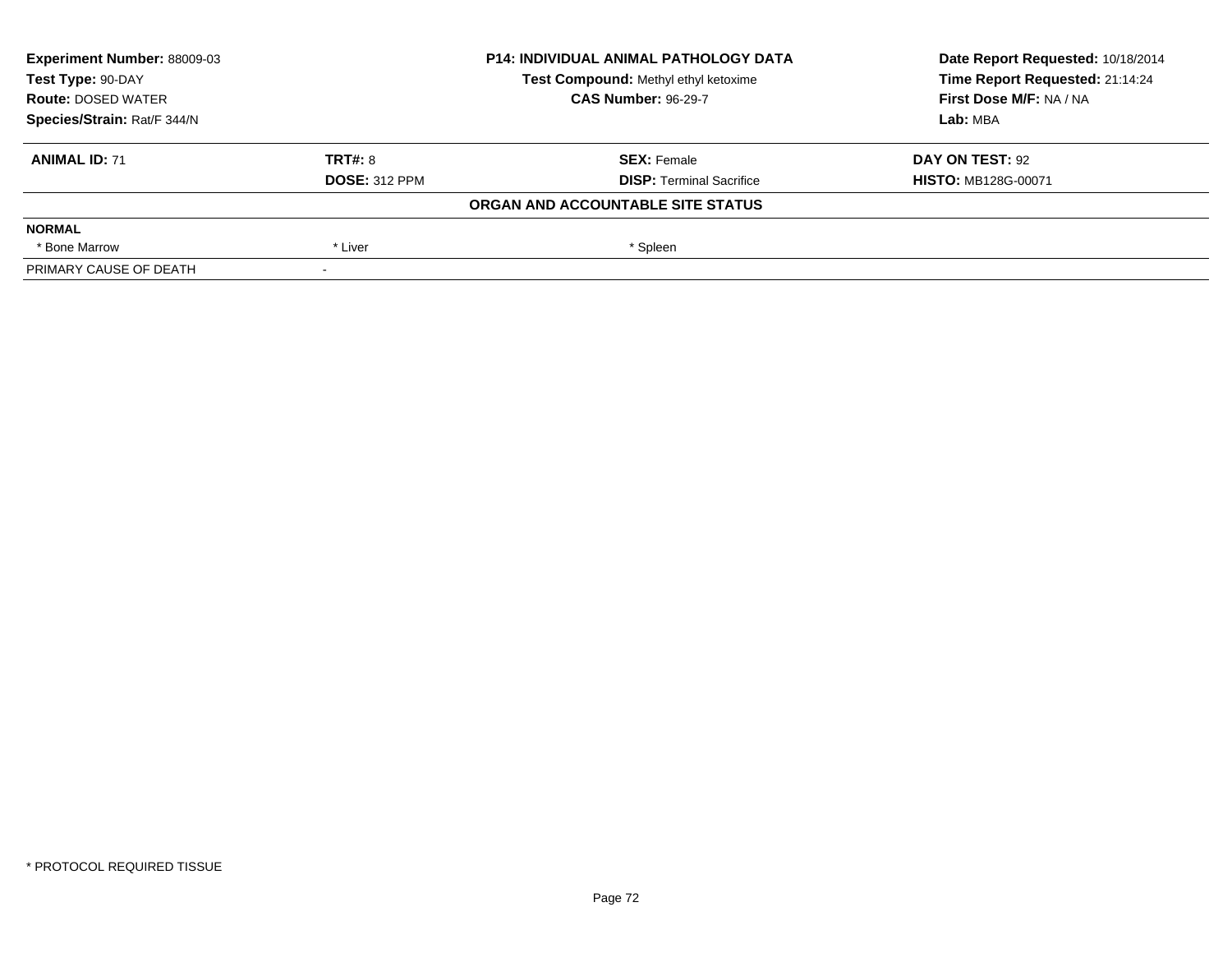| <b>Experiment Number: 88009-03</b> |                      | <b>P14: INDIVIDUAL ANIMAL PATHOLOGY DATA</b> | Date Report Requested: 10/18/2014<br>Time Report Requested: 21:14:24 |
|------------------------------------|----------------------|----------------------------------------------|----------------------------------------------------------------------|
| Test Type: 90-DAY                  |                      | Test Compound: Methyl ethyl ketoxime         |                                                                      |
| <b>Route: DOSED WATER</b>          |                      | <b>CAS Number: 96-29-7</b>                   | First Dose M/F: NA / NA                                              |
| Species/Strain: Rat/F 344/N        |                      |                                              | Lab: MBA                                                             |
| <b>ANIMAL ID: 72</b>               | TRT#: 8              | <b>SEX: Female</b>                           | DAY ON TEST: 92                                                      |
|                                    | <b>DOSE: 312 PPM</b> | <b>DISP:</b> Terminal Sacrifice              | <b>HISTO: MB128G-00072</b>                                           |
|                                    |                      | ORGAN AND ACCOUNTABLE SITE STATUS            |                                                                      |
| <b>NORMAL</b>                      |                      |                                              |                                                                      |
| * Bone Marrow                      | Kidney               | * Liver                                      | Nose                                                                 |
| * Spleen                           |                      |                                              |                                                                      |
| PRIMARY CAUSE OF DEATH             |                      |                                              |                                                                      |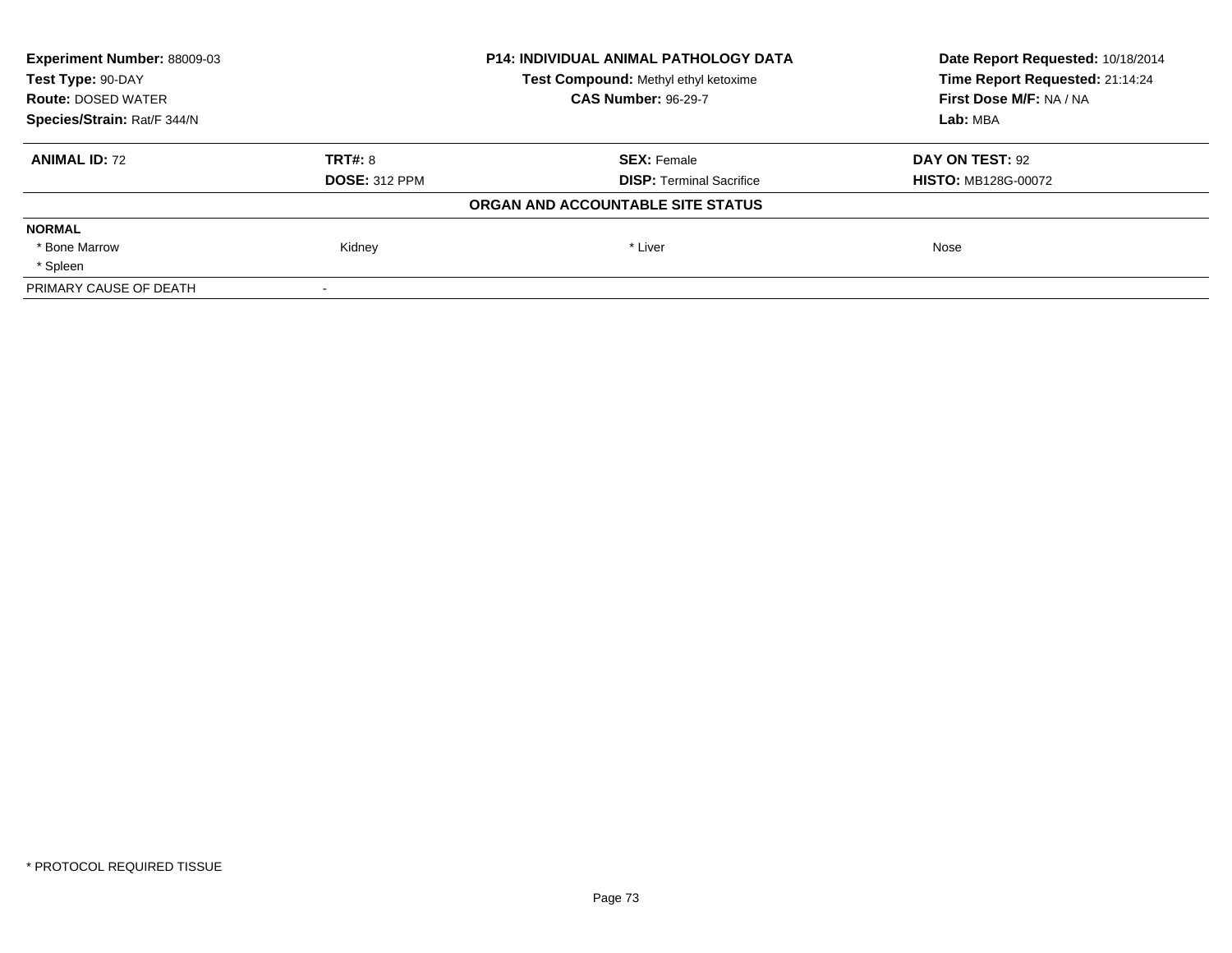| Experiment Number: 88009-03<br>Test Type: 90-DAY |                      | <b>P14: INDIVIDUAL ANIMAL PATHOLOGY DATA</b> | Date Report Requested: 10/18/2014 |
|--------------------------------------------------|----------------------|----------------------------------------------|-----------------------------------|
|                                                  |                      | Test Compound: Methyl ethyl ketoxime         | Time Report Requested: 21:14:24   |
| <b>Route: DOSED WATER</b>                        |                      | <b>CAS Number: 96-29-7</b>                   | First Dose M/F: NA / NA           |
| Species/Strain: Rat/F 344/N                      |                      |                                              | Lab: MBA                          |
| <b>ANIMAL ID: 73</b>                             | <b>TRT#: 8</b>       | <b>SEX: Female</b>                           | DAY ON TEST: 92                   |
|                                                  | <b>DOSE: 312 PPM</b> | <b>DISP:</b> Terminal Sacrifice              | <b>HISTO: MB128G-00073</b>        |
|                                                  |                      | ORGAN AND ACCOUNTABLE SITE STATUS            |                                   |
| <b>NORMAL</b>                                    |                      |                                              |                                   |
| * Bone Marrow                                    | Kidney               | Nose                                         | * Spleen                          |
| <b>OBSERVATIONS</b>                              |                      |                                              |                                   |
| * Liver                                          |                      | Hepatodiaphragmatic Nodule                   | Mild                              |
| [Hepatodiaphragmatic Nodule TGLS = 2-5 ]         |                      |                                              |                                   |
| Ovary                                            |                      | Cyst                                         | Mild                              |
| $[Cyst TGLS = 1-9]$                              |                      |                                              |                                   |
| PRIMARY CAUSE OF DEATH                           |                      |                                              |                                   |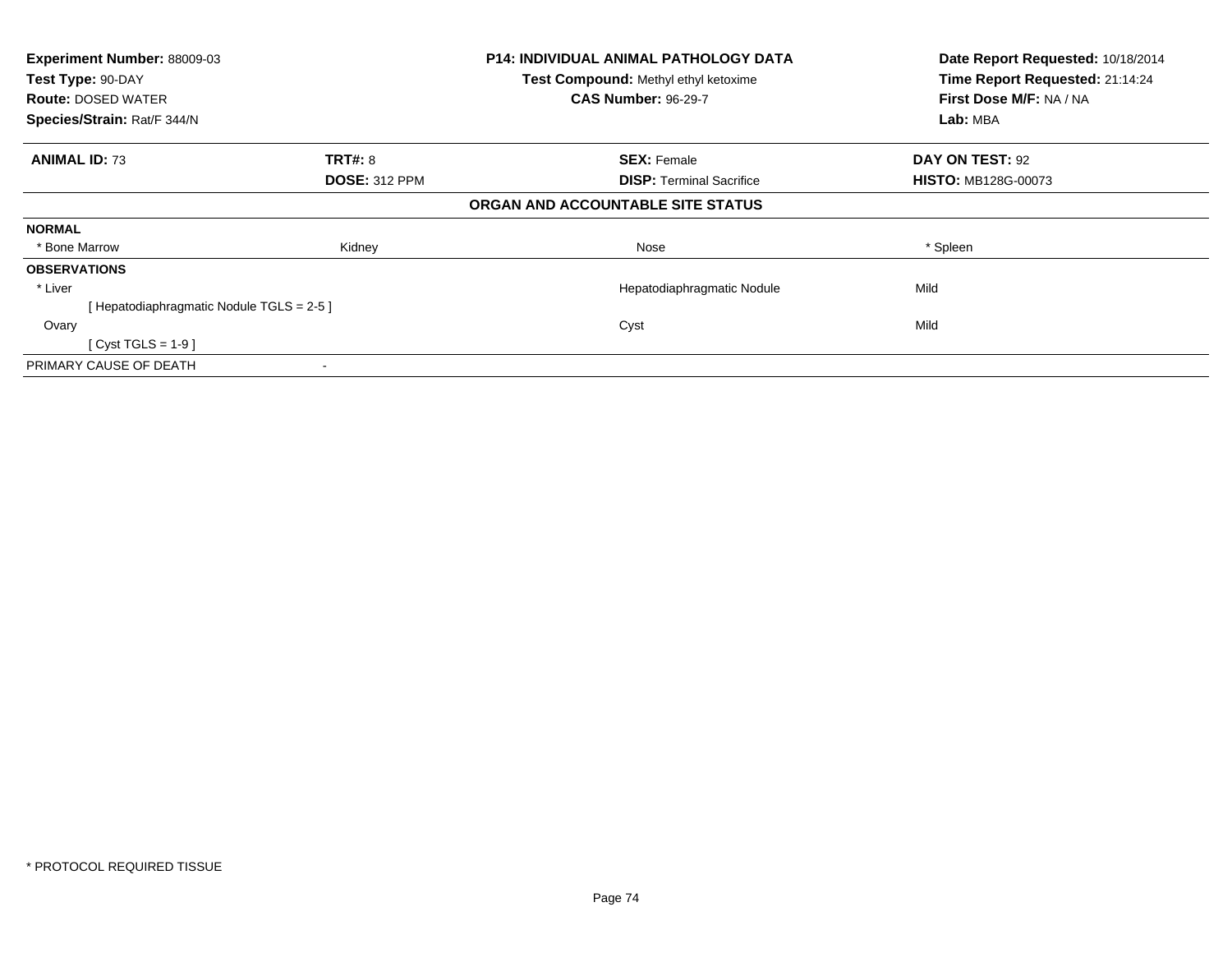| Experiment Number: 88009-03<br>Test Type: 90-DAY |                       | <b>P14: INDIVIDUAL ANIMAL PATHOLOGY DATA</b> | Date Report Requested: 10/18/2014<br>Time Report Requested: 21:14:24 |
|--------------------------------------------------|-----------------------|----------------------------------------------|----------------------------------------------------------------------|
|                                                  |                       | Test Compound: Methyl ethyl ketoxime         |                                                                      |
| <b>Route: DOSED WATER</b>                        |                       | <b>CAS Number: 96-29-7</b>                   | First Dose M/F: NA / NA                                              |
| Species/Strain: Rat/F 344/N                      |                       |                                              | Lab: MBA                                                             |
| <b>ANIMAL ID: 74</b>                             | <b>TRT#: 8</b>        | <b>SEX: Female</b>                           | DAY ON TEST: 92                                                      |
|                                                  | <b>DOSE: 312 PPM</b>  | <b>DISP: Terminal Sacrifice</b>              | <b>HISTO: MB128G-00074</b>                                           |
|                                                  |                       | ORGAN AND ACCOUNTABLE SITE STATUS            |                                                                      |
| <b>NORMAL</b>                                    |                       |                                              |                                                                      |
| Kidney                                           | * Liver               | Nose                                         | * Spleen                                                             |
| <b>OBSERVATIONS</b>                              |                       |                                              |                                                                      |
| * Bone Marrow                                    | <b>Erythroid Cell</b> | Hyperplasia                                  | Minimal                                                              |
| PRIMARY CAUSE OF DEATH                           |                       |                                              |                                                                      |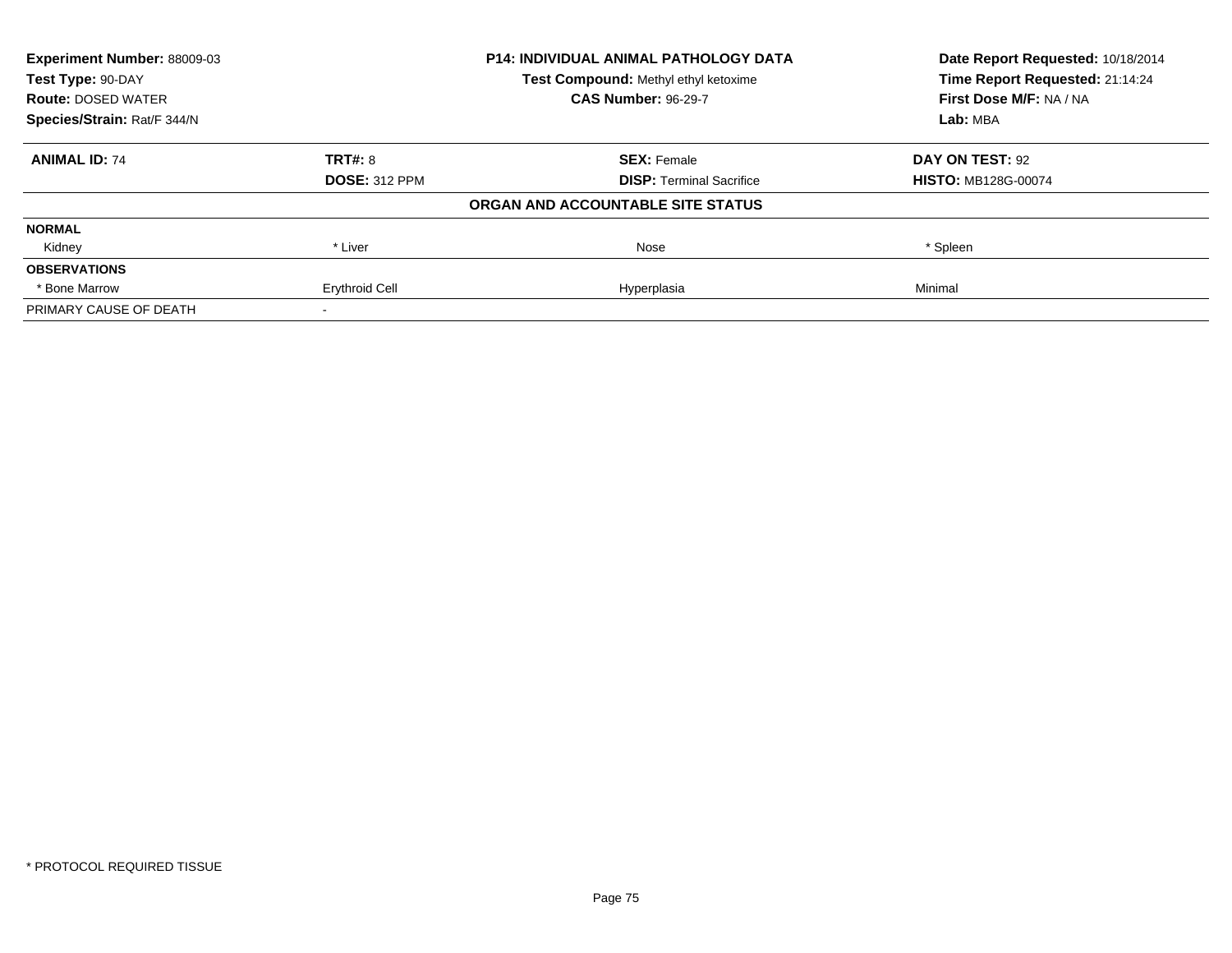| <b>Experiment Number: 88009-03</b><br>Test Type: 90-DAY |                       | <b>P14: INDIVIDUAL ANIMAL PATHOLOGY DATA</b> | Date Report Requested: 10/18/2014<br>Time Report Requested: 21:14:24 |
|---------------------------------------------------------|-----------------------|----------------------------------------------|----------------------------------------------------------------------|
|                                                         |                       | Test Compound: Methyl ethyl ketoxime         |                                                                      |
| <b>Route: DOSED WATER</b>                               |                       | <b>CAS Number: 96-29-7</b>                   | First Dose M/F: NA / NA                                              |
| Species/Strain: Rat/F 344/N                             |                       |                                              | Lab: MBA                                                             |
| <b>ANIMAL ID: 75</b>                                    | TRT#: 8               | <b>SEX: Female</b>                           | DAY ON TEST: 92                                                      |
|                                                         | <b>DOSE: 312 PPM</b>  | <b>DISP: Terminal Sacrifice</b>              | <b>HISTO: MB128G-00075</b>                                           |
|                                                         |                       | ORGAN AND ACCOUNTABLE SITE STATUS            |                                                                      |
| <b>NORMAL</b>                                           |                       |                                              |                                                                      |
| Kidney                                                  | * Liver               | Nose                                         | * Spleen                                                             |
| <b>OBSERVATIONS</b>                                     |                       |                                              |                                                                      |
| * Bone Marrow                                           | <b>Erythroid Cell</b> | Hyperplasia                                  | Minimal                                                              |
| PRIMARY CAUSE OF DEATH                                  |                       |                                              |                                                                      |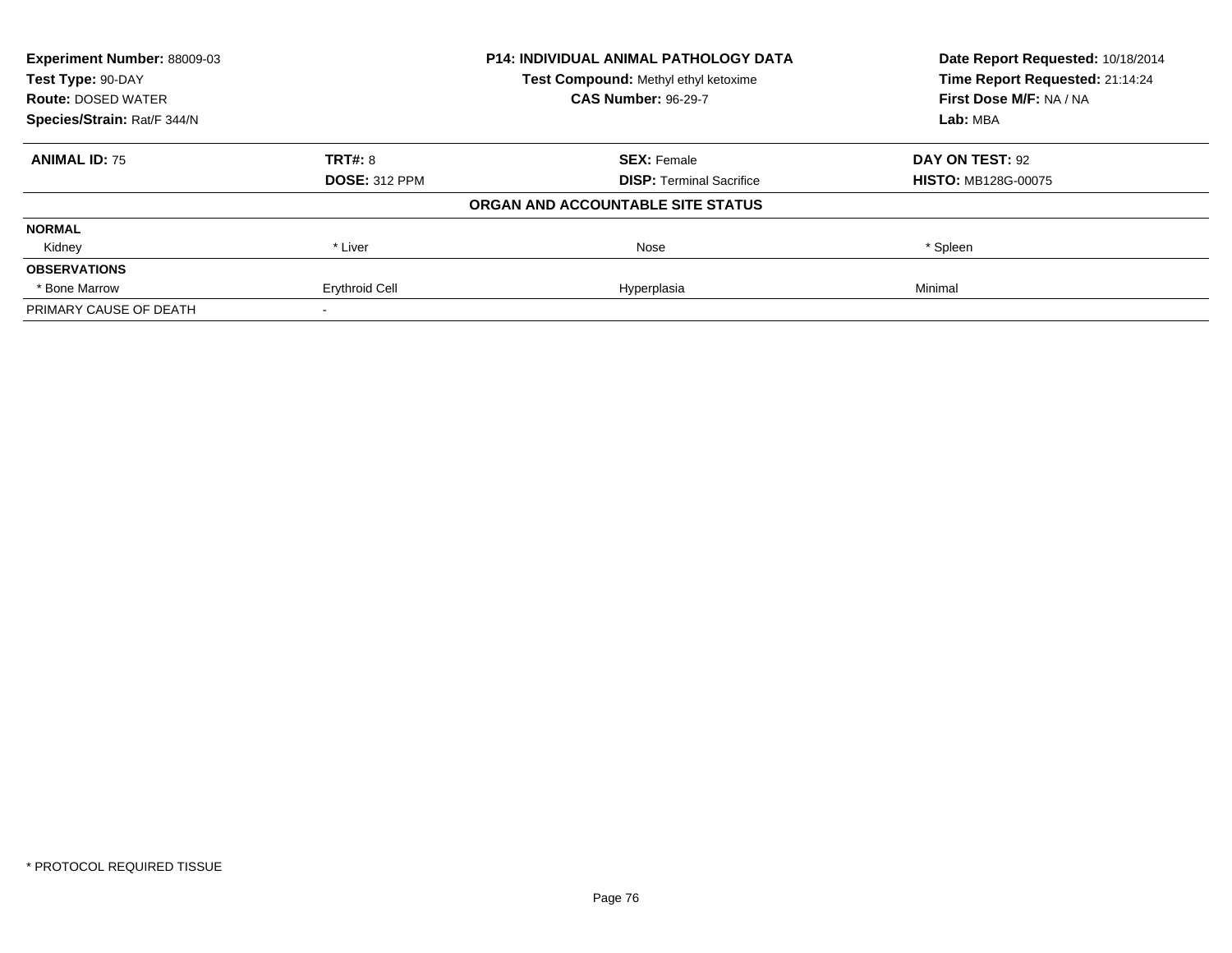| <b>Experiment Number: 88009-03</b> |                      | <b>P14: INDIVIDUAL ANIMAL PATHOLOGY DATA</b> | Date Report Requested: 10/18/2014<br>Time Report Requested: 21:14:24 |
|------------------------------------|----------------------|----------------------------------------------|----------------------------------------------------------------------|
| Test Type: 90-DAY                  |                      | Test Compound: Methyl ethyl ketoxime         |                                                                      |
| <b>Route: DOSED WATER</b>          |                      | <b>CAS Number: 96-29-7</b>                   | First Dose M/F: NA / NA                                              |
| Species/Strain: Rat/F 344/N        |                      |                                              | Lab: MBA                                                             |
| <b>ANIMAL ID: 76</b>               | TRT#: 8              | <b>SEX: Female</b>                           | DAY ON TEST: 92                                                      |
|                                    | <b>DOSE: 312 PPM</b> | <b>DISP:</b> Terminal Sacrifice              | <b>HISTO: MB128G-00076</b>                                           |
|                                    |                      | ORGAN AND ACCOUNTABLE SITE STATUS            |                                                                      |
| <b>NORMAL</b>                      |                      |                                              |                                                                      |
| * Bone Marrow                      | Kidney               | * Liver                                      | Nose                                                                 |
| * Spleen                           |                      |                                              |                                                                      |
| PRIMARY CAUSE OF DEATH             |                      |                                              |                                                                      |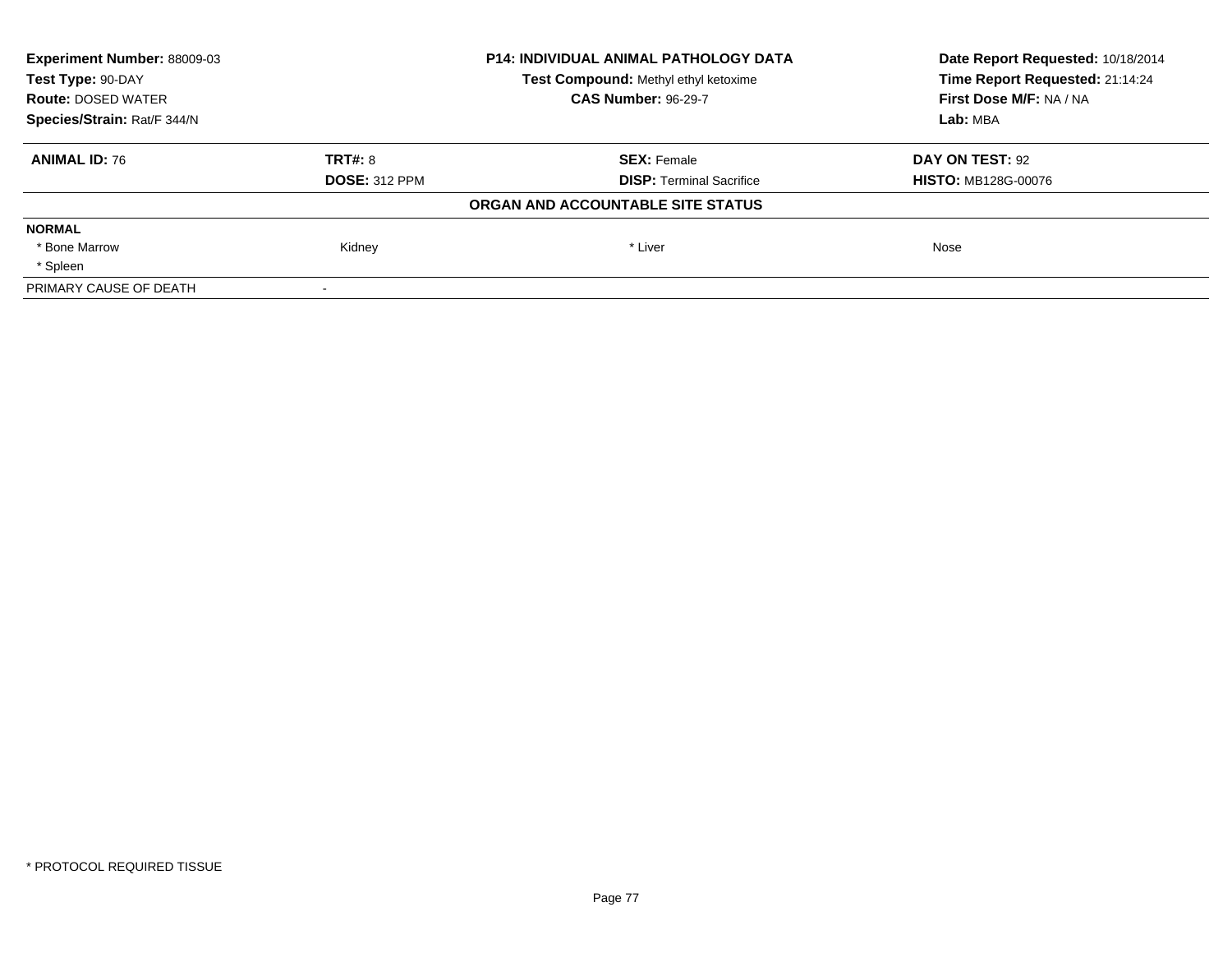| <b>Experiment Number: 88009-03</b> |                      | P14: INDIVIDUAL ANIMAL PATHOLOGY DATA | Date Report Requested: 10/18/2014<br>Time Report Requested: 21:14:24 |
|------------------------------------|----------------------|---------------------------------------|----------------------------------------------------------------------|
| Test Type: 90-DAY                  |                      | Test Compound: Methyl ethyl ketoxime  |                                                                      |
| <b>Route: DOSED WATER</b>          |                      | <b>CAS Number: 96-29-7</b>            | First Dose M/F: NA / NA                                              |
| Species/Strain: Rat/F 344/N        |                      |                                       | Lab: MBA                                                             |
| <b>ANIMAL ID: 77</b>               | TRT#: 8              | <b>SEX: Female</b>                    | DAY ON TEST: 92                                                      |
|                                    | <b>DOSE: 312 PPM</b> | <b>DISP: Accidentally Killed</b>      | <b>HISTO: MB128G-00077</b>                                           |
|                                    |                      | ORGAN AND ACCOUNTABLE SITE STATUS     |                                                                      |
| <b>NORMAL</b>                      |                      |                                       |                                                                      |
| * Bone Marrow                      | Kidney               | * Liver                               | Nose                                                                 |
| * Spleen                           |                      |                                       |                                                                      |
| PRIMARY CAUSE OF DEATH             |                      |                                       |                                                                      |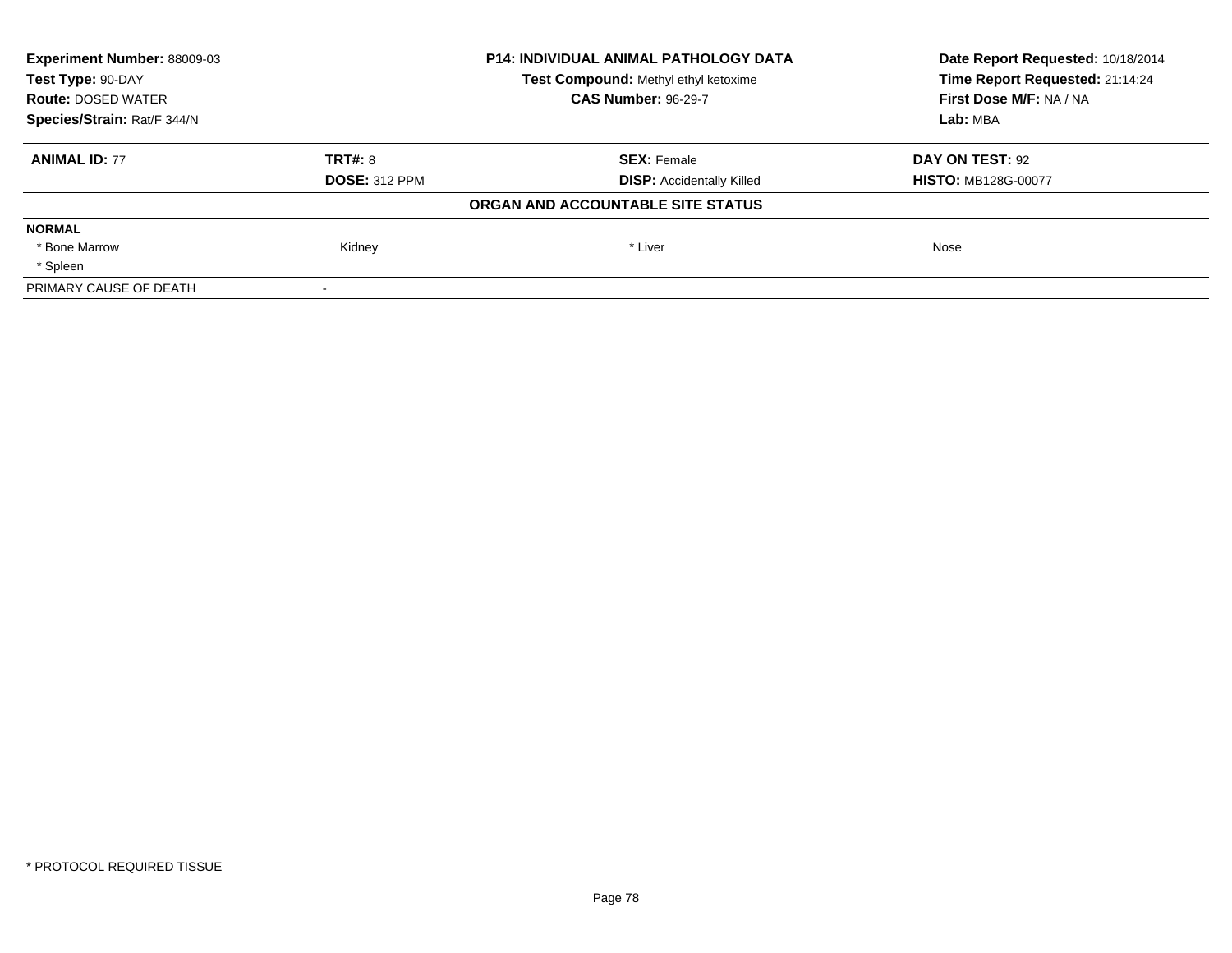| Experiment Number: 88009-03<br>Test Type: 90-DAY |                      | <b>P14: INDIVIDUAL ANIMAL PATHOLOGY DATA</b> | Date Report Requested: 10/18/2014<br>Time Report Requested: 21:14:24 |  |
|--------------------------------------------------|----------------------|----------------------------------------------|----------------------------------------------------------------------|--|
|                                                  |                      | Test Compound: Methyl ethyl ketoxime         |                                                                      |  |
| <b>Route: DOSED WATER</b>                        |                      | <b>CAS Number: 96-29-7</b>                   | First Dose M/F: NA / NA                                              |  |
| Species/Strain: Rat/F 344/N                      |                      |                                              | Lab: MBA                                                             |  |
| <b>ANIMAL ID: 78</b>                             | TRT#: 8              | <b>SEX: Female</b>                           | DAY ON TEST: 92                                                      |  |
|                                                  | <b>DOSE: 312 PPM</b> | <b>DISP:</b> Terminal Sacrifice              | <b>HISTO: MB128G-00078</b>                                           |  |
|                                                  |                      | ORGAN AND ACCOUNTABLE SITE STATUS            |                                                                      |  |
| <b>NORMAL</b>                                    |                      |                                              |                                                                      |  |
| * Bone Marrow                                    | Kidney               | Nose                                         | * Spleen                                                             |  |
| <b>OBSERVATIONS</b>                              |                      |                                              |                                                                      |  |
| * Liver                                          |                      | Hepatodiaphragmatic Nodule                   | Mild                                                                 |  |
| [Hepatodiaphragmatic Nodule TGLS = 1-12]         |                      |                                              |                                                                      |  |
| PRIMARY CAUSE OF DEATH                           |                      |                                              |                                                                      |  |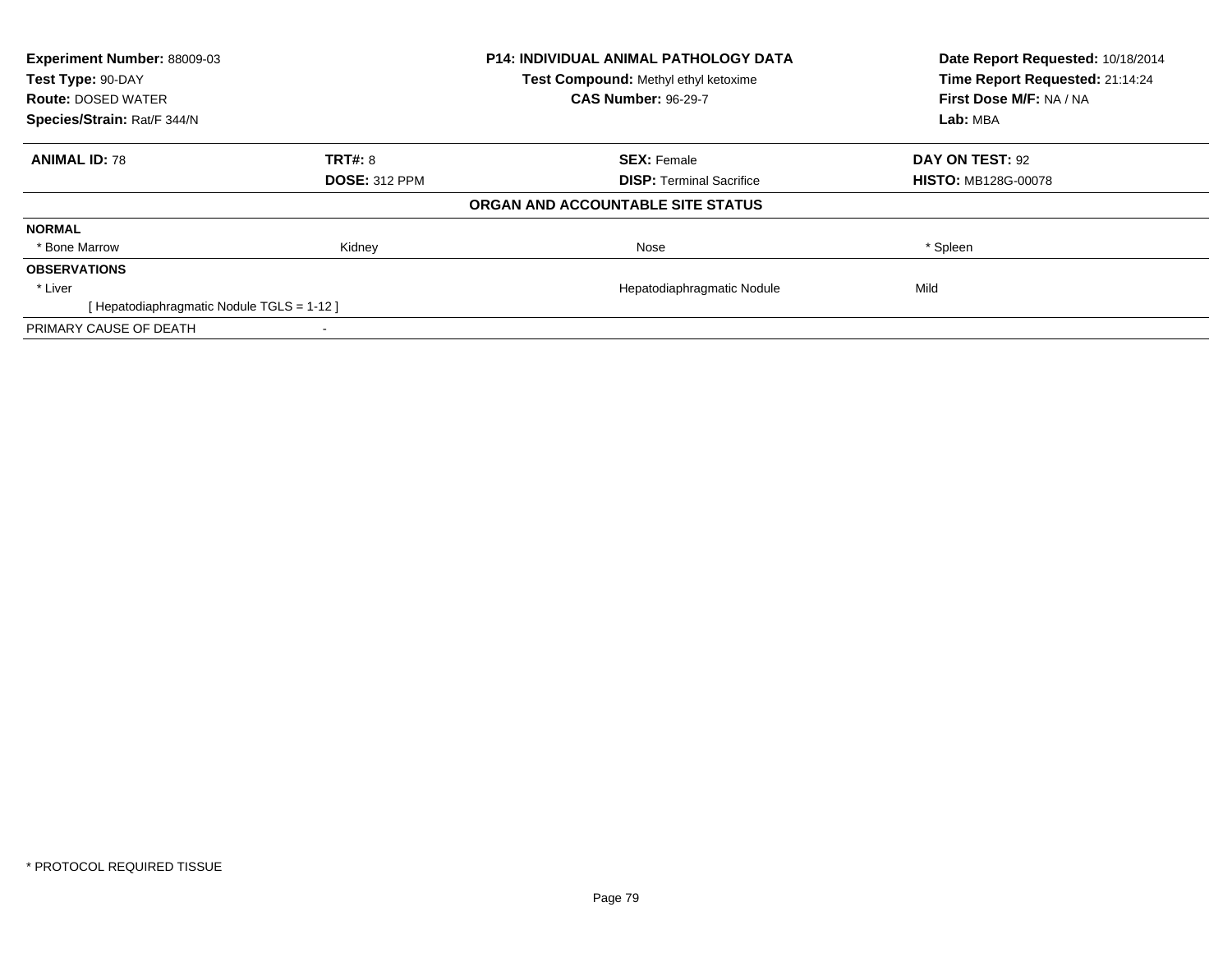| <b>Experiment Number: 88009-03</b> |                      | <b>P14: INDIVIDUAL ANIMAL PATHOLOGY DATA</b> | Date Report Requested: 10/18/2014 |
|------------------------------------|----------------------|----------------------------------------------|-----------------------------------|
| Test Type: 90-DAY                  |                      | Test Compound: Methyl ethyl ketoxime         | Time Report Requested: 21:14:24   |
| <b>Route: DOSED WATER</b>          |                      | <b>CAS Number: 96-29-7</b>                   | First Dose M/F: NA / NA           |
| Species/Strain: Rat/F 344/N        |                      |                                              | Lab: MBA                          |
| <b>ANIMAL ID: 79</b>               | TRT#: 8              | <b>SEX: Female</b>                           | DAY ON TEST: 92                   |
|                                    | <b>DOSE: 312 PPM</b> | <b>DISP:</b> Terminal Sacrifice              | <b>HISTO: MB128G-00079</b>        |
|                                    |                      | ORGAN AND ACCOUNTABLE SITE STATUS            |                                   |
| <b>NORMAL</b>                      |                      |                                              |                                   |
| * Bone Marrow                      | Kidney               | * Liver                                      | Nose                              |
| * Spleen                           |                      |                                              |                                   |
| PRIMARY CAUSE OF DEATH             |                      |                                              |                                   |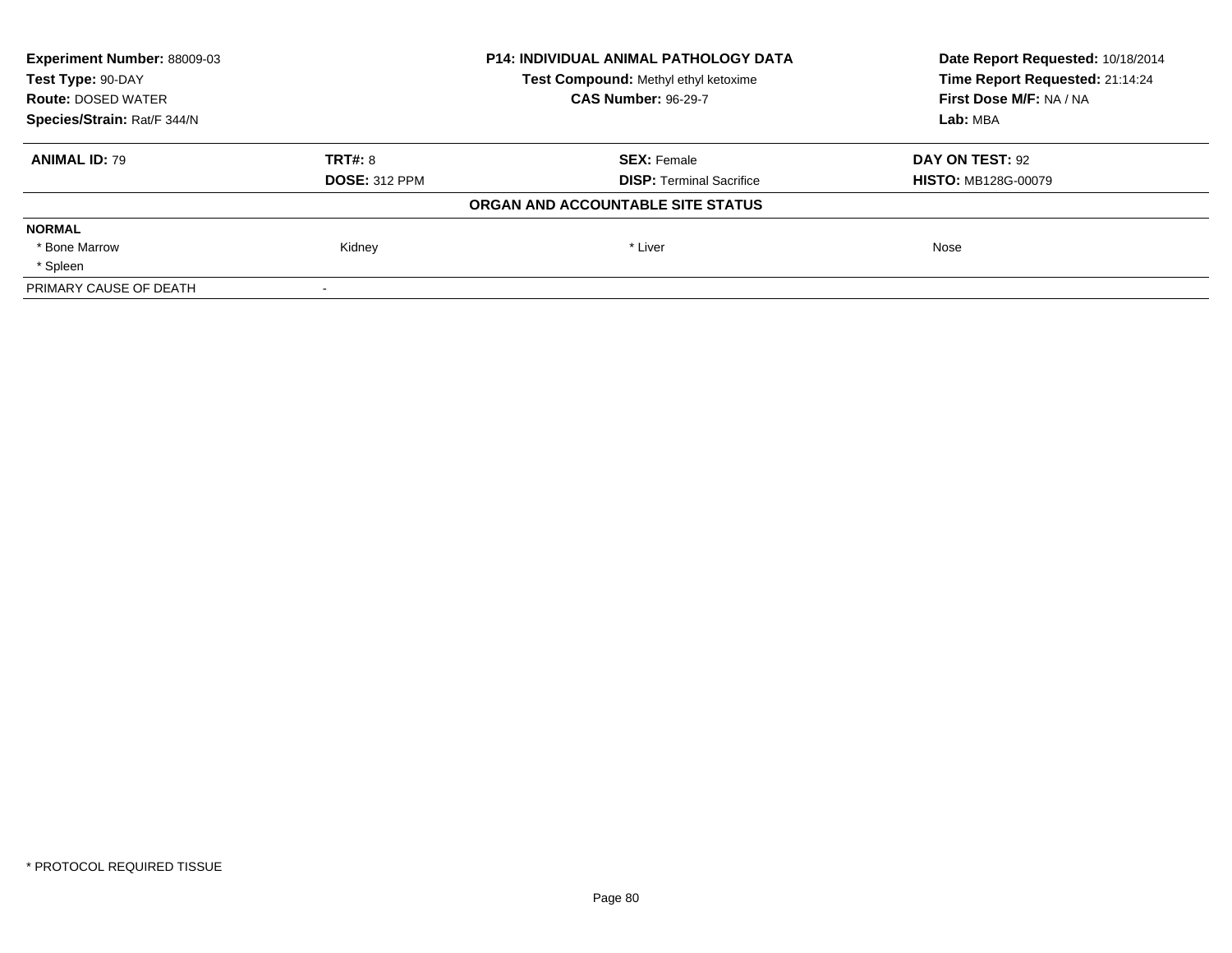| <b>Experiment Number: 88009-03</b> |                      | <b>P14: INDIVIDUAL ANIMAL PATHOLOGY DATA</b> | Date Report Requested: 10/18/2014<br>Time Report Requested: 21:14:24 |
|------------------------------------|----------------------|----------------------------------------------|----------------------------------------------------------------------|
| Test Type: 90-DAY                  |                      | Test Compound: Methyl ethyl ketoxime         |                                                                      |
| <b>Route: DOSED WATER</b>          |                      | <b>CAS Number: 96-29-7</b>                   | First Dose M/F: NA / NA                                              |
| Species/Strain: Rat/F 344/N        |                      |                                              | Lab: MBA                                                             |
| <b>ANIMAL ID: 80</b>               | TRT#: 8              | <b>SEX: Female</b>                           | DAY ON TEST: 92                                                      |
|                                    | <b>DOSE: 312 PPM</b> | <b>DISP: Terminal Sacrifice</b>              | <b>HISTO: MB128G-00080</b>                                           |
|                                    |                      | ORGAN AND ACCOUNTABLE SITE STATUS            |                                                                      |
| <b>NORMAL</b>                      |                      |                                              |                                                                      |
| * Bone Marrow                      | Kidney               | * Liver                                      | Nose                                                                 |
| * Spleen                           |                      |                                              |                                                                      |
| PRIMARY CAUSE OF DEATH             |                      |                                              |                                                                      |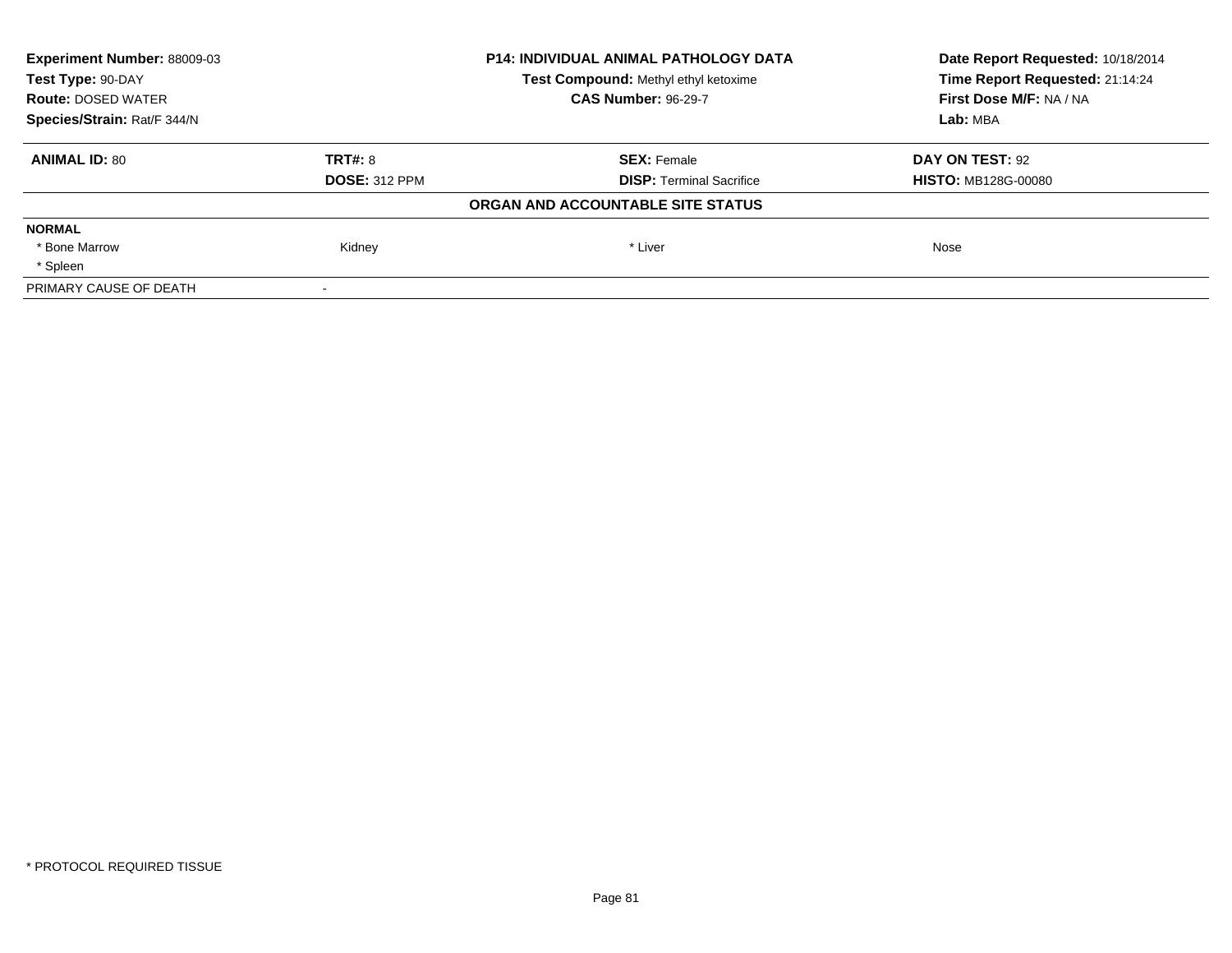| Experiment Number: 88009-03<br><b>P14: INDIVIDUAL ANIMAL PATHOLOGY DATA</b><br>Test Type: 90-DAY<br>Test Compound: Methyl ethyl ketoxime<br><b>CAS Number: 96-29-7</b><br><b>Route: DOSED WATER</b><br>Species/Strain: Rat/F 344/N |                       | Date Report Requested: 10/18/2014<br>Time Report Requested: 21:14:24<br>First Dose M/F: NA / NA<br>Lab: MBA |                            |
|------------------------------------------------------------------------------------------------------------------------------------------------------------------------------------------------------------------------------------|-----------------------|-------------------------------------------------------------------------------------------------------------|----------------------------|
| <b>ANIMAL ID: 81</b>                                                                                                                                                                                                               | <b>TRT#: 9</b>        | <b>SEX: Female</b>                                                                                          | DAY ON TEST: 92            |
|                                                                                                                                                                                                                                    | <b>DOSE: 625 PPM</b>  | <b>DISP:</b> Terminal Sacrifice                                                                             | <b>HISTO: MB128G-00081</b> |
|                                                                                                                                                                                                                                    |                       | ORGAN AND ACCOUNTABLE SITE STATUS                                                                           |                            |
| <b>NORMAL</b>                                                                                                                                                                                                                      |                       |                                                                                                             |                            |
| * Kidney                                                                                                                                                                                                                           | Nose                  |                                                                                                             |                            |
| <b>OBSERVATIONS</b>                                                                                                                                                                                                                |                       |                                                                                                             |                            |
| * Bone Marrow                                                                                                                                                                                                                      | <b>Erythroid Cell</b> | Hyperplasia                                                                                                 | Minimal                    |
| * Liver                                                                                                                                                                                                                            |                       | <b>Infiltration Cellular</b>                                                                                | Lymphocyte, Focal, Minimal |
| * Spleen                                                                                                                                                                                                                           |                       | Hyperplasia                                                                                                 | Erythrocyte, Minimal       |
| PRIMARY CAUSE OF DEATH                                                                                                                                                                                                             |                       |                                                                                                             |                            |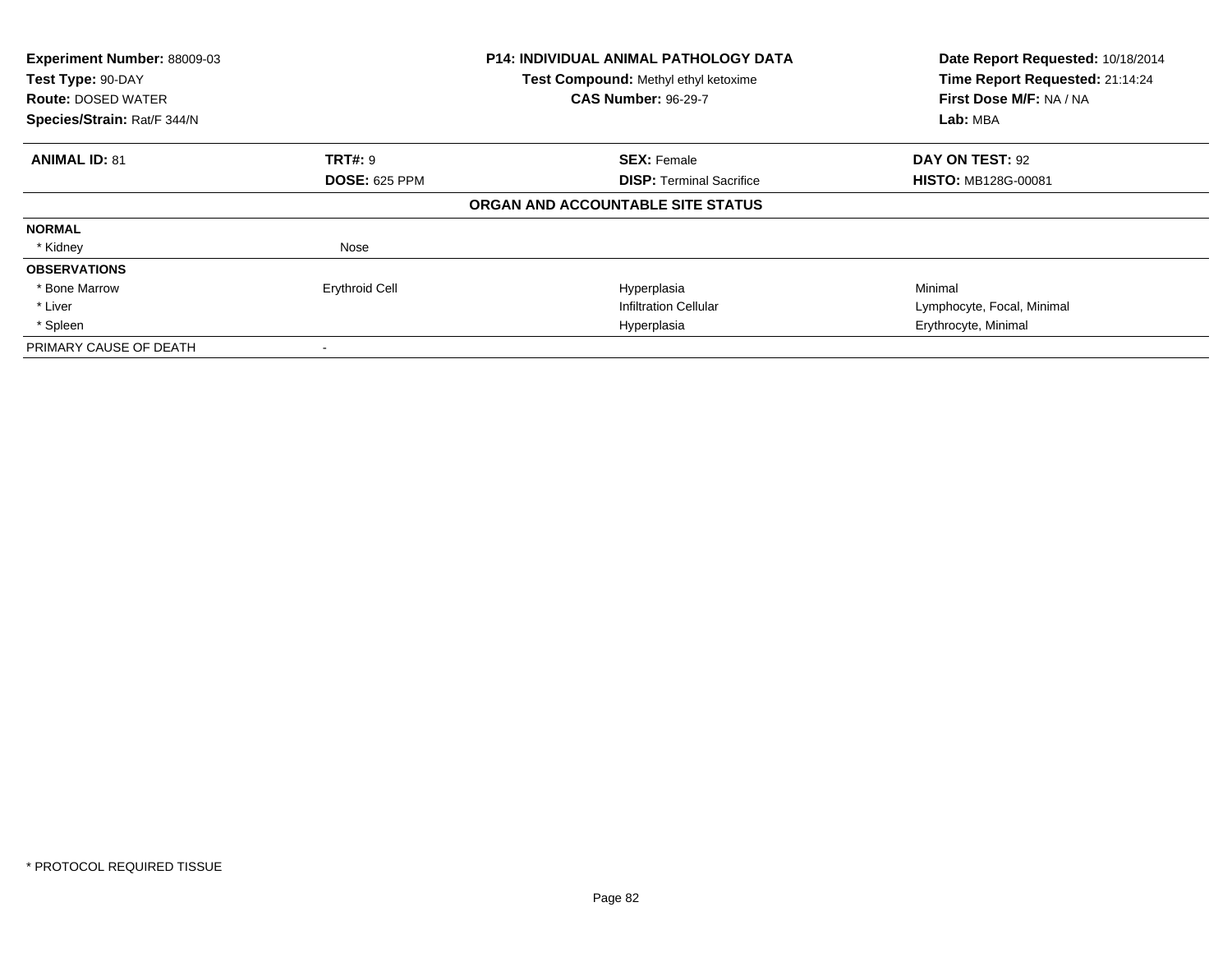| Experiment Number: 88009-03<br>Test Type: 90-DAY<br><b>Route: DOSED WATER</b><br>Species/Strain: Rat/F 344/N |                       | <b>P14: INDIVIDUAL ANIMAL PATHOLOGY DATA</b><br>Test Compound: Methyl ethyl ketoxime<br><b>CAS Number: 96-29-7</b> | Date Report Requested: 10/18/2014<br>Time Report Requested: 21:14:24<br>First Dose M/F: NA / NA<br>Lab: MBA |
|--------------------------------------------------------------------------------------------------------------|-----------------------|--------------------------------------------------------------------------------------------------------------------|-------------------------------------------------------------------------------------------------------------|
|                                                                                                              |                       |                                                                                                                    |                                                                                                             |
| <b>ANIMAL ID: 82</b>                                                                                         | TRT#: 9               | <b>SEX: Female</b>                                                                                                 | DAY ON TEST: 92                                                                                             |
|                                                                                                              | <b>DOSE: 625 PPM</b>  | <b>DISP:</b> Terminal Sacrifice                                                                                    | <b>HISTO: MB128G-00082</b>                                                                                  |
|                                                                                                              |                       | ORGAN AND ACCOUNTABLE SITE STATUS                                                                                  |                                                                                                             |
| <b>NORMAL</b>                                                                                                |                       |                                                                                                                    |                                                                                                             |
| * Kidney                                                                                                     | Nose                  |                                                                                                                    |                                                                                                             |
| <b>OBSERVATIONS</b>                                                                                          |                       |                                                                                                                    |                                                                                                             |
| * Bone Marrow                                                                                                | <b>Erythroid Cell</b> | Hyperplasia                                                                                                        | Minimal                                                                                                     |
| * Liver                                                                                                      |                       | Hyperplasia                                                                                                        | Erythrocyte, Minimal                                                                                        |
| * Spleen                                                                                                     |                       | Hyperplasia                                                                                                        | Erythrocyte, Minimal                                                                                        |
|                                                                                                              |                       | Pigmentation                                                                                                       | Minimal                                                                                                     |
| PRIMARY CAUSE OF DEATH                                                                                       |                       |                                                                                                                    |                                                                                                             |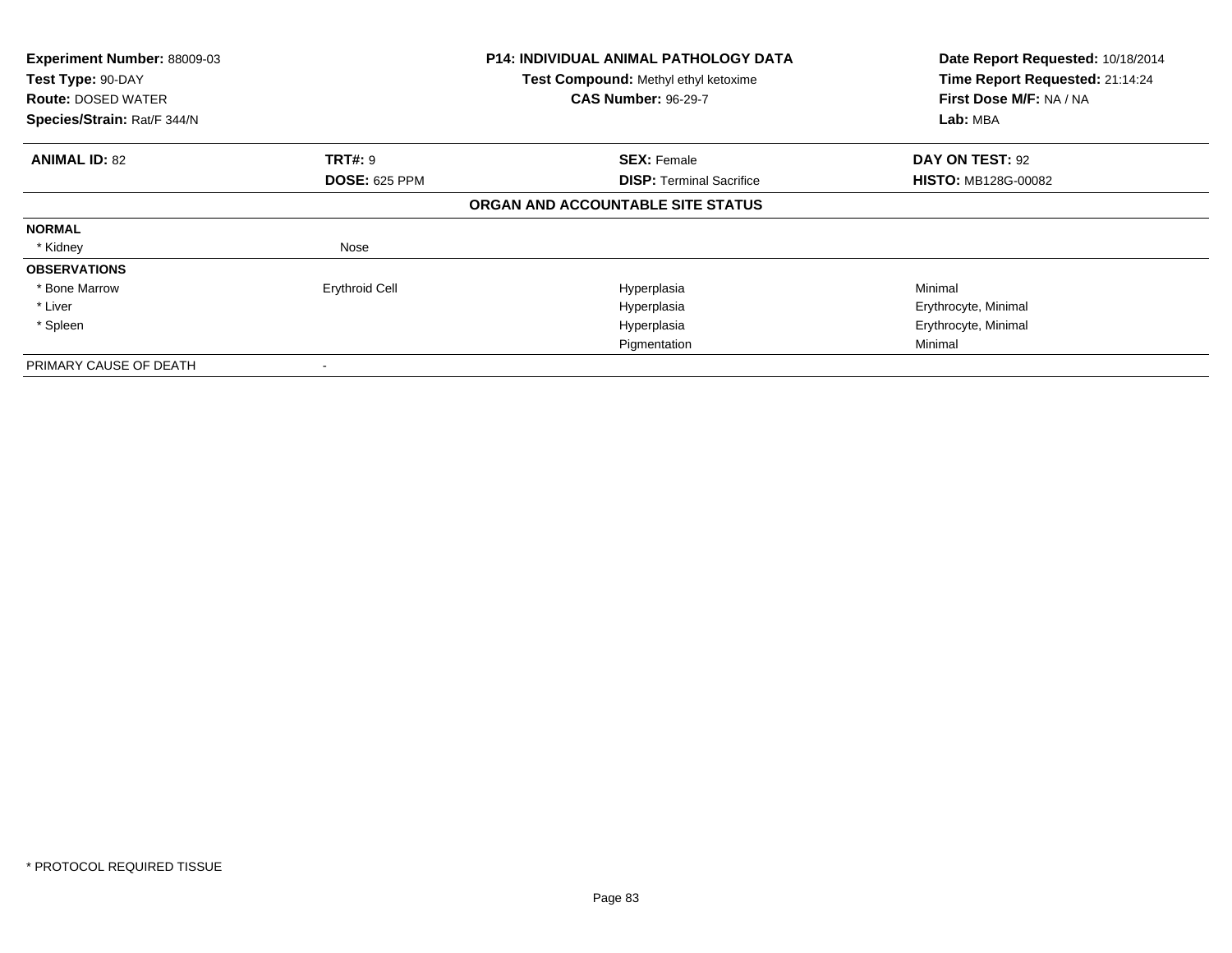| Experiment Number: 88009-03 |                       | <b>P14: INDIVIDUAL ANIMAL PATHOLOGY DATA</b> | Date Report Requested: 10/18/2014 |  |
|-----------------------------|-----------------------|----------------------------------------------|-----------------------------------|--|
| Test Type: 90-DAY           |                       | Test Compound: Methyl ethyl ketoxime         | Time Report Requested: 21:14:24   |  |
| <b>Route: DOSED WATER</b>   |                       | <b>CAS Number: 96-29-7</b>                   | First Dose M/F: NA / NA           |  |
| Species/Strain: Rat/F 344/N |                       |                                              | Lab: MBA                          |  |
| <b>ANIMAL ID: 83</b>        | <b>TRT#: 9</b>        | <b>SEX: Female</b>                           | DAY ON TEST: 92                   |  |
|                             | <b>DOSE: 625 PPM</b>  | <b>DISP:</b> Terminal Sacrifice              | <b>HISTO: MB128G-00083</b>        |  |
|                             |                       | ORGAN AND ACCOUNTABLE SITE STATUS            |                                   |  |
| <b>NORMAL</b>               |                       |                                              |                                   |  |
| * Kidney                    | Nose                  | * Spleen                                     |                                   |  |
| <b>OBSERVATIONS</b>         |                       |                                              |                                   |  |
| * Bone Marrow               | <b>Erythroid Cell</b> | Hyperplasia                                  | Mild                              |  |
| * Liver                     |                       | Hyperplasia                                  | Erythrocyte, Minimal              |  |
| PRIMARY CAUSE OF DEATH      |                       |                                              |                                   |  |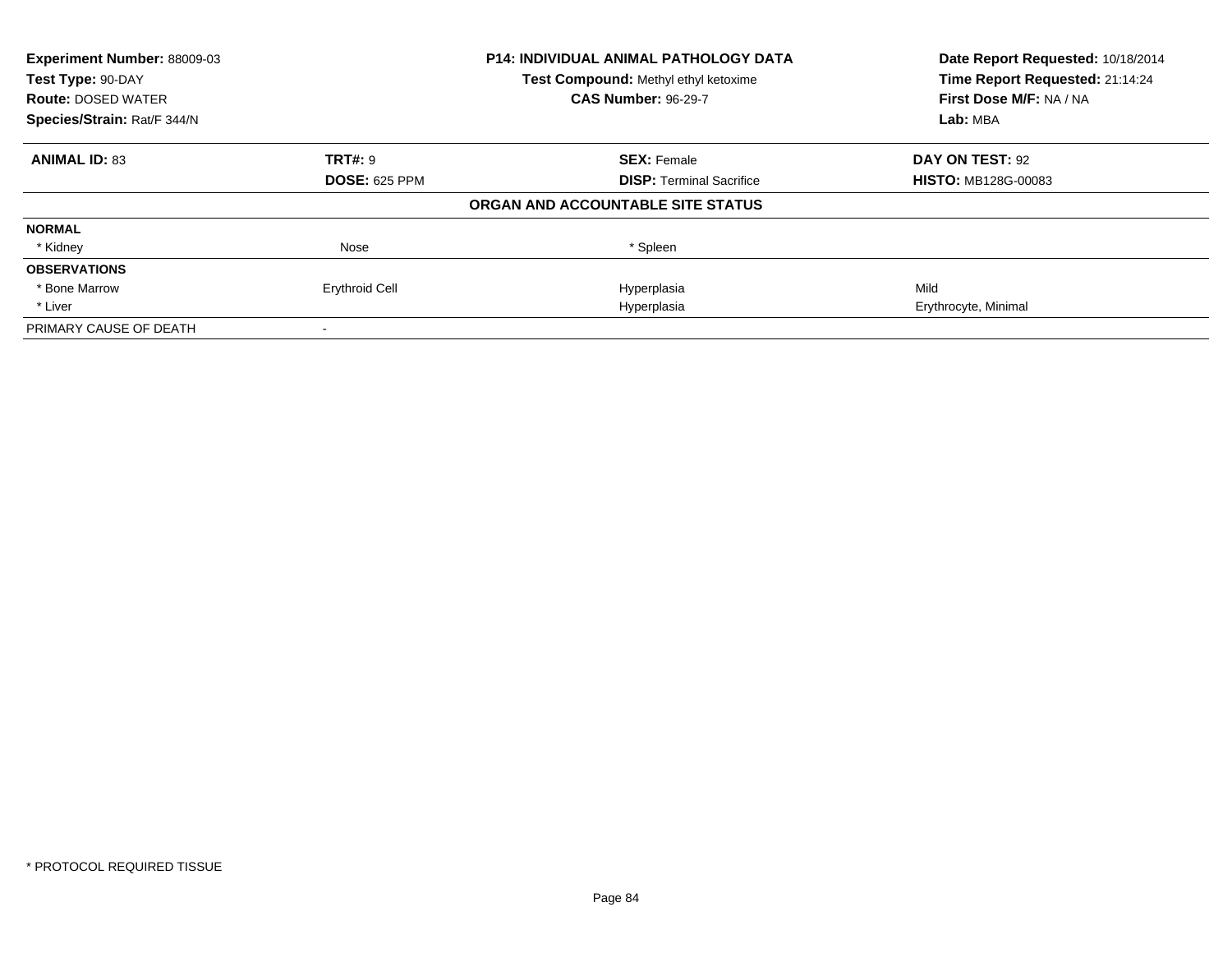| Experiment Number: 88009-03<br>Test Type: 90-DAY |                      | <b>P14: INDIVIDUAL ANIMAL PATHOLOGY DATA</b> | Date Report Requested: 10/18/2014<br>Time Report Requested: 21:14:24 |
|--------------------------------------------------|----------------------|----------------------------------------------|----------------------------------------------------------------------|
|                                                  |                      | Test Compound: Methyl ethyl ketoxime         |                                                                      |
| <b>Route: DOSED WATER</b>                        |                      | <b>CAS Number: 96-29-7</b>                   | First Dose M/F: NA / NA                                              |
| Species/Strain: Rat/F 344/N                      |                      |                                              | Lab: MBA                                                             |
| <b>ANIMAL ID: 84</b>                             | <b>TRT#: 9</b>       | <b>SEX: Female</b>                           | DAY ON TEST: 92                                                      |
|                                                  | <b>DOSE: 625 PPM</b> | <b>DISP:</b> Terminal Sacrifice              | <b>HISTO: MB128G-00084</b>                                           |
|                                                  |                      | ORGAN AND ACCOUNTABLE SITE STATUS            |                                                                      |
| <b>NORMAL</b>                                    |                      |                                              |                                                                      |
| * Bone Marrow                                    | * Kidney             | Nose                                         | * Spleen                                                             |
| <b>OBSERVATIONS</b>                              |                      |                                              |                                                                      |
| * Liver                                          |                      | Hyperplasia                                  | Erythrocyte, Minimal                                                 |
| PRIMARY CAUSE OF DEATH                           |                      |                                              |                                                                      |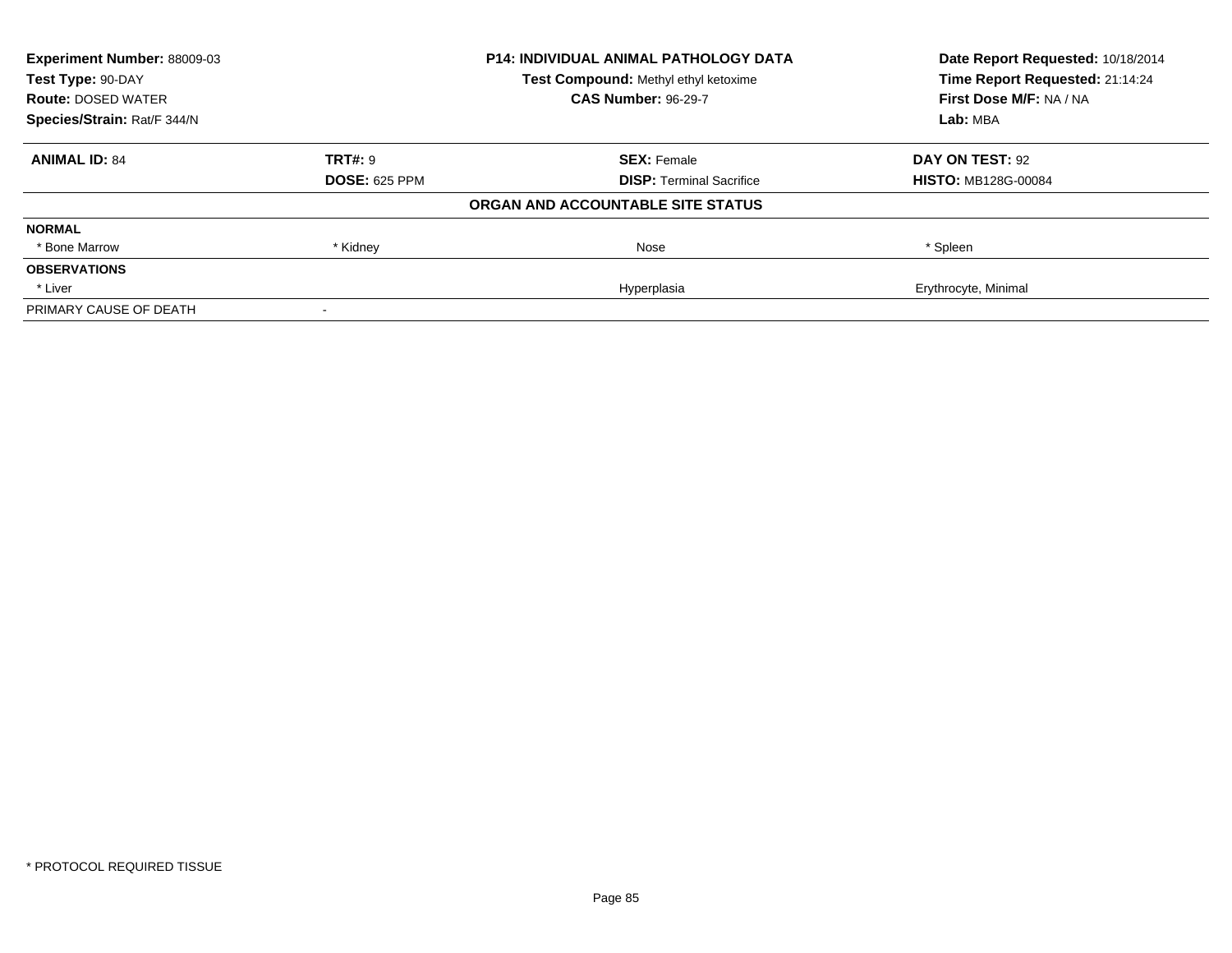| <b>Experiment Number: 88009-03</b><br>Test Type: 90-DAY |                       | <b>P14: INDIVIDUAL ANIMAL PATHOLOGY DATA</b> | Date Report Requested: 10/18/2014<br>Time Report Requested: 21:14:24 |
|---------------------------------------------------------|-----------------------|----------------------------------------------|----------------------------------------------------------------------|
|                                                         |                       | Test Compound: Methyl ethyl ketoxime         |                                                                      |
| <b>Route: DOSED WATER</b>                               |                       | <b>CAS Number: 96-29-7</b>                   | First Dose M/F: NA / NA                                              |
| Species/Strain: Rat/F 344/N                             |                       | Lab: MBA                                     |                                                                      |
| <b>ANIMAL ID: 85</b>                                    | <b>TRT#: 9</b>        | <b>SEX: Female</b>                           | DAY ON TEST: 92                                                      |
|                                                         | <b>DOSE: 625 PPM</b>  | <b>DISP:</b> Terminal Sacrifice              | <b>HISTO: MB128G-00085</b>                                           |
|                                                         |                       | ORGAN AND ACCOUNTABLE SITE STATUS            |                                                                      |
| <b>NORMAL</b>                                           |                       |                                              |                                                                      |
| * Kidney                                                | * Liver               | Nose                                         | * Spleen                                                             |
| <b>OBSERVATIONS</b>                                     |                       |                                              |                                                                      |
| * Bone Marrow                                           | <b>Erythroid Cell</b> | Hyperplasia                                  | Minimal                                                              |
| PRIMARY CAUSE OF DEATH                                  |                       |                                              |                                                                      |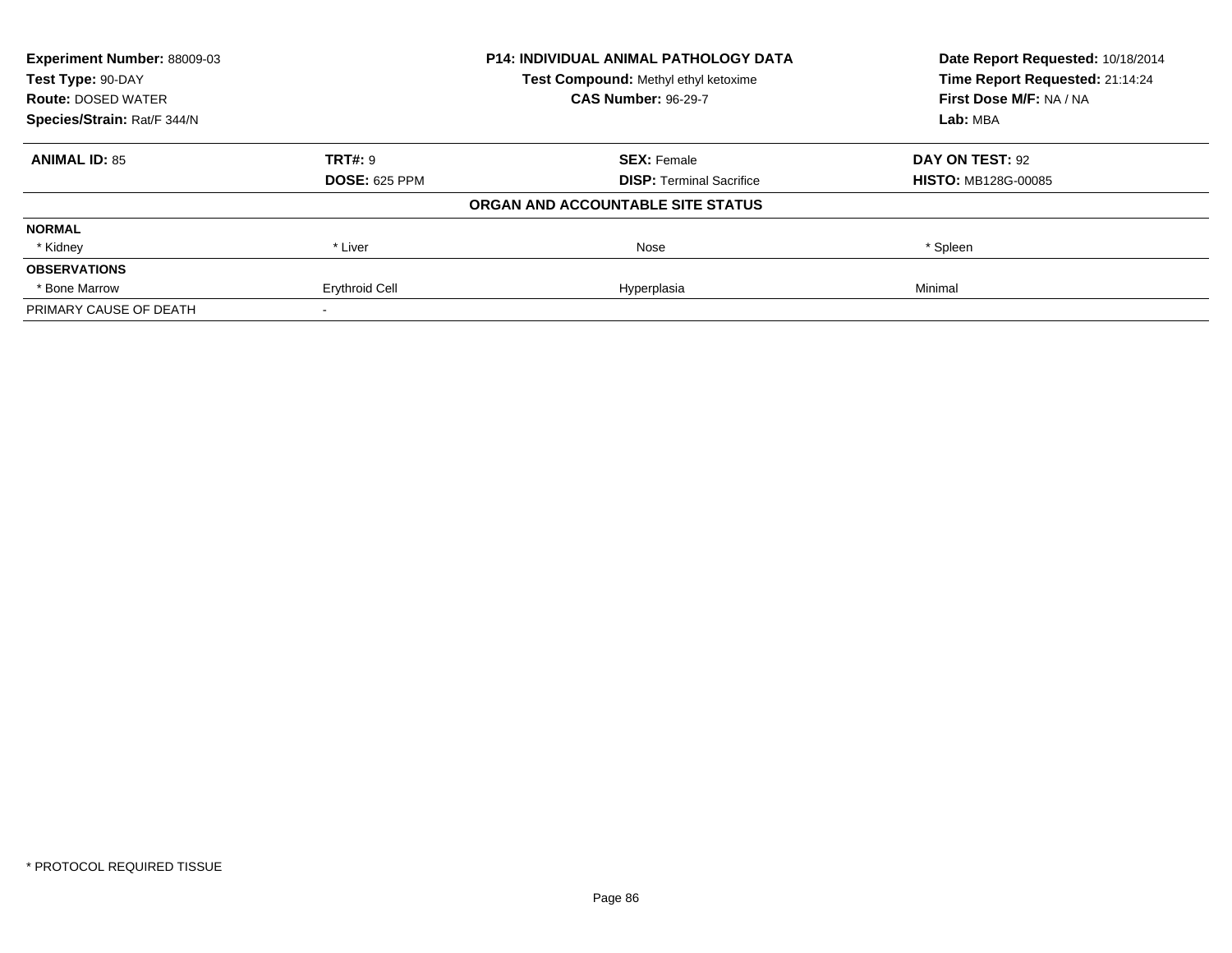| Experiment Number: 88009-03<br>Test Type: 90-DAY |                       | <b>P14: INDIVIDUAL ANIMAL PATHOLOGY DATA</b> | Date Report Requested: 10/18/2014<br>Time Report Requested: 21:14:24 |
|--------------------------------------------------|-----------------------|----------------------------------------------|----------------------------------------------------------------------|
|                                                  |                       | Test Compound: Methyl ethyl ketoxime         |                                                                      |
| <b>Route: DOSED WATER</b>                        |                       | <b>CAS Number: 96-29-7</b>                   | First Dose M/F: NA / NA                                              |
| Species/Strain: Rat/F 344/N                      |                       |                                              | Lab: MBA                                                             |
| <b>ANIMAL ID: 86</b>                             | <b>TRT#: 9</b>        | <b>SEX: Female</b>                           | DAY ON TEST: 92                                                      |
|                                                  | <b>DOSE: 625 PPM</b>  | <b>DISP:</b> Terminal Sacrifice              | <b>HISTO: MB128G-00086</b>                                           |
|                                                  |                       | ORGAN AND ACCOUNTABLE SITE STATUS            |                                                                      |
| <b>NORMAL</b>                                    |                       |                                              |                                                                      |
| * Kidney                                         | * Liver               | Nose                                         |                                                                      |
| <b>OBSERVATIONS</b>                              |                       |                                              |                                                                      |
| * Bone Marrow                                    | <b>Erythroid Cell</b> | Hyperplasia                                  | Minimal                                                              |
| * Spleen                                         |                       | Hyperplasia                                  | Erythrocyte, Minimal                                                 |
| PRIMARY CAUSE OF DEATH                           |                       |                                              |                                                                      |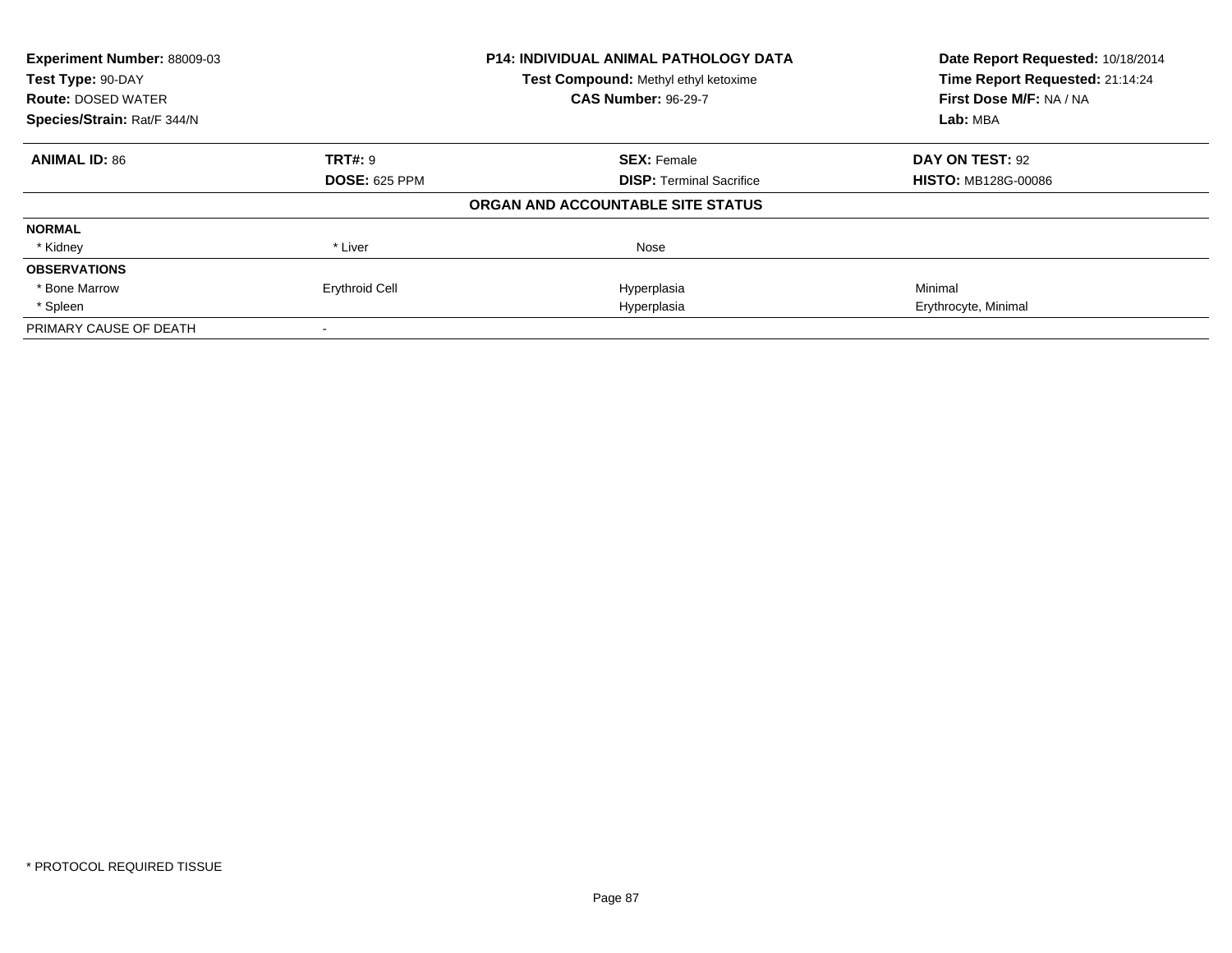| Experiment Number: 88009-03<br>Test Type: 90-DAY |                       | <b>P14: INDIVIDUAL ANIMAL PATHOLOGY DATA</b> | Date Report Requested: 10/18/2014<br>Time Report Requested: 21:14:24 |
|--------------------------------------------------|-----------------------|----------------------------------------------|----------------------------------------------------------------------|
|                                                  |                       | Test Compound: Methyl ethyl ketoxime         |                                                                      |
| <b>Route: DOSED WATER</b>                        |                       | <b>CAS Number: 96-29-7</b>                   | First Dose M/F: NA / NA                                              |
| Species/Strain: Rat/F 344/N                      |                       |                                              | Lab: MBA                                                             |
| <b>ANIMAL ID: 87</b>                             | <b>TRT#: 9</b>        | <b>SEX: Female</b>                           | DAY ON TEST: 92                                                      |
|                                                  | <b>DOSE: 625 PPM</b>  | <b>DISP:</b> Terminal Sacrifice              | <b>HISTO: MB128G-00087</b>                                           |
|                                                  |                       | ORGAN AND ACCOUNTABLE SITE STATUS            |                                                                      |
| <b>NORMAL</b>                                    |                       |                                              |                                                                      |
| * Kidney                                         | * Liver               | Nose                                         |                                                                      |
| <b>OBSERVATIONS</b>                              |                       |                                              |                                                                      |
| * Bone Marrow                                    | <b>Erythroid Cell</b> | Hyperplasia                                  | Mild                                                                 |
| * Spleen                                         |                       | Hyperplasia                                  | Erythrocyte, Minimal                                                 |
| PRIMARY CAUSE OF DEATH                           |                       |                                              |                                                                      |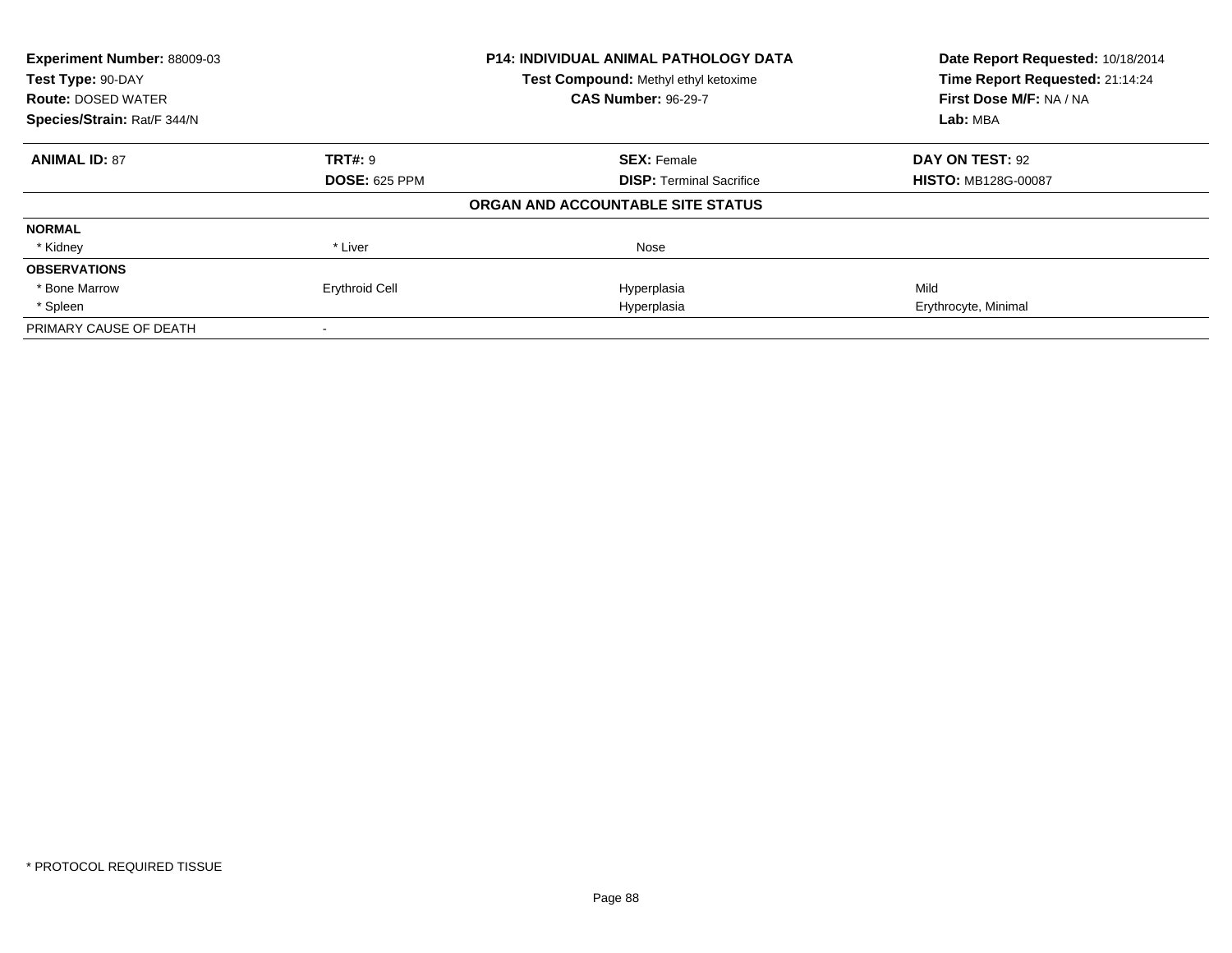| <b>Experiment Number: 88009-03</b><br>Test Type: 90-DAY |                       | <b>P14: INDIVIDUAL ANIMAL PATHOLOGY DATA</b> | Date Report Requested: 10/18/2014<br>Time Report Requested: 21:14:24 |
|---------------------------------------------------------|-----------------------|----------------------------------------------|----------------------------------------------------------------------|
|                                                         |                       | Test Compound: Methyl ethyl ketoxime         |                                                                      |
| <b>Route: DOSED WATER</b>                               |                       | <b>CAS Number: 96-29-7</b>                   | First Dose M/F: NA / NA                                              |
| Species/Strain: Rat/F 344/N                             |                       |                                              | Lab: MBA                                                             |
| <b>ANIMAL ID: 88</b>                                    | <b>TRT#: 9</b>        | <b>SEX: Female</b>                           | DAY ON TEST: 92                                                      |
|                                                         | <b>DOSE: 625 PPM</b>  | <b>DISP:</b> Terminal Sacrifice              | <b>HISTO: MB128G-00088</b>                                           |
|                                                         |                       | ORGAN AND ACCOUNTABLE SITE STATUS            |                                                                      |
| <b>NORMAL</b>                                           |                       |                                              |                                                                      |
| * Kidney                                                | * Liver               | Nose                                         | * Spleen                                                             |
| <b>OBSERVATIONS</b>                                     |                       |                                              |                                                                      |
| * Bone Marrow                                           | <b>Erythroid Cell</b> | Hyperplasia                                  | Minimal                                                              |
| PRIMARY CAUSE OF DEATH                                  |                       |                                              |                                                                      |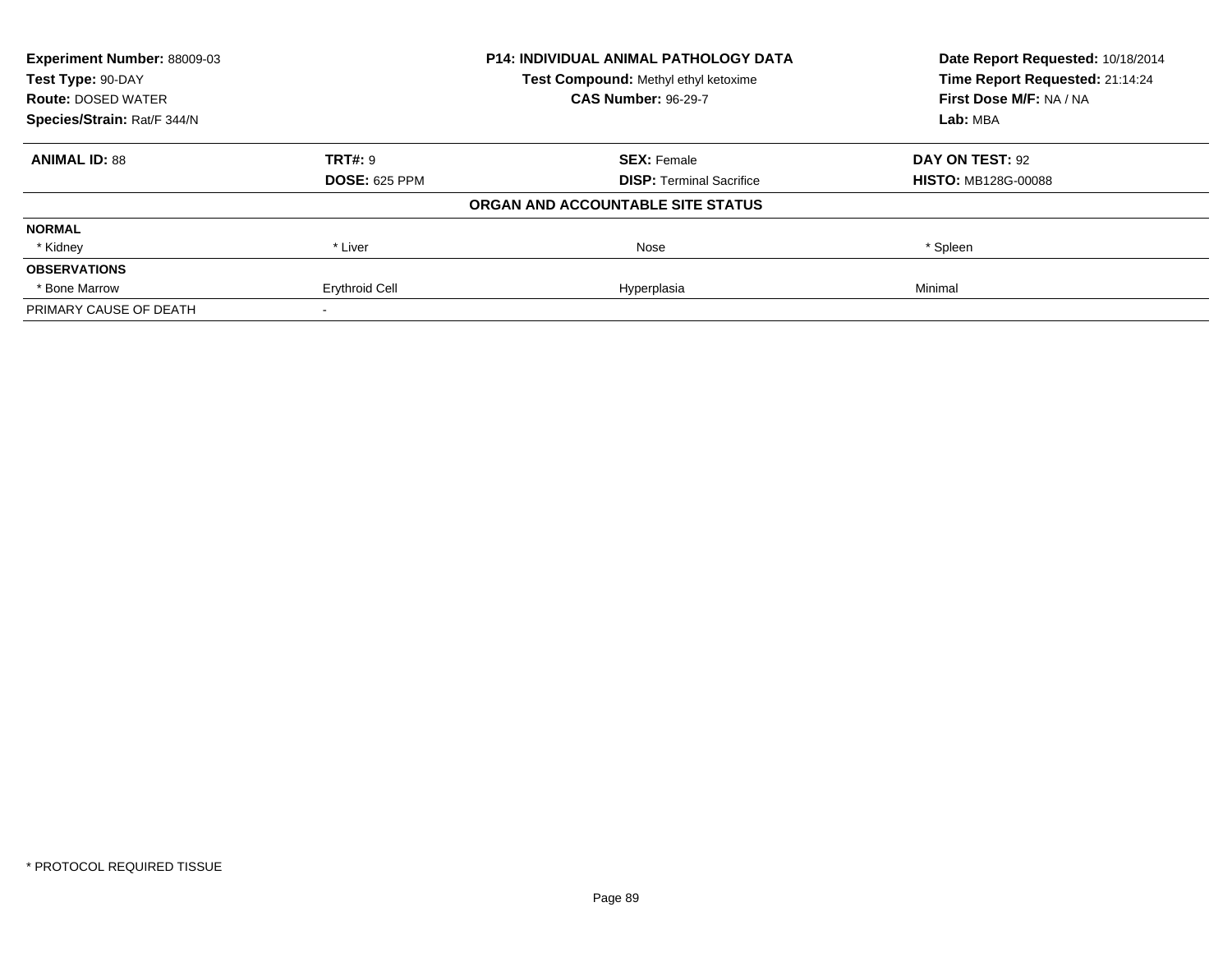| Experiment Number: 88009-03<br>Test Type: 90-DAY<br><b>Route: DOSED WATER</b><br>Species/Strain: Rat/F 344/N |                      | <b>P14: INDIVIDUAL ANIMAL PATHOLOGY DATA</b><br>Test Compound: Methyl ethyl ketoxime | Date Report Requested: 10/18/2014<br>Time Report Requested: 21:14:24<br>First Dose M/F: NA / NA<br>Lab: MBA |
|--------------------------------------------------------------------------------------------------------------|----------------------|--------------------------------------------------------------------------------------|-------------------------------------------------------------------------------------------------------------|
|                                                                                                              |                      | <b>CAS Number: 96-29-7</b>                                                           |                                                                                                             |
|                                                                                                              |                      |                                                                                      |                                                                                                             |
| <b>ANIMAL ID: 89</b>                                                                                         | TRT#: 9              | <b>SEX: Female</b>                                                                   | DAY ON TEST: 92                                                                                             |
|                                                                                                              | <b>DOSE: 625 PPM</b> | <b>DISP:</b> Terminal Sacrifice                                                      | <b>HISTO: MB128G-00089</b>                                                                                  |
|                                                                                                              |                      | ORGAN AND ACCOUNTABLE SITE STATUS                                                    |                                                                                                             |
| <b>NORMAL</b>                                                                                                |                      |                                                                                      |                                                                                                             |
| * Bone Marrow                                                                                                | * Kidney             | Nose                                                                                 |                                                                                                             |
| <b>OBSERVATIONS</b>                                                                                          |                      |                                                                                      |                                                                                                             |
| * Liver                                                                                                      |                      | <b>Infiltration Cellular</b>                                                         | Lymphocyte, Focal, Minimal                                                                                  |
| * Spleen                                                                                                     |                      | Pigmentation                                                                         | Minimal                                                                                                     |
| PRIMARY CAUSE OF DEATH                                                                                       |                      |                                                                                      |                                                                                                             |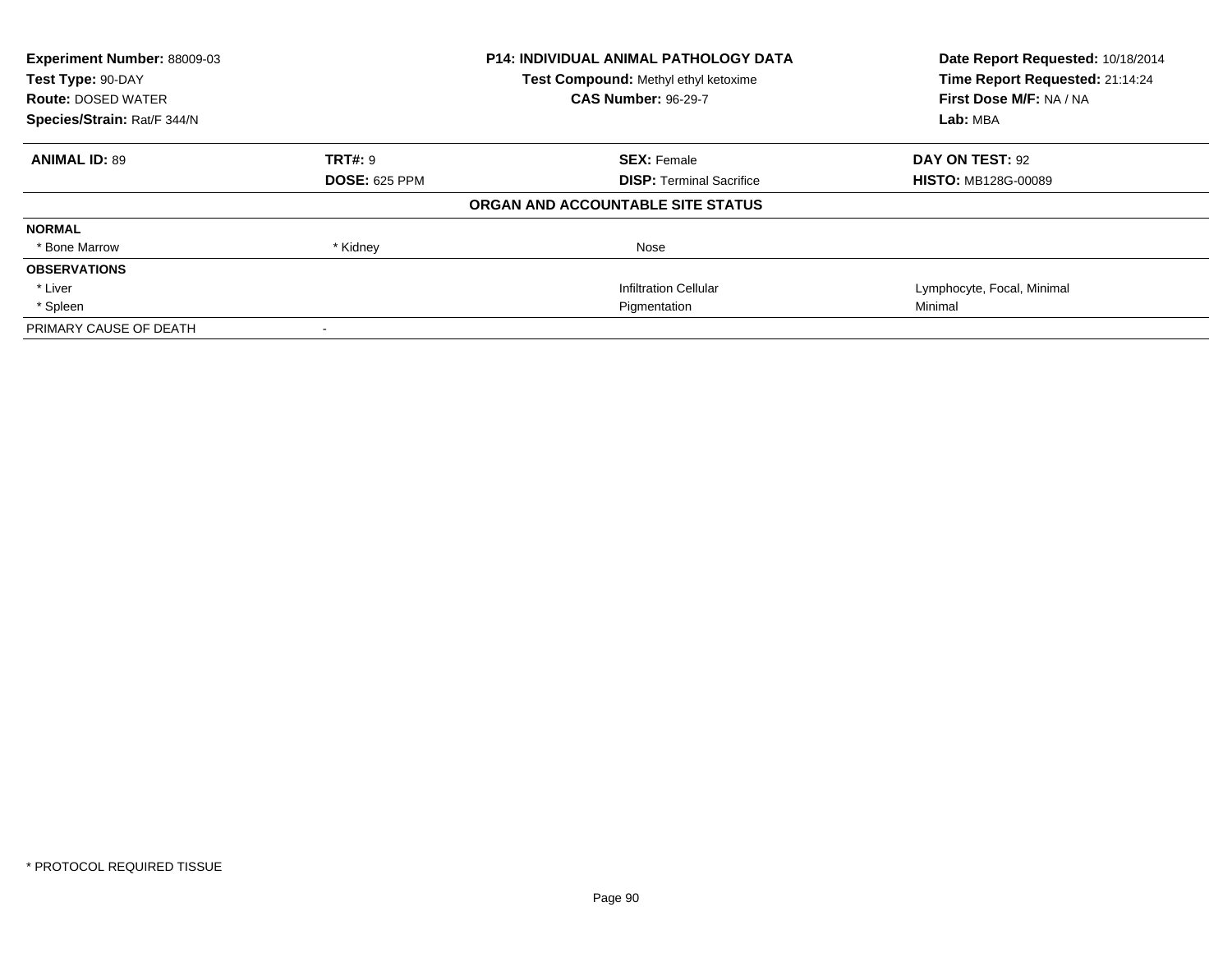| <b>Experiment Number: 88009-03</b><br>Test Type: 90-DAY<br><b>Route: DOSED WATER</b><br>Species/Strain: Rat/F 344/N |                       | <b>P14: INDIVIDUAL ANIMAL PATHOLOGY DATA</b><br><b>Test Compound: Methyl ethyl ketoxime</b><br><b>CAS Number: 96-29-7</b> | Date Report Requested: 10/18/2014<br>Time Report Requested: 21:14:24<br>First Dose M/F: NA / NA<br>Lab: MBA |
|---------------------------------------------------------------------------------------------------------------------|-----------------------|---------------------------------------------------------------------------------------------------------------------------|-------------------------------------------------------------------------------------------------------------|
|                                                                                                                     |                       |                                                                                                                           |                                                                                                             |
| <b>ANIMAL ID: 90</b><br><b>TRT#: 9</b>                                                                              |                       | <b>SEX: Female</b>                                                                                                        | DAY ON TEST: 92                                                                                             |
|                                                                                                                     | <b>DOSE: 625 PPM</b>  | <b>DISP:</b> Terminal Sacrifice                                                                                           | <b>HISTO: MB128G-00090</b>                                                                                  |
|                                                                                                                     |                       | ORGAN AND ACCOUNTABLE SITE STATUS                                                                                         |                                                                                                             |
| <b>NORMAL</b>                                                                                                       |                       |                                                                                                                           |                                                                                                             |
| * Kidney                                                                                                            | Nose                  |                                                                                                                           |                                                                                                             |
| <b>OBSERVATIONS</b>                                                                                                 |                       |                                                                                                                           |                                                                                                             |
| * Bone Marrow                                                                                                       | <b>Erythroid Cell</b> | Hyperplasia                                                                                                               | Minimal                                                                                                     |
| * Liver                                                                                                             |                       | Developmental Malformation                                                                                                | Mild                                                                                                        |
|                                                                                                                     |                       | Hyperplasia                                                                                                               | Erythrocyte, Minimal                                                                                        |
| [ Developmental Malformation TGLS = 1-5 ]                                                                           |                       |                                                                                                                           |                                                                                                             |
| * Spleen                                                                                                            |                       | Hyperplasia                                                                                                               | Erythrocyte, Minimal                                                                                        |
|                                                                                                                     |                       | Pigmentation                                                                                                              | Mild                                                                                                        |
| PRIMARY CAUSE OF DEATH                                                                                              |                       |                                                                                                                           |                                                                                                             |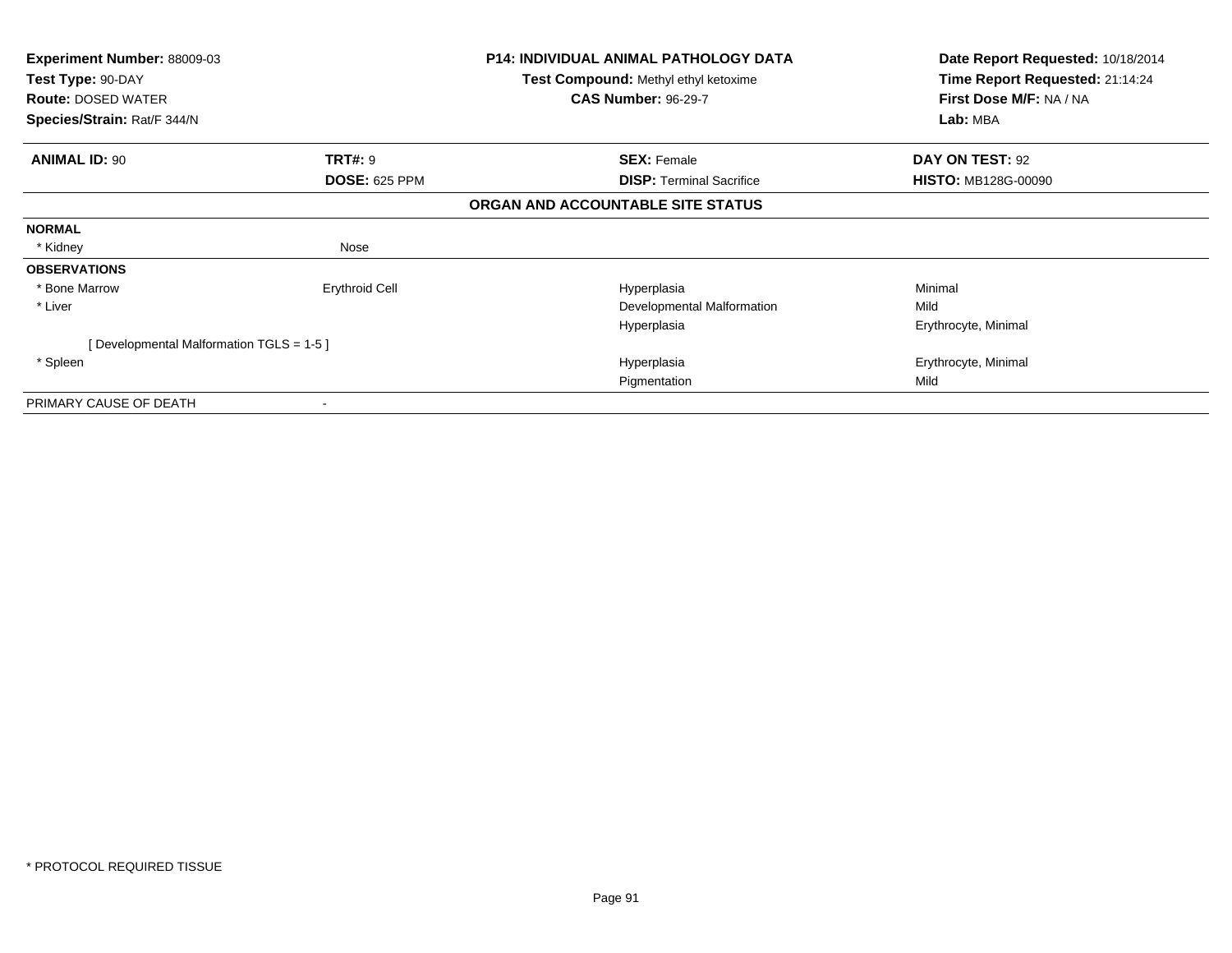| Experiment Number: 88009-03<br>Test Type: 90-DAY<br><b>Route: DOSED WATER</b><br>Species/Strain: Rat/F 344/N |                       | <b>P14: INDIVIDUAL ANIMAL PATHOLOGY DATA</b><br>Test Compound: Methyl ethyl ketoxime<br><b>CAS Number: 96-29-7</b> | Date Report Requested: 10/18/2014<br>Time Report Requested: 21:14:24<br>First Dose M/F: NA / NA<br>Lab: MBA |
|--------------------------------------------------------------------------------------------------------------|-----------------------|--------------------------------------------------------------------------------------------------------------------|-------------------------------------------------------------------------------------------------------------|
| <b>ANIMAL ID: 91</b>                                                                                         | <b>TRT#: 10</b>       | <b>SEX: Female</b>                                                                                                 | DAY ON TEST: 92                                                                                             |
|                                                                                                              | <b>DOSE: 1250 PPM</b> | <b>DISP:</b> Terminal Sacrifice                                                                                    | <b>HISTO: MB128G-00091</b>                                                                                  |
|                                                                                                              |                       | ORGAN AND ACCOUNTABLE SITE STATUS                                                                                  |                                                                                                             |
| <b>NORMAL</b>                                                                                                |                       |                                                                                                                    |                                                                                                             |
| * Liver                                                                                                      | Nose                  |                                                                                                                    |                                                                                                             |
| <b>OBSERVATIONS</b>                                                                                          |                       |                                                                                                                    |                                                                                                             |
| * Bone Marrow                                                                                                | <b>Erythroid Cell</b> | Hyperplasia                                                                                                        | Mild                                                                                                        |
| * Kidney                                                                                                     | <b>Renal Tubule</b>   | Pigmentation                                                                                                       | Minimal                                                                                                     |
| * Spleen                                                                                                     |                       | Pigmentation                                                                                                       | Mild                                                                                                        |
| PRIMARY CAUSE OF DEATH                                                                                       |                       |                                                                                                                    |                                                                                                             |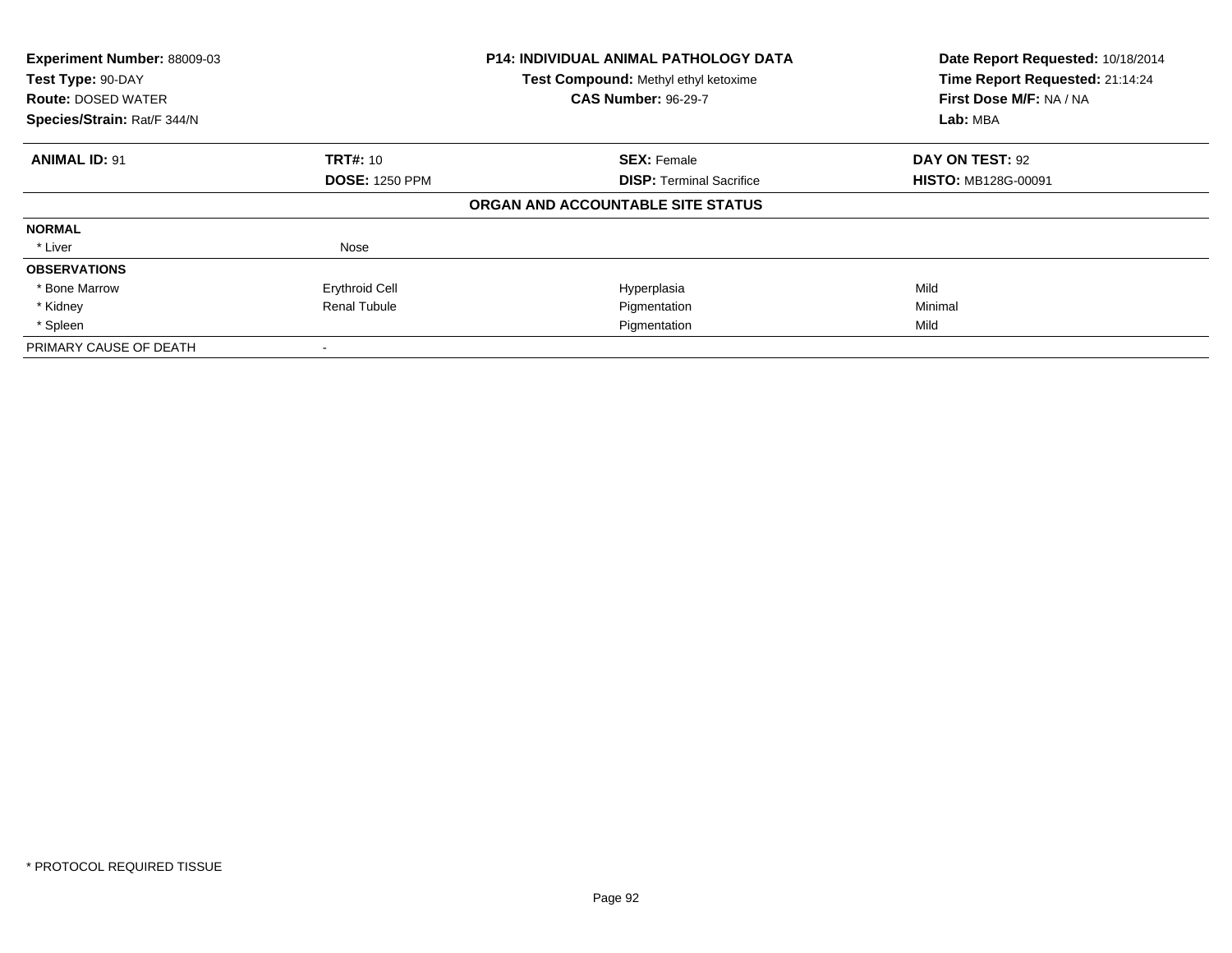| Experiment Number: 88009-03<br>Test Type: 90-DAY<br><b>Route: DOSED WATER</b> |                       | <b>P14: INDIVIDUAL ANIMAL PATHOLOGY DATA</b><br>Test Compound: Methyl ethyl ketoxime<br><b>CAS Number: 96-29-7</b> | Date Report Requested: 10/18/2014<br>Time Report Requested: 21:14:24<br>First Dose M/F: NA / NA |
|-------------------------------------------------------------------------------|-----------------------|--------------------------------------------------------------------------------------------------------------------|-------------------------------------------------------------------------------------------------|
| Species/Strain: Rat/F 344/N                                                   |                       |                                                                                                                    | Lab: MBA                                                                                        |
| <b>ANIMAL ID: 92</b>                                                          | <b>TRT#: 10</b>       | <b>SEX: Female</b>                                                                                                 | DAY ON TEST: 92                                                                                 |
|                                                                               | <b>DOSE: 1250 PPM</b> | <b>DISP:</b> Terminal Sacrifice                                                                                    | HISTO: MB128G-00092                                                                             |
|                                                                               |                       | ORGAN AND ACCOUNTABLE SITE STATUS                                                                                  |                                                                                                 |
| <b>NORMAL</b>                                                                 |                       |                                                                                                                    |                                                                                                 |
| Nose                                                                          |                       |                                                                                                                    |                                                                                                 |
| <b>OBSERVATIONS</b>                                                           |                       |                                                                                                                    |                                                                                                 |
| * Bone Marrow                                                                 | <b>Erythroid Cell</b> | Hyperplasia                                                                                                        | Mild                                                                                            |
| <b>Clitoral Gland</b>                                                         |                       | Ectasia                                                                                                            | Mild                                                                                            |
| [Ectasia TGLS = 1-9]                                                          |                       |                                                                                                                    |                                                                                                 |
| * Kidney                                                                      | <b>Renal Tubule</b>   | Pigmentation                                                                                                       | Minimal                                                                                         |
| * Liver                                                                       |                       | Developmental Malformation                                                                                         | Mild                                                                                            |
| [Developmental Malformation TGLS = 2-12]                                      |                       |                                                                                                                    |                                                                                                 |
| * Spleen                                                                      |                       | Hyperplasia                                                                                                        | Erythrocyte, Mild                                                                               |
|                                                                               |                       | Pigmentation                                                                                                       | Mild                                                                                            |
| PRIMARY CAUSE OF DEATH                                                        |                       |                                                                                                                    |                                                                                                 |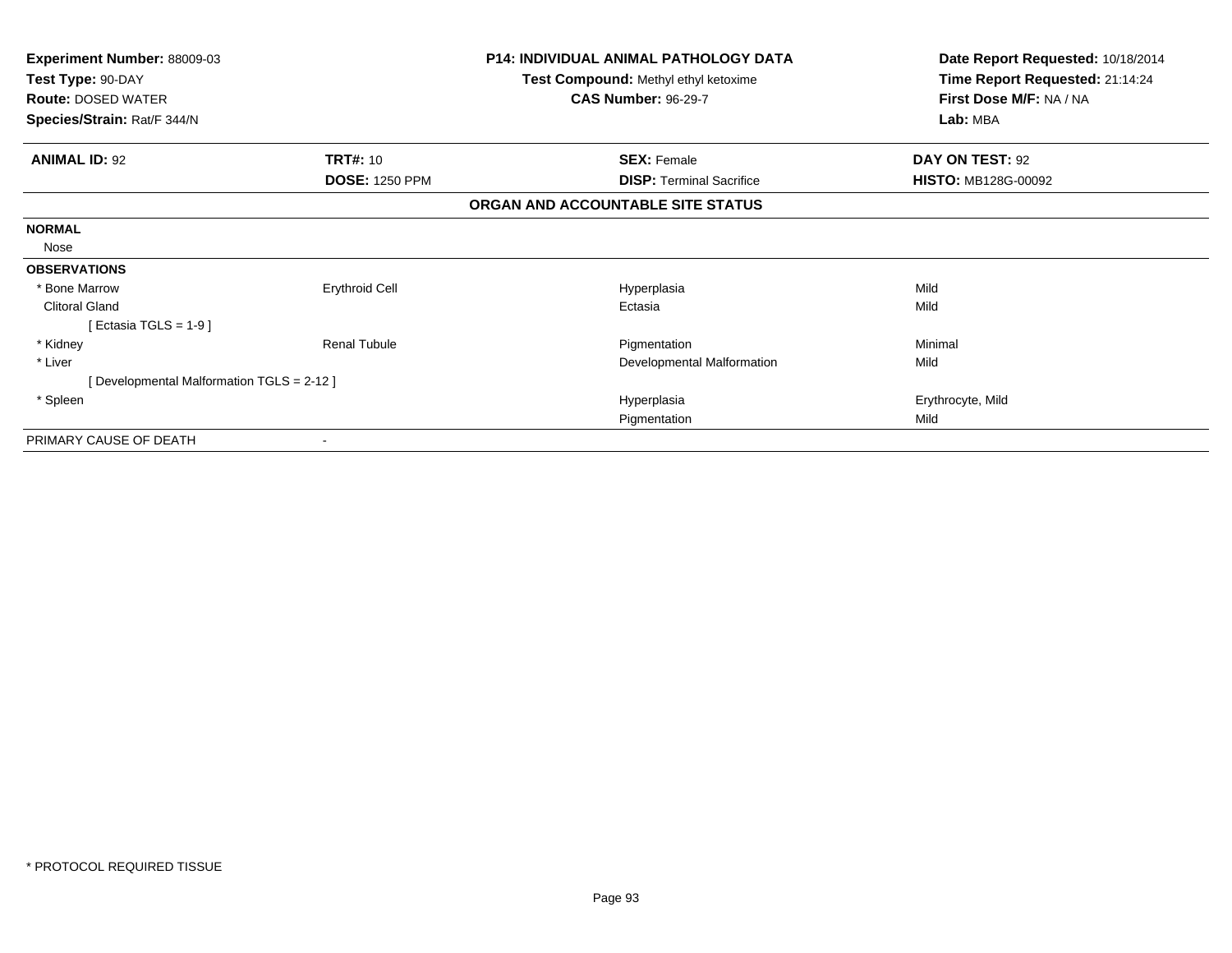| Experiment Number: 88009-03<br>Test Type: 90-DAY<br><b>Route: DOSED WATER</b><br>Species/Strain: Rat/F 344/N |                       | <b>P14: INDIVIDUAL ANIMAL PATHOLOGY DATA</b><br><b>Test Compound: Methyl ethyl ketoxime</b><br><b>CAS Number: 96-29-7</b> | Date Report Requested: 10/18/2014<br>Time Report Requested: 21:14:24<br>First Dose M/F: NA / NA<br>Lab: MBA |
|--------------------------------------------------------------------------------------------------------------|-----------------------|---------------------------------------------------------------------------------------------------------------------------|-------------------------------------------------------------------------------------------------------------|
| <b>ANIMAL ID: 93</b>                                                                                         | <b>TRT#: 10</b>       | <b>SEX: Female</b>                                                                                                        | DAY ON TEST: 92                                                                                             |
|                                                                                                              | <b>DOSE: 1250 PPM</b> | <b>DISP:</b> Terminal Sacrifice                                                                                           | <b>HISTO: MB128G-00093</b>                                                                                  |
|                                                                                                              |                       | ORGAN AND ACCOUNTABLE SITE STATUS                                                                                         |                                                                                                             |
| <b>NORMAL</b>                                                                                                |                       |                                                                                                                           |                                                                                                             |
| * Liver                                                                                                      | Nose                  |                                                                                                                           |                                                                                                             |
| <b>OBSERVATIONS</b>                                                                                          |                       |                                                                                                                           |                                                                                                             |
| * Bone Marrow                                                                                                | <b>Erythroid Cell</b> | Hyperplasia                                                                                                               | Mild                                                                                                        |
| * Kidney                                                                                                     | <b>Renal Tubule</b>   | Pigmentation                                                                                                              | Minimal                                                                                                     |
| Pancreas                                                                                                     |                       | <b>Accessory Spleen</b>                                                                                                   | Mild                                                                                                        |
| [Accessory Spleen TGLS = 1-12]                                                                               |                       |                                                                                                                           |                                                                                                             |
| * Spleen                                                                                                     |                       | Hyperplasia                                                                                                               | Erythrocyte, Minimal                                                                                        |
|                                                                                                              |                       | Pigmentation                                                                                                              | Mild                                                                                                        |
| PRIMARY CAUSE OF DEATH                                                                                       |                       |                                                                                                                           |                                                                                                             |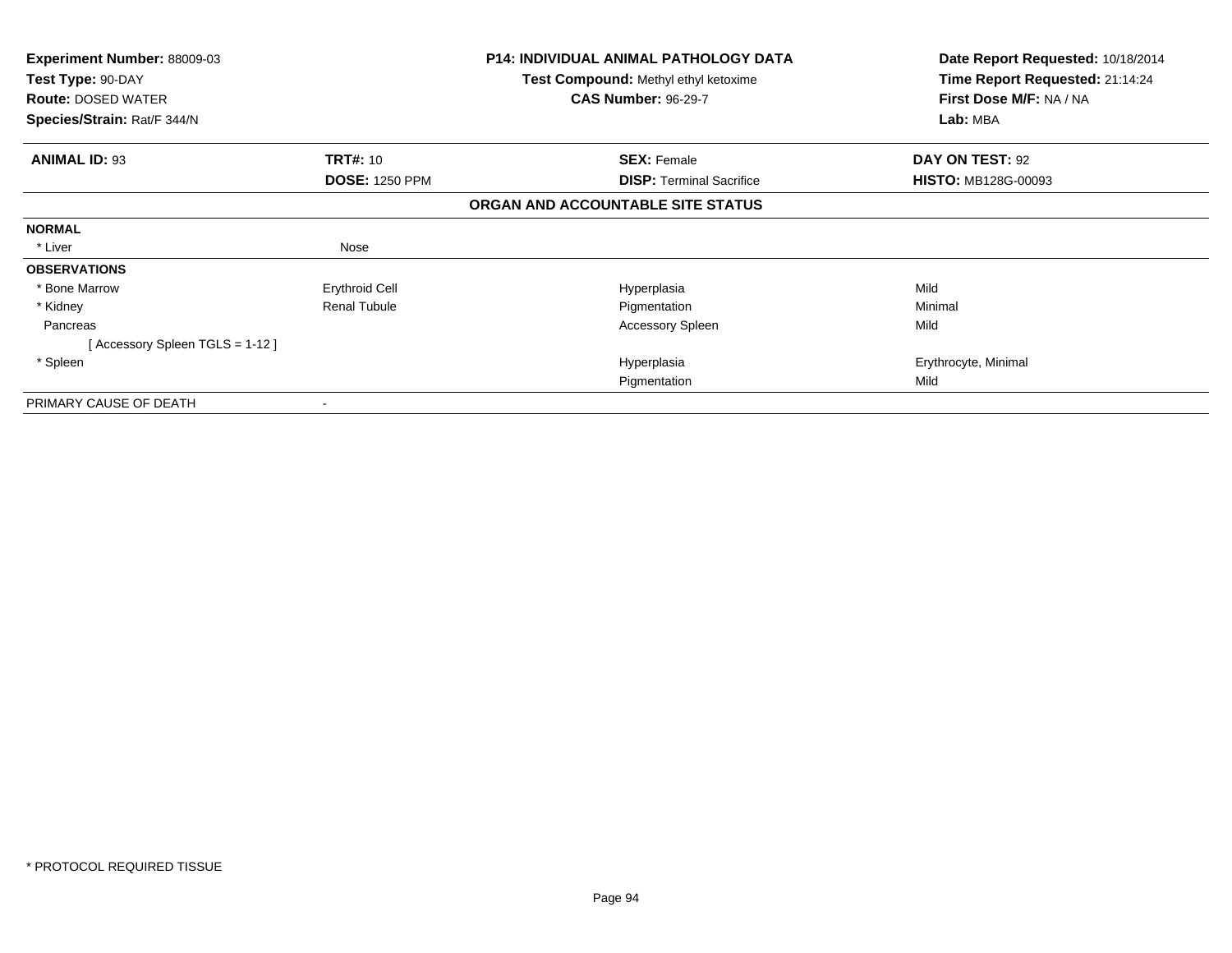| Experiment Number: 88009-03<br>Test Type: 90-DAY<br><b>Route: DOSED WATER</b><br>Species/Strain: Rat/F 344/N |                       | <b>P14: INDIVIDUAL ANIMAL PATHOLOGY DATA</b><br>Test Compound: Methyl ethyl ketoxime<br><b>CAS Number: 96-29-7</b> | Date Report Requested: 10/18/2014<br>Time Report Requested: 21:14:24<br>First Dose M/F: NA / NA<br>Lab: MBA |
|--------------------------------------------------------------------------------------------------------------|-----------------------|--------------------------------------------------------------------------------------------------------------------|-------------------------------------------------------------------------------------------------------------|
|                                                                                                              |                       |                                                                                                                    |                                                                                                             |
| <b>ANIMAL ID: 94</b>                                                                                         | <b>TRT#: 10</b>       | <b>SEX: Female</b>                                                                                                 | DAY ON TEST: 92                                                                                             |
|                                                                                                              | <b>DOSE: 1250 PPM</b> | <b>DISP:</b> Terminal Sacrifice                                                                                    | <b>HISTO: MB128G-00094</b>                                                                                  |
|                                                                                                              |                       | ORGAN AND ACCOUNTABLE SITE STATUS                                                                                  |                                                                                                             |
| <b>NORMAL</b>                                                                                                |                       |                                                                                                                    |                                                                                                             |
| * Liver                                                                                                      | Nose                  |                                                                                                                    |                                                                                                             |
| <b>OBSERVATIONS</b>                                                                                          |                       |                                                                                                                    |                                                                                                             |
| * Bone Marrow                                                                                                | <b>Erythroid Cell</b> | Hyperplasia                                                                                                        | Minimal                                                                                                     |
| * Kidney                                                                                                     | <b>Renal Tubule</b>   | Pigmentation                                                                                                       | Minimal                                                                                                     |
| * Spleen                                                                                                     |                       | Hyperplasia                                                                                                        | Erythrocyte, Minimal                                                                                        |
|                                                                                                              |                       | Pigmentation                                                                                                       | Mild                                                                                                        |
| PRIMARY CAUSE OF DEATH                                                                                       |                       |                                                                                                                    |                                                                                                             |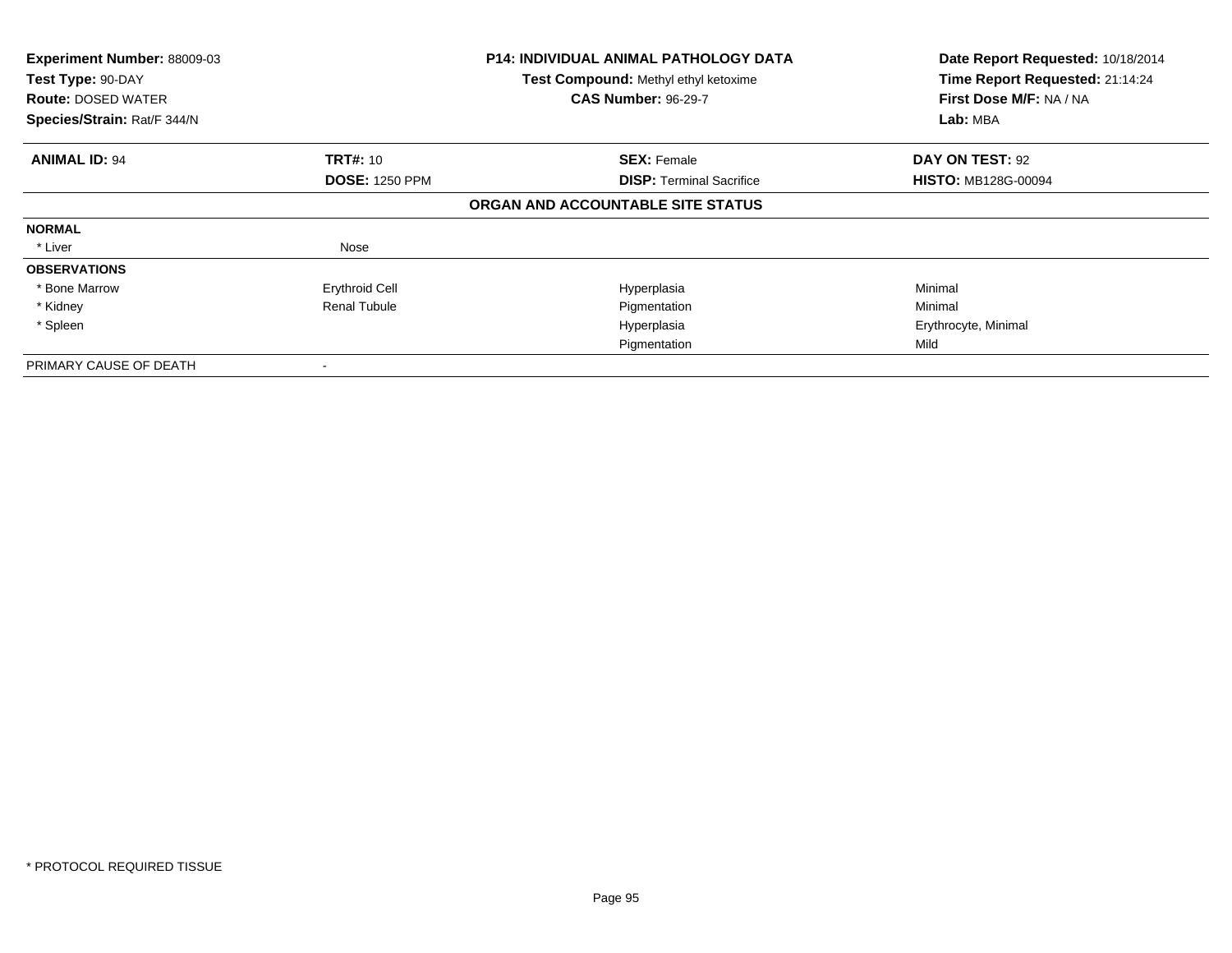| <b>Experiment Number: 88009-03</b><br>Test Type: 90-DAY<br><b>Route: DOSED WATER</b><br>Species/Strain: Rat/F 344/N |                       | <b>P14: INDIVIDUAL ANIMAL PATHOLOGY DATA</b><br><b>Test Compound:</b> Methyl ethyl ketoxime<br><b>CAS Number: 96-29-7</b> | Date Report Requested: 10/18/2014<br>Time Report Requested: 21:14:24<br>First Dose M/F: NA / NA<br>Lab: MBA |
|---------------------------------------------------------------------------------------------------------------------|-----------------------|---------------------------------------------------------------------------------------------------------------------------|-------------------------------------------------------------------------------------------------------------|
| <b>ANIMAL ID: 95</b>                                                                                                | <b>TRT#: 10</b>       | <b>SEX: Female</b>                                                                                                        | DAY ON TEST: 92                                                                                             |
|                                                                                                                     | <b>DOSE: 1250 PPM</b> | <b>DISP:</b> Terminal Sacrifice                                                                                           | <b>HISTO: MB128G-00095</b>                                                                                  |
|                                                                                                                     |                       | ORGAN AND ACCOUNTABLE SITE STATUS                                                                                         |                                                                                                             |
| <b>NORMAL</b>                                                                                                       |                       |                                                                                                                           |                                                                                                             |
| Nose                                                                                                                |                       |                                                                                                                           |                                                                                                             |
| <b>OBSERVATIONS</b>                                                                                                 |                       |                                                                                                                           |                                                                                                             |
| * Bone Marrow                                                                                                       | <b>Erythroid Cell</b> | Hyperplasia                                                                                                               | Mild                                                                                                        |
| * Kidney                                                                                                            | <b>Renal Tubule</b>   | Pigmentation                                                                                                              | Minimal                                                                                                     |
| * Liver                                                                                                             |                       | Hyperplasia                                                                                                               | Erythrocyte, Minimal                                                                                        |
| * Spleen                                                                                                            |                       | Hyperplasia                                                                                                               | Erythrocyte, Mild                                                                                           |
|                                                                                                                     |                       | Pigmentation                                                                                                              | Mild                                                                                                        |
| PRIMARY CAUSE OF DEATH                                                                                              |                       |                                                                                                                           |                                                                                                             |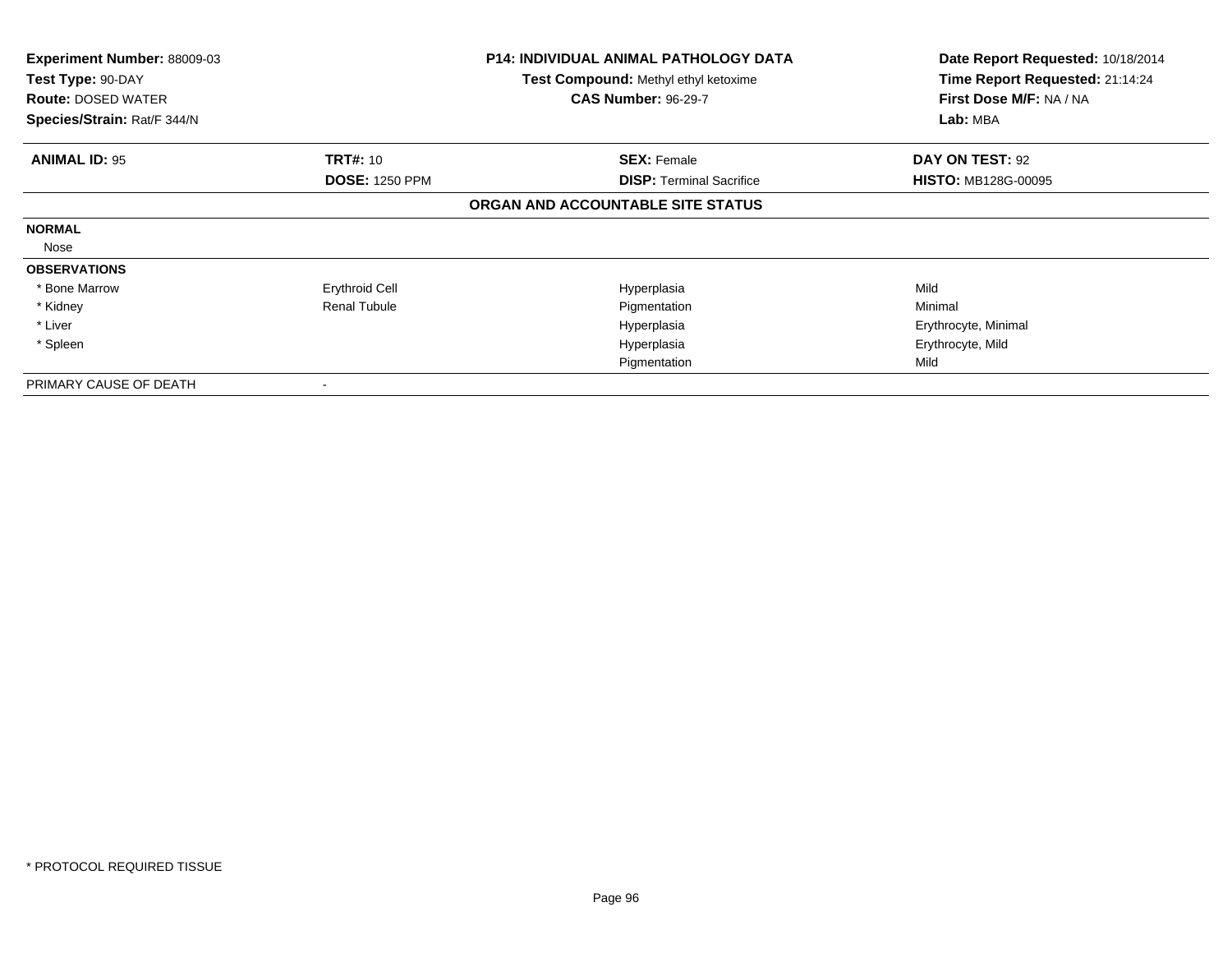| Experiment Number: 88009-03<br>Test Type: 90-DAY<br><b>Route: DOSED WATER</b><br>Species/Strain: Rat/F 344/N |                       | <b>P14: INDIVIDUAL ANIMAL PATHOLOGY DATA</b><br><b>Test Compound: Methyl ethyl ketoxime</b><br><b>CAS Number: 96-29-7</b> | Date Report Requested: 10/18/2014<br>Time Report Requested: 21:14:24<br>First Dose M/F: NA / NA<br>Lab: MBA |
|--------------------------------------------------------------------------------------------------------------|-----------------------|---------------------------------------------------------------------------------------------------------------------------|-------------------------------------------------------------------------------------------------------------|
|                                                                                                              |                       |                                                                                                                           |                                                                                                             |
| <b>ANIMAL ID: 96</b>                                                                                         | <b>TRT#: 10</b>       | <b>SEX: Female</b>                                                                                                        | DAY ON TEST: 92                                                                                             |
|                                                                                                              | <b>DOSE: 1250 PPM</b> | <b>DISP:</b> Terminal Sacrifice                                                                                           | <b>HISTO: MB128G-00096</b>                                                                                  |
|                                                                                                              |                       | ORGAN AND ACCOUNTABLE SITE STATUS                                                                                         |                                                                                                             |
| <b>NORMAL</b>                                                                                                |                       |                                                                                                                           |                                                                                                             |
| Nose                                                                                                         |                       |                                                                                                                           |                                                                                                             |
| <b>OBSERVATIONS</b>                                                                                          |                       |                                                                                                                           |                                                                                                             |
| * Bone Marrow                                                                                                | <b>Erythroid Cell</b> | Hyperplasia                                                                                                               | Mild                                                                                                        |
| * Kidney                                                                                                     | <b>Renal Tubule</b>   | Pigmentation                                                                                                              | Minimal                                                                                                     |
| * Liver                                                                                                      |                       | Developmental Malformation                                                                                                | Mild                                                                                                        |
| [ Developmental Malformation TGLS = 1-5 ]                                                                    |                       |                                                                                                                           |                                                                                                             |
| * Spleen                                                                                                     |                       | Hyperplasia                                                                                                               | Erythrocyte, Mild                                                                                           |
|                                                                                                              |                       | Pigmentation                                                                                                              | Mild                                                                                                        |
| PRIMARY CAUSE OF DEATH                                                                                       |                       |                                                                                                                           |                                                                                                             |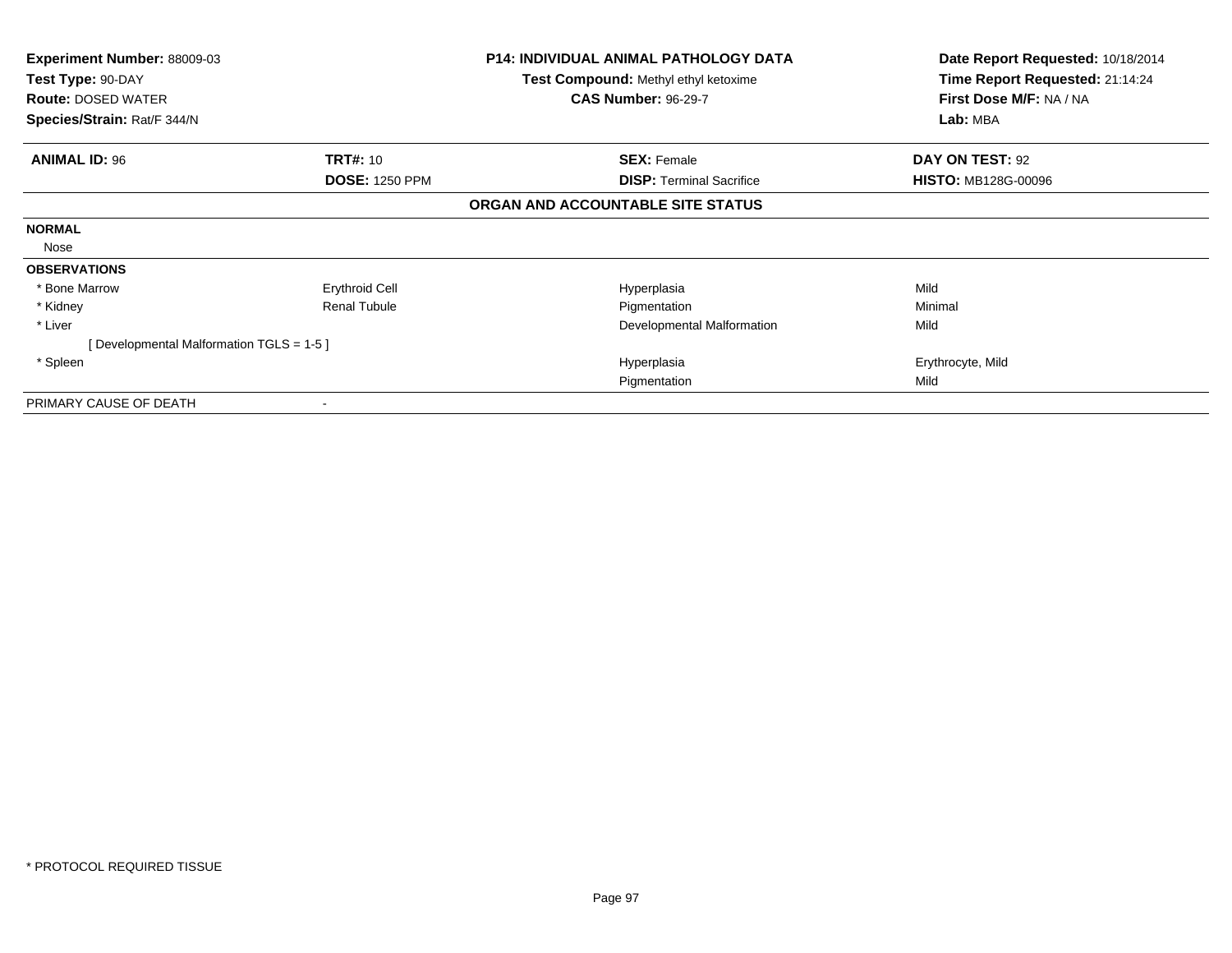| Experiment Number: 88009-03<br>Test Type: 90-DAY<br><b>Route: DOSED WATER</b><br>Species/Strain: Rat/F 344/N |                       | <b>P14: INDIVIDUAL ANIMAL PATHOLOGY DATA</b><br>Test Compound: Methyl ethyl ketoxime<br><b>CAS Number: 96-29-7</b> | Date Report Requested: 10/18/2014<br>Time Report Requested: 21:14:24<br>First Dose M/F: NA / NA<br>Lab: MBA |
|--------------------------------------------------------------------------------------------------------------|-----------------------|--------------------------------------------------------------------------------------------------------------------|-------------------------------------------------------------------------------------------------------------|
| <b>ANIMAL ID: 97</b>                                                                                         | <b>TRT#: 10</b>       | <b>SEX: Female</b>                                                                                                 | DAY ON TEST: 92                                                                                             |
|                                                                                                              | <b>DOSE: 1250 PPM</b> | <b>DISP: Terminal Sacrifice</b>                                                                                    | <b>HISTO: MB128G-00097</b>                                                                                  |
|                                                                                                              |                       | ORGAN AND ACCOUNTABLE SITE STATUS                                                                                  |                                                                                                             |
| <b>NORMAL</b>                                                                                                |                       |                                                                                                                    |                                                                                                             |
| Nose                                                                                                         |                       |                                                                                                                    |                                                                                                             |
| <b>OBSERVATIONS</b>                                                                                          |                       |                                                                                                                    |                                                                                                             |
| * Bone Marrow                                                                                                | <b>Erythroid Cell</b> | Hyperplasia                                                                                                        | Minimal                                                                                                     |
| * Kidney                                                                                                     | <b>Renal Tubule</b>   | Pigmentation                                                                                                       | Minimal                                                                                                     |
| * Liver                                                                                                      |                       | Inflammation                                                                                                       | Chronic, Focal, Minimal                                                                                     |
| Lymph Node, Mandibular                                                                                       |                       | Hemorrhage                                                                                                         | Mild                                                                                                        |
| [Hemorrhage TGLS = 1-2]                                                                                      |                       |                                                                                                                    |                                                                                                             |
| Ovary                                                                                                        |                       | Cyst                                                                                                               | Mild                                                                                                        |
| $[Cyst TGLS = 2-9]$                                                                                          |                       |                                                                                                                    |                                                                                                             |
| * Spleen                                                                                                     |                       | Hyperplasia                                                                                                        | Erythrocyte, Minimal                                                                                        |
|                                                                                                              |                       | Pigmentation                                                                                                       | Minimal                                                                                                     |
| PRIMARY CAUSE OF DEATH                                                                                       |                       |                                                                                                                    |                                                                                                             |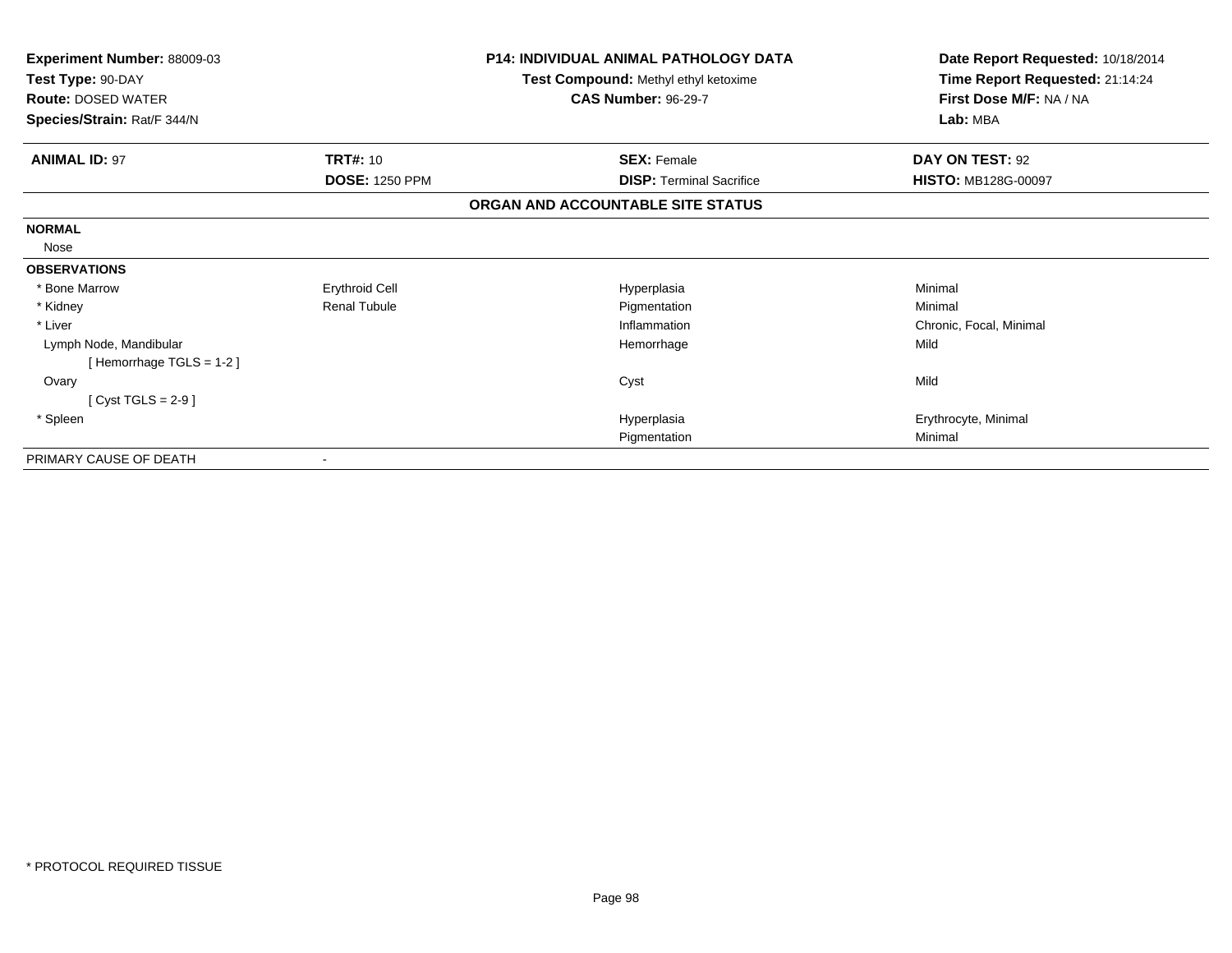| Experiment Number: 88009-03<br>Test Type: 90-DAY<br><b>Route: DOSED WATER</b><br>Species/Strain: Rat/F 344/N |                       | <b>P14: INDIVIDUAL ANIMAL PATHOLOGY DATA</b><br>Test Compound: Methyl ethyl ketoxime<br><b>CAS Number: 96-29-7</b> | Date Report Requested: 10/18/2014<br>Time Report Requested: 21:14:24<br>First Dose M/F: NA / NA<br>Lab: MBA |
|--------------------------------------------------------------------------------------------------------------|-----------------------|--------------------------------------------------------------------------------------------------------------------|-------------------------------------------------------------------------------------------------------------|
|                                                                                                              |                       |                                                                                                                    |                                                                                                             |
| <b>ANIMAL ID: 98</b>                                                                                         | <b>TRT#: 10</b>       | <b>SEX: Female</b>                                                                                                 | DAY ON TEST: 92                                                                                             |
|                                                                                                              | <b>DOSE: 1250 PPM</b> | <b>DISP:</b> Terminal Sacrifice                                                                                    | <b>HISTO: MB128G-00098</b>                                                                                  |
|                                                                                                              |                       | ORGAN AND ACCOUNTABLE SITE STATUS                                                                                  |                                                                                                             |
| <b>NORMAL</b>                                                                                                |                       |                                                                                                                    |                                                                                                             |
| * Liver                                                                                                      | Nose                  |                                                                                                                    |                                                                                                             |
| <b>OBSERVATIONS</b>                                                                                          |                       |                                                                                                                    |                                                                                                             |
| * Bone Marrow                                                                                                | <b>Erythroid Cell</b> | Hyperplasia                                                                                                        | Mild                                                                                                        |
| * Kidney                                                                                                     | <b>Renal Tubule</b>   | Pigmentation                                                                                                       | Minimal                                                                                                     |
| * Spleen                                                                                                     |                       | Hyperplasia                                                                                                        | Erythrocyte, Minimal                                                                                        |
|                                                                                                              |                       | Pigmentation                                                                                                       | Minimal                                                                                                     |
| PRIMARY CAUSE OF DEATH                                                                                       |                       |                                                                                                                    |                                                                                                             |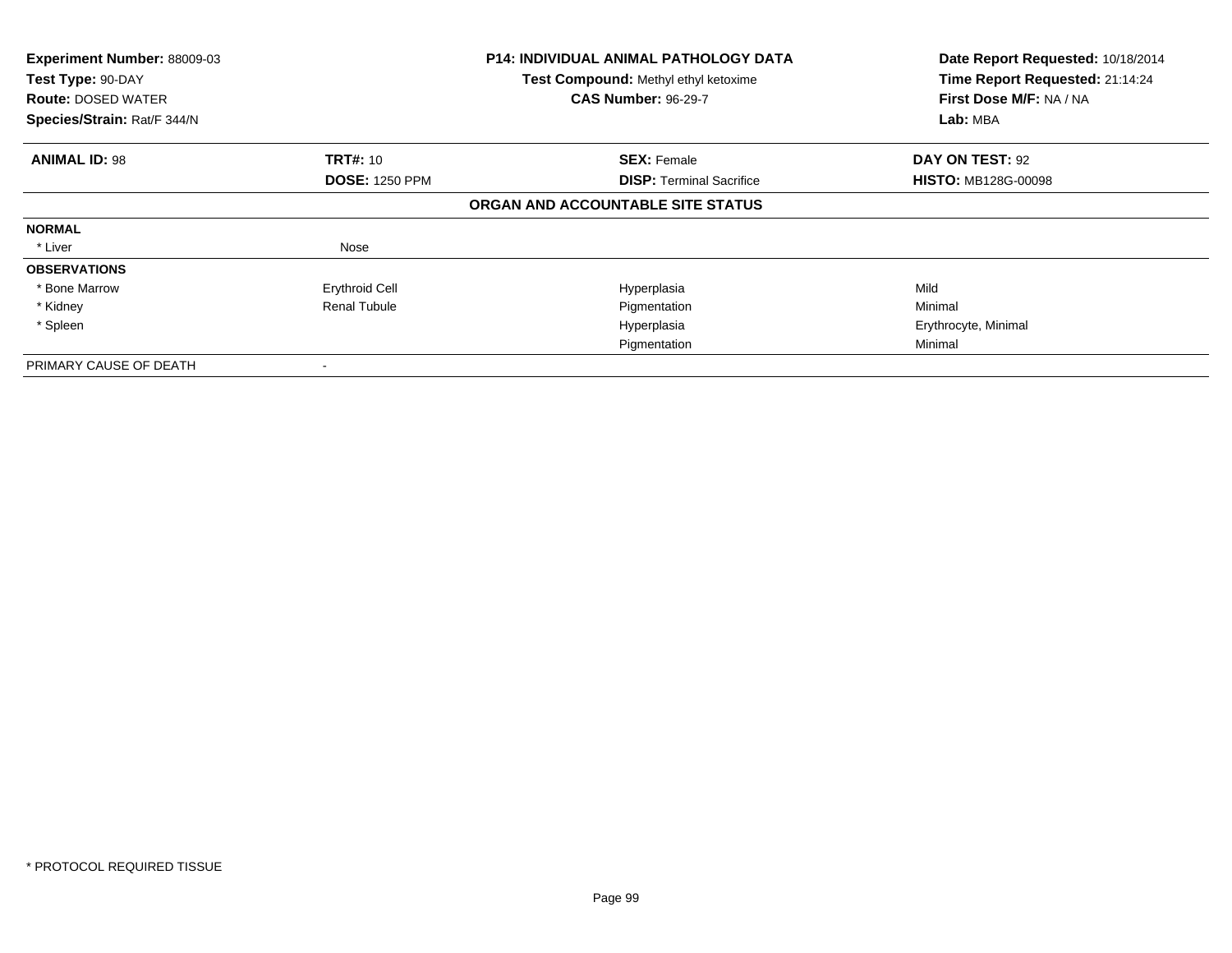| <b>Experiment Number: 88009-03</b><br>Test Type: 90-DAY<br><b>Route: DOSED WATER</b><br>Species/Strain: Rat/F 344/N |                       | <b>P14: INDIVIDUAL ANIMAL PATHOLOGY DATA</b><br><b>Test Compound: Methyl ethyl ketoxime</b><br><b>CAS Number: 96-29-7</b> | Date Report Requested: 10/18/2014<br>Time Report Requested: 21:14:24<br>First Dose M/F: NA / NA<br>Lab: MBA |
|---------------------------------------------------------------------------------------------------------------------|-----------------------|---------------------------------------------------------------------------------------------------------------------------|-------------------------------------------------------------------------------------------------------------|
| <b>ANIMAL ID: 99</b>                                                                                                | <b>TRT#: 10</b>       | <b>SEX: Female</b>                                                                                                        | DAY ON TEST: 92                                                                                             |
|                                                                                                                     | <b>DOSE: 1250 PPM</b> | <b>DISP: Terminal Sacrifice</b>                                                                                           | <b>HISTO: MB128G-00099</b>                                                                                  |
|                                                                                                                     |                       | ORGAN AND ACCOUNTABLE SITE STATUS                                                                                         |                                                                                                             |
| <b>NORMAL</b>                                                                                                       |                       |                                                                                                                           |                                                                                                             |
| Nose                                                                                                                |                       |                                                                                                                           |                                                                                                             |
| <b>OBSERVATIONS</b>                                                                                                 |                       |                                                                                                                           |                                                                                                             |
| * Bone Marrow                                                                                                       | <b>Erythroid Cell</b> | Hyperplasia                                                                                                               | Mild                                                                                                        |
| * Kidney                                                                                                            | <b>Renal Tubule</b>   | Pigmentation                                                                                                              | Minimal                                                                                                     |
| * Liver                                                                                                             |                       | Hyperplasia                                                                                                               | Erythrocyte, Minimal                                                                                        |
| * Spleen                                                                                                            |                       | Hyperplasia                                                                                                               | Erythrocyte, Mild                                                                                           |
|                                                                                                                     |                       | Pigmentation                                                                                                              | Minimal                                                                                                     |
| PRIMARY CAUSE OF DEATH                                                                                              |                       |                                                                                                                           |                                                                                                             |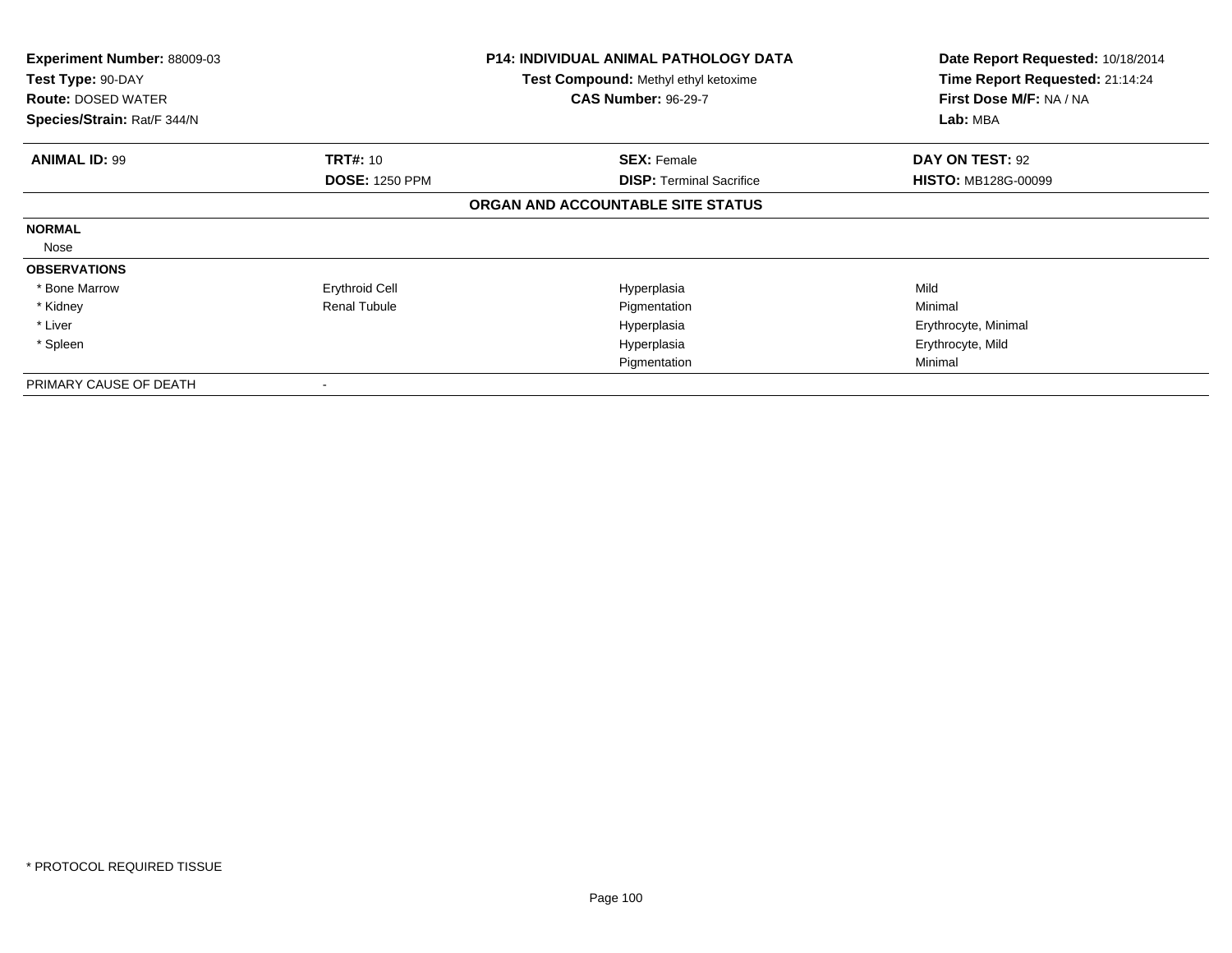| <b>Experiment Number: 88009-03</b><br>Test Type: 90-DAY<br><b>Route: DOSED WATER</b><br>Species/Strain: Rat/F 344/N |                       | <b>P14: INDIVIDUAL ANIMAL PATHOLOGY DATA</b><br><b>Test Compound: Methyl ethyl ketoxime</b><br><b>CAS Number: 96-29-7</b> | Date Report Requested: 10/18/2014<br>Time Report Requested: 21:14:24<br>First Dose M/F: NA / NA<br>Lab: MBA |
|---------------------------------------------------------------------------------------------------------------------|-----------------------|---------------------------------------------------------------------------------------------------------------------------|-------------------------------------------------------------------------------------------------------------|
| <b>ANIMAL ID: 100</b>                                                                                               | <b>TRT#: 10</b>       | <b>SEX: Female</b>                                                                                                        | DAY ON TEST: 92                                                                                             |
|                                                                                                                     | <b>DOSE: 1250 PPM</b> | <b>DISP: Terminal Sacrifice</b>                                                                                           | <b>HISTO: MB128G-00100</b>                                                                                  |
|                                                                                                                     |                       | ORGAN AND ACCOUNTABLE SITE STATUS                                                                                         |                                                                                                             |
| <b>NORMAL</b>                                                                                                       |                       |                                                                                                                           |                                                                                                             |
| Nose                                                                                                                |                       |                                                                                                                           |                                                                                                             |
| <b>OBSERVATIONS</b>                                                                                                 |                       |                                                                                                                           |                                                                                                             |
| * Bone Marrow                                                                                                       | <b>Erythroid Cell</b> | Hyperplasia                                                                                                               | Moderate                                                                                                    |
| * Kidney                                                                                                            | <b>Renal Tubule</b>   | Pigmentation                                                                                                              | Minimal                                                                                                     |
| * Liver                                                                                                             | Kupffer Cell          | Pigmentation                                                                                                              | Minimal                                                                                                     |
| * Spleen                                                                                                            |                       | Hyperplasia                                                                                                               | Erythrocyte, Mild                                                                                           |
|                                                                                                                     |                       | Pigmentation                                                                                                              | Minimal                                                                                                     |
| PRIMARY CAUSE OF DEATH                                                                                              |                       |                                                                                                                           |                                                                                                             |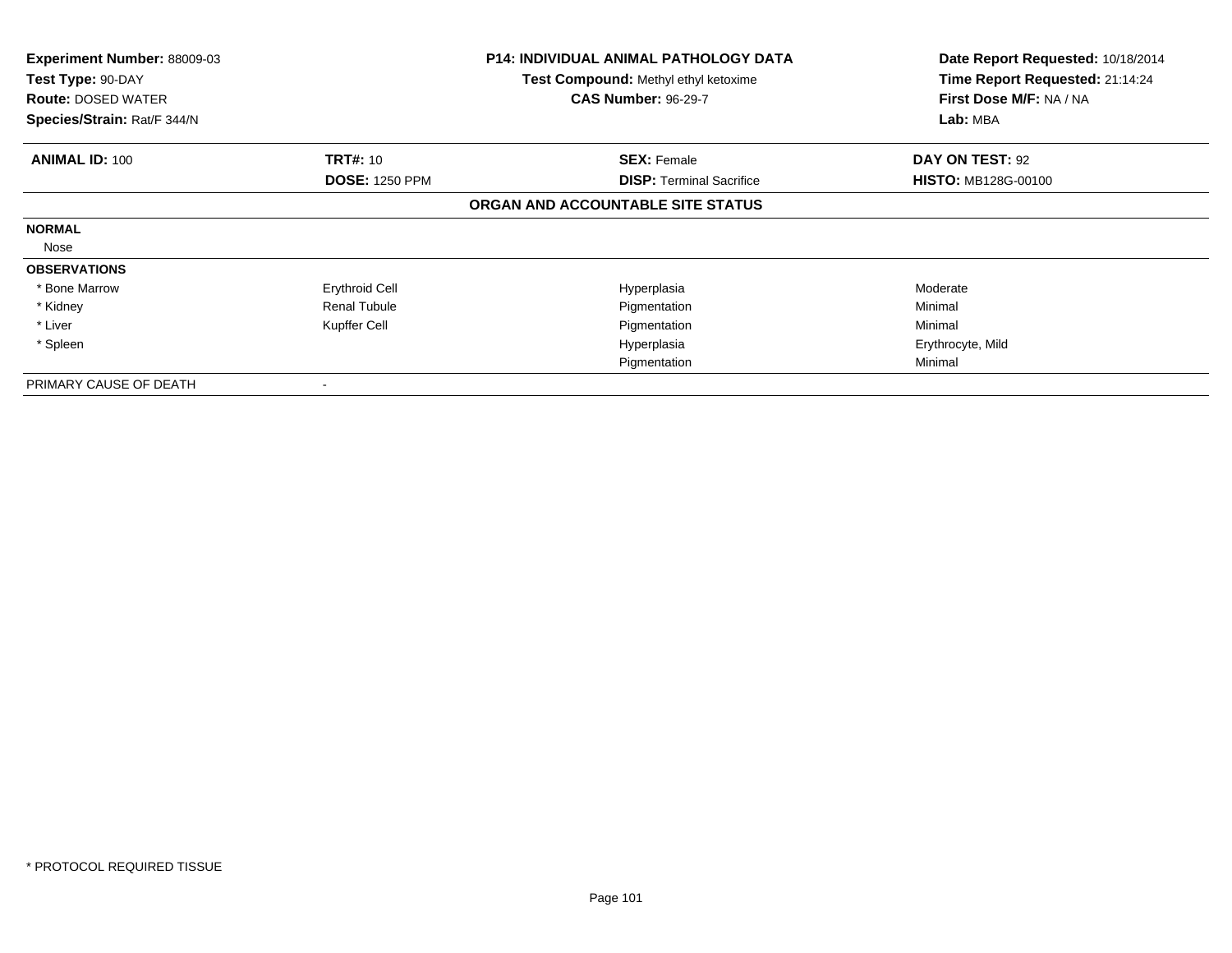| <b>Experiment Number: 88009-03</b><br>Test Type: 90-DAY<br><b>Route: DOSED WATER</b> |                          | <b>P14: INDIVIDUAL ANIMAL PATHOLOGY DATA</b><br>Test Compound: Methyl ethyl ketoxime<br><b>CAS Number: 96-29-7</b> | Date Report Requested: 10/18/2014<br>Time Report Requested: 21:14:24<br>First Dose M/F: NA / NA |
|--------------------------------------------------------------------------------------|--------------------------|--------------------------------------------------------------------------------------------------------------------|-------------------------------------------------------------------------------------------------|
| Species/Strain: Rat/F 344/N                                                          |                          |                                                                                                                    | Lab: MBA                                                                                        |
| <b>ANIMAL ID: 101</b>                                                                | <b>TRT#: 11</b>          | <b>SEX: Female</b>                                                                                                 | DAY ON TEST: 92                                                                                 |
|                                                                                      | <b>DOSE: 2500 PPM</b>    | <b>DISP:</b> Terminal Sacrifice                                                                                    | <b>HISTO: MB128G-00101</b>                                                                      |
|                                                                                      |                          | ORGAN AND ACCOUNTABLE SITE STATUS                                                                                  |                                                                                                 |
| <b>NORMAL</b>                                                                        |                          |                                                                                                                    |                                                                                                 |
| Ovary                                                                                |                          |                                                                                                                    |                                                                                                 |
| <b>OBSERVATIONS</b>                                                                  |                          |                                                                                                                    |                                                                                                 |
| * Bone Marrow                                                                        | <b>Erythroid Cell</b>    | Hyperplasia                                                                                                        | Moderate                                                                                        |
| * Kidney                                                                             | <b>Renal Tubule</b>      | Pigmentation                                                                                                       | Mild                                                                                            |
| * Liver                                                                              | Kupffer Cell             | Erythrophagocytosis                                                                                                | Minimal                                                                                         |
|                                                                                      |                          | Inflammation                                                                                                       | Chronic, Focal, Minimal                                                                         |
|                                                                                      | Kupffer Cell             | Pigmentation                                                                                                       | Minimal                                                                                         |
| * Nose                                                                               | Olfactory Epi            | Degeneration                                                                                                       | Mild                                                                                            |
| * Spleen                                                                             |                          | Hyperplasia                                                                                                        | Erythrocyte, Mild                                                                               |
| [Hyperplasia TGLS = 2-5]                                                             |                          |                                                                                                                    |                                                                                                 |
| PRIMARY CAUSE OF DEATH                                                               | $\overline{\phantom{a}}$ |                                                                                                                    |                                                                                                 |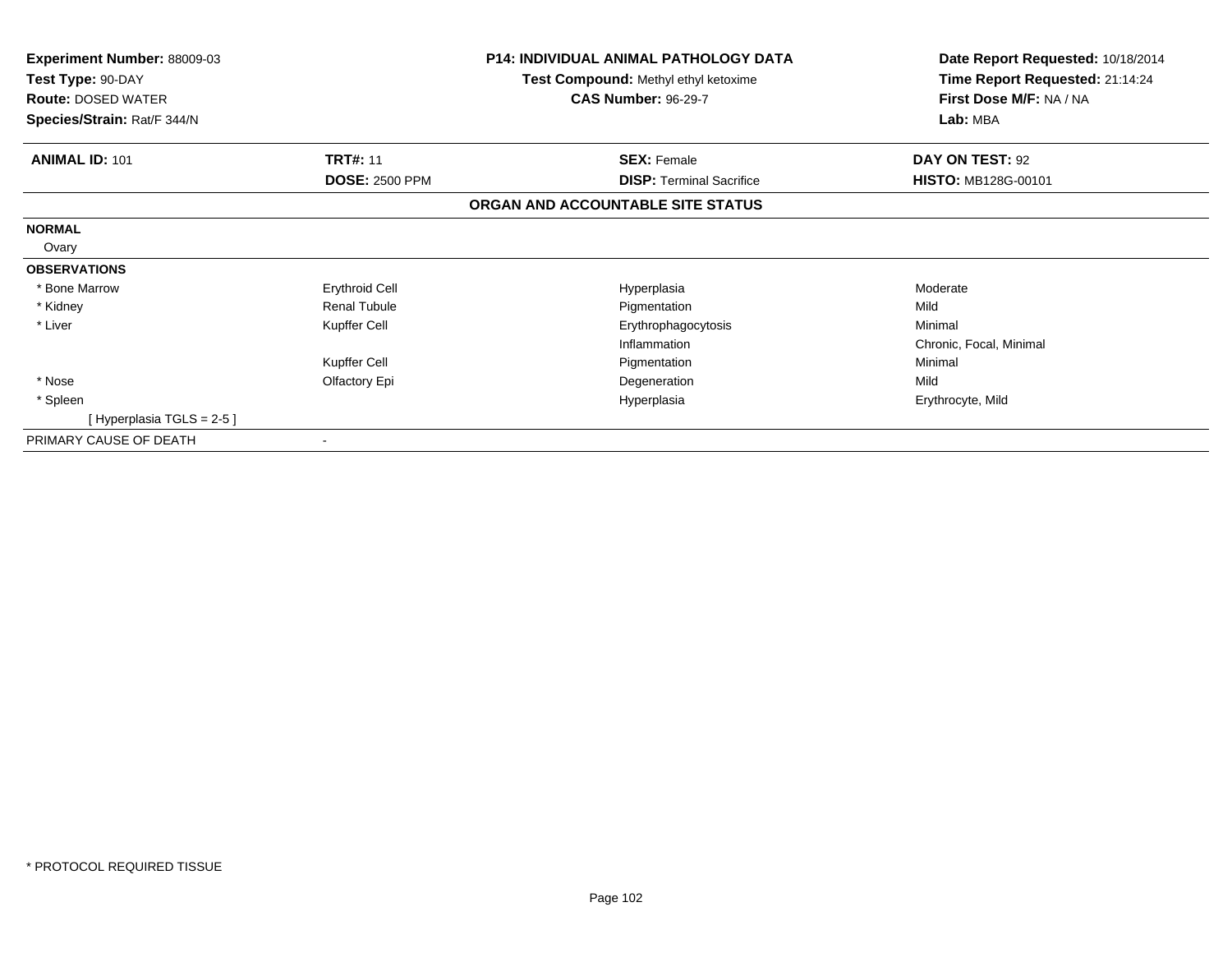| <b>Experiment Number: 88009-03</b><br>Test Type: 90-DAY<br><b>Route: DOSED WATER</b><br>Species/Strain: Rat/F 344/N |                       | <b>P14: INDIVIDUAL ANIMAL PATHOLOGY DATA</b><br>Test Compound: Methyl ethyl ketoxime<br><b>CAS Number: 96-29-7</b> | Date Report Requested: 10/18/2014<br>Time Report Requested: 21:14:24<br>First Dose M/F: NA / NA<br>Lab: MBA |
|---------------------------------------------------------------------------------------------------------------------|-----------------------|--------------------------------------------------------------------------------------------------------------------|-------------------------------------------------------------------------------------------------------------|
| <b>ANIMAL ID: 102</b>                                                                                               | <b>TRT#: 11</b>       | <b>SEX: Female</b>                                                                                                 | DAY ON TEST: 92                                                                                             |
|                                                                                                                     | <b>DOSE: 2500 PPM</b> | <b>DISP:</b> Terminal Sacrifice                                                                                    | <b>HISTO: MB128G-00102</b>                                                                                  |
| <b>OBSERVATIONS</b>                                                                                                 |                       |                                                                                                                    |                                                                                                             |
| * Bone Marrow                                                                                                       | <b>Erythroid Cell</b> | Hyperplasia                                                                                                        | Moderate                                                                                                    |
| * Kidney                                                                                                            | <b>Renal Tubule</b>   | Pigmentation                                                                                                       | Mild                                                                                                        |
| * Liver                                                                                                             | Kupffer Cell          | Erythrophagocytosis                                                                                                | Minimal                                                                                                     |
|                                                                                                                     | Kupffer Cell          | Pigmentation                                                                                                       | Minimal                                                                                                     |
| * Nose                                                                                                              | Olfactory Epi         | Degeneration                                                                                                       | Minimal                                                                                                     |
| * Spleen                                                                                                            |                       | Hyperplasia                                                                                                        | Erythrocyte, Moderate                                                                                       |
| [Hyperplasia TGLS = $1-5$ ]                                                                                         |                       |                                                                                                                    |                                                                                                             |
| PRIMARY CAUSE OF DEATH                                                                                              |                       |                                                                                                                    |                                                                                                             |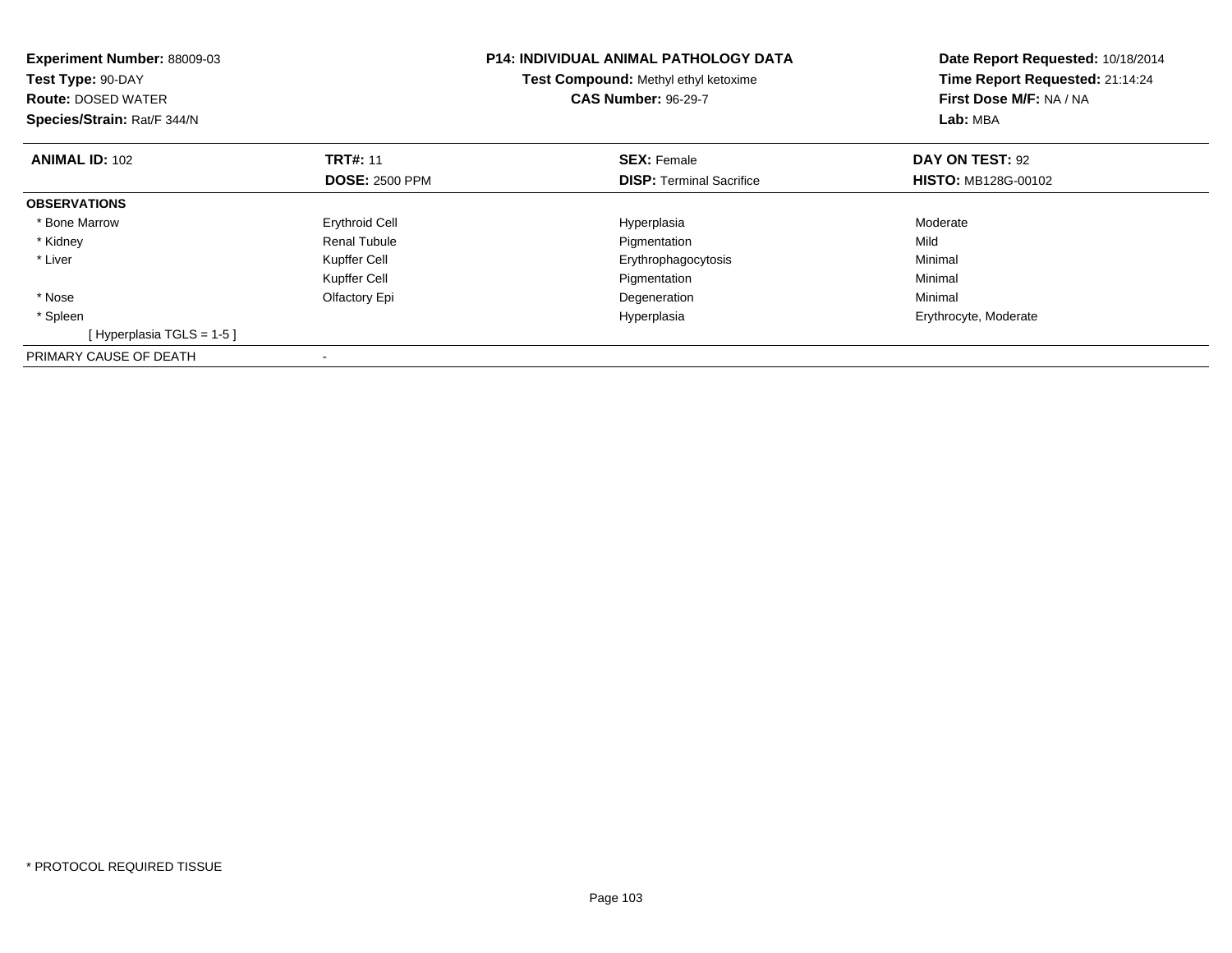| <b>Experiment Number: 88009-03</b><br>Test Type: 90-DAY<br><b>Route: DOSED WATER</b><br>Species/Strain: Rat/F 344/N |                       | <b>P14: INDIVIDUAL ANIMAL PATHOLOGY DATA</b><br>Test Compound: Methyl ethyl ketoxime<br><b>CAS Number: 96-29-7</b> | Date Report Requested: 10/18/2014<br>Time Report Requested: 21:14:24<br>First Dose M/F: NA / NA<br>Lab: MBA |
|---------------------------------------------------------------------------------------------------------------------|-----------------------|--------------------------------------------------------------------------------------------------------------------|-------------------------------------------------------------------------------------------------------------|
| <b>ANIMAL ID: 103</b>                                                                                               | <b>TRT#: 11</b>       | <b>SEX: Female</b>                                                                                                 | DAY ON TEST: 92                                                                                             |
|                                                                                                                     | <b>DOSE: 2500 PPM</b> | <b>DISP:</b> Terminal Sacrifice                                                                                    | <b>HISTO: MB128G-00103</b>                                                                                  |
| <b>OBSERVATIONS</b>                                                                                                 |                       |                                                                                                                    |                                                                                                             |
| * Bone Marrow                                                                                                       | Erythroid Cell        | Hyperplasia                                                                                                        | Moderate                                                                                                    |
| * Kidney                                                                                                            | <b>Renal Tubule</b>   | Pigmentation                                                                                                       | Minimal                                                                                                     |
| [ Pigmentation TGLS = $3-7$ ]                                                                                       |                       |                                                                                                                    |                                                                                                             |
| * Liver                                                                                                             | Kupffer Cell          | Erythrophagocytosis                                                                                                | Minimal                                                                                                     |
|                                                                                                                     | Kupffer Cell          | Pigmentation                                                                                                       | Minimal                                                                                                     |
| * Nose                                                                                                              | Olfactory Epi         | Degeneration                                                                                                       | Minimal                                                                                                     |
| * Spleen                                                                                                            |                       | Hyperplasia                                                                                                        | Erythrocyte, Mild                                                                                           |
|                                                                                                                     |                       | Pigmentation                                                                                                       | Mild                                                                                                        |
| [Hyperplasia TGLS = 1-5]                                                                                            |                       |                                                                                                                    |                                                                                                             |
| PRIMARY CAUSE OF DEATH                                                                                              |                       |                                                                                                                    |                                                                                                             |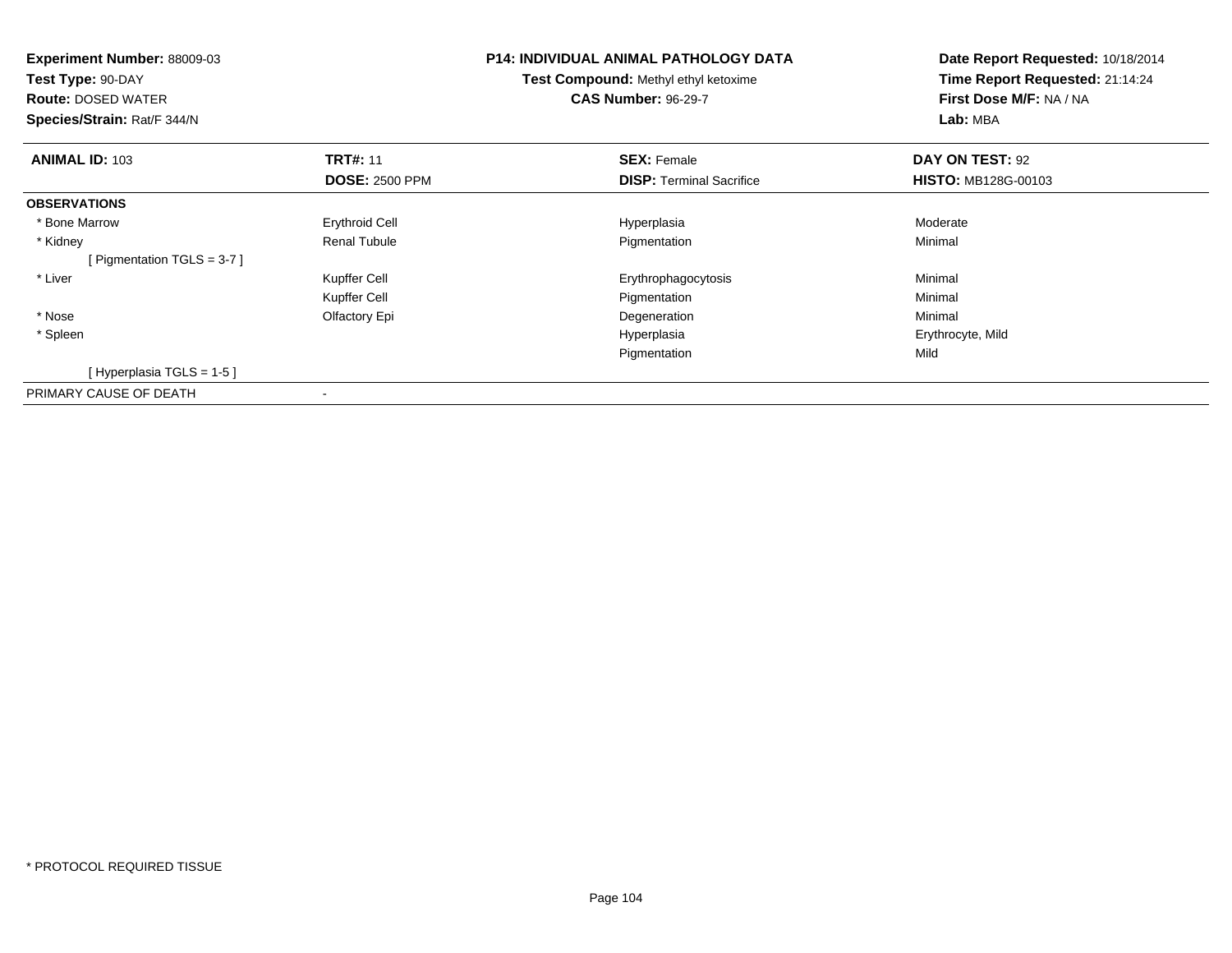| <b>Experiment Number: 88009-03</b><br>Test Type: 90-DAY<br><b>Route: DOSED WATER</b><br>Species/Strain: Rat/F 344/N |                       | <b>P14: INDIVIDUAL ANIMAL PATHOLOGY DATA</b><br><b>Test Compound: Methyl ethyl ketoxime</b><br><b>CAS Number: 96-29-7</b> | Date Report Requested: 10/18/2014<br>Time Report Requested: 21:14:24<br>First Dose M/F: NA / NA<br>Lab: MBA |
|---------------------------------------------------------------------------------------------------------------------|-----------------------|---------------------------------------------------------------------------------------------------------------------------|-------------------------------------------------------------------------------------------------------------|
| <b>ANIMAL ID: 104</b>                                                                                               | <b>TRT#: 11</b>       | <b>SEX: Female</b>                                                                                                        | DAY ON TEST: 92                                                                                             |
|                                                                                                                     | <b>DOSE: 2500 PPM</b> | <b>DISP:</b> Terminal Sacrifice                                                                                           | <b>HISTO: MB128G-00104</b>                                                                                  |
| <b>OBSERVATIONS</b>                                                                                                 |                       |                                                                                                                           |                                                                                                             |
| * Bone Marrow                                                                                                       | <b>Erythroid Cell</b> | Hyperplasia                                                                                                               | Moderate                                                                                                    |
| * Kidney                                                                                                            | Renal Tubule          | Pigmentation                                                                                                              | Moderate                                                                                                    |
| [ Pigmentation TGLS = $3-7$ ]                                                                                       |                       |                                                                                                                           |                                                                                                             |
| * Liver                                                                                                             | Kupffer Cell          | Erythrophagocytosis                                                                                                       | Minimal                                                                                                     |
|                                                                                                                     | Kupffer Cell          | Pigmentation                                                                                                              | Minimal                                                                                                     |
| * Nose                                                                                                              | Olfactory Epi         | Degeneration                                                                                                              | Minimal                                                                                                     |
| Ovary                                                                                                               |                       | Cyst                                                                                                                      | Mild                                                                                                        |
| [ Cyst TGLS = $1-9$ ]                                                                                               |                       |                                                                                                                           |                                                                                                             |
| * Spleen                                                                                                            |                       | Hyperplasia                                                                                                               | Erythrocyte, Moderate                                                                                       |
| [Hyperplasia TGLS = $2-5$ ]                                                                                         |                       |                                                                                                                           |                                                                                                             |
| PRIMARY CAUSE OF DEATH                                                                                              |                       |                                                                                                                           |                                                                                                             |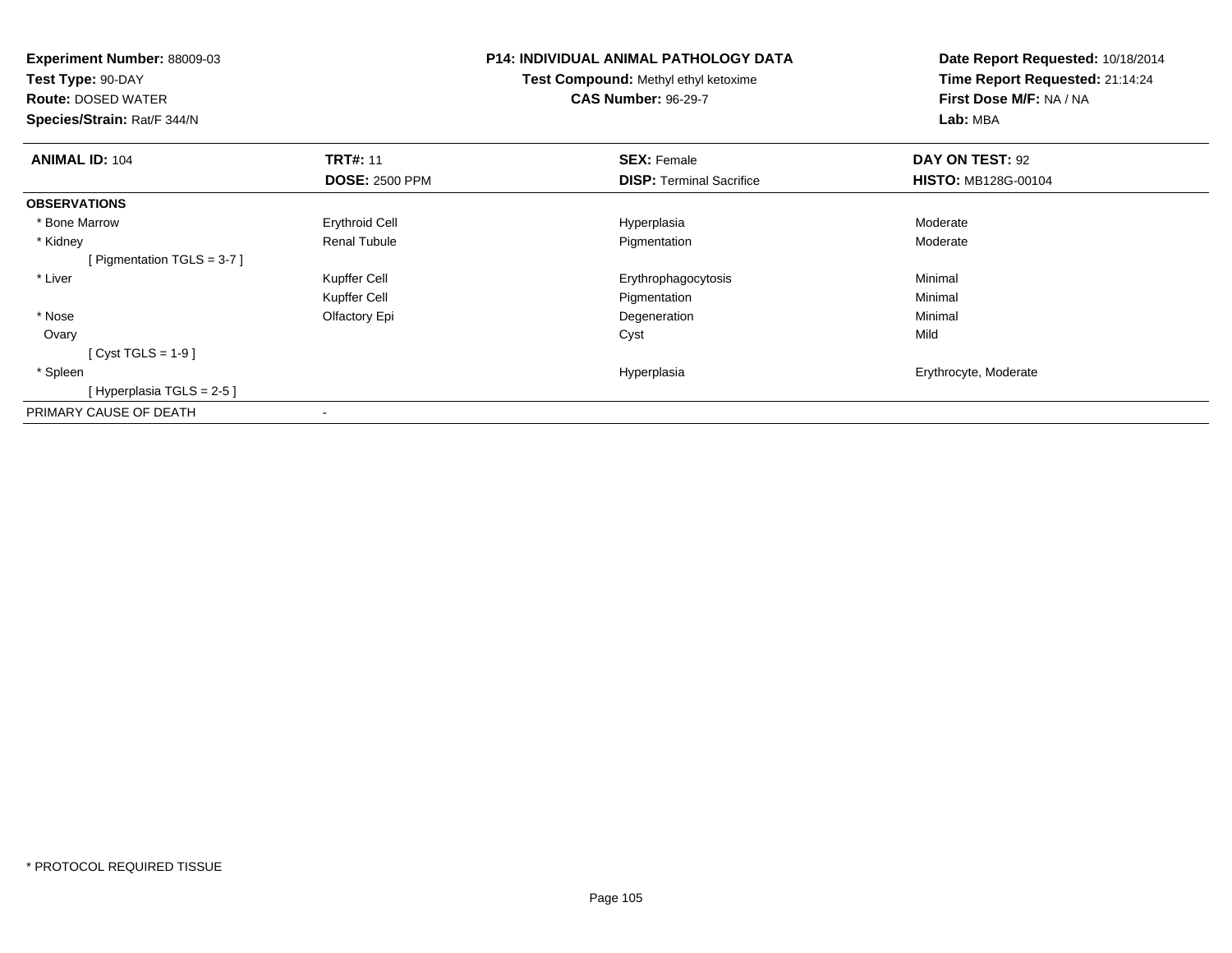| Experiment Number: 88009-03<br>Test Type: 90-DAY<br><b>Route: DOSED WATER</b><br>Species/Strain: Rat/F 344/N |                       | <b>P14: INDIVIDUAL ANIMAL PATHOLOGY DATA</b><br>Test Compound: Methyl ethyl ketoxime<br><b>CAS Number: 96-29-7</b> | Date Report Requested: 10/18/2014<br>Time Report Requested: 21:14:24<br>First Dose M/F: NA / NA<br>Lab: MBA |
|--------------------------------------------------------------------------------------------------------------|-----------------------|--------------------------------------------------------------------------------------------------------------------|-------------------------------------------------------------------------------------------------------------|
| <b>ANIMAL ID: 105</b>                                                                                        | <b>TRT#: 11</b>       | <b>SEX: Female</b>                                                                                                 | DAY ON TEST: 92                                                                                             |
|                                                                                                              | <b>DOSE: 2500 PPM</b> | <b>DISP: Terminal Sacrifice</b>                                                                                    | <b>HISTO: MB128G-00105</b>                                                                                  |
|                                                                                                              |                       | ORGAN AND ACCOUNTABLE SITE STATUS                                                                                  |                                                                                                             |
| <b>NORMAL</b>                                                                                                |                       |                                                                                                                    |                                                                                                             |
| Eye                                                                                                          |                       |                                                                                                                    |                                                                                                             |
| <b>OBSERVATIONS</b>                                                                                          |                       |                                                                                                                    |                                                                                                             |
| * Bone Marrow                                                                                                | <b>Erythroid Cell</b> | Hyperplasia                                                                                                        | Moderate                                                                                                    |
| * Kidney                                                                                                     | <b>Renal Tubule</b>   | Pigmentation                                                                                                       | Mild                                                                                                        |
| [ Pigmentation TGLS = $4-7$ ]                                                                                |                       |                                                                                                                    |                                                                                                             |
| * Liver                                                                                                      | Kupffer Cell          | Erythrophagocytosis                                                                                                | Minimal                                                                                                     |
|                                                                                                              |                       | Hyperplasia                                                                                                        | Erythrocyte, Minimal                                                                                        |
|                                                                                                              | Kupffer Cell          | Pigmentation                                                                                                       | Minimal                                                                                                     |
| * Nose                                                                                                       | Olfactory Epi         | Degeneration                                                                                                       | Minimal                                                                                                     |
| Pancreas                                                                                                     |                       | <b>Accessory Spleen</b>                                                                                            | Mild                                                                                                        |
|                                                                                                              | <b>Acinar Cell</b>    | Atrophy                                                                                                            | Marked                                                                                                      |
|                                                                                                              |                       | <b>Infiltration Cellular</b>                                                                                       | Lymphocyte, Moderate                                                                                        |
| [Accessory Spleen TGLS = 3-12]                                                                               |                       |                                                                                                                    |                                                                                                             |
| [Atrophy TGLS = $3-12$ ]                                                                                     |                       |                                                                                                                    |                                                                                                             |
| [ Infiltration Cellular TGLS = 3-12 ]                                                                        |                       |                                                                                                                    |                                                                                                             |
| * Spleen                                                                                                     |                       | Hyperplasia                                                                                                        | Erythrocyte, Moderate                                                                                       |
| [Hyperplasia TGLS = $2-5$ ]                                                                                  |                       |                                                                                                                    |                                                                                                             |
| PRIMARY CAUSE OF DEATH                                                                                       |                       |                                                                                                                    |                                                                                                             |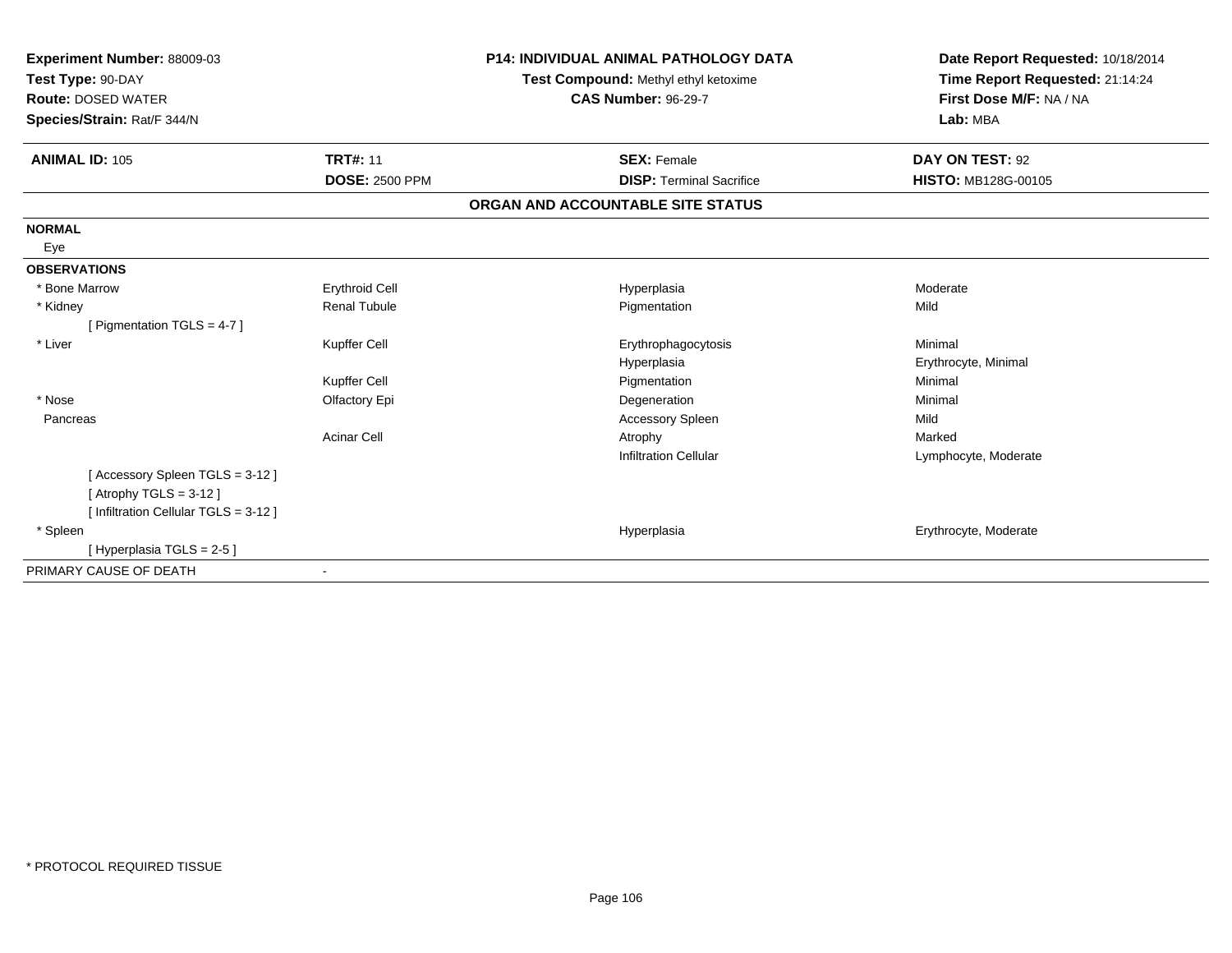| <b>Experiment Number: 88009-03</b><br>Test Type: 90-DAY<br><b>Route: DOSED WATER</b><br>Species/Strain: Rat/F 344/N |                                          | <b>P14: INDIVIDUAL ANIMAL PATHOLOGY DATA</b><br><b>Test Compound: Methyl ethyl ketoxime</b><br><b>CAS Number: 96-29-7</b> | Date Report Requested: 10/18/2014<br>Time Report Requested: 21:14:24<br>First Dose M/F: NA / NA<br>Lab: MBA |
|---------------------------------------------------------------------------------------------------------------------|------------------------------------------|---------------------------------------------------------------------------------------------------------------------------|-------------------------------------------------------------------------------------------------------------|
| <b>ANIMAL ID: 106</b>                                                                                               | <b>TRT#: 11</b><br><b>DOSE: 2500 PPM</b> | <b>SEX: Female</b><br><b>DISP:</b> Terminal Sacrifice                                                                     | DAY ON TEST: 92<br><b>HISTO: MB128G-00106</b>                                                               |
| <b>OBSERVATIONS</b>                                                                                                 |                                          |                                                                                                                           |                                                                                                             |
| * Bone Marrow                                                                                                       | <b>Erythroid Cell</b>                    | Hyperplasia                                                                                                               | Moderate                                                                                                    |
| * Kidney                                                                                                            | <b>Renal Tubule</b>                      | Pigmentation                                                                                                              | Mild                                                                                                        |
| [Pigmentation TGLS = $2-7$ ]                                                                                        |                                          |                                                                                                                           |                                                                                                             |
| * Liver                                                                                                             | Kupffer Cell                             | Erythrophagocytosis                                                                                                       | Minimal                                                                                                     |
|                                                                                                                     |                                          | Hyperplasia                                                                                                               | Erythrocyte, Minimal                                                                                        |
|                                                                                                                     | Kupffer Cell                             | Pigmentation                                                                                                              | Minimal                                                                                                     |
| * Nose                                                                                                              | Olfactory Epi                            | Degeneration                                                                                                              | Minimal                                                                                                     |
| * Spleen                                                                                                            |                                          | Hyperplasia                                                                                                               | Erythrocyte, Moderate                                                                                       |
|                                                                                                                     |                                          | Pigmentation                                                                                                              | Minimal                                                                                                     |
| [Hyperplasia TGLS = 1-5 ]                                                                                           |                                          |                                                                                                                           |                                                                                                             |
| PRIMARY CAUSE OF DEATH                                                                                              |                                          |                                                                                                                           |                                                                                                             |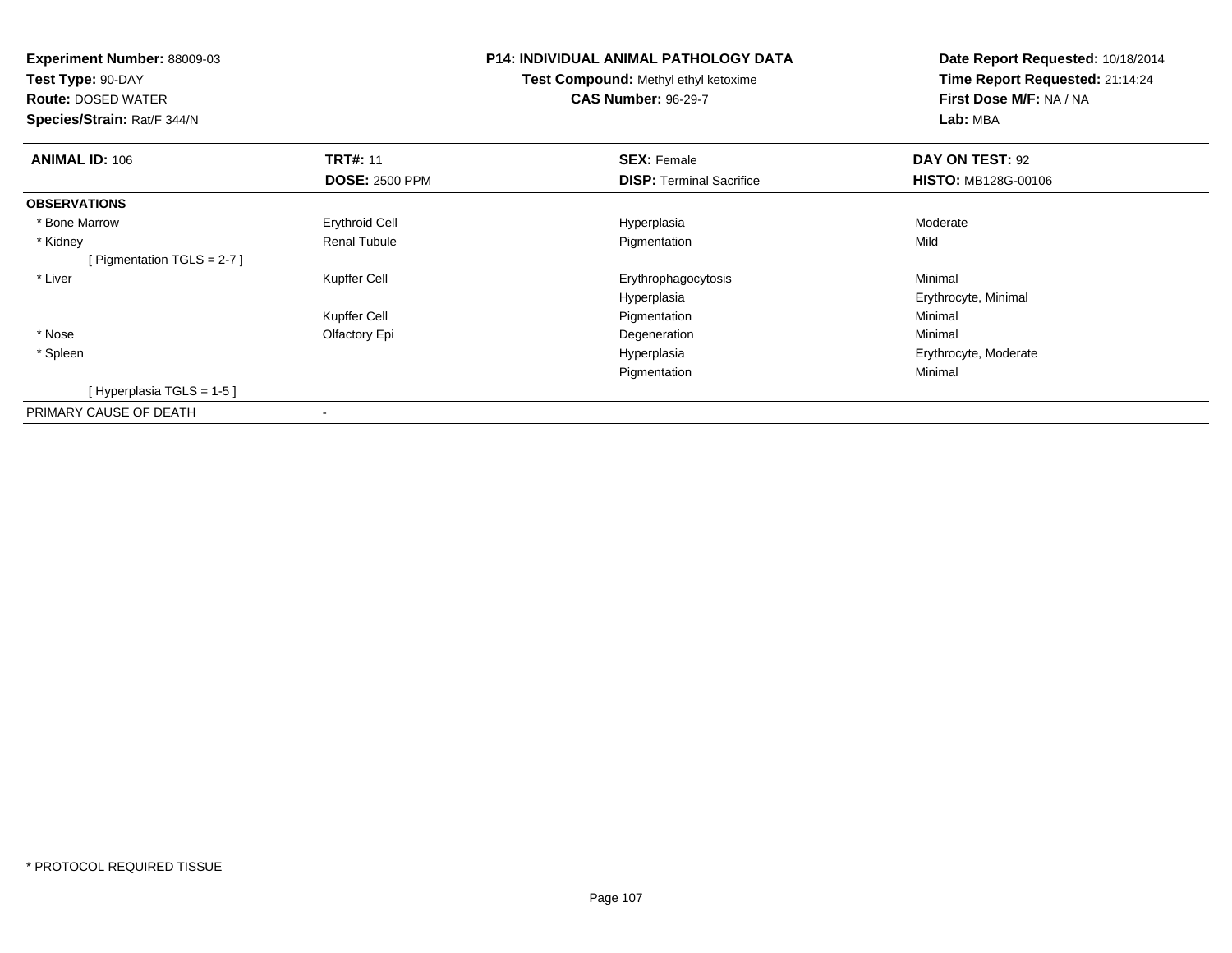| <b>Experiment Number: 88009-03</b><br>Test Type: 90-DAY<br><b>Route: DOSED WATER</b><br>Species/Strain: Rat/F 344/N |                                          | <b>P14: INDIVIDUAL ANIMAL PATHOLOGY DATA</b><br><b>Test Compound: Methyl ethyl ketoxime</b><br><b>CAS Number: 96-29-7</b> | Date Report Requested: 10/18/2014<br>Time Report Requested: 21:14:24<br>First Dose M/F: NA / NA<br>Lab: MBA |
|---------------------------------------------------------------------------------------------------------------------|------------------------------------------|---------------------------------------------------------------------------------------------------------------------------|-------------------------------------------------------------------------------------------------------------|
| <b>ANIMAL ID: 107</b>                                                                                               | <b>TRT#: 11</b><br><b>DOSE: 2500 PPM</b> | <b>SEX: Female</b><br><b>DISP:</b> Terminal Sacrifice                                                                     | DAY ON TEST: 92<br><b>HISTO: MB128G-00107</b>                                                               |
| <b>OBSERVATIONS</b>                                                                                                 |                                          |                                                                                                                           |                                                                                                             |
| * Bone Marrow                                                                                                       | Erythroid Cell                           | Hyperplasia                                                                                                               | Moderate                                                                                                    |
| * Kidney                                                                                                            | <b>Renal Tubule</b>                      | Pigmentation                                                                                                              | Mild                                                                                                        |
| [ Pigmentation TGLS = $2-7$ ]                                                                                       |                                          |                                                                                                                           |                                                                                                             |
| * Liver                                                                                                             | Kupffer Cell                             | Erythrophagocytosis                                                                                                       | Minimal                                                                                                     |
|                                                                                                                     | Kupffer Cell                             | Pigmentation                                                                                                              | Minimal                                                                                                     |
| * Nose                                                                                                              | Olfactory Epi                            | Degeneration                                                                                                              | Minimal                                                                                                     |
| * Spleen                                                                                                            |                                          | Hyperplasia                                                                                                               | Erythrocyte, Mild                                                                                           |
| [Hyperplasia TGLS = 1-12]                                                                                           |                                          |                                                                                                                           |                                                                                                             |
| PRIMARY CAUSE OF DEATH                                                                                              | $\,$                                     |                                                                                                                           |                                                                                                             |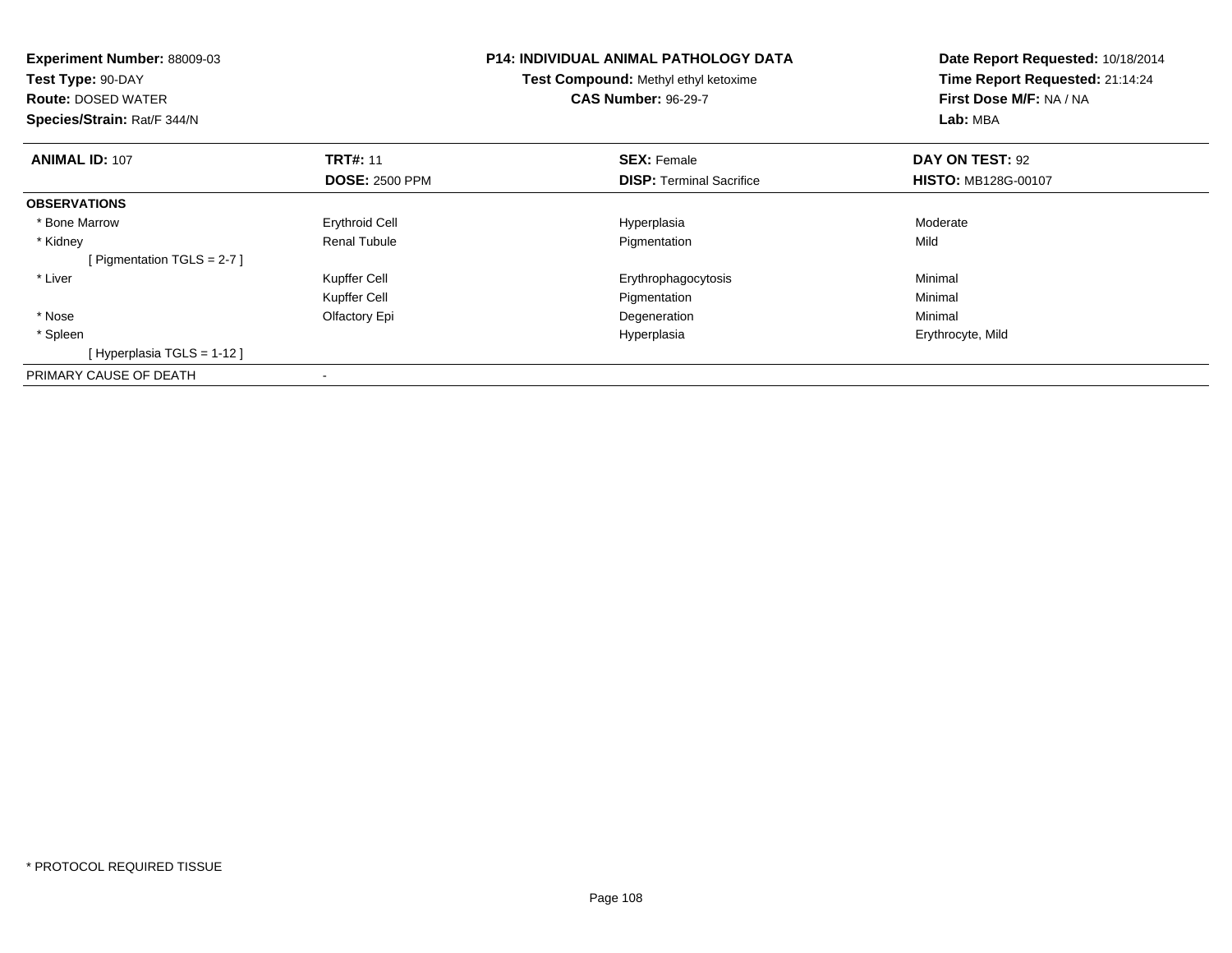| <b>Experiment Number: 88009-03</b><br>Test Type: 90-DAY |                       | P14: INDIVIDUAL ANIMAL PATHOLOGY DATA       | Date Report Requested: 10/18/2014<br>Time Report Requested: 21:14:24 |
|---------------------------------------------------------|-----------------------|---------------------------------------------|----------------------------------------------------------------------|
|                                                         |                       | <b>Test Compound: Methyl ethyl ketoxime</b> |                                                                      |
| <b>Route: DOSED WATER</b>                               |                       | <b>CAS Number: 96-29-7</b>                  | First Dose M/F: NA / NA                                              |
| Species/Strain: Rat/F 344/N                             |                       |                                             | Lab: MBA                                                             |
| <b>ANIMAL ID: 108</b>                                   | <b>TRT#: 11</b>       | <b>SEX: Female</b>                          | DAY ON TEST: 92                                                      |
|                                                         | <b>DOSE: 2500 PPM</b> | <b>DISP: Terminal Sacrifice</b>             | <b>HISTO: MB128G-00108</b>                                           |
| <b>OBSERVATIONS</b>                                     |                       |                                             |                                                                      |
| * Bone Marrow                                           | <b>Erythroid Cell</b> | Hyperplasia                                 | Moderate                                                             |
| * Kidney                                                | Renal Tubule          | Pigmentation                                | Moderate                                                             |
| [ Pigmentation TGLS = $2-7$ ]                           |                       |                                             |                                                                      |
| * Liver                                                 | Kupffer Cell          | Erythrophagocytosis                         | Minimal                                                              |
|                                                         |                       | Hyperplasia                                 | Erythrocyte, Minimal                                                 |
|                                                         | Kupffer Cell          | Pigmentation                                | Minimal                                                              |
| [ Pigmentation TGLS = $3-5$ ]                           |                       |                                             |                                                                      |
| * Nose                                                  | Olfactory Epi         | Degeneration                                | Minimal                                                              |
| * Spleen                                                |                       | Hyperplasia                                 | Erythrocyte, Moderate                                                |
| [Hyperplasia TGLS = 1-5 ]                               |                       |                                             |                                                                      |
| PRIMARY CAUSE OF DEATH                                  |                       |                                             |                                                                      |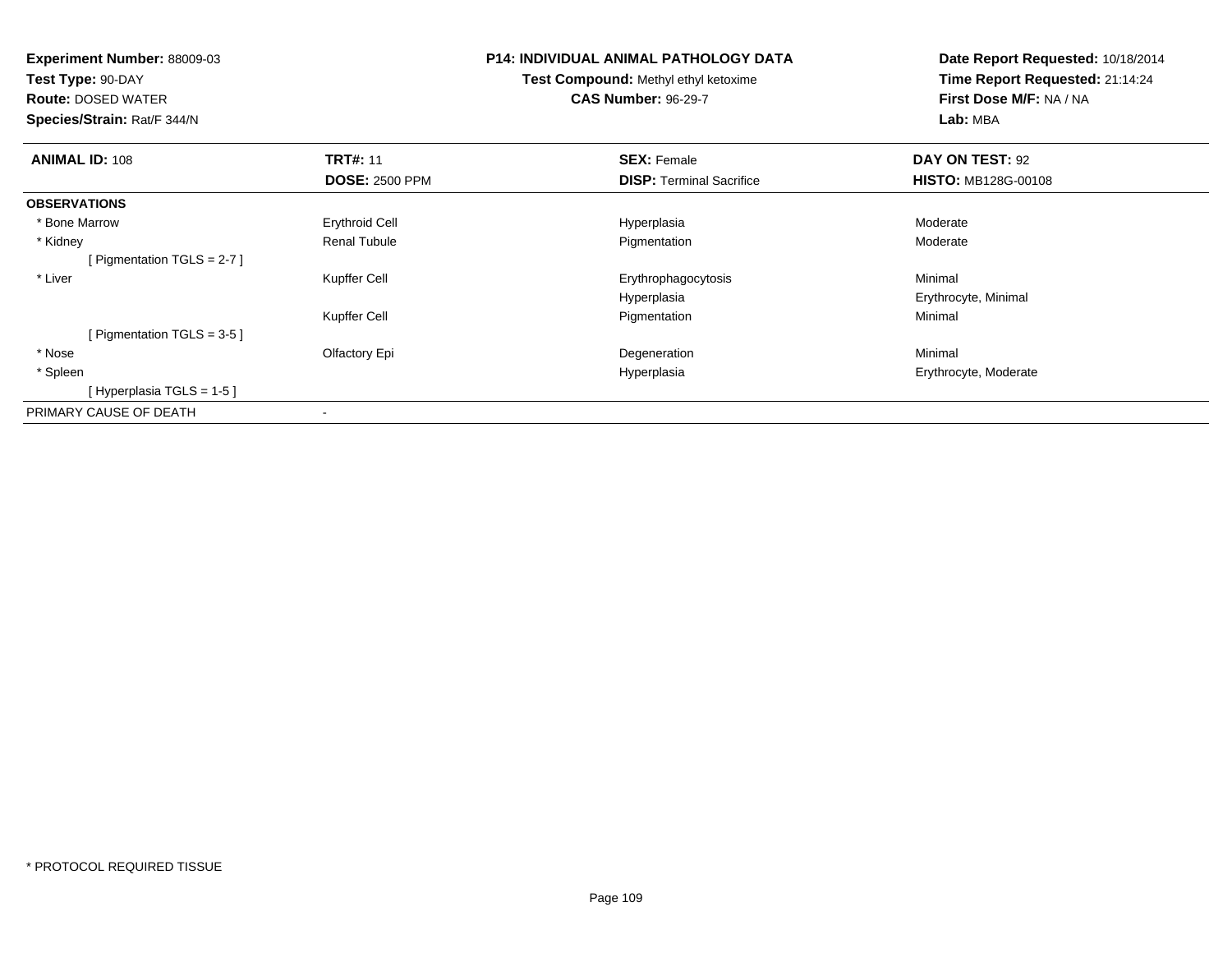| Experiment Number: 88009-03<br>Test Type: 90-DAY<br><b>Route: DOSED WATER</b><br>Species/Strain: Rat/F 344/N |                       | <b>P14: INDIVIDUAL ANIMAL PATHOLOGY DATA</b><br>Test Compound: Methyl ethyl ketoxime<br><b>CAS Number: 96-29-7</b> | Date Report Requested: 10/18/2014<br>Time Report Requested: 21:14:24<br>First Dose M/F: NA / NA<br>Lab: MBA |
|--------------------------------------------------------------------------------------------------------------|-----------------------|--------------------------------------------------------------------------------------------------------------------|-------------------------------------------------------------------------------------------------------------|
| <b>ANIMAL ID: 109</b>                                                                                        | <b>TRT#: 11</b>       | <b>SEX: Female</b>                                                                                                 | DAY ON TEST: 92                                                                                             |
|                                                                                                              | <b>DOSE: 2500 PPM</b> | <b>DISP: Terminal Sacrifice</b>                                                                                    | <b>HISTO: MB128G-00109</b>                                                                                  |
|                                                                                                              |                       | ORGAN AND ACCOUNTABLE SITE STATUS                                                                                  |                                                                                                             |
| <b>NORMAL</b>                                                                                                |                       |                                                                                                                    |                                                                                                             |
| Eye                                                                                                          |                       |                                                                                                                    |                                                                                                             |
| <b>OBSERVATIONS</b>                                                                                          |                       |                                                                                                                    |                                                                                                             |
| * Bone Marrow                                                                                                | <b>Erythroid Cell</b> | Hyperplasia                                                                                                        | Moderate                                                                                                    |
| * Kidney                                                                                                     | <b>Renal Tubule</b>   | Pigmentation                                                                                                       | Minimal                                                                                                     |
| [Pigmentation TGLS = 3-7]                                                                                    |                       |                                                                                                                    |                                                                                                             |
| * Liver                                                                                                      | Kupffer Cell          | Erythrophagocytosis                                                                                                | Minimal                                                                                                     |
|                                                                                                              | Kupffer Cell          | Pigmentation                                                                                                       | Minimal                                                                                                     |
| Lung                                                                                                         |                       | Hemorrhage                                                                                                         | Focal, Mild                                                                                                 |
| [Hemorrhage TGLS = 4-6]                                                                                      |                       |                                                                                                                    |                                                                                                             |
| * Nose                                                                                                       | Olfactory Epi         | Degeneration                                                                                                       | Minimal                                                                                                     |
| * Spleen                                                                                                     |                       | Hyperplasia                                                                                                        | Erythrocyte, Mild                                                                                           |
|                                                                                                              |                       | Pigmentation                                                                                                       | Minimal                                                                                                     |
| [Hyperplasia TGLS = 2-5 ]                                                                                    |                       |                                                                                                                    |                                                                                                             |
| PRIMARY CAUSE OF DEATH                                                                                       |                       |                                                                                                                    |                                                                                                             |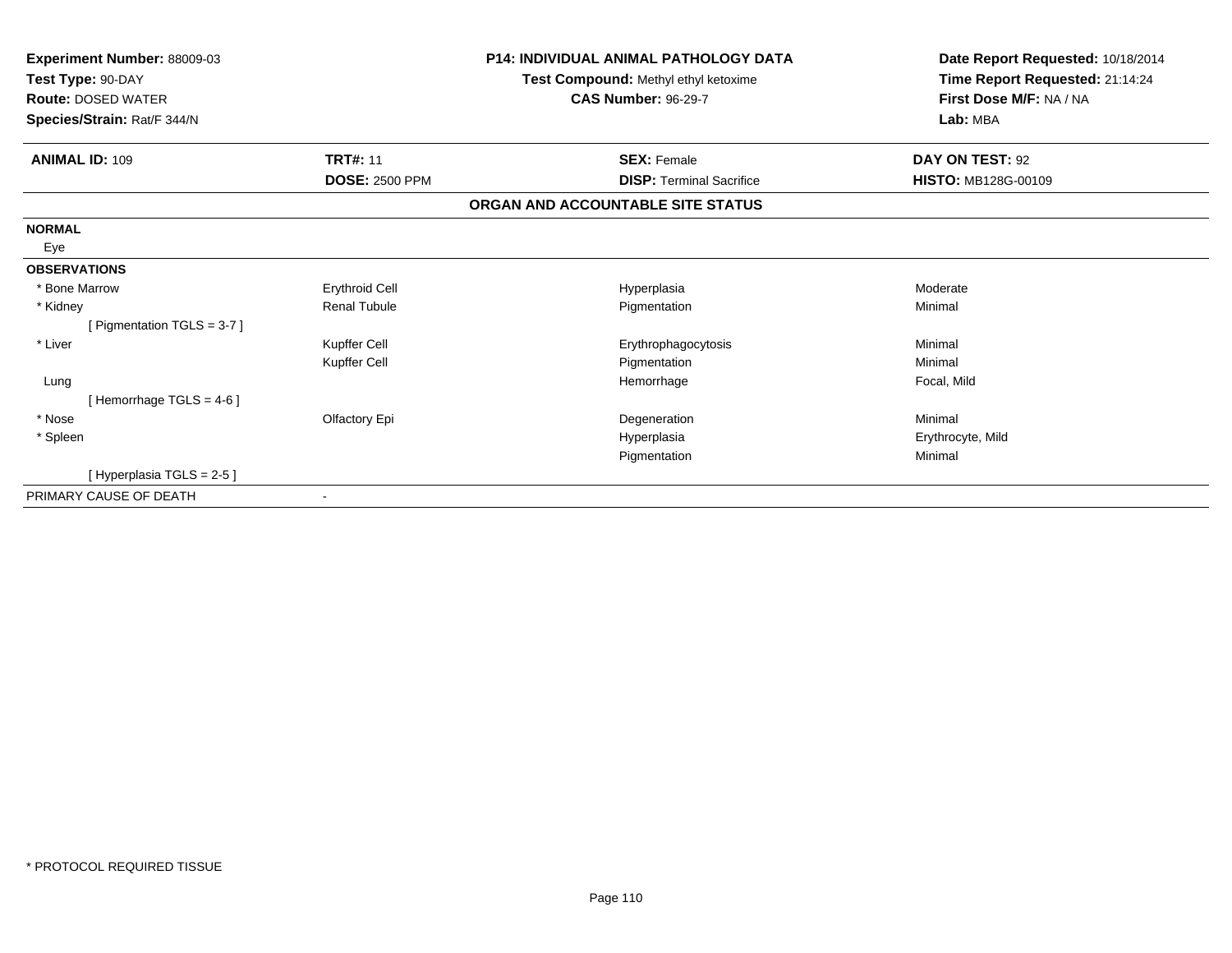| <b>Experiment Number: 88009-03</b><br>Test Type: 90-DAY<br><b>Route: DOSED WATER</b><br>Species/Strain: Rat/F 344/N |                       | <b>P14: INDIVIDUAL ANIMAL PATHOLOGY DATA</b><br>Test Compound: Methyl ethyl ketoxime<br><b>CAS Number: 96-29-7</b> | Date Report Requested: 10/18/2014<br>Time Report Requested: 21:14:24<br>First Dose M/F: NA / NA<br>Lab: MBA |
|---------------------------------------------------------------------------------------------------------------------|-----------------------|--------------------------------------------------------------------------------------------------------------------|-------------------------------------------------------------------------------------------------------------|
| <b>ANIMAL ID: 110</b>                                                                                               | <b>TRT#: 11</b>       | <b>SEX: Female</b>                                                                                                 | DAY ON TEST: 92                                                                                             |
|                                                                                                                     | <b>DOSE: 2500 PPM</b> | <b>DISP:</b> Terminal Sacrifice                                                                                    | <b>HISTO: MB128G-00110</b>                                                                                  |
| <b>OBSERVATIONS</b>                                                                                                 |                       |                                                                                                                    |                                                                                                             |
| * Bone Marrow                                                                                                       | Erythroid Cell        | Hyperplasia                                                                                                        | Moderate                                                                                                    |
| * Kidney                                                                                                            | <b>Renal Tubule</b>   | Pigmentation                                                                                                       | Mild                                                                                                        |
| [ Pigmentation TGLS = $2-7$ ]                                                                                       |                       |                                                                                                                    |                                                                                                             |
| * Liver                                                                                                             | Kupffer Cell          | Erythrophagocytosis                                                                                                | Minimal                                                                                                     |
|                                                                                                                     | Kupffer Cell          | Pigmentation                                                                                                       | Minimal                                                                                                     |
| * Nose                                                                                                              | Olfactory Epi         | Degeneration                                                                                                       | Minimal                                                                                                     |
| * Spleen                                                                                                            |                       | Hyperplasia                                                                                                        | Erythrocyte, Mild                                                                                           |
|                                                                                                                     |                       | Pigmentation                                                                                                       | Minimal                                                                                                     |
| [Hyperplasia TGLS = $1-5$ ]                                                                                         |                       |                                                                                                                    |                                                                                                             |
| PRIMARY CAUSE OF DEATH                                                                                              |                       |                                                                                                                    |                                                                                                             |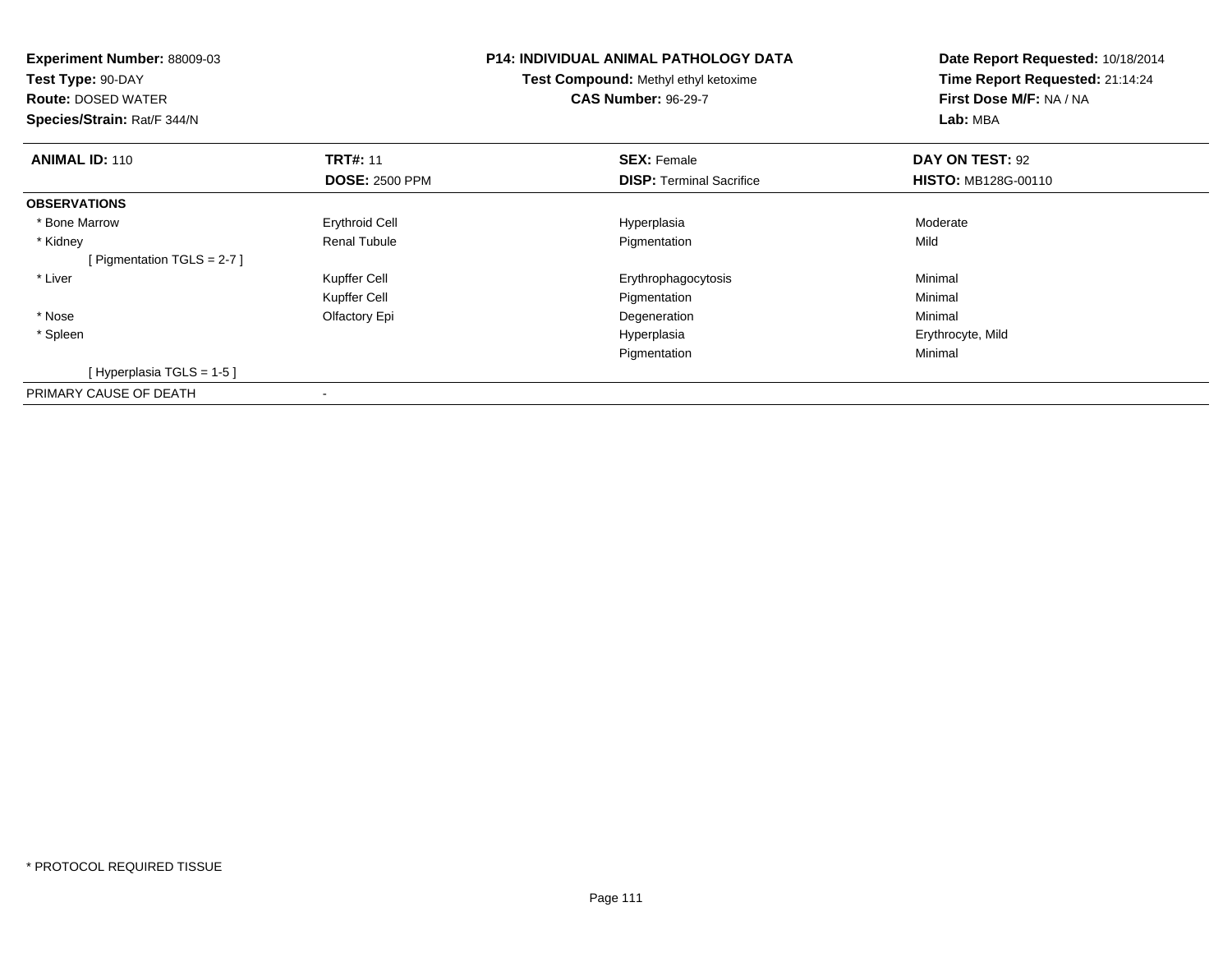| Experiment Number: 88009-03   |                                      | <b>P14: INDIVIDUAL ANIMAL PATHOLOGY DATA</b> | Date Report Requested: 10/18/2014 |
|-------------------------------|--------------------------------------|----------------------------------------------|-----------------------------------|
| Test Type: 90-DAY             | Test Compound: Methyl ethyl ketoxime |                                              | Time Report Requested: 21:14:24   |
| <b>Route: DOSED WATER</b>     |                                      | <b>CAS Number: 96-29-7</b>                   | First Dose M/F: NA / NA           |
| Species/Strain: Rat/F 344/N   |                                      |                                              | Lab: MBA                          |
| <b>ANIMAL ID: 111</b>         | <b>TRT#: 12</b>                      | <b>SEX: Female</b>                           | DAY ON TEST: 92                   |
|                               | <b>DOSE: 5000 PPM</b>                | <b>DISP: Terminal Sacrifice</b>              | HISTO: MB128G-00111               |
|                               |                                      | ORGAN AND ACCOUNTABLE SITE STATUS            |                                   |
| <b>NORMAL</b>                 |                                      |                                              |                                   |
| * Adrenal Cortex              | * Adrenal Medulla                    | * Blood Vessel                               | * Bone                            |
| * Brain                       | * Clitoral Gland                     | * Esophagus                                  | * Heart                           |
| * Intestine Large, Cecum      | * Intestine Large, Colon             | * Intestine Large, Rectum                    | * Intestine Small, Duodenum       |
| * Intestine Small, Ileum      | * Intestine Small, Jejunum           | * Lymph Node, Mandibular                     | * Lymph Node, Mesenteric          |
| * Mammary Gland               | * Pancreas                           | * Parathyroid Gland                          | * Pituitary Gland                 |
| * Salivary Glands             | * Skin                               | * Stomach, Forestomach                       | * Stomach, Glandular              |
| * Thymus                      | * Thyroid Gland                      | * Trachea                                    | * Urinary Bladder                 |
| * Uterus                      |                                      |                                              |                                   |
| <b>OBSERVATIONS</b>           |                                      |                                              |                                   |
| * Bone Marrow                 | <b>Erythroid Cell</b>                | Hyperplasia                                  | Moderate                          |
| * Kidney                      | <b>Renal Tubule</b>                  | Pigmentation                                 | Moderate                          |
| [ Pigmentation TGLS = 3-7 ]   |                                      |                                              |                                   |
| * Liver                       | Kupffer Cell                         | Erythrophagocytosis                          | Minimal                           |
|                               | Kupffer Cell                         | Pigmentation                                 | Mild                              |
| [ Pigmentation TGLS = $4-5$ ] |                                      |                                              |                                   |
| * Lung                        | Interstitium                         | Inflammation                                 | Subacute, Focal, Minimal          |
| * Nose                        | Olfactory Epi                        | Degeneration                                 | Minimal                           |
| * Ovary                       |                                      | Cyst                                         | Mild                              |
| [Cyst TGLS = $2-9$ ]          |                                      |                                              |                                   |
| * Spleen                      |                                      | Hyperplasia                                  | Erythrocyte, Mild                 |
|                               |                                      | Pigmentation                                 | Minimal                           |
| PRIMARY CAUSE OF DEATH        |                                      |                                              |                                   |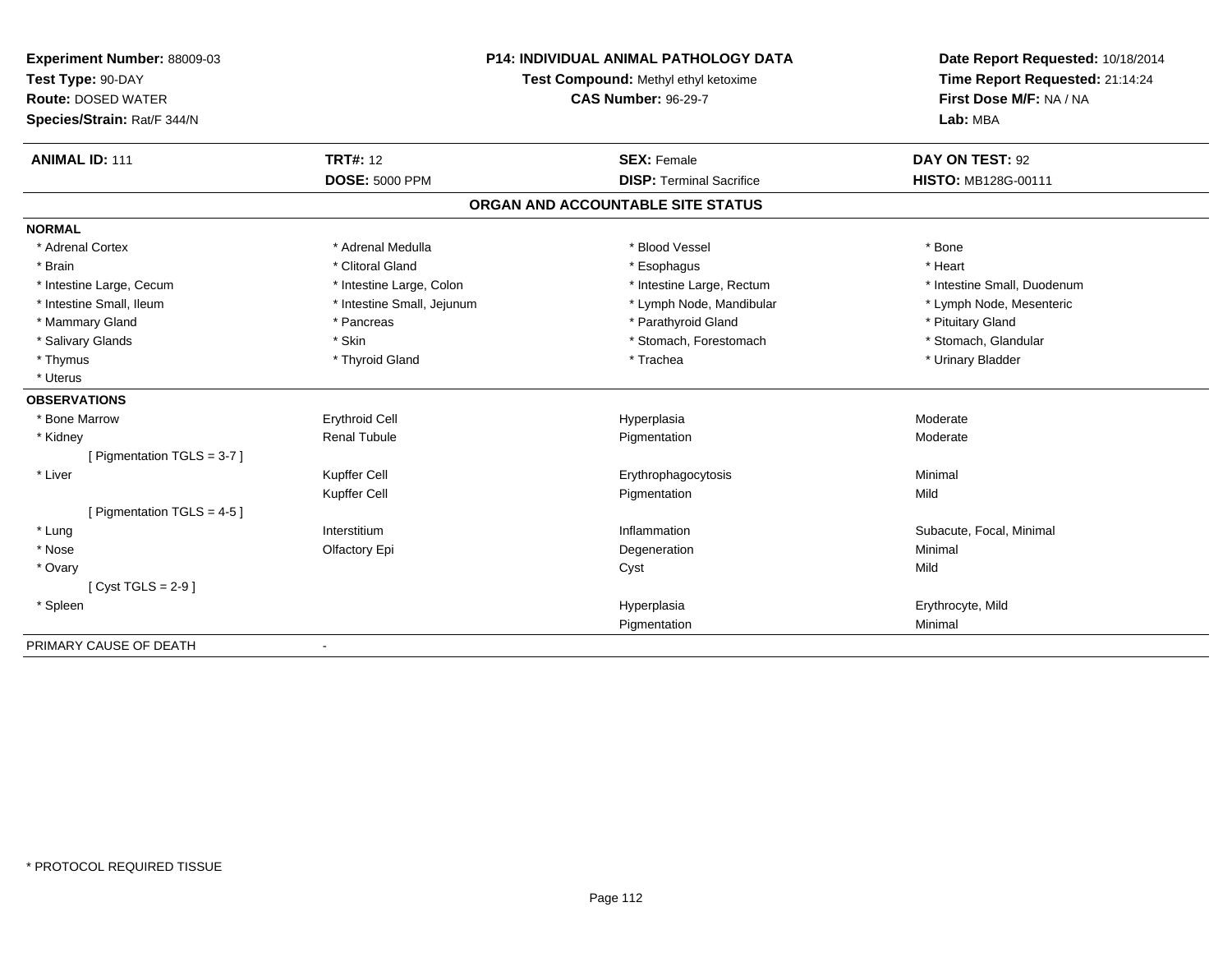| Experiment Number: 88009-03<br>Test Type: 90-DAY<br><b>Route: DOSED WATER</b> | P14: INDIVIDUAL ANIMAL PATHOLOGY DATA<br>Test Compound: Methyl ethyl ketoxime<br><b>CAS Number: 96-29-7</b> |                                   | Date Report Requested: 10/18/2014<br>Time Report Requested: 21:14:24<br>First Dose M/F: NA / NA |  |
|-------------------------------------------------------------------------------|-------------------------------------------------------------------------------------------------------------|-----------------------------------|-------------------------------------------------------------------------------------------------|--|
| Species/Strain: Rat/F 344/N                                                   |                                                                                                             |                                   | Lab: MBA                                                                                        |  |
| <b>ANIMAL ID: 112</b>                                                         | <b>TRT#: 12</b>                                                                                             | <b>SEX: Female</b>                | DAY ON TEST: 92                                                                                 |  |
|                                                                               | <b>DOSE: 5000 PPM</b>                                                                                       | <b>DISP: Terminal Sacrifice</b>   | HISTO: MB128G-00112                                                                             |  |
|                                                                               |                                                                                                             | ORGAN AND ACCOUNTABLE SITE STATUS |                                                                                                 |  |
| <b>NORMAL</b>                                                                 |                                                                                                             |                                   |                                                                                                 |  |
| * Adrenal Cortex                                                              | * Adrenal Medulla                                                                                           | * Blood Vessel                    | * Bone                                                                                          |  |
| * Brain                                                                       | * Clitoral Gland                                                                                            | * Esophagus                       | * Heart                                                                                         |  |
| * Intestine Large, Cecum                                                      | * Intestine Large, Colon                                                                                    | * Intestine Large, Rectum         | * Intestine Small, Duodenum                                                                     |  |
| * Intestine Small. Ileum                                                      | * Intestine Small, Jejunum                                                                                  | * Lymph Node, Mandibular          | * Lymph Node, Mesenteric                                                                        |  |
| * Mammary Gland                                                               | * Ovary                                                                                                     | * Pancreas                        | * Parathyroid Gland                                                                             |  |
| * Pituitary Gland                                                             | * Salivary Glands                                                                                           | * Skin                            | * Stomach, Forestomach                                                                          |  |
| * Stomach, Glandular                                                          | * Thyroid Gland                                                                                             | * Trachea                         | * Urinary Bladder                                                                               |  |
| <b>OBSERVATIONS</b>                                                           |                                                                                                             |                                   |                                                                                                 |  |
| * Bone Marrow                                                                 | <b>Erythroid Cell</b>                                                                                       | Hyperplasia                       | Moderate                                                                                        |  |
| * Kidney                                                                      | <b>Renal Tubule</b>                                                                                         | Dilatation                        | Focal, Minimal                                                                                  |  |
|                                                                               | <b>Renal Tubule</b>                                                                                         | Pigmentation                      | Moderate                                                                                        |  |
| [ Pigmentation TGLS = 2-7 ]                                                   |                                                                                                             |                                   |                                                                                                 |  |
| * Liver                                                                       | Kupffer Cell                                                                                                | Erythrophagocytosis               | Mild                                                                                            |  |
|                                                                               |                                                                                                             | Hepatodiaphragmatic Nodule        | Mild                                                                                            |  |
|                                                                               | Kupffer Cell                                                                                                | Pigmentation                      | Mild                                                                                            |  |
| [ Hepatodiaphragmatic Nodule TGLS = 3-12 ]                                    |                                                                                                             |                                   |                                                                                                 |  |
| [ Pigmentation TGLS = $4-5$ ]                                                 |                                                                                                             |                                   |                                                                                                 |  |
| * Lung                                                                        | Interstitium                                                                                                | Inflammation                      | Subacute, Focal, Minimal                                                                        |  |
| * Nose                                                                        | Olfactory Epi                                                                                               | Degeneration                      | Minimal                                                                                         |  |
| * Spleen                                                                      |                                                                                                             | Hyperplasia                       | Erythrocyte, Mild                                                                               |  |
| [Hyperplasia TGLS = 1-5]                                                      |                                                                                                             |                                   |                                                                                                 |  |
| * Thymus                                                                      |                                                                                                             | Hemorrhage                        | Minimal                                                                                         |  |
| * Uterus                                                                      |                                                                                                             | Inflammation                      | Acute, Mild                                                                                     |  |
| PRIMARY CAUSE OF DEATH                                                        | $\blacksquare$                                                                                              |                                   |                                                                                                 |  |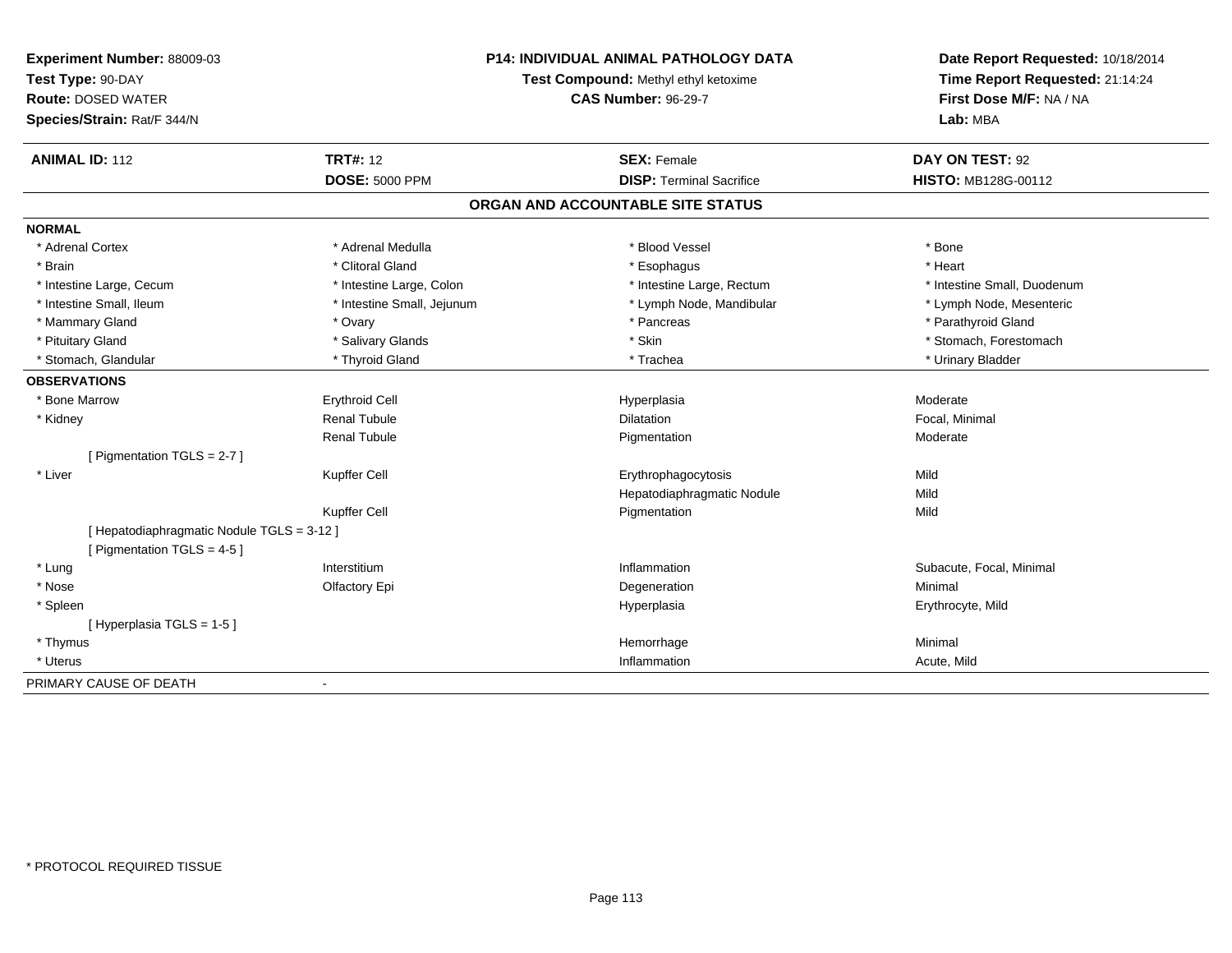| Experiment Number: 88009-03 | <b>P14: INDIVIDUAL ANIMAL PATHOLOGY DATA</b><br>Test Compound: Methyl ethyl ketoxime |                                   | Date Report Requested: 10/18/2014 |
|-----------------------------|--------------------------------------------------------------------------------------|-----------------------------------|-----------------------------------|
| Test Type: 90-DAY           |                                                                                      |                                   | Time Report Requested: 21:14:24   |
| <b>Route: DOSED WATER</b>   |                                                                                      | <b>CAS Number: 96-29-7</b>        | First Dose M/F: NA / NA           |
| Species/Strain: Rat/F 344/N |                                                                                      |                                   | Lab: MBA                          |
| <b>ANIMAL ID: 113</b>       | <b>TRT#: 12</b>                                                                      | <b>SEX: Female</b>                | DAY ON TEST: 92                   |
|                             | <b>DOSE: 5000 PPM</b>                                                                | <b>DISP: Terminal Sacrifice</b>   | <b>HISTO: MB128G-00113</b>        |
|                             |                                                                                      | ORGAN AND ACCOUNTABLE SITE STATUS |                                   |
| <b>NORMAL</b>               |                                                                                      |                                   |                                   |
| * Adrenal Cortex            | * Adrenal Medulla                                                                    | * Blood Vessel                    | * Bone                            |
| * Brain                     | * Clitoral Gland                                                                     | * Esophagus                       | * Heart                           |
| * Intestine Large, Cecum    | * Intestine Large, Colon                                                             | * Intestine Large, Rectum         | * Intestine Small, Duodenum       |
| * Intestine Small, Ileum    | * Intestine Small, Jejunum                                                           | * Lymph Node, Mandibular          | * Lymph Node, Mesenteric          |
| * Mammary Gland             | * Ovary                                                                              | * Pancreas                        | * Parathyroid Gland               |
| * Pituitary Gland           | * Salivary Glands                                                                    | * Skin                            | * Stomach, Forestomach            |
| * Stomach, Glandular        | * Thymus                                                                             | * Thyroid Gland                   | * Trachea                         |
| * Urinary Bladder           | * Uterus                                                                             |                                   |                                   |
| <b>OBSERVATIONS</b>         |                                                                                      |                                   |                                   |
| * Bone Marrow               | <b>Erythroid Cell</b>                                                                | Hyperplasia                       | Moderate                          |
| * Kidney                    | <b>Renal Tubule</b>                                                                  | Pigmentation                      | Moderate                          |
| [Pigmentation TGLS = 2-7]   |                                                                                      |                                   |                                   |
| * Liver                     | Kupffer Cell                                                                         | Erythrophagocytosis               | Minimal                           |
|                             |                                                                                      | Hyperplasia                       | Erythrocyte, Minimal              |
|                             | Kupffer Cell                                                                         | Pigmentation                      | Mild                              |
| * Lung                      |                                                                                      | Hemorrhage                        | Focal, Minimal                    |
| * Nose                      | Olfactory Epi                                                                        | Degeneration                      | Minimal                           |
| * Spleen                    |                                                                                      | Hyperplasia                       | Erythrocyte, Moderate             |
| [Hyperplasia TGLS = 1-5 ]   |                                                                                      |                                   |                                   |
| PRIMARY CAUSE OF DEATH      |                                                                                      |                                   |                                   |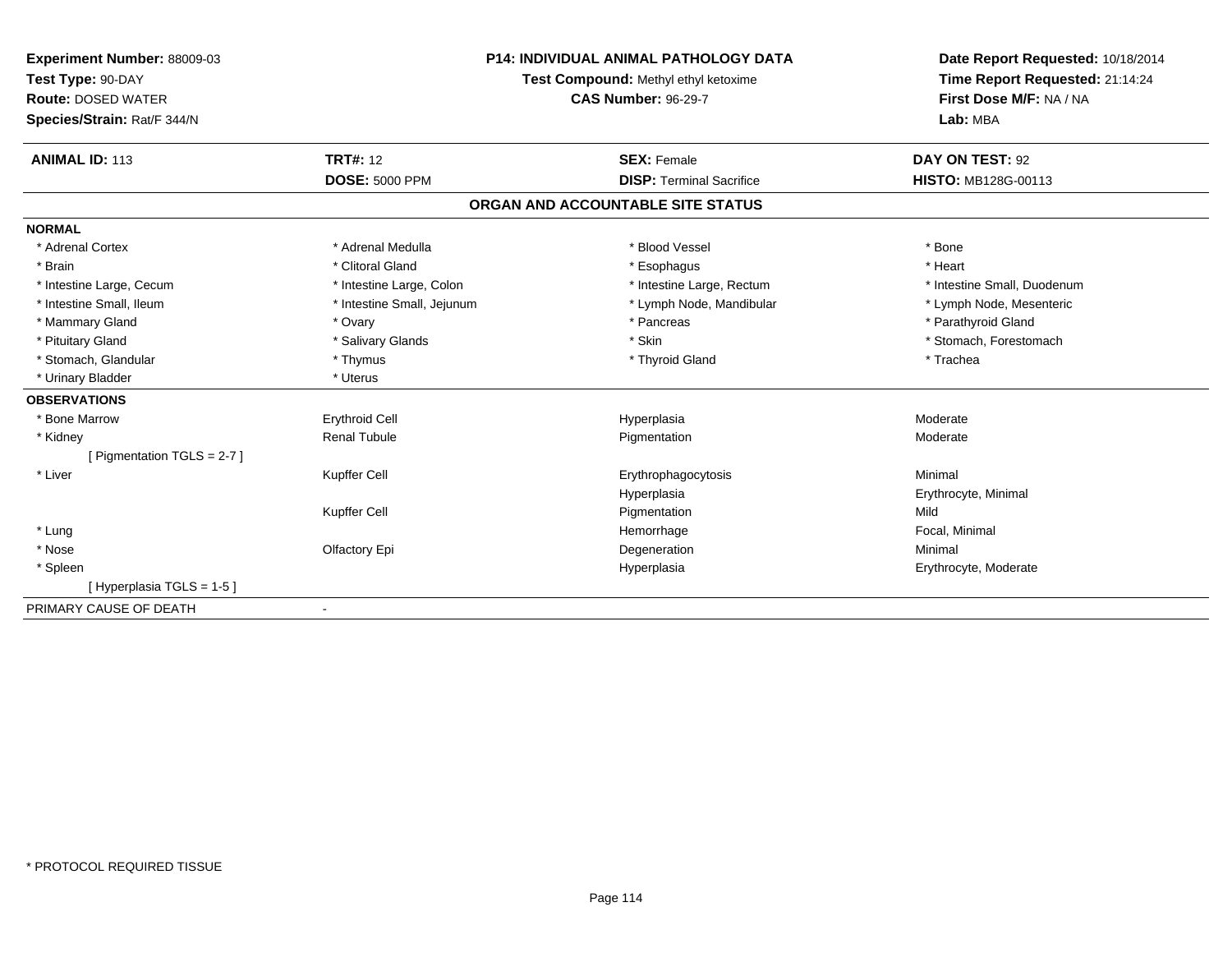| Experiment Number: 88009-03   | <b>P14: INDIVIDUAL ANIMAL PATHOLOGY DATA</b><br>Test Compound: Methyl ethyl ketoxime |                                   | Date Report Requested: 10/18/2014<br>Time Report Requested: 21:14:24 |
|-------------------------------|--------------------------------------------------------------------------------------|-----------------------------------|----------------------------------------------------------------------|
| Test Type: 90-DAY             |                                                                                      |                                   |                                                                      |
| <b>Route: DOSED WATER</b>     |                                                                                      | <b>CAS Number: 96-29-7</b>        | First Dose M/F: NA / NA                                              |
| Species/Strain: Rat/F 344/N   |                                                                                      |                                   | Lab: MBA                                                             |
| <b>ANIMAL ID: 114</b>         | <b>TRT#: 12</b>                                                                      | <b>SEX: Female</b>                | DAY ON TEST: 92                                                      |
|                               | <b>DOSE: 5000 PPM</b>                                                                | <b>DISP: Terminal Sacrifice</b>   | <b>HISTO: MB128G-00114</b>                                           |
|                               |                                                                                      | ORGAN AND ACCOUNTABLE SITE STATUS |                                                                      |
| <b>NORMAL</b>                 |                                                                                      |                                   |                                                                      |
| * Adrenal Cortex              | * Adrenal Medulla                                                                    | * Blood Vessel                    | * Bone                                                               |
| * Brain                       | * Clitoral Gland                                                                     | * Esophagus                       | Eye                                                                  |
| * Heart                       | * Intestine Large, Cecum                                                             | * Intestine Large, Colon          | * Intestine Large, Rectum                                            |
| * Intestine Small, Duodenum   | * Intestine Small. Ileum                                                             | * Intestine Small, Jejunum        | * Lung                                                               |
| * Lymph Node, Mandibular      | * Lymph Node, Mesenteric                                                             | * Mammary Gland                   | * Ovary                                                              |
| * Pancreas                    | * Parathyroid Gland                                                                  | * Pituitary Gland                 | * Salivary Glands                                                    |
| * Skin                        | * Stomach, Forestomach                                                               | * Stomach, Glandular              | * Thymus                                                             |
| * Thyroid Gland               | * Trachea                                                                            | * Urinary Bladder                 | * Uterus                                                             |
| <b>OBSERVATIONS</b>           |                                                                                      |                                   |                                                                      |
| * Bone Marrow                 | <b>Erythroid Cell</b>                                                                | Hyperplasia                       | Mild                                                                 |
| * Kidney                      | <b>Renal Tubule</b>                                                                  | Pigmentation                      | Moderate                                                             |
| [ Pigmentation TGLS = $3-7$ ] |                                                                                      |                                   |                                                                      |
| * Liver                       | Kupffer Cell                                                                         | Erythrophagocytosis               | Minimal                                                              |
|                               | Kupffer Cell                                                                         | Pigmentation                      | Mild                                                                 |
| * Nose                        | Olfactory Epi                                                                        | Degeneration                      | Minimal                                                              |
| * Spleen                      |                                                                                      | Hyperplasia                       | Erythrocyte, Mild                                                    |
| [Hyperplasia TGLS = 1-5]      |                                                                                      |                                   |                                                                      |
| PRIMARY CAUSE OF DEATH        |                                                                                      |                                   |                                                                      |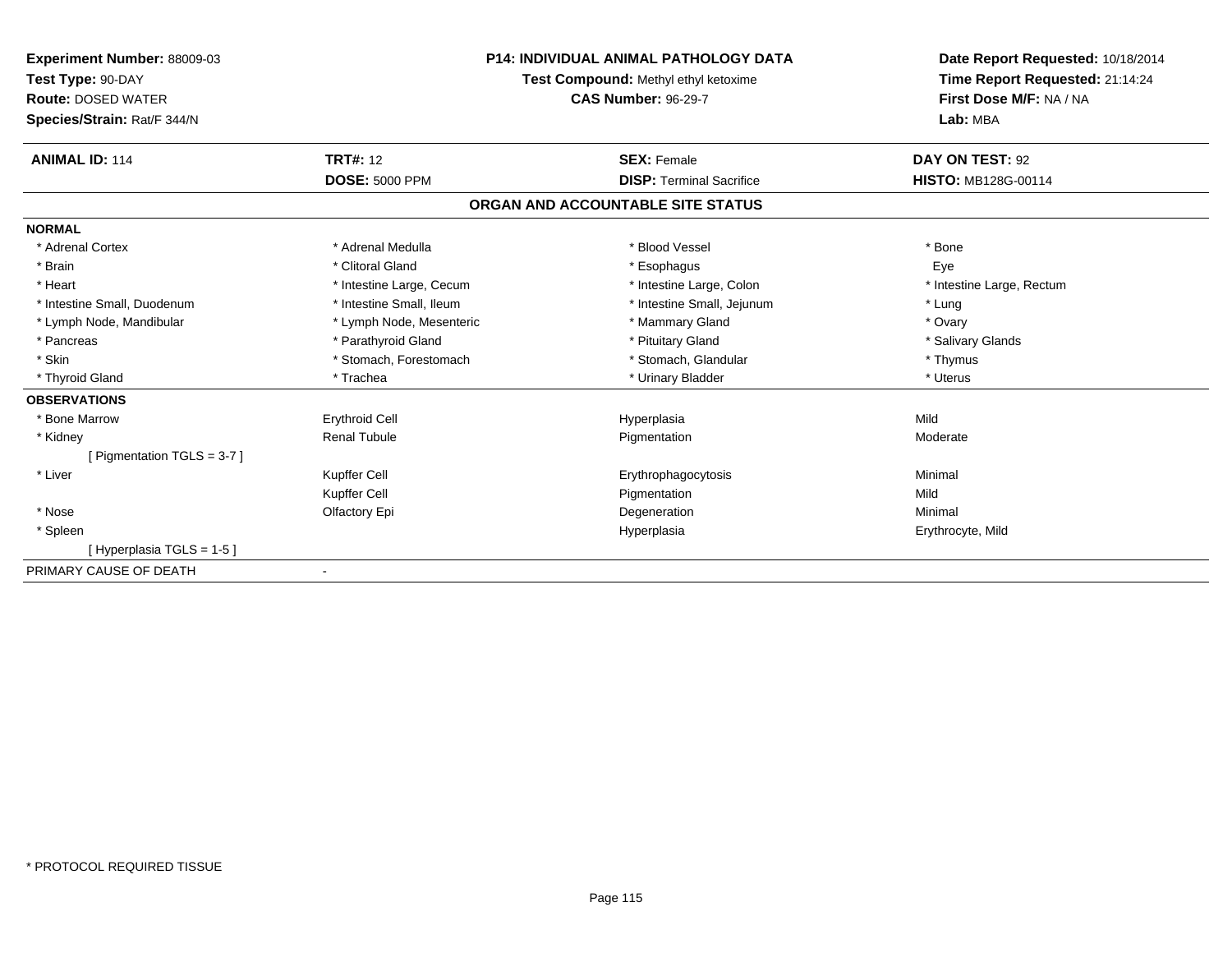| Experiment Number: 88009-03<br>Test Type: 90-DAY<br><b>Route: DOSED WATER</b><br>Species/Strain: Rat/F 344/N | <b>P14: INDIVIDUAL ANIMAL PATHOLOGY DATA</b><br>Test Compound: Methyl ethyl ketoxime<br><b>CAS Number: 96-29-7</b> |                                   | Date Report Requested: 10/18/2014<br>Time Report Requested: 21:14:24<br>First Dose M/F: NA / NA<br>Lab: MBA |
|--------------------------------------------------------------------------------------------------------------|--------------------------------------------------------------------------------------------------------------------|-----------------------------------|-------------------------------------------------------------------------------------------------------------|
| <b>ANIMAL ID: 115</b>                                                                                        | <b>TRT#: 12</b>                                                                                                    | <b>SEX: Female</b>                | DAY ON TEST: 92                                                                                             |
|                                                                                                              | <b>DOSE: 5000 PPM</b>                                                                                              | <b>DISP: Terminal Sacrifice</b>   | HISTO: MB128G-00115                                                                                         |
|                                                                                                              |                                                                                                                    | ORGAN AND ACCOUNTABLE SITE STATUS |                                                                                                             |
| <b>NORMAL</b>                                                                                                |                                                                                                                    |                                   |                                                                                                             |
| * Adrenal Cortex                                                                                             | * Adrenal Medulla                                                                                                  | * Blood Vessel                    | * Bone                                                                                                      |
| * Brain                                                                                                      | * Clitoral Gland                                                                                                   | * Esophagus                       | Eye                                                                                                         |
| * Heart                                                                                                      | * Intestine Large, Cecum                                                                                           | * Intestine Large, Colon          | * Intestine Large, Rectum                                                                                   |
| * Intestine Small, Duodenum                                                                                  | * Intestine Small, Ileum                                                                                           | * Intestine Small, Jejunum        | * Lymph Node, Mandibular                                                                                    |
| * Lymph Node, Mesenteric                                                                                     | * Mammary Gland                                                                                                    | * Ovary                           | * Pancreas                                                                                                  |
| * Pituitary Gland                                                                                            | * Salivary Glands                                                                                                  | * Skin                            | * Stomach, Forestomach                                                                                      |
| * Stomach, Glandular                                                                                         | * Thymus                                                                                                           | * Thyroid Gland                   | * Trachea                                                                                                   |
| * Urinary Bladder                                                                                            | * Uterus                                                                                                           |                                   |                                                                                                             |
| <b>MISSING</b>                                                                                               |                                                                                                                    |                                   |                                                                                                             |
| * Parathyroid Gland                                                                                          |                                                                                                                    |                                   |                                                                                                             |
| <b>OBSERVATIONS</b>                                                                                          |                                                                                                                    |                                   |                                                                                                             |
| * Bone Marrow                                                                                                | <b>Erythroid Cell</b>                                                                                              | Hyperplasia                       | Mild                                                                                                        |
| <b>Harderian Gland</b>                                                                                       |                                                                                                                    | <b>Infiltration Cellular</b>      | Lymphocyte, Moderate                                                                                        |
| * Kidney                                                                                                     | <b>Renal Tubule</b>                                                                                                | <b>Dilatation</b>                 | Focal, Minimal                                                                                              |
|                                                                                                              |                                                                                                                    | <b>Infiltration Cellular</b>      | Lymphocyte, Focal, Mild                                                                                     |
|                                                                                                              | <b>Renal Tubule</b>                                                                                                | Pigmentation                      | Moderate                                                                                                    |
| [ Pigmentation TGLS = 3-7 ]                                                                                  |                                                                                                                    |                                   |                                                                                                             |
| * Liver                                                                                                      | Kupffer Cell                                                                                                       | Erythrophagocytosis               | Minimal                                                                                                     |
|                                                                                                              | Kupffer Cell                                                                                                       | Pigmentation                      | Mild                                                                                                        |
| * Lung                                                                                                       | Interstitium                                                                                                       | Inflammation                      | Subacute, Focal, Minimal                                                                                    |
| * Nose                                                                                                       | Olfactory Epi                                                                                                      | Degeneration                      | Minimal                                                                                                     |
| * Spleen                                                                                                     |                                                                                                                    | Hyperplasia                       | Erythrocyte, Moderate                                                                                       |
| [Hyperplasia TGLS = 2-5]                                                                                     |                                                                                                                    |                                   |                                                                                                             |
| PRIMARY CAUSE OF DEATH                                                                                       |                                                                                                                    |                                   |                                                                                                             |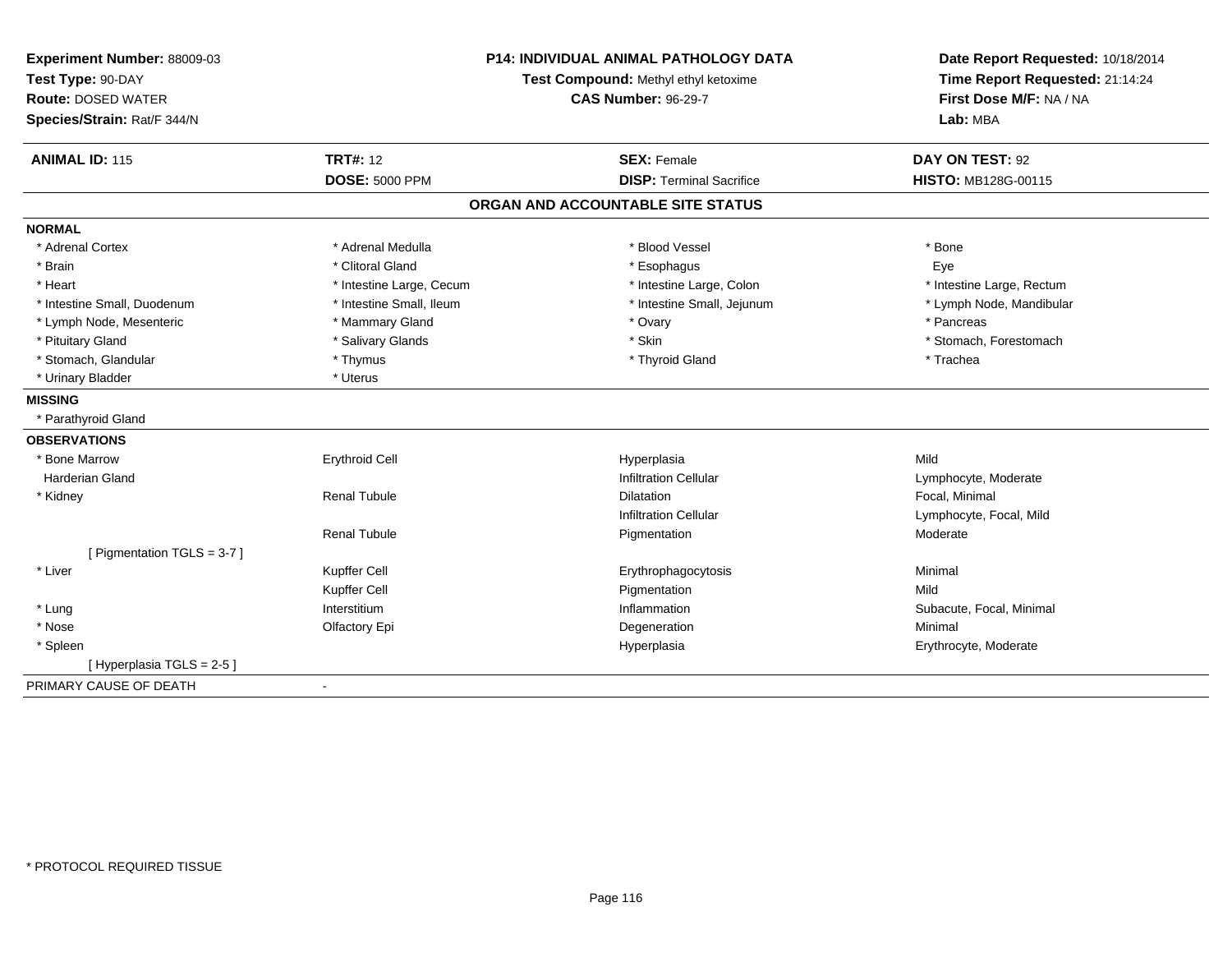| <b>Experiment Number: 88009-03</b><br>Test Type: 90-DAY<br><b>Route: DOSED WATER</b><br>Species/Strain: Rat/F 344/N | <b>P14: INDIVIDUAL ANIMAL PATHOLOGY DATA</b><br>Test Compound: Methyl ethyl ketoxime<br><b>CAS Number: 96-29-7</b> |                                   | Date Report Requested: 10/18/2014<br>Time Report Requested: 21:14:24<br>First Dose M/F: NA / NA<br>Lab: MBA |  |
|---------------------------------------------------------------------------------------------------------------------|--------------------------------------------------------------------------------------------------------------------|-----------------------------------|-------------------------------------------------------------------------------------------------------------|--|
| <b>ANIMAL ID: 116</b>                                                                                               | <b>TRT#: 12</b>                                                                                                    | <b>SEX: Female</b>                | DAY ON TEST: 92                                                                                             |  |
|                                                                                                                     | <b>DOSE: 5000 PPM</b>                                                                                              | <b>DISP: Terminal Sacrifice</b>   | HISTO: MB128G-00116                                                                                         |  |
|                                                                                                                     |                                                                                                                    | ORGAN AND ACCOUNTABLE SITE STATUS |                                                                                                             |  |
| <b>NORMAL</b>                                                                                                       |                                                                                                                    |                                   |                                                                                                             |  |
| * Adrenal Cortex                                                                                                    | * Adrenal Medulla                                                                                                  | * Blood Vessel                    | * Bone                                                                                                      |  |
| * Brain                                                                                                             | * Clitoral Gland                                                                                                   | * Esophagus                       | * Heart                                                                                                     |  |
| * Intestine Large, Cecum                                                                                            | * Intestine Large, Colon                                                                                           | * Intestine Large, Rectum         | * Intestine Small, Duodenum                                                                                 |  |
| * Intestine Small, Ileum                                                                                            | * Intestine Small, Jejunum                                                                                         | * Lung                            | * Lymph Node, Mandibular                                                                                    |  |
| * Lymph Node, Mesenteric                                                                                            | * Mammary Gland                                                                                                    | * Ovary                           | * Pancreas                                                                                                  |  |
| * Parathyroid Gland                                                                                                 | * Pituitary Gland                                                                                                  | * Salivary Glands                 | * Skin                                                                                                      |  |
| * Stomach, Forestomach                                                                                              | * Stomach, Glandular                                                                                               | * Thymus                          | * Thyroid Gland                                                                                             |  |
| * Trachea                                                                                                           | * Urinary Bladder                                                                                                  | * Uterus                          |                                                                                                             |  |
| <b>OBSERVATIONS</b>                                                                                                 |                                                                                                                    |                                   |                                                                                                             |  |
| * Bone Marrow                                                                                                       | <b>Erythroid Cell</b>                                                                                              | Hyperplasia                       | Moderate                                                                                                    |  |
| * Kidney                                                                                                            | <b>Renal Tubule</b>                                                                                                | Pigmentation                      | Moderate                                                                                                    |  |
| [ Pigmentation TGLS = 2-7 ]                                                                                         |                                                                                                                    |                                   |                                                                                                             |  |
| * Liver                                                                                                             | Kupffer Cell                                                                                                       | Erythrophagocytosis               | Minimal                                                                                                     |  |
|                                                                                                                     | Kupffer Cell                                                                                                       | Pigmentation                      | Mild                                                                                                        |  |
| * Nose                                                                                                              | Olfactory Epi                                                                                                      | Degeneration                      | Minimal                                                                                                     |  |
| * Spleen                                                                                                            |                                                                                                                    | Hyperplasia                       | Erythrocyte, Moderate                                                                                       |  |
|                                                                                                                     |                                                                                                                    | Pigmentation                      | Mild                                                                                                        |  |
| [Hyperplasia TGLS = 1-5]                                                                                            |                                                                                                                    |                                   |                                                                                                             |  |
| PRIMARY CAUSE OF DEATH                                                                                              |                                                                                                                    |                                   |                                                                                                             |  |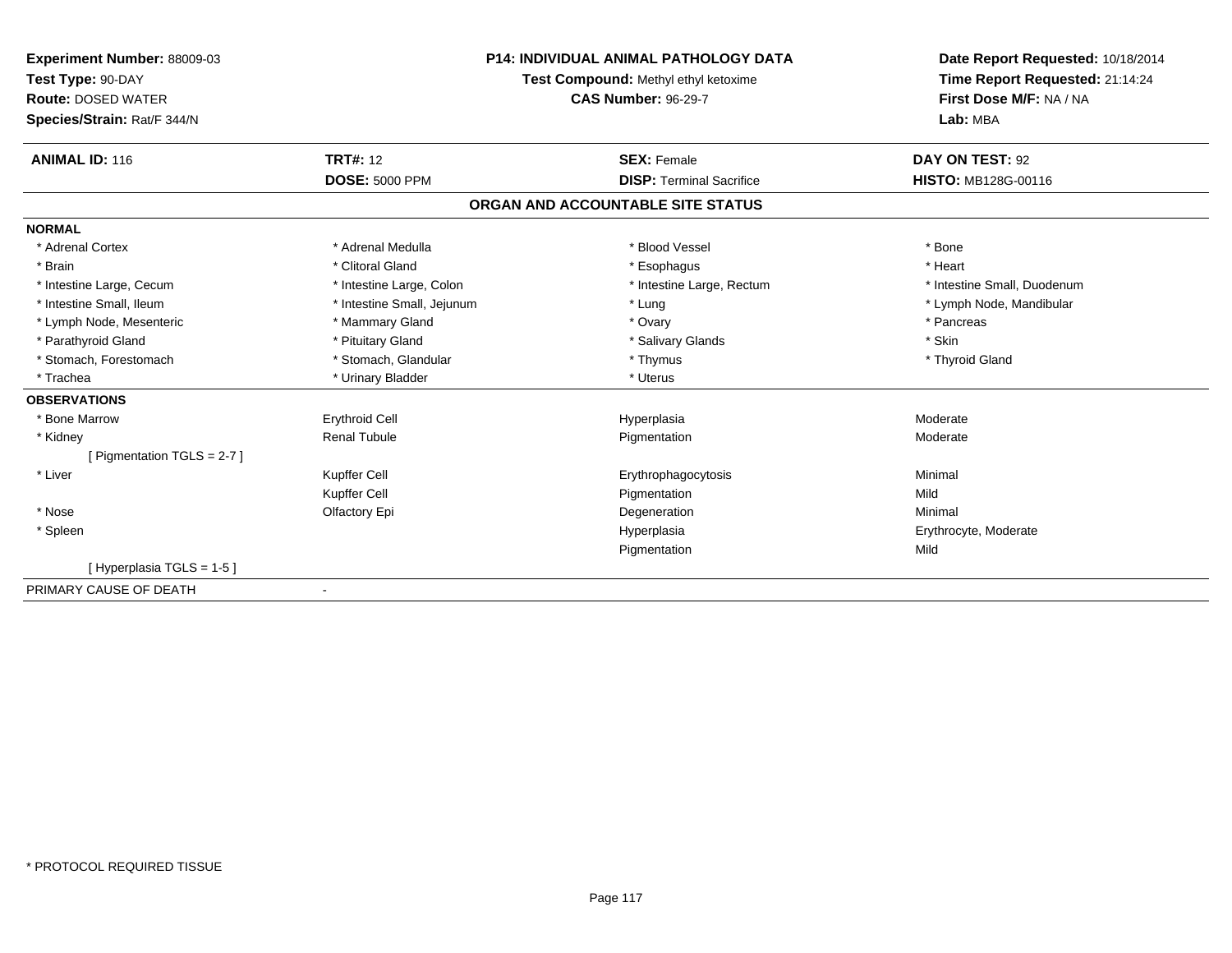| Experiment Number: 88009-03 | P14: INDIVIDUAL ANIMAL PATHOLOGY DATA |                                   | Date Report Requested: 10/18/2014 |
|-----------------------------|---------------------------------------|-----------------------------------|-----------------------------------|
| Test Type: 90-DAY           | Test Compound: Methyl ethyl ketoxime  | Time Report Requested: 21:14:24   |                                   |
| <b>Route: DOSED WATER</b>   |                                       | <b>CAS Number: 96-29-7</b>        | First Dose M/F: NA / NA           |
| Species/Strain: Rat/F 344/N |                                       |                                   | Lab: MBA                          |
| <b>ANIMAL ID: 117</b>       | <b>TRT#: 12</b>                       | <b>SEX: Female</b>                | DAY ON TEST: 92                   |
|                             | <b>DOSE: 5000 PPM</b>                 | <b>DISP:</b> Terminal Sacrifice   | <b>HISTO: MB128G-00117</b>        |
|                             |                                       | ORGAN AND ACCOUNTABLE SITE STATUS |                                   |
| <b>NORMAL</b>               |                                       |                                   |                                   |
| * Adrenal Cortex            | * Adrenal Medulla                     | * Blood Vessel                    | * Bone                            |
| * Brain                     | * Clitoral Gland                      | * Esophagus                       | * Heart                           |
| * Intestine Large, Cecum    | * Intestine Large, Colon              | * Intestine Large, Rectum         | * Intestine Small, Duodenum       |
| * Intestine Small, Ileum    | * Intestine Small, Jejunum            | * Lymph Node, Mandibular          | * Lymph Node, Mesenteric          |
| * Mammary Gland             | * Ovary                               | * Pancreas                        | * Parathyroid Gland               |
| * Pituitary Gland           | * Salivary Glands                     | * Skin                            | * Stomach, Forestomach            |
| * Stomach, Glandular        | * Thymus                              | * Thyroid Gland                   | * Trachea                         |
| * Urinary Bladder           | * Uterus                              |                                   |                                   |
| <b>OBSERVATIONS</b>         |                                       |                                   |                                   |
| * Bone Marrow               | <b>Erythroid Cell</b>                 | Hyperplasia                       | Moderate                          |
| * Kidney                    |                                       | <b>Infiltration Cellular</b>      | Lymphocyte, Focal, Minimal        |
|                             | <b>Renal Tubule</b>                   | Pigmentation                      | Mild                              |
| * Liver                     | Kupffer Cell                          | Erythrophagocytosis               | Mild                              |
|                             |                                       | Hyperplasia                       | Erythrocyte, Minimal              |
|                             | Kupffer Cell                          | Pigmentation                      | Mild                              |
| * Lung                      |                                       | Hemorrhage                        | Focal, Minimal                    |
|                             | Interstitium                          | Inflammation                      | Subacute, Focal, Mild             |
| * Nose                      | Olfactory Epi                         | Degeneration                      | Minimal                           |
| * Spleen                    |                                       | Hyperplasia                       | Erythrocyte, Mild                 |
| [Hyperplasia TGLS = 1-5]    |                                       |                                   |                                   |
| PRIMARY CAUSE OF DEATH      |                                       |                                   |                                   |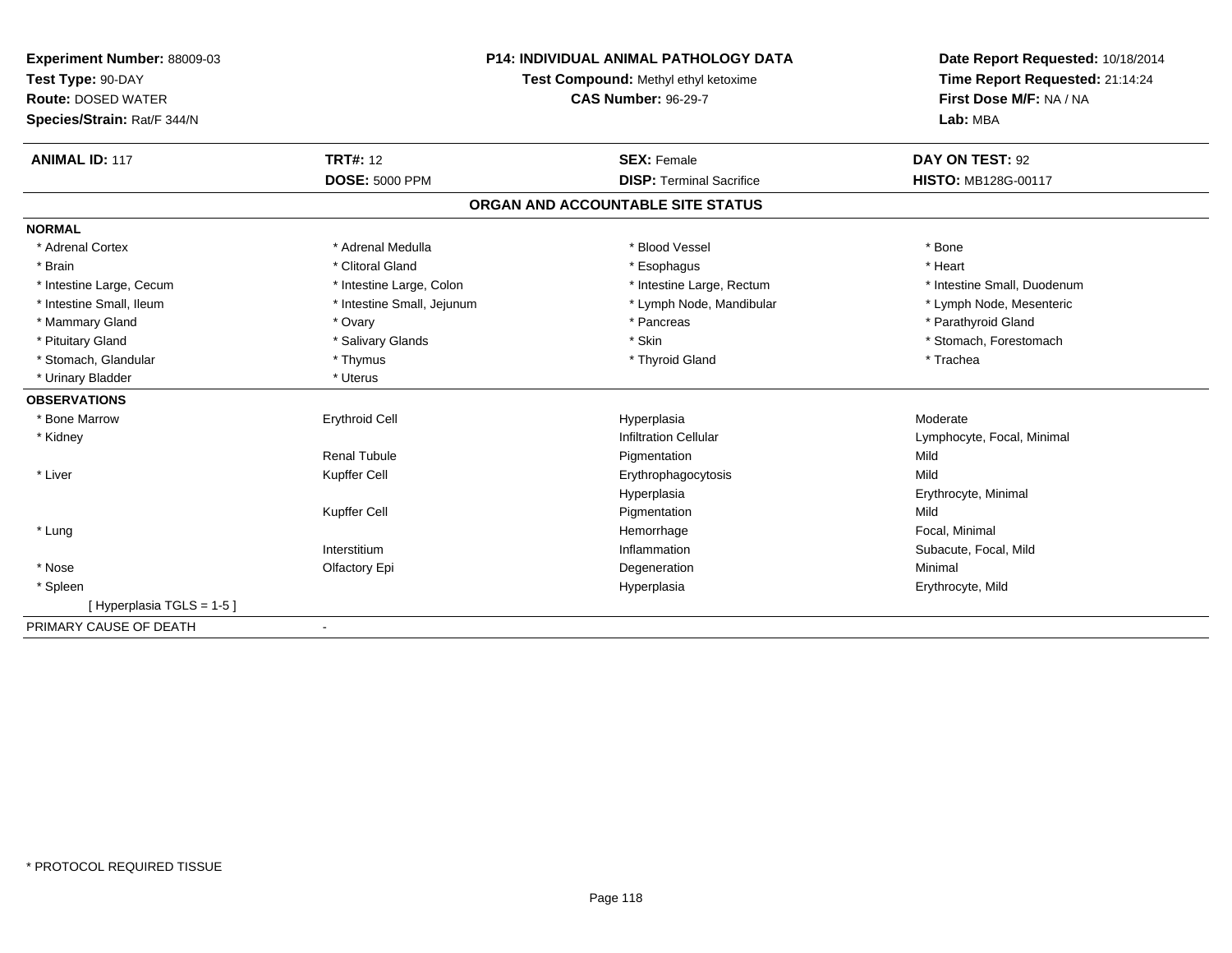| <b>Experiment Number: 88009-03</b>         | <b>P14: INDIVIDUAL ANIMAL PATHOLOGY DATA</b><br>Test Compound: Methyl ethyl ketoxime<br><b>CAS Number: 96-29-7</b> |                                   | Date Report Requested: 10/18/2014                          |  |
|--------------------------------------------|--------------------------------------------------------------------------------------------------------------------|-----------------------------------|------------------------------------------------------------|--|
| Test Type: 90-DAY                          |                                                                                                                    |                                   | Time Report Requested: 21:14:24<br>First Dose M/F: NA / NA |  |
| <b>Route: DOSED WATER</b>                  |                                                                                                                    |                                   |                                                            |  |
| Species/Strain: Rat/F 344/N                |                                                                                                                    |                                   | Lab: MBA                                                   |  |
| <b>ANIMAL ID: 118</b>                      | <b>TRT#: 12</b>                                                                                                    | <b>SEX: Female</b>                | DAY ON TEST: 92                                            |  |
|                                            | <b>DOSE: 5000 PPM</b>                                                                                              | <b>DISP: Terminal Sacrifice</b>   | <b>HISTO: MB128G-00118</b>                                 |  |
|                                            |                                                                                                                    | ORGAN AND ACCOUNTABLE SITE STATUS |                                                            |  |
| <b>NORMAL</b>                              |                                                                                                                    |                                   |                                                            |  |
| * Adrenal Cortex                           | * Adrenal Medulla                                                                                                  | * Blood Vessel                    | * Bone                                                     |  |
| * Brain                                    | * Clitoral Gland                                                                                                   | * Esophagus                       | Eye                                                        |  |
| * Heart                                    | * Intestine Large, Cecum                                                                                           | * Intestine Large, Colon          | * Intestine Large, Rectum                                  |  |
| * Intestine Small, Duodenum                | * Intestine Small, Ileum                                                                                           | * Intestine Small, Jejunum        | * Lymph Node, Mandibular                                   |  |
| * Lymph Node, Mesenteric                   | * Mammary Gland                                                                                                    | * Ovary                           | * Pancreas                                                 |  |
| * Parathyroid Gland                        | * Pituitary Gland                                                                                                  | * Salivary Glands                 | * Skin                                                     |  |
| * Stomach, Forestomach                     | * Stomach, Glandular                                                                                               | * Thymus                          | * Thyroid Gland                                            |  |
| * Trachea                                  | * Urinary Bladder                                                                                                  | * Uterus                          |                                                            |  |
| <b>OBSERVATIONS</b>                        |                                                                                                                    |                                   |                                                            |  |
| * Bone Marrow                              | <b>Erythroid Cell</b>                                                                                              | Hyperplasia                       | Mild                                                       |  |
| * Kidney                                   | <b>Renal Tubule</b>                                                                                                | Pigmentation                      | Moderate                                                   |  |
| [ Pigmentation TGLS = 3-7 ]                |                                                                                                                    |                                   |                                                            |  |
| * Liver                                    |                                                                                                                    | Developmental Malformation        | Minimal                                                    |  |
|                                            | Kupffer Cell                                                                                                       | Erythrophagocytosis               | Minimal                                                    |  |
|                                            | Kupffer Cell                                                                                                       | Pigmentation                      | Mild                                                       |  |
| [ Developmental Malformation TGLS = 4-12 ] |                                                                                                                    |                                   |                                                            |  |
| * Lung                                     | Interstitium                                                                                                       | Inflammation                      | Subacute, Focal, Mild                                      |  |
| * Nose                                     | Olfactory Epi                                                                                                      | Degeneration                      | Mild                                                       |  |
| * Spleen                                   |                                                                                                                    | Hyperplasia                       | Erythrocyte, Moderate                                      |  |
| [Hyperplasia TGLS = 2-5]                   |                                                                                                                    |                                   |                                                            |  |
| PRIMARY CAUSE OF DEATH                     |                                                                                                                    |                                   |                                                            |  |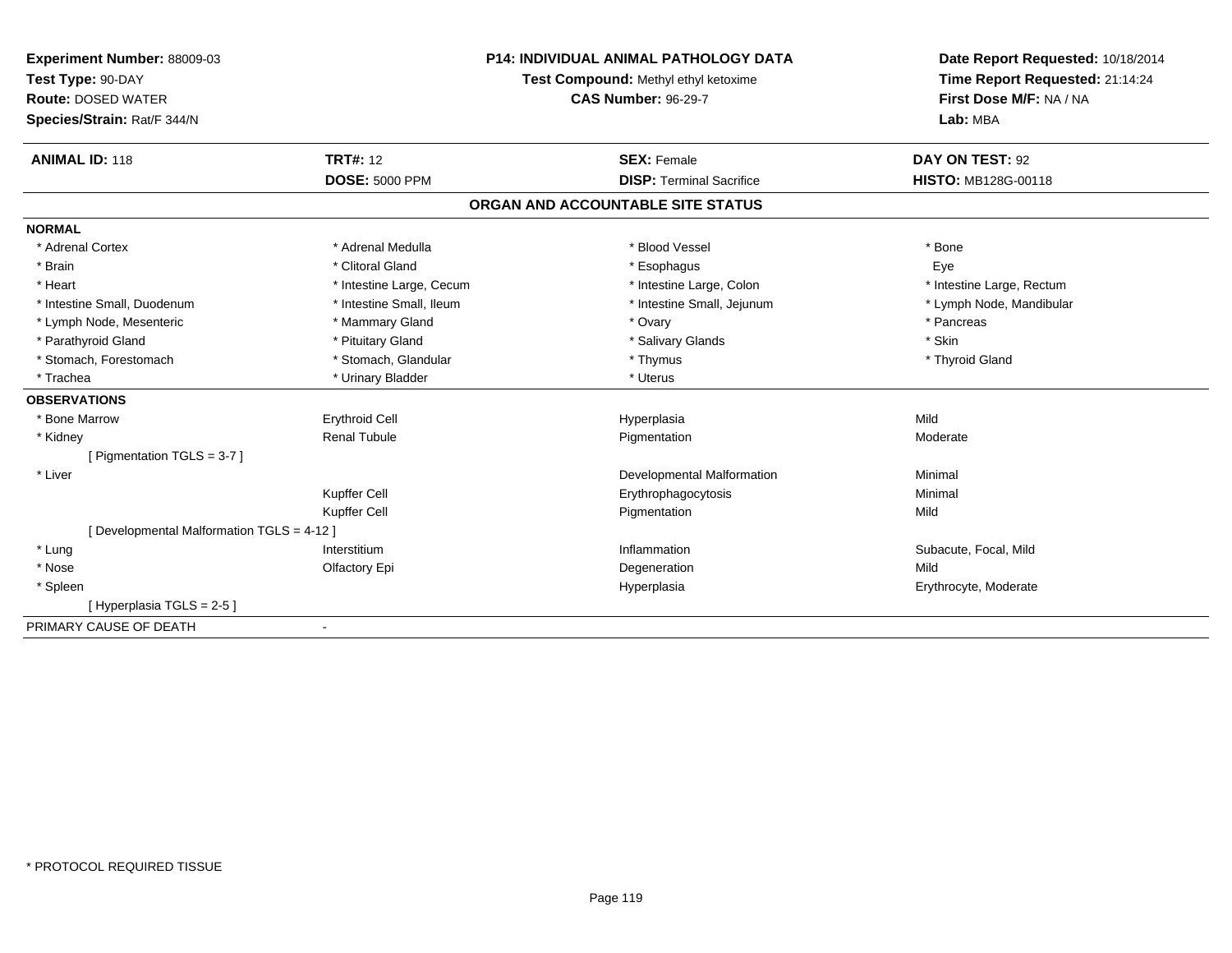| Experiment Number: 88009-03   | <b>P14: INDIVIDUAL ANIMAL PATHOLOGY DATA</b><br>Test Compound: Methyl ethyl ketoxime |                                   | Date Report Requested: 10/18/2014 |
|-------------------------------|--------------------------------------------------------------------------------------|-----------------------------------|-----------------------------------|
| Test Type: 90-DAY             |                                                                                      |                                   | Time Report Requested: 21:14:24   |
| <b>Route: DOSED WATER</b>     |                                                                                      | <b>CAS Number: 96-29-7</b>        | First Dose M/F: NA / NA           |
| Species/Strain: Rat/F 344/N   |                                                                                      |                                   | Lab: MBA                          |
| <b>ANIMAL ID: 119</b>         | <b>TRT#: 12</b>                                                                      | <b>SEX: Female</b>                | DAY ON TEST: 92                   |
|                               | <b>DOSE: 5000 PPM</b>                                                                | <b>DISP: Terminal Sacrifice</b>   | <b>HISTO: MB128G-00119</b>        |
|                               |                                                                                      | ORGAN AND ACCOUNTABLE SITE STATUS |                                   |
| <b>NORMAL</b>                 |                                                                                      |                                   |                                   |
| * Adrenal Cortex              | * Adrenal Medulla                                                                    | * Blood Vessel                    | * Bone                            |
| * Brain                       | * Clitoral Gland                                                                     | * Esophagus                       | * Heart                           |
| * Intestine Large, Cecum      | * Intestine Large, Colon                                                             | * Intestine Large, Rectum         | * Intestine Small, Duodenum       |
| * Intestine Small, Ileum      | * Intestine Small, Jejunum                                                           | * Lung                            | * Lymph Node, Mandibular          |
| * Lymph Node, Mesenteric      | * Mammary Gland                                                                      | * Ovary                           | * Pancreas                        |
| * Parathyroid Gland           | * Pituitary Gland                                                                    | * Salivary Glands                 | * Skin                            |
| * Stomach, Forestomach        | * Stomach, Glandular                                                                 | * Thymus                          | * Thyroid Gland                   |
| * Trachea                     | * Urinary Bladder                                                                    | * Uterus                          |                                   |
| <b>OBSERVATIONS</b>           |                                                                                      |                                   |                                   |
| * Bone Marrow                 | <b>Erythroid Cell</b>                                                                | Hyperplasia                       | Moderate                          |
| * Kidney                      | <b>Renal Tubule</b>                                                                  | <b>Dilatation</b>                 | Focal, Minimal                    |
|                               | <b>Renal Tubule</b>                                                                  | Pigmentation                      | Moderate                          |
| [ Pigmentation TGLS = 2-7 ]   |                                                                                      |                                   |                                   |
| * Liver                       | Kupffer Cell                                                                         | Erythrophagocytosis               | Minimal                           |
|                               | Kupffer Cell                                                                         | Pigmentation                      | Mild                              |
| [ Pigmentation TGLS = $3-5$ ] |                                                                                      |                                   |                                   |
| * Nose                        | Olfactory Epi                                                                        | Degeneration                      | Mild                              |
| * Spleen                      |                                                                                      | Hyperplasia                       | Erythrocyte, Mild                 |
| [Hyperplasia TGLS = 1-5]      |                                                                                      |                                   |                                   |
| PRIMARY CAUSE OF DEATH        |                                                                                      |                                   |                                   |